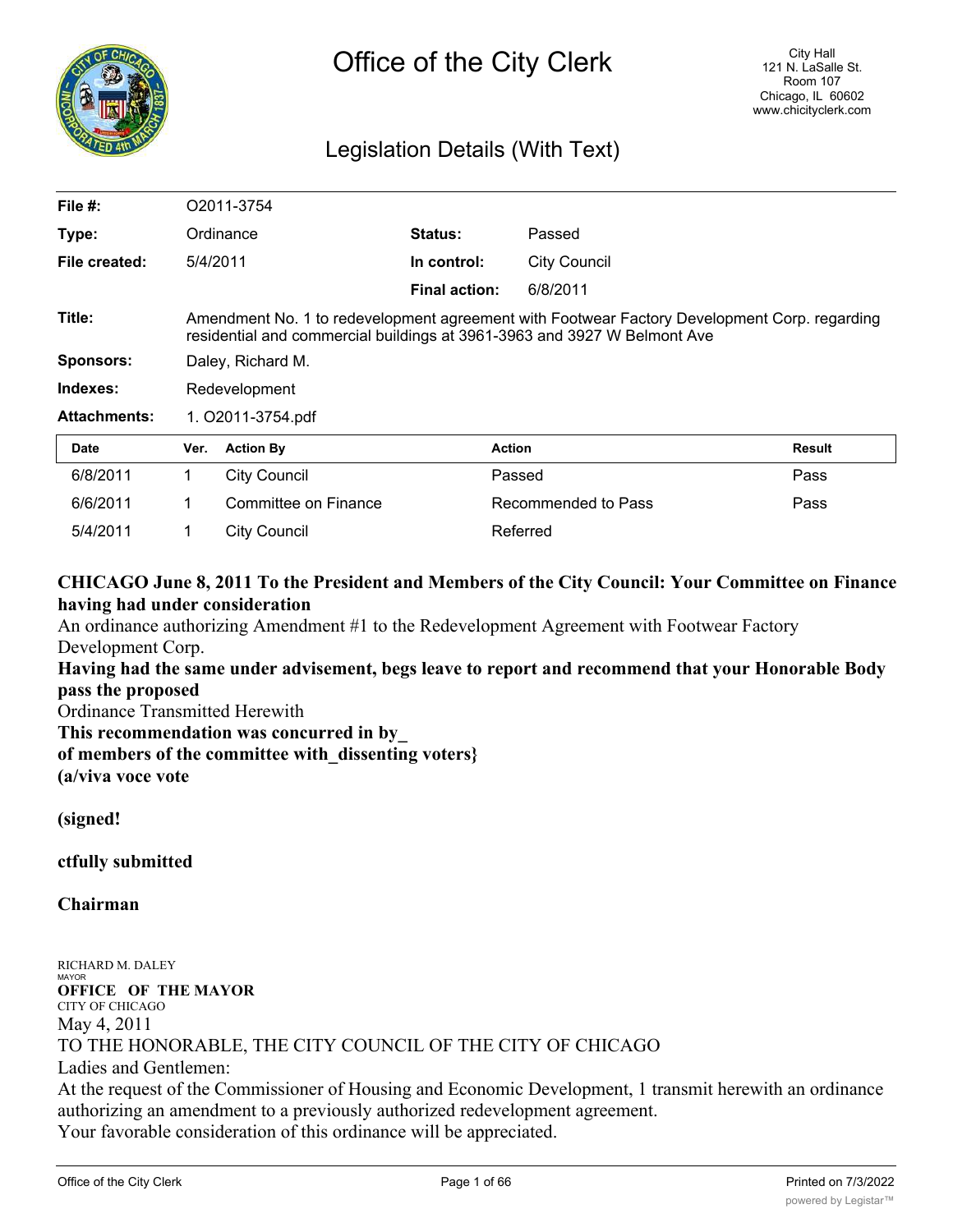Very truly yours,

### S:\SHARED\Finance\Nyberg\Footwear\Footware <file://S:/SHARED/Finance/Nyberg/Footwear/Footware> Factory Ordinance April 11, 201 l.wpd **AN ORDINANCE OF THE CITY OF CHICAGO, ILLINOIS AUTHORIZING AMENDMENT NO. 1 TO THE FOOTWEAR FACTORY REDEVELOPMENT AGREEMENT DATED AS OF FEBRUARY 16, 2006 AND ISSUANCE OF A CITY NOTE**

# **ORDINANCE**

WHEREAS, pursuant to an ordinance adopted by the City Council ("City Council") of the City of Chicago (the "City") on February 16, 2000 a certain redevelopment plan and project (the "Redevelopment Plan") for the Fullerton/Milwaukee TIF Redevelopment Project Area (the "Redevelopment Area") was approved pursuant to the Illinois Tax Increment Allocation Redevelopment Act, 65 ILCS 5/11-74.4-1 et sea. (2000 State Bar Edition), as amended (the "Act"); and

WHEREAS, pursuant to an ordinance adopted by the City Council on February 16, 2000, the Redevelopment Area was designated as a redevelopment project area pursuant to the Act; and ,

WHEREAS, pursuant to an ordinance (the "TIF Ordinance") adopted by the City Council on February 16, 2000 tax increment allocation financing was adopted pursuant to the Act as a means of financing certain Redevelopment Area redevelopment project costs (as defined in the Act) incurred pursuant to the Redevelopment Plan; and

WHEREAS, Footwear Factory Development Corp., an Illinois corporation ("Footwear"). 3963 West Belmont Residential Property, LLC, and Illinois limited liability ("Residential") and 3927 \Vest <file:///Vest> Belmont Commercial Property, LLC, an Illinois limited liability company ("Commercial"), jointly and severally (with Footwear, Residential and Commercial being collectively defined as the "Developer") on February 16, 2006 entered into a redevelopment agreement (the "Agreement") with the City for the redevelopment of two buildings within the Redevelopment Area which are located at 3961 - 63 West Belmont Avenue and 3927 West Belmont Avenue, Chicago, Illinois 60618 contemplating redevelopment into a residential building and two commercial buildings (the "Project"), with the Project expected to cost \$55,912,128, and capitalized terms not otherwise defined in this Ordinance will have the definitions stated in the Agreement or in Amendment No. 1 as defined below; and

1

WHEREAS, on February 4, 2011, the City issued its Certificate of Completion for the Project (the "Certificate") and paid Developer \$500,000 in acquisition funds as provided in the Agreement, and Developer has certified to the City in excess of \$8,500,000 in TIF-Funded Improvements as defined in the Agreement; and WHEREAS, under the Agreement, at issuance of the Certificate, the City was to issue a tax-exempt note in the amount of \$8,000,000 to Developer, if Developer undertook to sell or assign the note in a Qualified Transfer at issuance, with payments of principal and interest on \ the note to be made from Available incremental Taxes deposited into the Fullerton/Milwaukee

TIF Fund; and

WHEREAS, because of the current general economic conditions and current status of the real estate market in the Redevelopment Area and in the City, the Project has not generated sufficient Available Incremental Taxes to support the regular payments of principal and interest on the planned \$8,000,000 note contemplated by the parties when the Agreement was entered into as of February 16, 2006; and

WHEREAS, both the City and Developer agree that the changed circumstances  $\mu_{\rm x}$  supporting the Project require that the City financing terms stated in the Agreement should be amended; now, therefore,

# **BE IT ORDAINED BY THE CITY COUNCIL OF THE CITY OF CHICAGO:**

SECTION 1. The above recitals are incorporated herein and made a part hereof.

SECTION 2. The Commissioner (the "Commissioner") of the Department of Housing and Economic Development ("DHED") or a designee of the Commissioner are each hereby authorized, with the approval of the City's Corporation Counsel as to form and legality, to negotiate, execute and deliver Amendment No. 1 to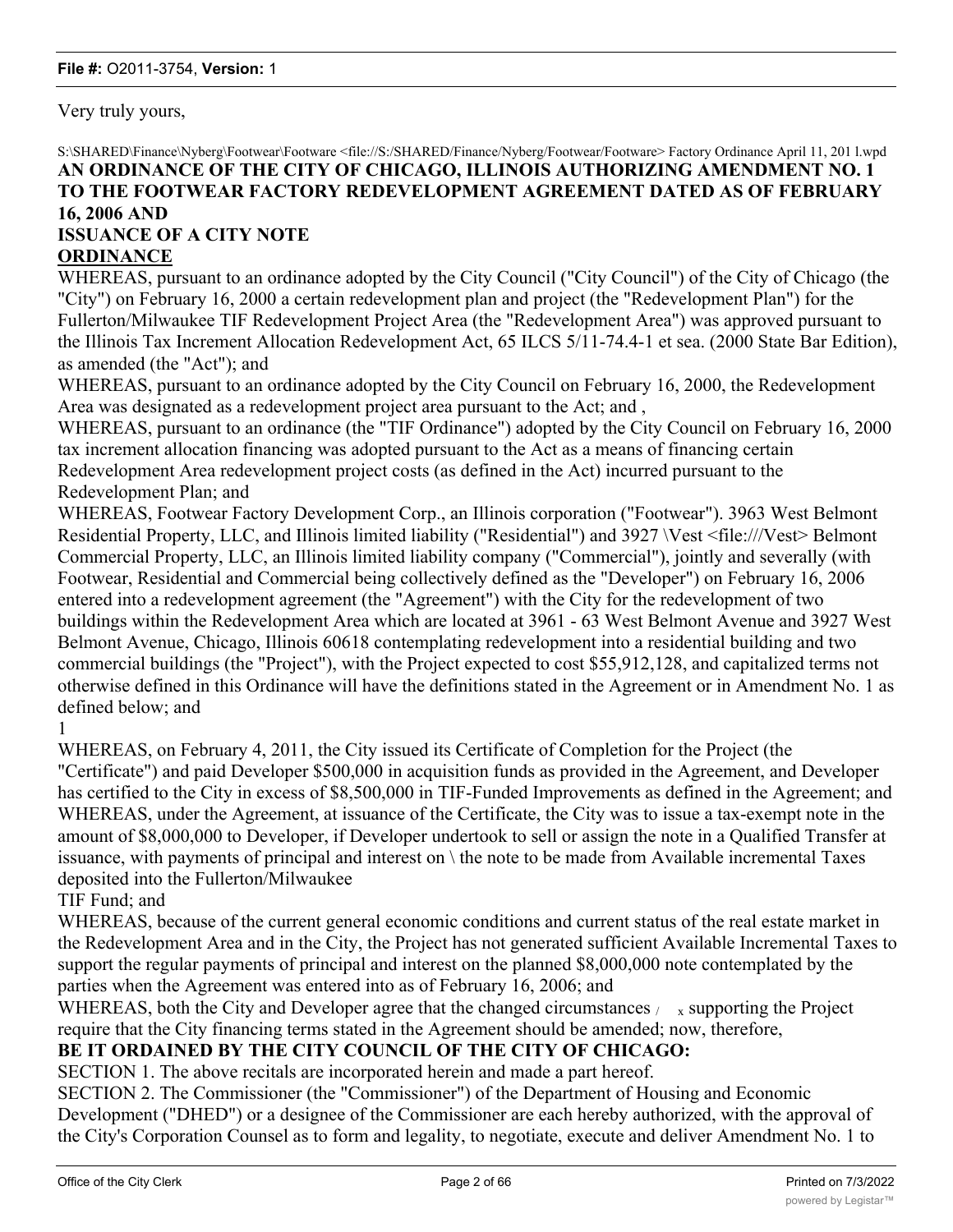the Agreement between Developer and the City in substantially the form attached hereto as Exhibit A and made a part hereof ("Amendment No. 1"), and such other supporting documents as may be necessary or appropriate to carry out and comply with the provisions of Amendment No. 1, with such changes, deletions and insertions as shall be approved by the persons executing Amendment No. 1 and supporting documents.

SECTION 3. The City Council hereby finds that the City is authorized to issue its tax increment allocation revenue obligation in an aggregate amount not to exceed \$4,160,000 for the purpose of paying a portion of the eligible costs included within the Project.

SECTION 4. There shall be borrowed for and on behalf of the City an aggregate amount not to exceed \$4,160,000 for the payment of a portion of the eligible costs included within the Project and a note of the City shall be issued up to said amount and shall be designated:

**2**

### **Tax Increment Allocation Revenue Note (Footwear Factory Redevelopment Project), Series A, Registered No. R-l for a principal amount not to exceed \$4,160,000 (the "City Note").**

The City Note shall be dated the date of delivery thereof, and shall also bear the date of authentication, shall be in fully registered form, shall be in the denomination of the outstanding principal amount thereof and shall become due and payable as provided therein.

> ' The City Note shall bear interest at the rate as calculated in Amendment No. 1 but

not to exceed 8.50% per annum computed on the basis of a 360 day year of twelve 30-day months. Interest on the City Note shall not be subject to federal income taxes.

The City Note shall be subject to such terms as are set forth in the Agreement, Amendment No. 1 and this Ordinance, and may be subject to such changes and additions as are set forth in a Bond Order of the City executed by the Comptroller and filed with the City Clerk at the time of issuance of the City Note. The provisions of any such Bond Order "shall be subject to the parameters set forth in the Agreement, Amendment No. 1 and this Ordinance.

The principal of and interest on the City Note-shall be paid by check or draft of the Comptroller of the City, as registrar and paying agent (the "Registrar") (or, at the City's sole election, by wire transfer of funds), payable in lawful money of the United States of America to the person in whose name such City Note is registered at the close of business on the 15th day of the month immediately prior to the applicable payment date; provided, that the final installment of the principal and accrued but unpaid interest of such City Note shall be payable in lawful money ofthe United States of America at the principal office of the Registrar or as otherwise directed by the City.

The seal of the City shall be affixed to or a facsimile thereof printed on each City Note, .and each City Note shall be signed by the manual or facsimile signature of the Mayor of the City and attested by the manual or facsimile signature of the City Clerk of the City, and in case any officer whose signature shall appear on the City Note shall cease to be such officer before the delivery of the City Note, such signature shall nevertheless be valid and sufficient for all purposes, the same as if such officer had remained in office until delivery. The City Note shall have thereon a certificate of authentication substantially in the form hereinafter set forth duly executed by the Registrar, as authenticating agent of the City for the City Note, and showing the date of authentication. The City Note shall not be valid or obligatory for any purpose or be entitled to any security or benefit under this Ordinance unless and until such certificate of authentication shall have been duly executed by the Registrar by manual signature, and such certificate of authentication upon the City Note shall be conclusive evidence that the City Note has been authenticated and delivered under this Ordinance.

#### **) ' 3**

SECTION 6. The City shall cause books (the "Register") for the registration ofthe City Note (to the extent such transfer is permitted under the Agreement and Amendment No. 1) as provided in this Ordinance to be kept at the principal office of the Registrar, which is hereby constituted and appointed the registrar of the City for the City Note. The Registrar shall maintain a list of the names and addresses of the registered owner(s) from time to time of the City Note and upon transfer shall add the name and address of the new registered owner and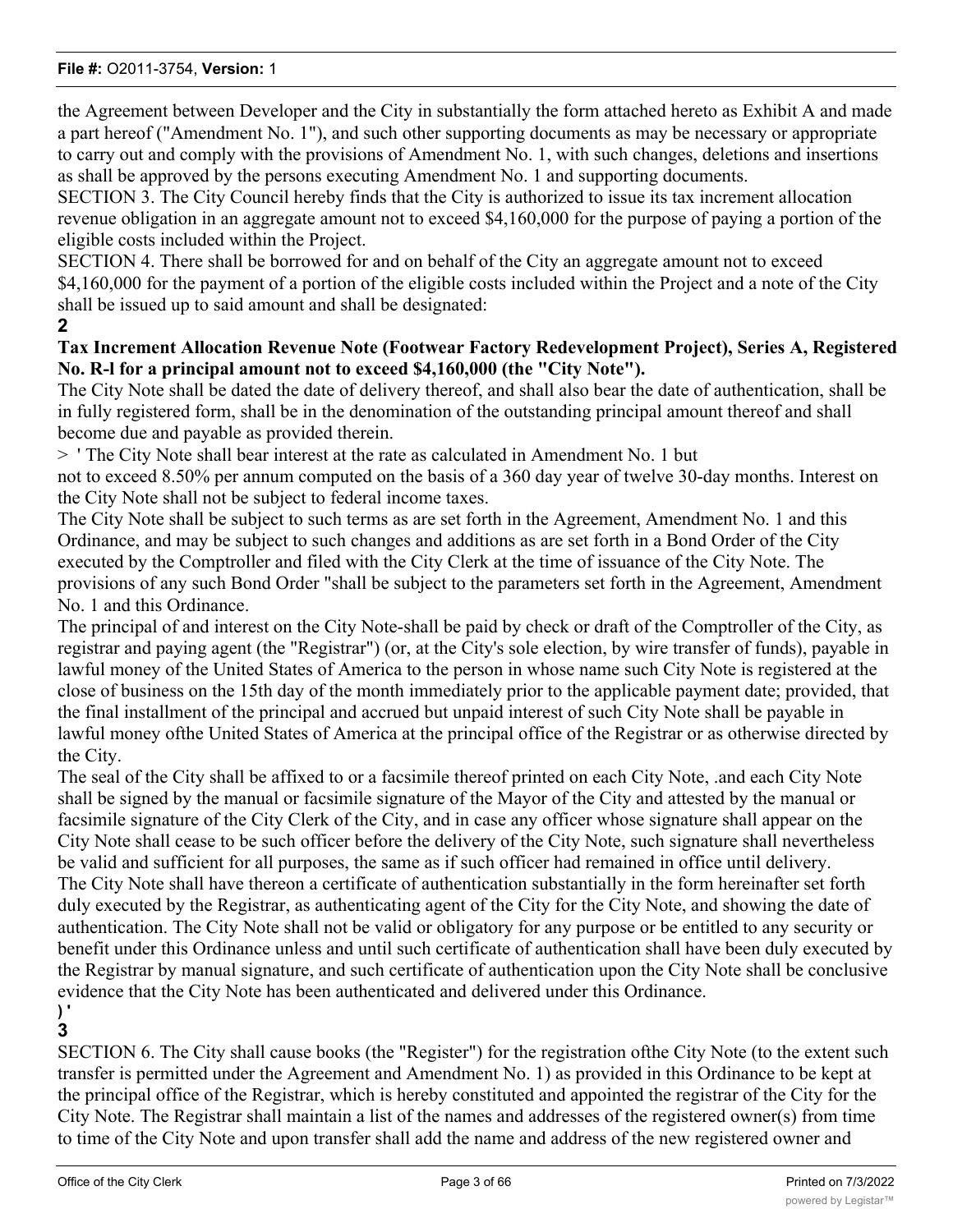eliminate the name and address of the transferor. The City is authorized to prepare, and the Registrar shall keep custody of, multiple Note blanks executed by the City for use in the transfer ofthe City Note.

Upon surrender for transfer of the City Note authorized under the this Ordinance at the principal office of the Registrar, duly endorsed by, or accompanied by: (i) a written instrument or instruments of transfer in form satisfactory to the Registrar; (ii) an investment representation in form satisfactory to the City and duly executed by the registered owner or his attorney duly authorized in writing, (iii) the written consent of the City evidenced by the signature of the Commissioner (or his or her designee) on the instrument of transfer, and (iv) any deliveries required under this Ordinance, the City,shall execute and the Registrar shall authenticate, date and deliver in the name of any such authorized transferee or transferees, a new fully registered City Note of the same maturity, of authorized denomination, for a like aggregate principal amount. The execution by the City of a fully registered City Note shall constitute full and due authorization of such City Note and the Registrar shall thereby be authorized to authenticate, date and deliver such City Note, provided, however, that the principal amount of such City Note authenticated by the Registrar shall not exceed the authorized principal amount of the City Note less previous retirements. The Registrar shall not be required to transfer or exchange any City Note during the period beginning at the close of business on the fifteenth day ofthe month immediately prior to the maturity date of the City Note nor to transfer or exchange the City Note after notice calling the City Note for redemption has been made, nor during a period of five (5) days next preceding mailing of a notice for redemption of principal of the City Note. No beneficial interests in the City Note shall be assigned, except in accordance with the procedures for transferring the City Note described above.

The person or entity in whose name the City Note shall be registered shall be deemed and regarded as the absolute owner thereof for all purposes, and payment of the principal ofthe City Note shall be made only to the order of the registered owner thereof or his legal representative. All such payments shall be valid and effectual to satisfy and discharge the liability upon the City Note to the extent of the sum or sums so paid. No service charge shall be made for any transfer of the City Note, but the City or the Registrar may require payment of a sum sufficient to cover any tax or other governmental charge that may be imposed in connection with any transfer of the City Note.

# **4**

SECTION 7. The principal of the City Note shall be subject to prepayment as provided in the form of the City Note attached to Amendment No. 1 as Replacement Exhibit M. As directed by the Commissioner, the Registrar shall proceed with redemptions without further notice or direction from the City.

SECTION 8. The City Note shall be prepared in substantially the form attached hereto as Exhibit B. SECTION 9. Pursuant to the Agreement, and Amendment No. 1, Developer has agreed to perform construction and redevelopment work necessary for the Project. The eligible costs of such construction and redevelopment up to the amount not to exceed \$4,160,000 shall be deemed to be a disbursement of the proceeds of the City Note, and the outstanding principal amount of the City Note shall be increased by the amount of such advance. The principal amount outstanding of the City Note shall be the amount of principal indicated in the City Note on its date of issuance, or the sum of advances made pursuant to a form of certificate of expenditure (the "Certificate of Expenditure") executed by the Commissioner (or his or her designee) and authenticated by the Registrar, in accordance with the Agreement and Amendment No. 1 minus any principal amount paid on the City Note. A Certificate of Expenditure shall not be valid or obligatory under this Ordinance unless or until authenticated by the Registrar by manual signature. The City shall not execute Certificates of Expenditure that total in excess of \$4,160,000. Upon execution of a Certificate of Expenditure, the Registrar shall promptly send the Certificate of Expenditure to the Registered Owner and retain a copy with the Register. The Certificate of Expenditure for the Redevelopment Note shall be in substantially the form attached hereto as Exhibit C. SECTION 10. The Registrar shall note on the payment schedule attached to the City Note the amount of any payment of principal or interest on the City Note.

SECTION 11. The City Note hereby authorized shall be executed as provided in this Ordinance and the Agreement and Amendment No. 1 and thereupon be deposited with the Commissioner, and by said Commissioner delivered to the Developer.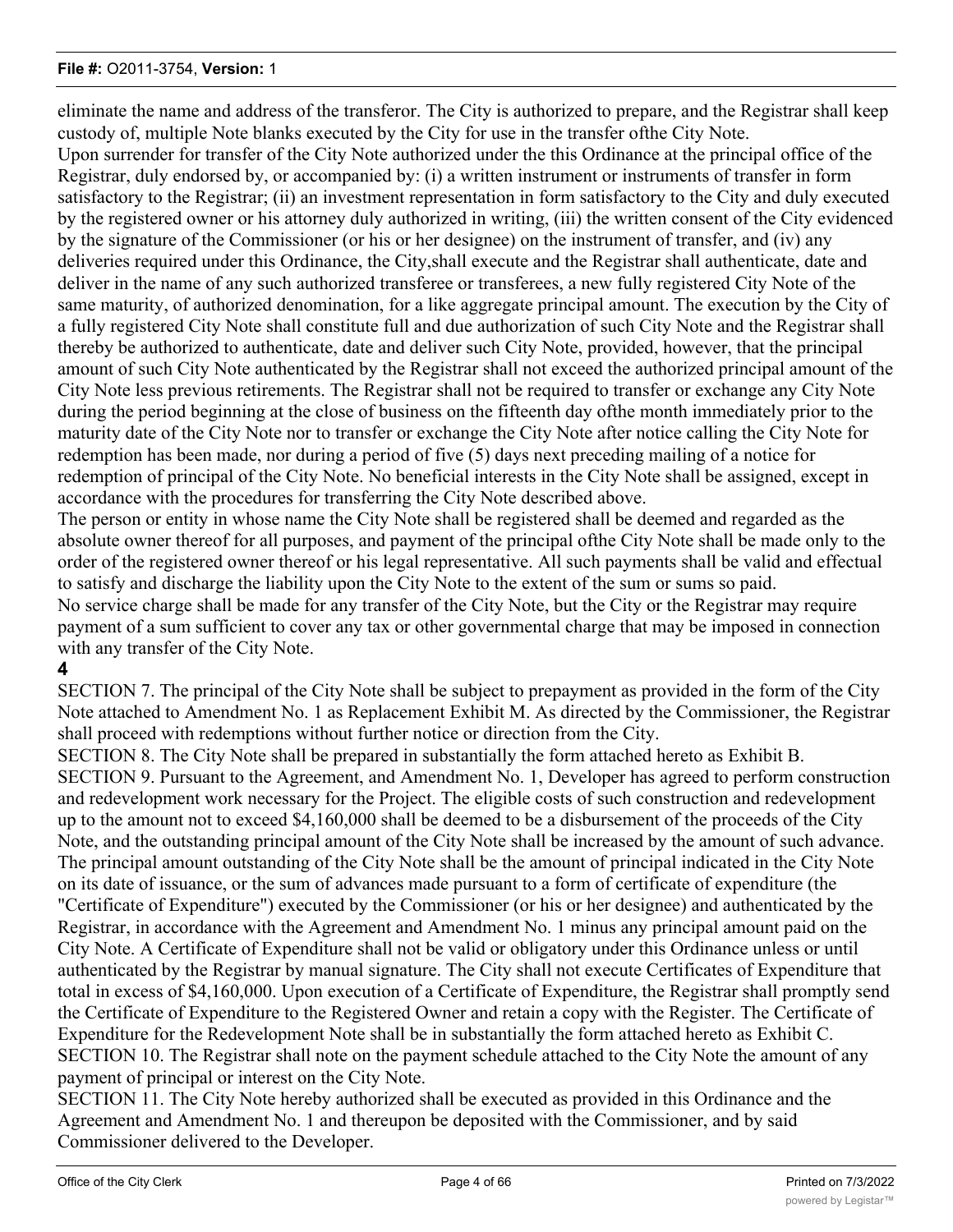## **SECTION 12. (a) Special Tax Allocation Fund. Pursuant to the TIF Ordinance, the City has created a special fund, designated as the Fullerton/Milwaukee Redevelopment Project Area Special Tax Allocation Fund (the "Fullerton/Milwaukee TIF Fund")**

The Comptroller of the City is hereby directed to maintain the Fullerton/ Milwaukee TIF Fund as a segregated interest-bearing account, separate and apart from the General Fund or any other fund of the City. Pursuant to the TIF Ordinance, all incremental ad valorem taxes received by the City for the Redevelopment Area are to be deposited into the Fullerton/Milwaukee TIF Fund.

(b) Developer Account. There is hereby created within the Fullerton/Milwaukee TIF Fund a special account to be known as the "Footwear Factory

### **5**

Developer Account." The City shall promptly designate and deposit into the Footwear Factory Developer Account the incremental taxes defined as the "Incremental Taxes" in the Agreement and Amendment No. 1 which have been deposited into the Fullerton/Milwaukee TIF Fund after the execution and delivery of the Agreement and Amendment No. 1 as may be necessary to pay the interest on and principal of the City Note.  $(c)$   $\land$  Pledge of Footwear Factory Developer Account. The City hereby assigns, pledges and dedicates the Footwear Factory Developer Account, together with all amounts on deposit in the Footwear Factory Developer Account: (i) to the payment of the City Note, subject to the provisions and limitations of the Agreement and Amendment No. 1. Any moneys on deposit in the Footwear Factory Developer Account that are forfeited pursuant to the terms of the Agreement and Amendment No. 1 shall be transferred and deposited in the Fullerton/Milwaukee TIF Fund. Upon deposit, the moneys on deposit in the Footwear Factory Developer Account may be invested as hereinafter provided. Interest and income on any such investment shall be deposited in the Fullerton/Milwaukee TIF Fund. All moneys on deposit in the Footwear Factory Developer Account shall be used to pay the principal of and interest on the City Note, at maturity or upon payment or redemption prior to maturity, in accordance with, its respective terms, which payments from the Footwear Factory Developer Account are hereby authorized and appropriated by the City. Upon payment of all amounts due under the City Note in accordance with its respective terms, the amounts on deposit in the Footwear Factory Developer Account shall be deposited in the Fullerton/Milwaukee TIF Fund of the City and the Footwear Factory Developer Account shall be closed.

SECTION 13. The City Note is a special limited obligation of the City, and payable solely from amounts on deposit in the Footwear Factory Developer Account (or such other funds in the Fullerton/Milwaukee TIF Fund as the City, in its sole discretion, may determine), and shall be a valid claim of the registered owner thereof only against said sources. The City Note shall not be deemed to constitute an indebtedness or a loan against the general taxing powers or credit of the City, within the meaning of any constitutional or statutory provision. The registered owners of the City Note shall not have the right to compel any exercise of the taxing power of the City, the State oflllinois or any political subdivision thereof to pay the principal of or interest on the City Note. SECTION 14. Moneys on deposit in the Footwear Factory Developer Account may be invested as allowed under Section 2-32-520 of the Municipal Code of the City of Chicago (the "Municipal Code"). Each such investment shall mature on a "date prior to the date on which said amounts are needed to pay the principal of or interest on the City Note.

SECTION 15. The City Note is not a "private activity bond" as defined in .. Section 141(a) of the Internal Revenue Code of 1986, as amended (the "Code"). In support of such conclusion, the City certifies, represents and covenants as follows:

(a) No direct or indirect payments are to be made on the City Note with respect to any private business use by any person other than a state or local governmental unit.

(b) None of the proceeds of the City Note is to be used, directly or indirectly, to make or finance loans to persons other than a state or local governmental unit.

SECTION 16. As to the City Note, the City certifies and covenants as follows with respect to the requirements of Section 148(f) of the Code, relating to the rebate of "excess arbitrage profits" (the "Rebate Requirement") to the United States: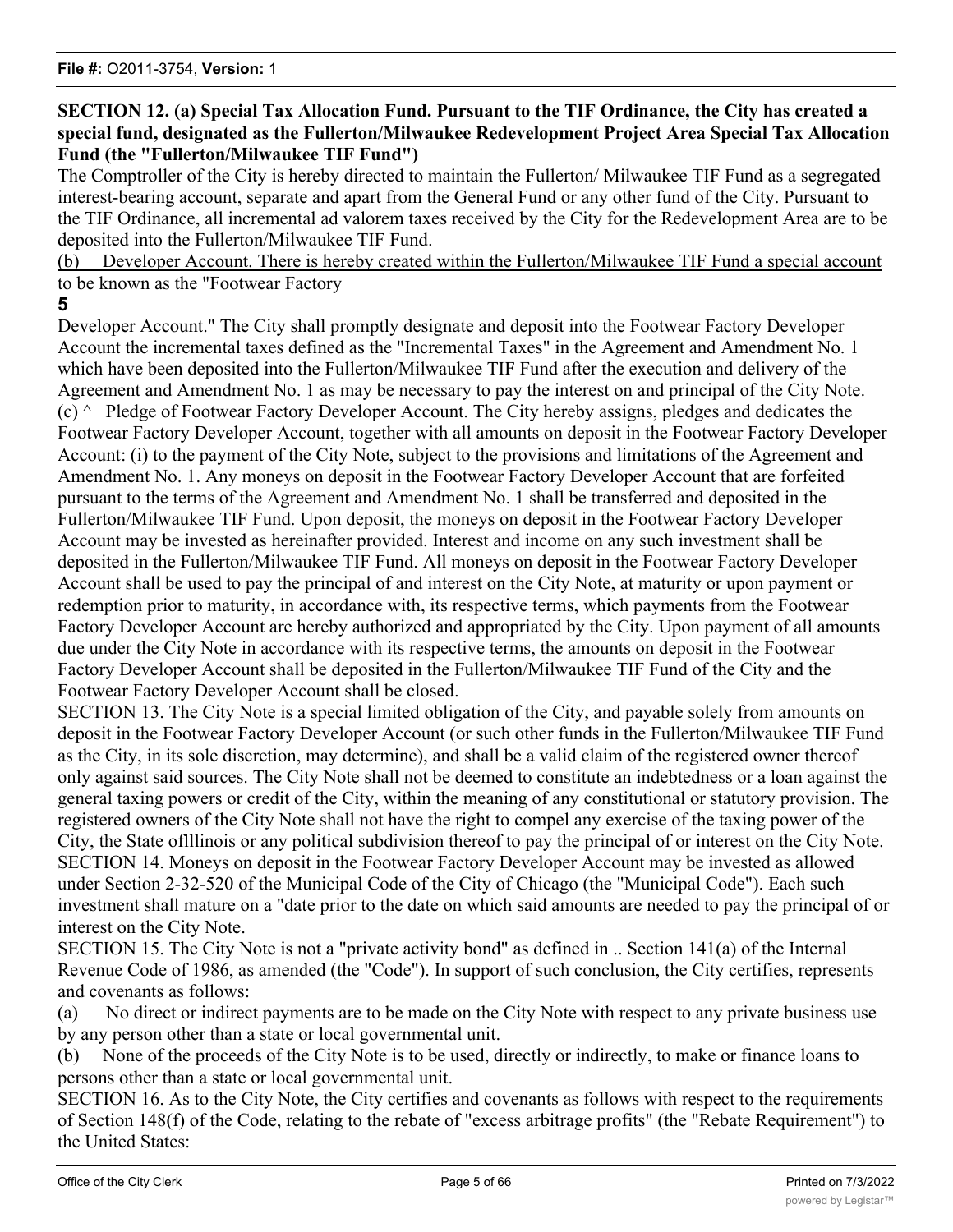(a) Unless an applicable exception to the Rebate Requirement is available to the City, the City will meet the Rebate Requirement.

(b) Relating to applicable exceptions, the Comptroller is hereby authorized to make such elections under the Code as such officer shall deem reasonable and in the best interests of the City. If such election may result in a "penalty in lieu of rebate" as provided in the Code, and such penalty is incurred (the "Penalty"), then the City shall pay such Penalty.

(c) The officers of the City shall cause to be established at such time and in such manner as they may deem necessary or appropriate hereunder, a rebate fund, and such officers shall further, not less frequently than annually, cause to be transferred to the rebate fund the amount determined to be the accrued liability under the Rebate Requirement or the Penalty. Said officers shall cause to be paid to the United States, from time to time as required, amounts sufficient to meet the Rebate Requirement or to pay the Penalty.

(d) Interest earnings in the Footwear Factory Developer Account are hereby authorized to be transferred, without further order or direction from the Comptroller, from time to time as required, to the rebate fund for the purposes herein provided; and other funds of the City are also hereby authorized to be used to meet the Rebate Requirement or to pay the Penalty, but only if necessary after application of investment earnings as aforesaid and only if appropriated by the City Council.

SECTION 17. The City covenants that it: (i) will take those actions which are necessary to be taken (and avoid those actions which it is necessary to avoid taking) so that interest on the City Note will not be or become included in gross income for federal income tax purposes under existing law including, without limitation, the Code; (ii) will take those actions reasonably within its power to take which are necessary to be taken (and avoid taking those actions which are reasonably within its power to avoid taking and which it is necessary to avoid) so that interest on the City Note will not be or become included in gross income for federal income tax purposes under the federal income tax laws as in effect from time to time; and (iii) will take no action in the investment of any fund or account of the City which would result in making interest on the City Note subject to federal income taxes by reason of causing the City Note to be an "arbitrage bond" within the meaning of Section 148 of the Code. In furtherance of the foregoing provisions, but without limiting their generality, the City agrees: (a) through its officers, to make such further specific covenants, certifications and representations as shall be truthful, and assurances as may be necessary or advisable; (b) to comply with all representations, covenants and assurances contained in certificates or agreements as may be prepared by counsel

# **7**

approving the City Note; (c) to consult with such counsel and to comply with such advice as may be given; (d) to file such forms, statements and supporting documents as may be required and in a timely manner; and (e) if deemed necessary or advisable by its officers, to employ and pay fiscal agents, financial advisors, attorneys and other persons to assist the City in such compliance.

SECTION 18. The City recognizes that Section 149(a) ofthe Code requires the City Note to be issued and to remain in fully registered form in order that interest thereon is exempt from federal income taxation under laws in force at the time the City Note is delivered. In this connection, the City agrees that it will not take any action to permit the City Note to be issued in, or converted into, bearer or coupon form.

SECTION 19. The provisions of this Ordinance shall constitute a contract between the City and the registered owner(s) of the City Note. All covenants relating to the City Note are enforceable by the registered owner(s) of the City Note.

SECTION 20. The Mayor, the Comptroller, the City Clerk, the Commissioner (or his or her designee) and the other officers of the City are authorized to execute and deliver on behalf of the City such other documents, agreements and certificates and to do such other things consistent with the terms of this Ordinance as such officers and employees shall deem necessary or appropriate in order to effectuate the intent and purposes of this Ordinance.

SECTION 21. If any provision of this Ordinance shall be held to be invalid or unenforceable for any reason, the invalidity or unenforceability of such provision shall not affect any of the other provisions of this Ordinance. SECTION 22. All ordinances, resolutions, motions or orders in conflict with this Ordinance are hereby repealed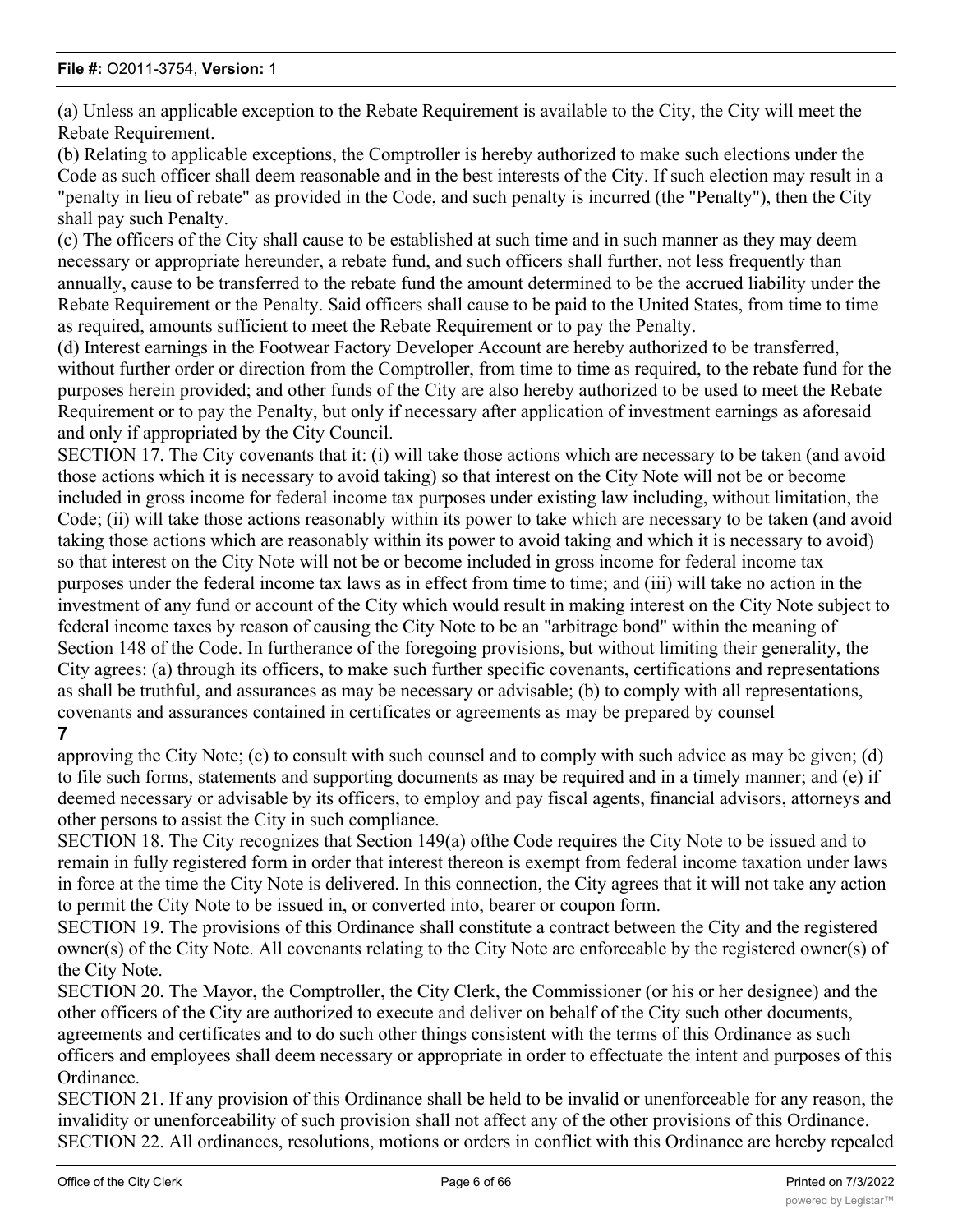to the extent of such conflict. No provision of the Municipal Code or violation of any provision of the Municipal Code shall be deemed to impair the validity of this Ordinance or the instrument authorized by this Ordinance or to impair the security for or payment of the instrument authorized by this Ordinance; provided further, however, that the foregoing shall not be deemed to affect the availability of any other remedy or penalty for violation of any provision of the Municipal Code.

SECTION 23. This Ordinance shall be in full force and effect immediately upon its passage.

8

Attachments: ,

Exhibit A: Amendment No. 1 to the Footwear Factory Redevelopment Agreement dated as of February 16, 2006

Exhibit B: Form of Series A, Note R-1 (the "City Note")

Exhibit C: Certificate of Expenditure form for the City Note

9

CADocuments and Settings\LW00371\Local SettingsVTemporary Internet Fi o

This Amendment No. 1 was prepared by, and after recording to be returned to: William A. Nyberg, Esq. City of Chicago Law Department

121 North LaSalle Street

Room 600

Chicago, Illinois 60602

## **Amendment No. 1**

**to the Footwear Factory ^ Redevelopment Agreement dated as of February 16, 2006** This Amendment No. 1 ("Amendment No. 1") dated as of\_\_, 2011 to

**the Footwear Factory Redevelopment Agreement dated as of February 16, 2006 (the "Agreement") is made by and among the City of Chicago, an Illinois municipal corporation (the "City"), acting through its Department of Housing and Economic Development ("DHED") (and on February 16, 2006, f/k/a the Department of Planning and Development ("DPD")), and Footwear Factory Development Corp., an Illinois corporation ("Footwear"), 3963 West Belmont Residential Property LLC, an Illinois limited liability company ("Residential") and 3927 West Belmont Commercial Property LLC, an Illinois limited liability company ("Commercial") jointly and severally, (Footwear, Residential and Commercial are collectively defined herein, jointly and severally, as the "Developer"). RECITALS:**

A. Constitutional Authority: As a home rule unit of government under Section 6(a), Article VII of the 1970 Constitution ofthe State oflllinois (the "State"), the City has the power to regulate for the protection of the public health, safety, morals, and welfare of its inhabitants and, pursuant thereto, has the power to encourage private development in order to enhance the local tax base and create employment opportunities, and to enter into contractual agreements with private parties in order to achieve these goals.

B. Statutory Authority: The City is authorized under the provisions of the Tax Increment Allocation Redevelopment Act. 65 ILCS 5/11-74.4-1 et seq.. as amended from time to time (the "Act"), to finance projects that eradicate blighted conditions and conservation area factors through the use of tax increment allocation financing for redevelopment projects.

i\Content.IE5\FA0K05AK\Footwear\_Amendment\_No.\_l.April\_ll,\_201l[l],wpd

(The Above Space For Recorder's Use Only) 1

C. City Council Authority: To induce redevelopment pursuant to the Act, the City Council of the City (the "City Council") adopted the following ordinances on February 16, 2000: (1) "An Ordinance of the City of Chicago, Illinois Approving a Redevelopment Plan for the Fullerton/Milwaukee Redevelopment Project Area"; (2) "An Ordinance of the City of Chicago, Illinois Designating the Fullerton/Milwaukee Redevelopment Project Area as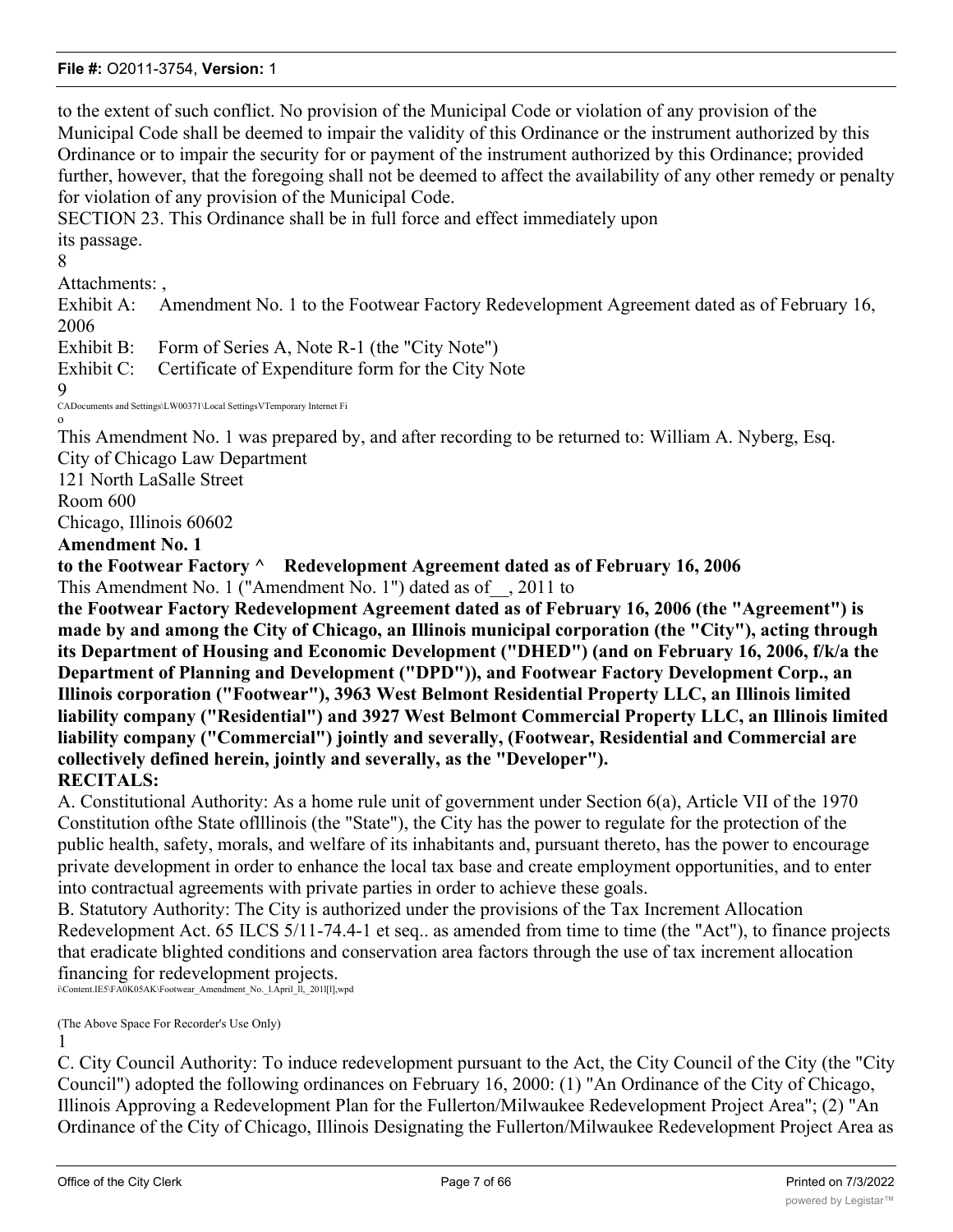a Redevelopment Project Area Pursuant to Tax Increment Allocation Redevelopment Act"; and (3) "An Ordinance of the City of Chicago, Illinois Adopting Tax Increment Allocation Financing for the Fullerton/Milwaukee Redevelopment Project Area" (the "TIF Adoption Ordinance"). To expand the redevelopment area pursuant to the Act, the City Council adopted the following ordinance on May 11, 2005: "An Ordinance of the City of Chicago, Illinois Approving of Amendment Number 1 to Fullerton/Milwaukee Tax Increment Finance Redevelopment Plan and Project" (the "Amending Ordinance"). Collectively, the TIF Adoption Ordinances and the Amending Ordinance are defined herein as the "TIF Ordinances". The redevelopment project area (the "Redevelopment Area") is legally described in Exhibit A to this Amendment No. 1.

D. Prior TIF Financing: Pursuant to a note ordinance adopted by the City Council on October 2, 2002, the City issued its Tax Increment Allocation Revenue Note (Fullerton/ Milwaukee Redevelopment Project) Taxable Series 2002, dated December 2002, in the amount of \$700,000 to the Northern Trust Company, secured by the pledge of certain Incremental Taxes for the payment of redevelopment project costs in connection with the Small Business Improvement Fund for the Fullerton/Milwaukee TIF Area (the "Bank Note"); and Developer acknowledges that the Bank Note is a prior lien on the Fullerton/Milwaukee TIF Fund and that Developer has no claim on any monies in the Fullerton/Milwaukee TIF Fund allocated to pay the Bank Note according to its terms.

E. The Project: Under the terms of the Agreement, Developer agreed to purchase two buildings located within the Redevelopment Area which are located at 3961-63 West Belmont Avenue and 3927 West Belmont Avenue, Chicago, Illinois 60618 and legally described in Exhibit B to this Amendment No. 1 (collectively, the "Property"). Developer further agreed to redevelop the Property into a Residential Building and two Commercial Buildings, with the Residential Building and the Commercial Buildings being defined in the Agreement as the "Facility". The Facility was to contain affordable housing units and be constructed with green roof features and other environmentally sensitive features. Collectively, all Developer work on > the Property and contemplated in the Agreement was defined as the "Project", which was estimated to cost \$55,912,128. The City issued its Certificate of Completion for the Project on February 4, 2011 (the "Certificate") and also paid Developer the \$500,000 in Acquisition Funds as provided in the Agreement. Additionally, Developer has certified in excess of \$8,500,000 in TIF Funded Improvements to the City.

F. City Financing: Under the Agreement, at issuance of a Certificate, the City was to issue a tax-exempt note (the "City Note") in the amount of \$8,000,000 if Developer undertook to sell or assign the City Note in a Qualified Transfer at issuance, with payments of principal and interest on the City Note to be made from Available Incremental Taxes deposited into the Fullerton/Milwaukee TIF Fund.

# **2**

G. Changed Circumstances: Because the current general economic conditions and the current status of the real estate market in the Redevelopment Area and in the City, the Project has not generated sufficient Available Incremental Taxes to support the regular payments of principal and interest on the planned \$8,000,000 City Note contemplated by the parties when the Agreement was entered into as of February 16, 2006.

H. Revisions to City Financing Terms: Both the City and Developer agree that the changed circumstances supporting the Project require that the City financing terms stated in the Agreement should be amended to meet the TIF financing expectations of the parties.

NOW, THEREFORE, in consideration of the mutual covenants and agreements contained in this Amendment No. 1, and for other good and valuable considerations, the receipt and sufficiency of which are hereby acknowledged, the parties hereto, hereby agree as follows:

# **SECTION 1. RECITALS**

The foregoing recitals are hereby incorporated into this Amendment No. 1 by reference.

# **SECTION 2. DEFINITIONS**

2.01 Terms not otherwise defined in this Amendment No. 1 shall have the meanings stated in the Agreement. 2.02 For purposes of this Amendment No. 1, in addition to the terms defined in the foregoing recitals, the following terms shall have the meanings stated below and shall replace such terms in the Agreement: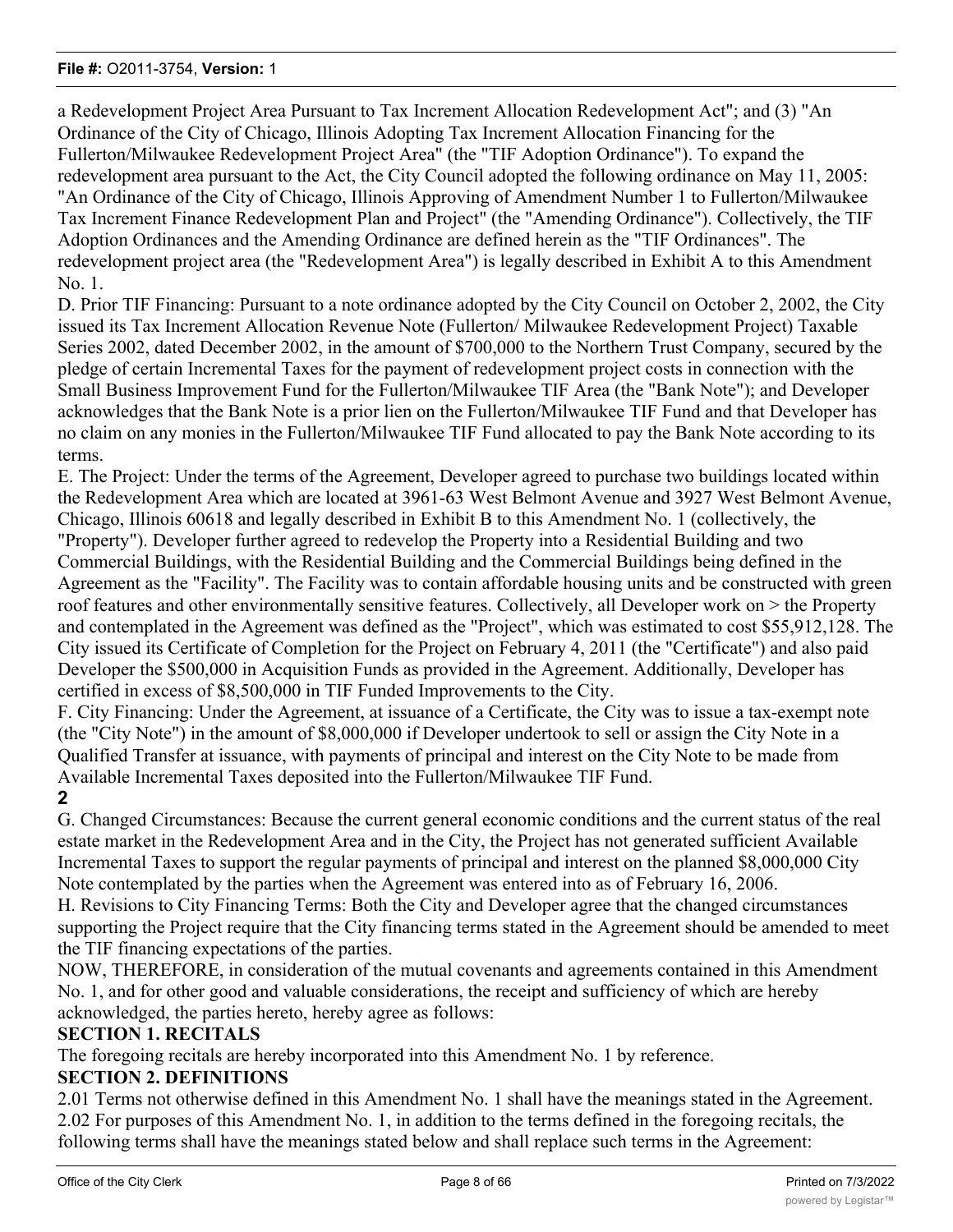"Available Incremental Taxes" The definition of Available Incremental Taxes stated in the Agreement is deleted. "City Note" shall mean the City of Chicago Tax-Exempt, Tax Increment Allocation Revenue Note (Fullerton/Milwaukee Redevelopment Project Area) Footwear Factory Project, Series A to be in the form attached to this Amendment No. 1 as Replacement Exhibit M in the maximum principal amount of \$4,160,000, issued by the City to Developer upon closing of this Amendment No. 1. The City Note shall bear interest at the City Note Interest Rate.

"City Note Interest Rate" shall mean an annual interest rate equal to the median value of the BBB (Municipal Market Data) G. O. Bond Rate (20 year) as published by Thompson-Reuters Municipal Market Data ("MMD") for 15 business days before the City Note is issued plus 125 basis points, but in no event exceeding eight and one half percent (8.50%) per annum.

# **3**

 $\setminus$ *)*

> "Qualified Investor" means a national banking association, a bank organized under state law, any savings and loan association supervised by a federal or state authority, an insurance company whose primary and predominant business is the writing of insurance, or reinsuring risks underwritten by insurance companies subject to supervision by a state insurance commissioner, a registered investment company (collectively, "Qualified Institutional Buyers") or a trust with a Trustee which is a Qualified Institutional Buyer where certificates of participation are sold to Qualified Institutional Buyers or individuals or entities qualifying as "Qualified Investors" under federal or state securities laws.

# **SECTION 3: CITY FUNDS / CITY NOTE**

3.01 The following sections of Agreement Section 4.03 City Funds are amended as follows:

(a) Uses of City Funds. No change.

^ (b) Sources of City Funds. At the closing of this Amendment No. 1, the City hereby agrees to provide funds to reimburse the Developer for the costs of the Acquisition and to issue the City Note to the Developer. The Acquisition Funds shall be in an amount not to exceed \$4,340,000, with \$500,000 having been paid upon issuance ofthe Certificate and \$3,840,000 to be paid at the closing of this Amendment No. 1. The principal amount of the City Note shall be as described in Section 4.03(c). The total of the City Funds shall be an amount not to exceed the lesser of \$8,500,000 or 15.20% of the actual total Project costs; and provided, however that payments of City Funds are subject to the amount of Incremental Taxes deposited into the Fullerton/Milwaukee TIF Fund being sufficient for such payments.

(c) City Note. The City acknowledges that as of the date of this Amendment No. 1 that Developer has certified at least \$8,500,000 in costs of TIF Funded Improvements. At the closing of this Amendment No. 1, the City will issue the City Note to reimburse Developer for costs of TIF Funded Improvements in the maximum principal amount of \$4,160,000.

(i) Payments on the City Note. Payments on the City Note are subject to the amount of Incremental Taxes deposited into the Fullerton/Milwaukee TIF Fund being sufficient for such payments. Interest on the City Note will begin to accrue at the City Note Interest Rate upon issuance and will compound annually.

(ii) Additional City Note Characteristics. The City Note in the form of Replacement Exhibit M will have a maturity date of December 31, 2024. j The first payment with respect to the City Note shall be made March 1,  $\sim$  2012 or two months after the City's receipt of a Requisition Form in

accordance with Section 4.04. Thereafter, annual payments shall be made on the later to occur of March 1<sup>st</sup> of each subsequent calendar year or two months after the City's receipt of a Requisition Form. The final payment *j*

**4**

shall be made on or before December 31, 2024. The City Note may be prepaid in whole or in part, without premium or penalty after the 5<sup>th</sup> anniversary of the earlier to occur of the first payment by the City on the City Note or March 1, 2017.

(iii) formerly (ii) Pledge, Sale or Assignment of the City Note. No change.

(iv) formerly (iii) Other Incremental Taxes. Any Incremental Taxes that are not required to make payments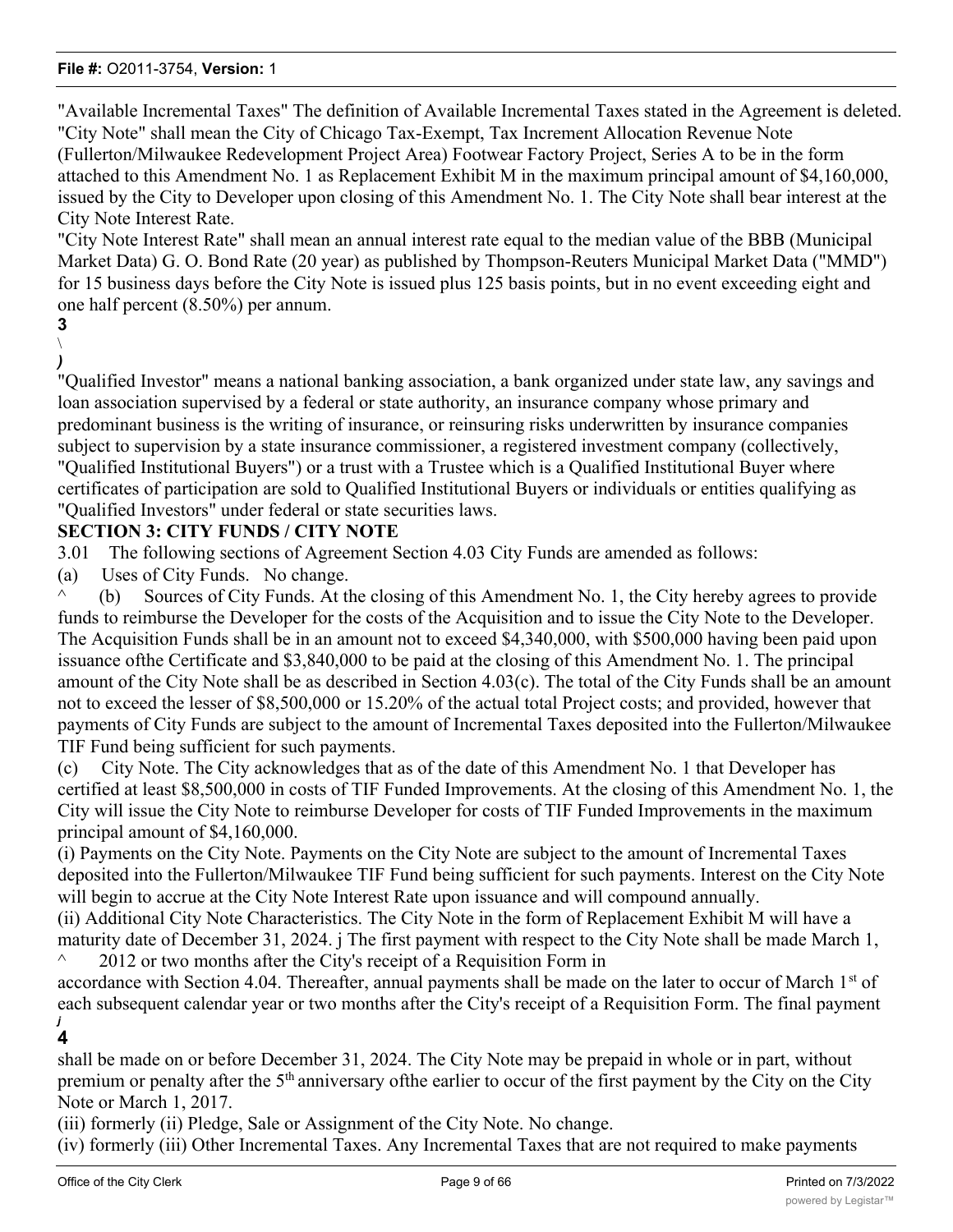under this Agreement (whether because all currently due payments have been made, because of the failure to issue the City Note, because of the full repayment of the City Note, or otherwise) shall belong to the City and may be pledged or used for such purposes as the City deems necessary or appropriate.

(v) formerly (iv) Insufficient Incremental Taxes. If the amount of Incremental Taxes pledged under this Agreement are insufficient to make any payment on the City Note, then: (1) the City will not be in default under the Agreement or<sup>w</sup> Amendment No. 1 or the City Note, and  $(2)$  due but unpaid payments (or portions thereof) on the City Note will be paid as provided in this Section 4.03 as promptly as funds become available for payment.

(vi) formerly (v) No Cessation of City Note Payments. Notwithstanding anything

to the contrary contained in this Agreement, after a Qualified Transfer of the City Note in compliance with this Section 4.03, if an Event of Default occurs, the City will notwithstanding such Event of Default, continue to , make payments with respect to such City Note provided there are Incremental Taxes available for payments. (vii) formerly (vi) Costs of Issuance of the City Note. No change. - d. Excess Profit Provision. No change. 3.02 Agreement Section 4.05(b) is hereby amended as follows:

(b) City Fee. Annually, the City may allocate an amount not to exceed twenty per cent (20%) of the Incremental Taxes for payment of costs incurred by the City for the administration and monitoring of the Redevelopment Area, including the Project. Such fee shall be in addition to and shall not be deducted from or considered a part of the City Funds, and the City shall have the right to receive such funds prior to any payment of City Funds hereunder.

[ The remainder of this page is

intentionally left blank and the signature page follows ]

IN WITNESS WHEREOF, the parties hereto have caused this Amendment No. 1 to the Agreement to be executed on or as of the day and year first above written.

FOOTWEAR FACTORY DEVELOPMENT CORP., an Illinois corporation

 $\bar{B}y$ :

David J. Dubin President / Sole Director

3963 WEST BELMONT RESIDENTIAL PROPERTY LLC, an Illinois limited liability Company By:  $\cdot$ 

<sup>1</sup> David J. Dubin Manager

3927 WEST BELMONT COMMERCIAL PROPERTY LLC, an Illinois limited liability Company By:

David J. Dubin Manager

CITY OF CHICAGO

### By:

Andrew J. Mooney, Commissioner Department of Housing and Economic Development

#### **7**

STATE OF ILLINOIS)

)SS

COUNTY OF COOK )

I, , a notary public in and for the said County, in the State

aforesaid, DO HEREBY CERTIFY THAT David J. Dubin, personally known to me to be the President / Sole Director of Footwear Factory Development Corp., an Illinois corporation ("Footwear"), and personally known to me to be the same person whose name is subscribed to the foregoing instrument, appeared before me this day in person and acknowledged that he signed, sealed, and delivered the said instrument, pursuant to authority given to him by the Board of Directors of Footwear, as his free and voluntary act and as the free and voluntary act of Footwear, for the uses and purposes therein set forth.

GIVEN under my hand and notarial seal this\_day of\_, 2011.

Notary Public

(SEAL) ' My Commission Expires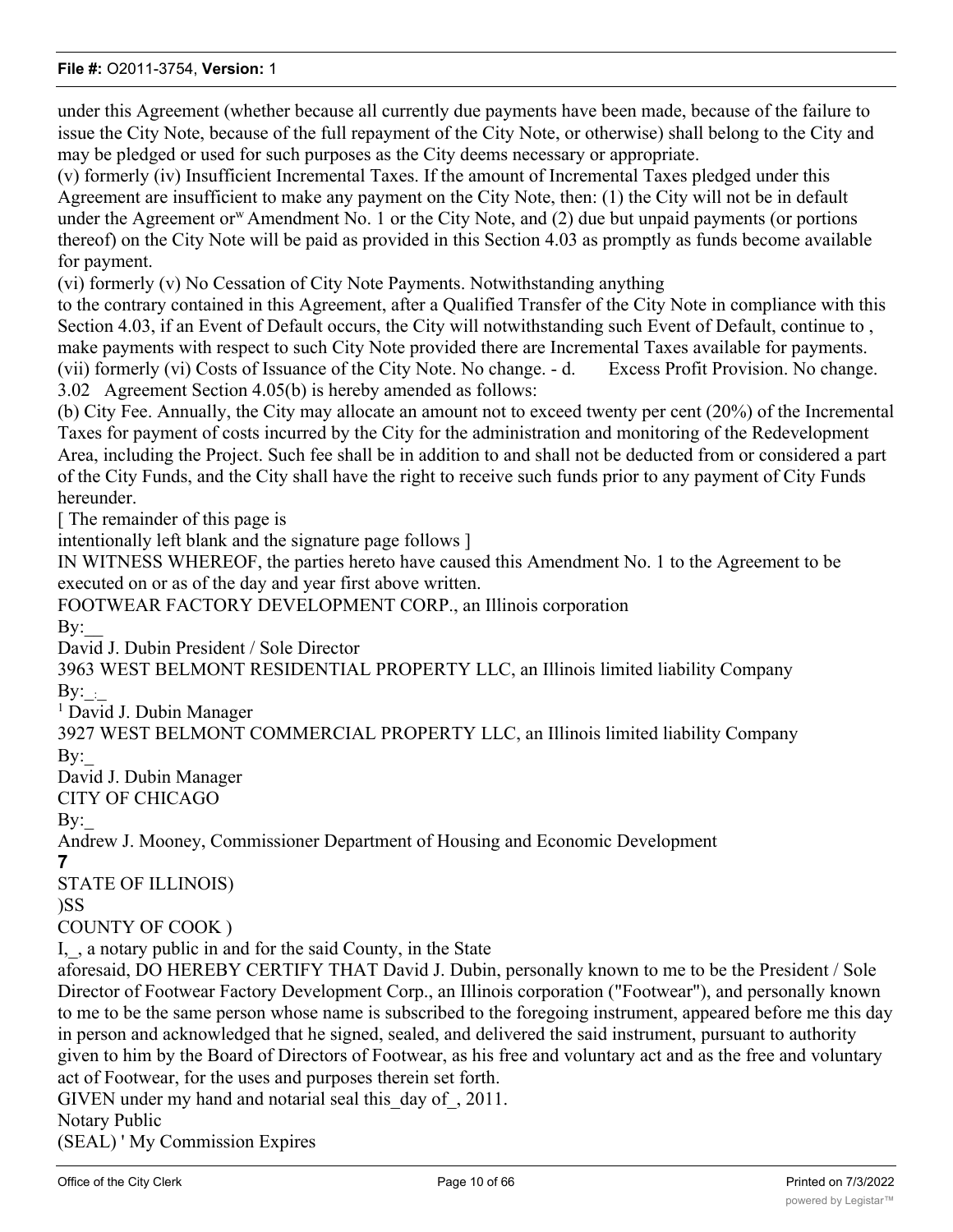#### *(* 8

STATE OF ILLINOIS )

### )SS

COUNTY OF COOK )

I, , a notary public in and for the said County, in the State

aforesaid, DO HEREBY CERTIFY THAT David J. Dubin, personally known to me to be the Manager, of 3963 West Belmont Residential Property LLC, an Illinois limited liability company ("Residential"), and personally known to me to be the same person whose name is subscribed to the foregoing instrument, appeared before me this day in person and acknowledged that he signed, sealed, and delivered the said instrument, pursuant to authority given to him as the Manager of Residential, as his free and voluntary act and as the free and voluntary act of Residential, for the uses and purposes therein set forth.

GIVEN under my hand and notarial seal this day of, 2011. -

(SEAL)

Notary Public My Commission Expires

STATE OF ILLINOIS)

)SS

COUNTY OF COOK )

I, , a notary public in and for the said County, in the State

aforesaid, DO HEREBY CERTIFY THAT David J. Dubin, personally known to me to be the Manager of 3927 West Belmont Commercial Property LLC, an Illinois limited liability company ("Commercial"), and personally known to me to be the same person whose name is subscribed to the foregoing instrument, appeared before me this day in person and acknowledged that he signed, sealed, and delivered the said instrument, pursuant to authority given to him as the Manager of Commercial, as his free and voluntary act and as the free and voluntary act of Commercial, for the uses and purposes therein set forth.

GIVEN under my hand and notarial seal this\_day of\_, 2011.

Notary Public

(SEAL) My Commission Expires\_

10

STATE OF ILLINOIS)

)SS

COUNTY OF COOK )

I, William A. Nyberg, a notary public in and for the County, in the State aforesaid, DO HEREBY CERTIFY THAT Andrew J. Mooney, personally known to me to be the Commissioner of the Department of Housing and Economic Development of the City of Chicago, Illinois (the "City") and personally known to me to be the same person whose name is subscribed to the foregoing instrument, appeared before me this day in person and acknowledged that he signed, seal, delivered the said instrument pursuant to authority given to him by the City, as his free and voluntary act and as the free and voluntary act of the City, for the uses and purposes therein set forth.

GIVEN under my hand and notarial seal this

```
day of
., 2011.
Notary Public
(SEAL)
My Commission Expires
11
/
Amendment No. 1
to the Footwear Factory Redevelopment Agreement dated as of February 16, 2006
```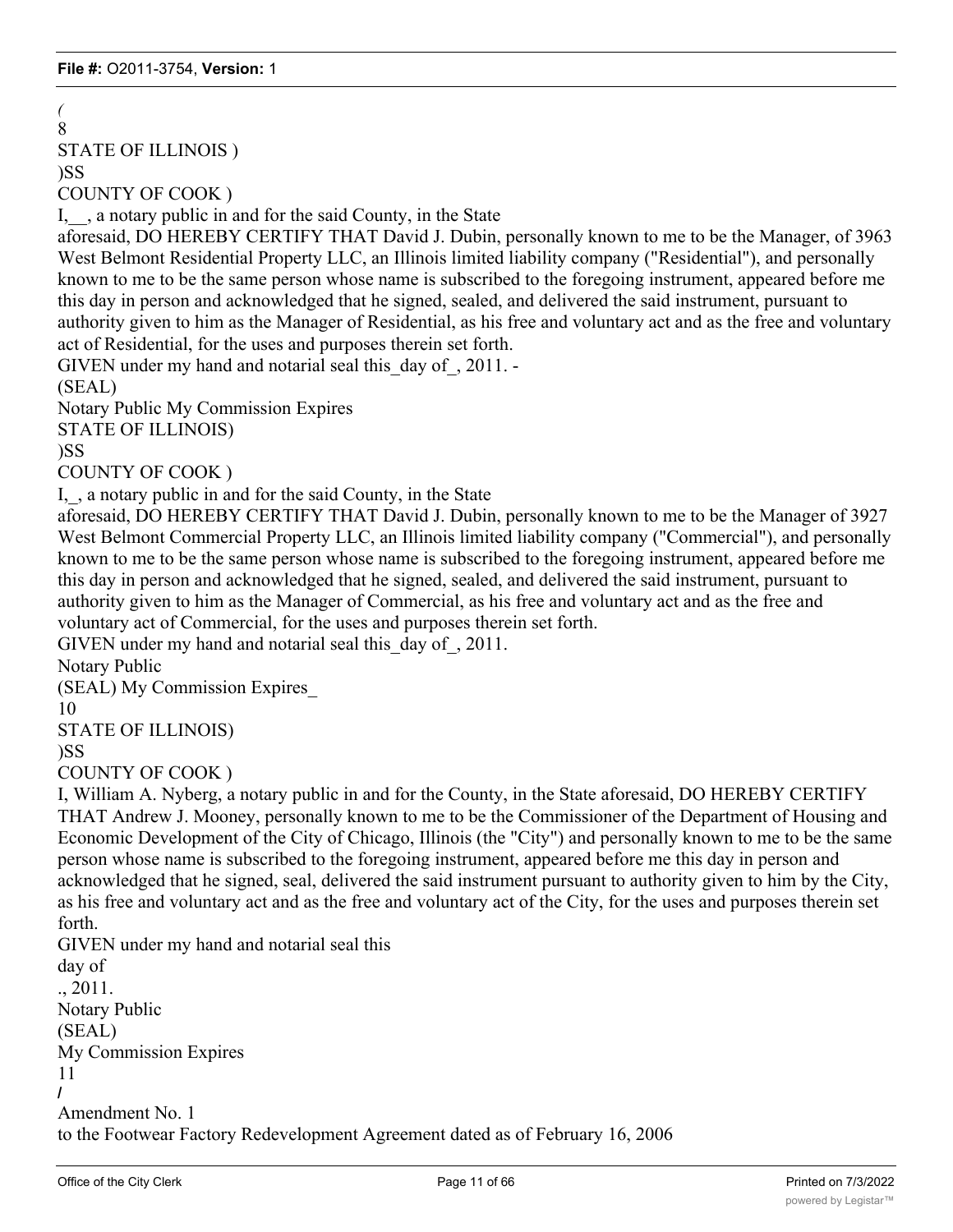Exhibit A

The legal description of the Redevelopment Area is attached to this exhibit cover sheet.

12

### **5/11/2005**

# **REPORTS OF COMMITTEES**

**47413**

### *Appendix B.*

**(To Amendment Number 1 To Fullerton/Milwaukee Tax Increment Financing Redevelopment Plan And Project)**

*Legal Description For Fullerton/Milwaukee T.I.F. District.* **Parcel 1:**

# **That part of Sections 22, 23, 25, 26, 27, 35 and 36, Township 40 North, Range 13, East of the Third Principal Meridian, in the City of Chicago, Cook County, Illinois, more particularly described as follows: commencing at the northwest corner of the northwest quarter of aforesaid Section 26 (intersection of the centerlines of West Belmont Avenue and North Pulaski Road); thence southward along the west line of said northwest quarter of Section 26, 166.00 feet, more or less, to the centerline of a 16 foot wide public alley, extended west (south of West Belmont Avenue); thence eastward along said centeriine of vacated alley 33 feet to the east line of said North Pulaski Road for the point of beginning; thence eastward along the centerline of said vacated alley to the west line of North Springfield Avenue; thence south along the said west line of North Springfield Avenue 8.00 feet to the northeast corner of Lot 35 in Chas. Seeger's Subdivision of Lot 1 of Haussen and Seeger's Addition according to the plat thereof recorded March 26, 1912as Document Number 23771; thence eastward across said North Springfield Avenue to the northwest corner of Lot 11 in aforesaid Chas. Seeger's Subdivision; thence eastward 126.1 feet, more or less to the northeast corner of said Lot 11; thence southeasterly along the southwesterly line of a 16 foot wide public alley to the northwesterly line of North Avers Avenue; thence northeasterly along the northwesterly line of said North Avers Avenue to the southwesterly line of North Milwaukee Avenue; thence . southeasterly along the southwesterly line of said North Milwaukee Avenue to the northwesterly line of North Hamlin Avenue; thence southwesterly along the northwesterly line of said North Hamlin Avenue to the southwesterly line of a 16 foot wide aforesaid public alley (southwesterly of North Milwaukee Avenue); thence southeasterly along the southwesterly line of a 16 foot wide public alley to the northwesterly line of another 16 foot wide public alley (southeasterly of North Ridgeway Avenue) said point also being the most easterly corner of Lot 10 in John B. Dawson's Subdivision in the east half of the northwest quarter of said Section 26; thence southwesterly along said northwesterly line of a 16 foot wide public alley to the southwesterly line of West Oakdale Avenue, said point also being the most easterly corner of Lot 22 of aforesaid John B. Dawson's Subdivision; thence southeasterly along the southwesterly line of said West Oakdale Avenue to the northeast corner of Lot 57 in aforesaid John B.**

# **47414**

# **JOURNAL-CITY COUNCIL-CHICAGO**

# **5/11/2005**

**Dawson's Subdivision; thence eastward along the south line of said West Oakdale Avenue to the west line of North Central Park Avenue; thence southward along the west line of said North Central Park Avenue to the south line (extended west) of a 16 foot public alley south of North Milwaukee Avenue; thence eastward across said North Central Park Avenue along the said extended line to the northwest comer of Lot 47 of Block 1 in Wm. E. Hatterman's Milwaukee Avenue Subdivision in the west half of the northeast quarter of said Section 26; thence eastward along the north line of said Lot 47, 103.65 feet to the northeast corner of said Lot 47; thence southeasterly along the northeasterly line 'of said Lot 47, 27.1 feet to a bend point in the east line of said Lot 47; thence southward along the east lines of Lots 43, 44, 45, 46 and 47 in Block 1 of said Wm. E. Hatterman's Milwaukee Avenue Subdivision to the north line of Lot 17 extended west in aforesaid Block 1; thence eastward along the said north line of Lot 17 of Block 1, 120.8**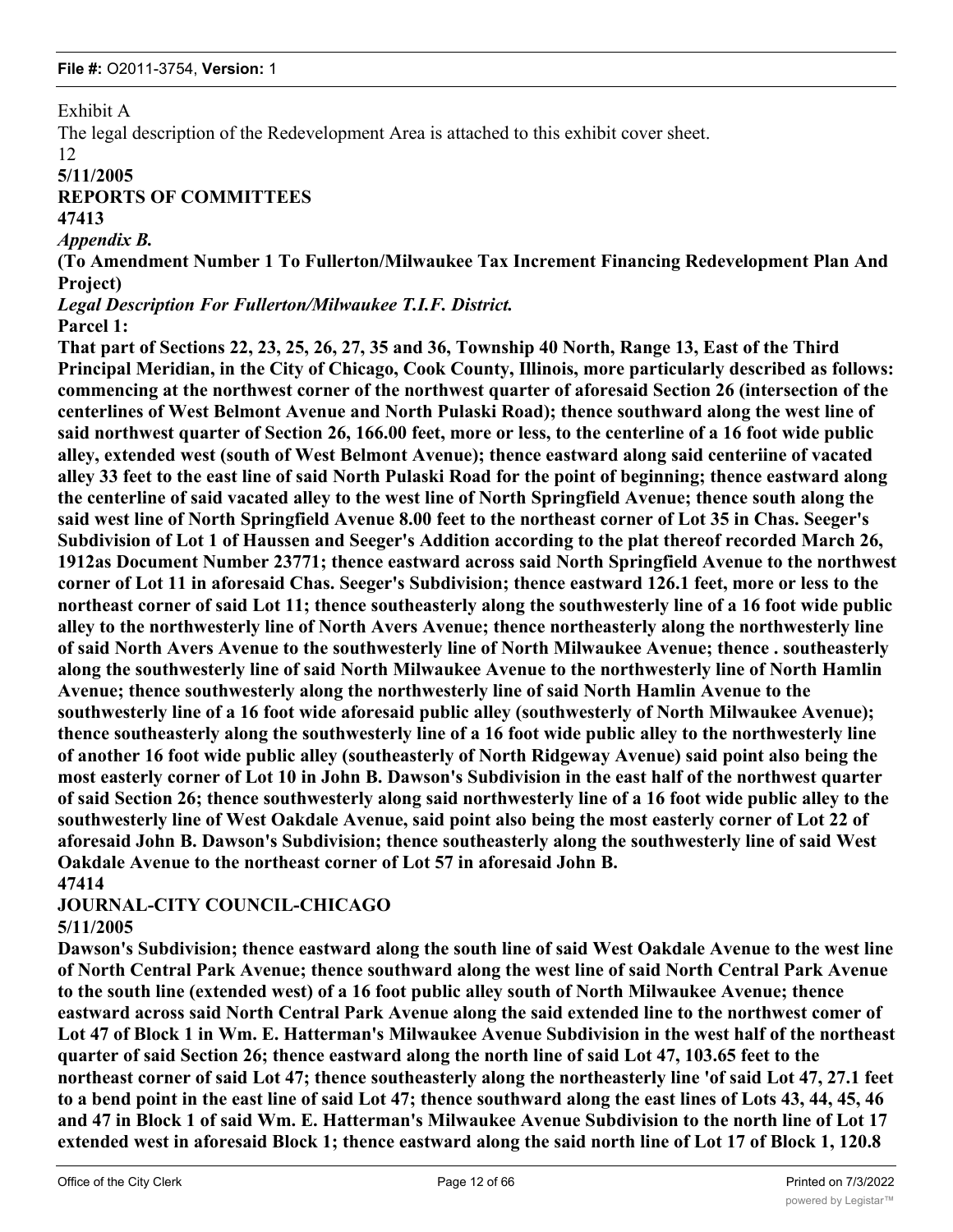**feet; thence southeasterly along the northeasterly line of aforesaid Lot 17, 19.2 feet, more or less, to the west line of North Drake Avenue; thence continuing southeasterly along the prolongation of last described course across said North Drake Avenue to the east line of said North Drake Avenue; thence southward along the east line of said North Drake Avenue to the northwest corner of Lot 28 of Block 2 in said Wm. E. Hatterman's Milwaukee Avenue Subdivision; thence eastward along said north line of Lot 28, 76.1 feet; thence southeasterly along the northeasterly lines of Lots 27 and 28 of said Block 2 to the southeast corner of said Lot 27; thence continuing southeasterly along the prolongation of the last described course, said prolongation also being the northeasterly lines of Lots 19 and 20 of said Block 2 to the northeast corner of said Lot 19 of Block 2; thence southward along the east line of said Lot 19 extended south to the south line of West Wolfram Street; thence eastward along said south line of West Wolfram Street to the southwesterly line of a 16 foot wide public alley (southwesterly of North Milwaukee Avenue); thence southeasterly along said southwesterly line of 16 foot wide public alley to the west line of said public alley; thence southward along the west line of said 16 foot wide public alley to the south line of another 16 foot wide public alley north of West Diversey Avenue; thence eastward along the south line of said 16 foot wide public alley to the northeast corner of Lot 27 in Block 3 in aforesaid Wm. E..Hatterman's Milwaukee Avenue Subdivision; thence southward along the east line (extended south) of said Lot 27 in Block 3 to the south line of West Diversey Avenue; thence eastward along the south Hne of said West Diversey Avenue to the west line of a 14 foot wide public alley (east of North St. Louis Avenue) in the east half of the west half of the southeast quarter of aforementioned Section 26; thence southward along the west line of said 14 foot public alley to the north line extended west of Lot 36 of Block 1 of Story's Milwaukee Avenue Subdivision of the northeast 15 acres of the west-half of the southeast quarter of said Section 26; thence eastward along north lines of Lots 36, 37, 38, 39, 40, 41, 42, 43, 44, 45, 46, 47 and 48 of Block 1 of said Story's Milwaukee Avenue Subdivision to the east line of another 14 foot wide**

#### **i 5/11/2005 REPORTS OF COMMITTEES 47415**

**public alley west of North Kimball Avenue; thence northward along the east line of said 14 foot wide public alley to the northwest corner of Lot 6 of said Block 1 of Story's Milwaukee Avenue Subdivision; thence eastward along the north line of said Lot 6 to the west line of North Kimball Avenue said point also being the northeast corner of said Lot 6 of Block 1 in Story's Milwaukee Avenue Subdivision; thence southward along the west line of said North Kimball Avenue to the northeasterly line of Lot 17 extended northwesterly in Milwaukee and Diversey Subdivision according to the plat thereof recorded March 29, 1924 as Document Number 8339078; thence southeasterly along said extended northeasterly line of Lot 17 to the most northern corner of said Lot 17, said northeasterly line of Lot 17 also being the southwesterly line of a 16 foot wide public alley; thence southeasterly along the southwesterly line of said 16 foot wide public alley extended southeasterly to the northeast corner of Lot 39 in Garrett's Third Logan Square Subdivision of part of Lot 2 in Garrett's Subdivision; thence easterly across North Spaulding Avenue to the southwesterly corner of Lot 2 in Garrett's Subdivision of part of the east half of the southeast quarter of said Section 26; thence southeasterly along the southwesterly line of said Lot 2 to the north line of Lot 1 in Garrett's Subdivision of Lot 1 and the north 20 feet of Lot 2 in Hitt and Others' Subdivision, said point is 120.40 feet east of the northwest corner of Said Lot 1; thence eastward along the north line of said Lot 1 to the west line of North Sawyer Avenue; thence southward along the west line of said North Sawyer Avenue to the south line of the north 5 feet of Lot 5 in aforesaid Garrett's Subdivision of Lot 1 and the north 20 feet of Lot 2 in Hitt and Others' Subdivision; thence eastward across said North Sawyer Avenue to the most northern comer of Lot 23 in Hitt and Others' Subdivision of 39 acres on the east side of the east half of the southeast quarter of said Section 26; thence southeasterly along the southwesterly line of a 16 foot wide alley southwesterly of North Milwaukee Avenue to the east line of Lot 4 in the resubdivision of Lots 28 to 30 of Block 3 in Hitt and Others' Subdivision; thence southward along the east line of said Lot 4 extended south to the north line of Lot 1 in Himes and Frank's Resubdivision. of Lots 31 and 32 of Block 3 in Hitt and Others' Subdivision;**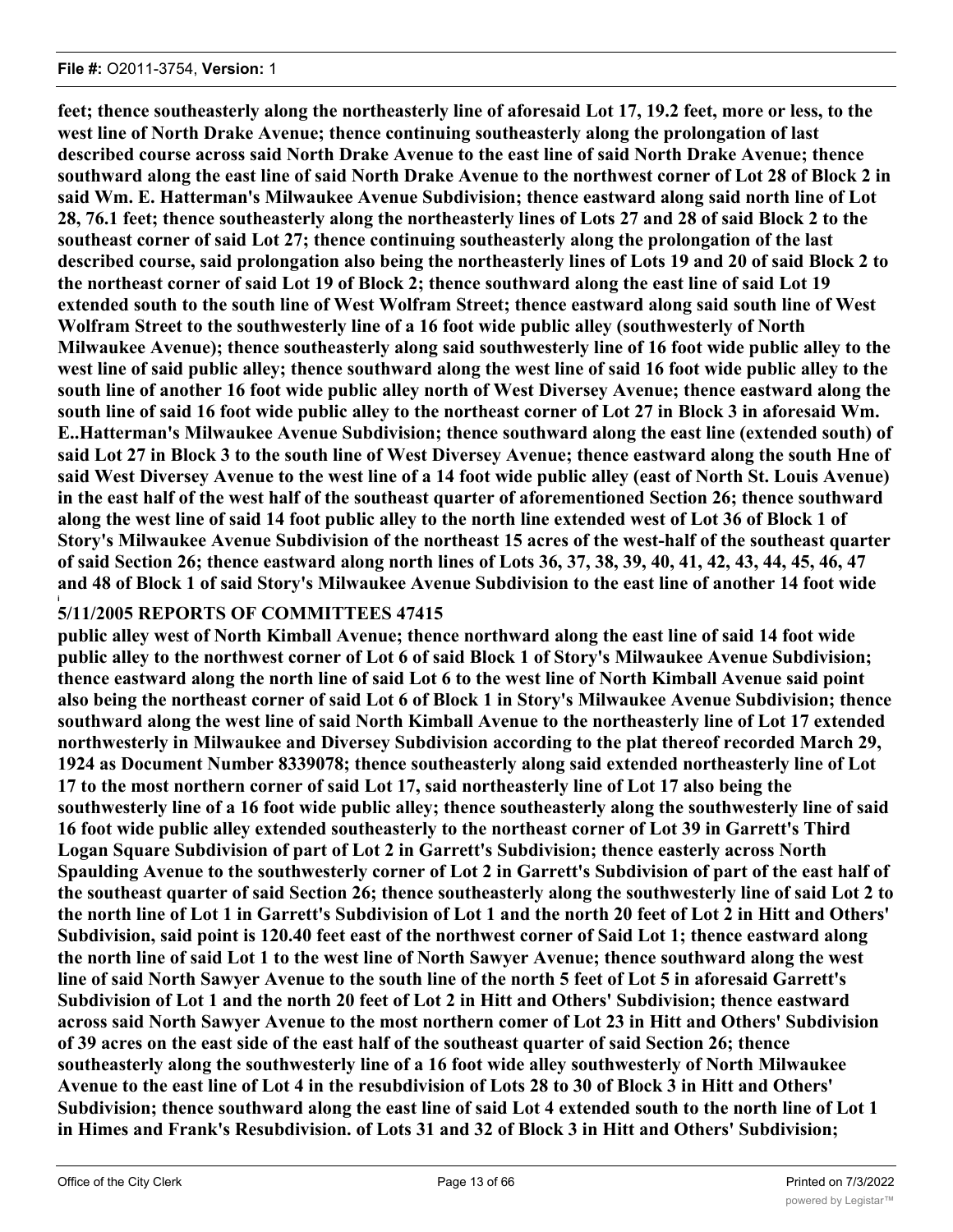**thence eastward along the north line of said Lot 1 to the northeast corner of said Lot 1; thence southward along the east lines of Lots 1, 2, 3, 4, 5 and 6 in aforesaid Himes and Frank's Resubdivision to the southeast comer of said Lot 6; thence continuing southward across West Wrightwood Avenue to the northeast comer of Lot 1 in Kittner's Subdivision of the north half of Lot 1 of Block 6 in Hitt and Others' Subdivision; thence southward along the east lines of Lots 1, 2 and 3 in said Kittner's Subdivision to the southeast comer of said Lot 3 of Kittner's Subdivision; thence continuing southward along the east lines of Lots 1, 2 and 3 in the subdivision of the south half of Lot 1 of Block 6 in Hitt and Others' Subdivision to the south line of the north 5 feet of said Lot 3; thence eastward along the said south line of north 5 feet (extended east) of said Lot 3 to the west line of North Kedzie Avenue, said point being 125 feet west of the east line of the**

### **47416**

### **JOURNAL-CITY COUNCIL-CHICAGO 5/11/2005.**

**southeast quarter of said Section 26; thence eastward across the 250 feet wide said North Kedzie Avenue to the northwest corner of Lot 13 of Block 2 in subdivision of Lots 4 and 6 in County Clerk's Division according to the plat thereof recorded July 7,1885 as Document Number 637899; thence south along the east line of North Kedzie Avenue to the south line of a public alley north of West Linden Place; thence eastward along the south line of said public alley to a bend point; thence continuing southeasterly along and by following the southwesterly line of said public alley to the most easterly corner of Lot 38 of Block 1 in said subdivision of Lots 4 and 6 in County Clerk's Division; thence southwesterly along the southeasterly line of said Lot 38 to the northeasterly line of North Linden Place; thence southeasterly along the northeasterly line of said North Linden Place to the most southern corner of Lot 50 of Block 1 in said subdivision of Lots 4 and 6 in County Clerk's Division; thence northeasterly along the southeasterly line of said Lot 50 to the north line of West Linden Place; thence eastward along the north line of said West Linden Place to the west line of North Sacramento Avenue; thence north along the west line of said North Sacramento Avenue to the southwesterly line of North Milwaukee Avenue; thence southeasterly along the southwesterly line extended southeasterly of said North Milwaukee Avenue to the north line of West Fullerton Avenue, said point also being the most eastern corner of Lot 17 in the subdivision of Block 6 in George A. Seavern's Subdivision according to the pla t thereof recorded July 23, 1889 as Document Number 1132552; thence westward along the north line of said West Fullerton Avenue to the east line of North Sacramento Avenue; thence continuing westward across said North Sacramento Avenue to the southeast corner of Lot 37 of Block 2 in Ingham's Subdivision according to the plat thereof recorded March 19, 1873 as Document Number 88703; thence continuing westward along the north line of West Fullerton Avenue to the most southern corner of Lot 1 in Carrie B. Gilbert's Subdivision according to the plat thereof recorded April 4, 1906 as Document Number 3841277; thence westward across North Albany Avenue to the southeast corner of Lot 40 of Block 5 in the subdivision of Lots 4 and 6 in County Clerk's Division, recorded July 7, 1885 as Document Number 637899, said point also being on the north line of West Fullerton Avenue; thence westward along the north line of said West Fullerton Avenue to the southwest comer of Lot 24 of Block 5 in aforesaid subdivision of Lots 4 and 6 in County Clerk's Division; thence westward across said North Kedzie Avenue to the southeast comer of Lot 23 Of Block 7 in Hitt and Others'Subdivision of 39 acres on the east side of the east half of the southeast quarter of said Section 26; thence westward along the south line of said Lot 23 to the southwest comer of said Lot 23, said southwest comer is also on the east line of 20 feet wide public alley west of North Kedzie Avenue; thence northward along the east line of said 20 feet wide public alley to the north line (extended east) of another 16 feet wide public alley north of West Fullerton Avenue; thence westward along the north line extended west of said 16 foot wide public alley to the west line of North Sawyer Avenue; thence southward along the 5/11/2005**

**REPORTS OF COMMITTEES 47417**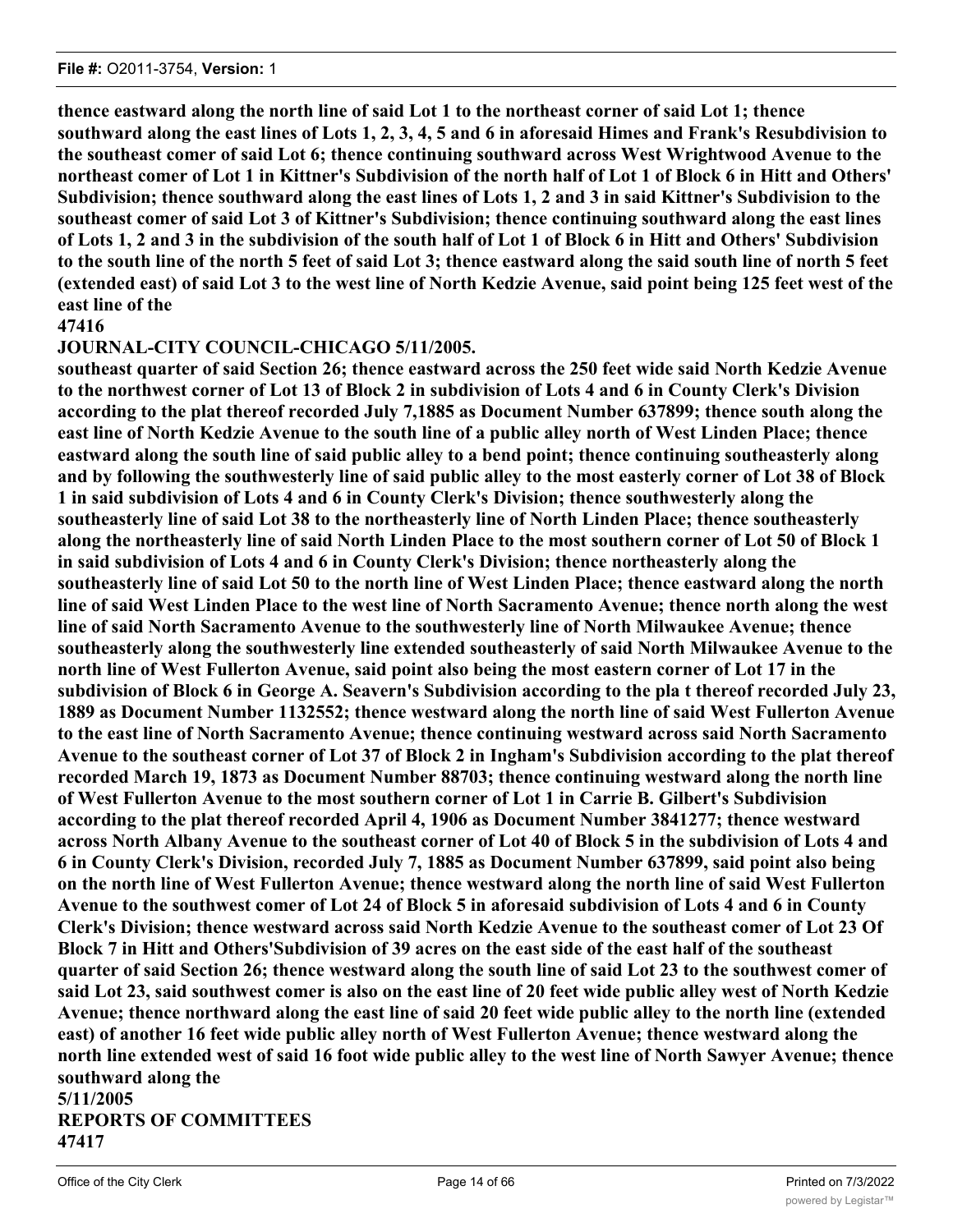**west line of said North Sawyer Avenue to the southeast corner of Lot 2 in J. Fuerman's Subdivision of Lots 16 to 22 of Block 8 in Hitt and Others' Subdivision; thence westward along the south line of said Lot 2, 111.5 feet to a bend point in the south line of said Lot 2; thence northwesterly along the southerly line of said Lot 2 to the southeast corner of Lot 1 in aforesaid J. Fuerman's Subdivision; thence westward along the south line of said Lot 1 extended west to the west line of 16 foot wide public alley, west of North Sawyer Avenue; thence southward along the west line of said 16 foot wide public alley to the southeast corner of Lot 137 in Dezeng's Logan- Square Subdivision of Lot 3 in Garrett's Subdivision; thence westward along the south line of said Lot 137 to the southwest corner of said Lot 137; thence westward across North Spaulding Avenue to the southeast corner of Lot 66 in aforesaid Dezeng's Logan Square Subdivision; thence westward along the south line of said Lot 66 to the southwest corner of said Lot 66; thence continuing westward across the 16 foot wide public alley west of North Spaulding Avenue to the southeast corner of Lot 53 in aforesaid Dezeng's Logan Square Subdivision; thence continuing westward along the south line of said lot (extended west) to the west line of North Kimball Avenue; thence southward along the west line of said North Kimball Avenue to the north line of West Fullerton Avenue; thence continuing southward across West Fullerton Avenue to the northeast corner of Lot 1 of Block 1 in Allport's Subdivision according to the plat thereof recorded on page 185 in Book 7; thence southward along the west line of said North. Kimball Avenue to the south line (extended west) of a 16 foot wide public alley (south of West Fullerton Avenue and on the east side of said North Kimball Avenue); thence eastward along the south line (extended east and west) of said 16 feet wide public alley to the east line of another 16 foot wide public alley west of North Kedzie Avenue; thence northward along said east line of 16 foot wide public alley to the northwest corner of Lot 3 of Block Lin C. N. Shipman, W. A. Bill and N. A. Merrill's Subdivision of the east half of the northeast quarter of said Section 35; thence eastward along the north line of said Lot 3 to the northeast comer'of said Lot 3; thence continuing eastward across North Kedzie Avenue to the northwest comer of Lot 6 of Block 1 in Blanchard's Subdivision of that part of the north 22 rods of the northwest quarter of said Section 36; thence eastward along the north line of said Lot 6 to the west line of a 16 foot wide public alley east of said North Kedzie Avenue, said point also being the northeast comer of said Lot 6; thence southward along the west line (extended south) of said 16 foot wide public alley to the south line of West Beldeh Avenue; thence eastward along the south line of said West Belden Avenue to the east line extended south of North Albany Avenue; thence northward along said (extended south) east line of North Albany Avenue to the south line of a 16 foot wide public alley south of West Fullerton Avenue; thence eastward along the south line of said 16 foot wide public alley to the east line of another 16 foot wide public alley west of North Sacramento Avenue; thence northward along the east line of said 16 foot wide public alley to the north line of the south 11.00 feet of Lot 6 in Block 2 in**

### **47418**

### **JOURNAL-CITY COUNCIL-CHICAGO 5/11 /2005**

**aforesaid Blanchard's Subdivision; thence eastward along said north line of the south 11.00 feet of Lot 6 to the east line of said Lot 6; thence continuing eastward across said North Sacramento Avenue to the northwest comer of Lot 7 in Block 3 in the subdivision of Lots 13 and 14 in John McGovern's Subdivision according to the plat thereof recorded August 24,1872 as Document Number 51791; thence eastward along the north line of said Lot 7 in Block 3 to**

**a the northeast comer of said Lot 7 in Block 3, said point is also on the west line of 16 foot wide public alley east of North Sacramento Avenue; thence southward along the west line of said 16 foot wide public alley extended south to the south line of West Medill Avenue; thence eastward along the south line of said West Medill Avenue to the southwesterly right-of-way line of Chicago Transit Authority Railroad, southwesterly of North Milwaukee Avenue; thence southeasterly along the southwesterly right-of-way line of said Chicago Transit Authority Railroad to the north line of West Belden Avenue; thence southward across said West Belden Avenue to the northwest comer of Lot 5 in M. Moore's Subdivision of Lot 19 in John McGovern's Subdivision according to the plat thereof recorded October 22, 1886 as**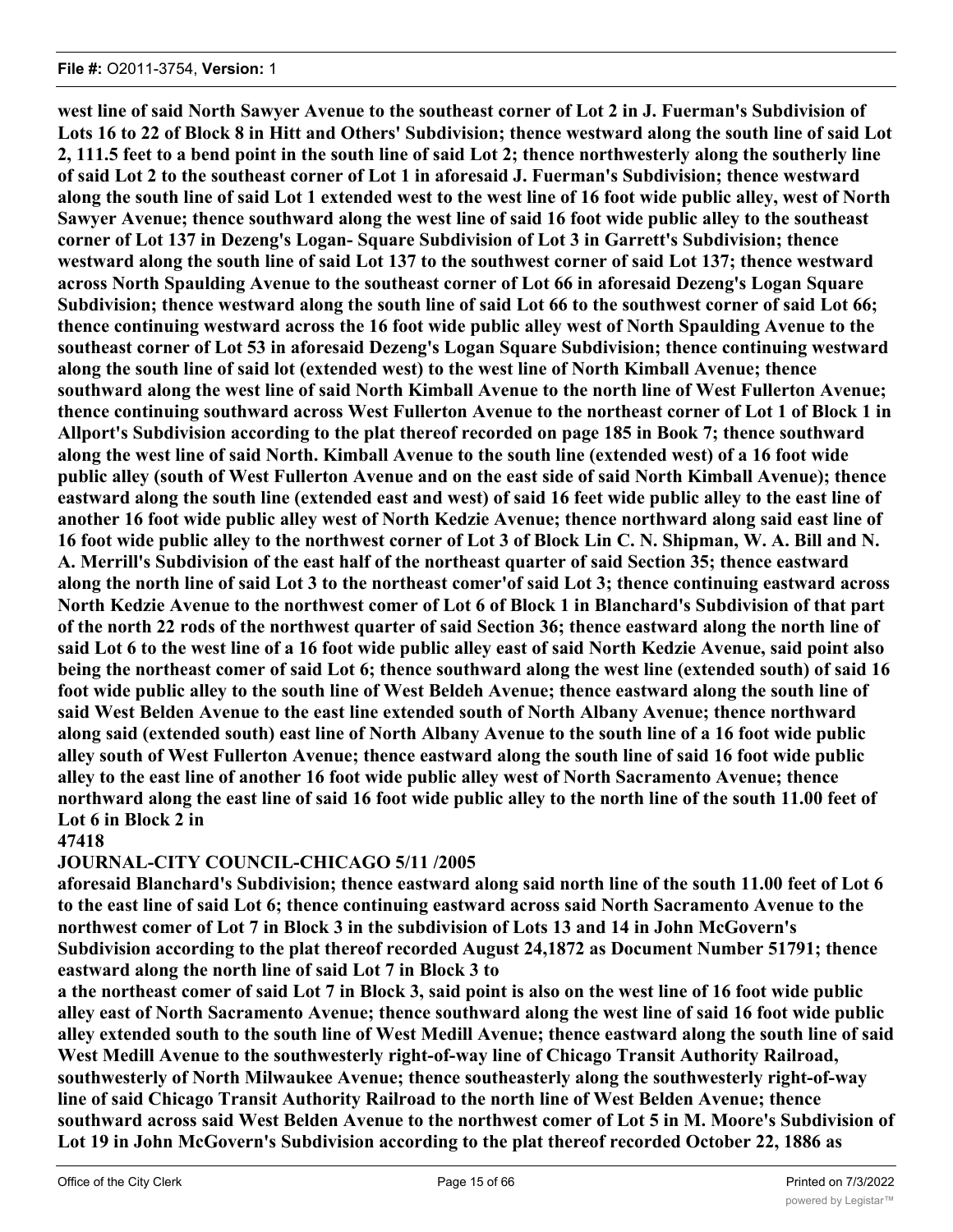## **Document Number 765587; thence southward along the**

**- west line of said Lot 5 to the southwest comer of said Lot 5; thence eastward along the south lines of Lots 5, 4, 3, 2 and 1 in aforesaid M. Moore's Subdivision to the southeast comer of Lot 1 in said M. Moore's Subdivision; thence southward along the east line (extended south) of said Lot 1 in M. Moore's Subdivision to the north line of Lot 28 of Block 1 in J. Johnston, Jr.'s Subdivision according to the plat thereof recorded November 28, 1881 as Document Number 361265; thence eastward along the north lines of Lots 28, 29 30, 31, 32, 33 and 34 of Block 1 in said J. Johnston, Jr.'s Subdivision to the southwesterly right-of-way line of aforesaid Chicago Transit Authority railroad; thence southeasterly along the southwesterly right-of-way line of said Chicago Transit Authority railroad to the north line of West Lyndale Street; thence westward along the north line of said West Lyndale Street to the east line (extended north) of the west 0.11 feet of Lot 33 of Block 2 in aforesaid J. Johnston, Jr.'s Subdivision; thence southward along the east line of the west 0.11 feet of said Lot 33 of Block 2 to the north line of 16 foot wide public alley south of West Lyndale Street; thence continuing southward across said 16 feet wide public alley to the northeast comer of Lot 50 of Block 2 in aforesaid J. Johnston, Jr.'s Subdivision; thence southward along the east line (extended south) of said Lot 50 of Block 2 to the south line of West Palmer Street; thence eastward along the south line (extended east) of said West Palmer Street to the east line of 66 foot wide North California Avenue; thence northward along the east line of said North California Avenue to the southwesterly right-of-way line of Chicago Transit Authority railroad, southwesterly of North Milwaukee Avenue; thence southeasterly by following the Southwesterly right-of-way line of said Chicago Transit Authority railroad to the southeasterly line of Lot 138 in White and Cole's Resubdivision of Block 1 of S. Stave's Subdivision recorded in Book 173, page 18; thence southwesterly along the southeasterly line of said Lot 138 to the northeasterly line of North Bingham Street, said point is also the most**

**5/11/2005**

**REPORTS OF COMMITTEES**

### **47419**

**southern corner of said Lot 138; thence northwesterly along the northeasterly line of said North Bingham Street to the most southern corner of Lot 107 in said White and Cole's Resubdivision; thence southwesterly across said North Bingham Street to the most eastern corner of Lot 106 in said White and Cole's Resubdivision; thence continuing southwesterly along the southeasterly line of said Lot 106 to the northeasterly line of North Stave Street, said point is also the most southern corner of said Lot 106; thence northwesterly along the northeasterly line of said North Stave Street to the south line (extended east) of a 16 foot wide public alley north of West Armitage Avenue; thence westward along the south line (extended east) of said public alley across said North Stave Street to the southeasterly line of Lot 12 in Gray and Adam's Subdivision of Lots 1 to 9 and 28 to 30 of Block 4 in S. Stave's Subdivision according to the plat thereof recorded August 5, 1881 as Document Number 342922; thence northeasterly along the southeasterly line of said Lot 12 to the most eastern corner of said Lot 12; thence northwesterly along the northeasterly line of said Lot 12 to the most northern corner of said Lot 12, said corner is also the most eastern corner of Lot 27 of Block 4 inS. Stave's Subdivision according to the plat thereof recorded in Book 85,page 19; thence continuing northwesterly along the northeasterly lines of Lots 27, 26, 25, 24, 23, 22, 21, 20 and 19 of Block 4 in said S. Stave's Subdivision to the southeasterly line of West Frances Place, said point also being the most northern corner of said Lot 19; thence southwesterly along the southeasterly line (extended southwesterly) of said West Frances Place to the southwesterly line of North Point Street; thence southeasterly along the southwesterly line of North Point Street to the most eastern corner of Lot 20 of Block 7 in aforesaid Attrill's Subdivision, said point is also being on the north line of a public alley north of West Armitage Avenue; thence westward along the north line of said public alley to the most southerly corner of Lot 24 of ..Block 7 in aforesaid Attrill's Subdivision; thence northwesterly along the southwesterly line of said Lot 24 of Block 7 to the most western corner of said Lot 24, said corner is also being on the southeasterly line of Lot 35 of Block 5 in aforementioned W. O. Cole's**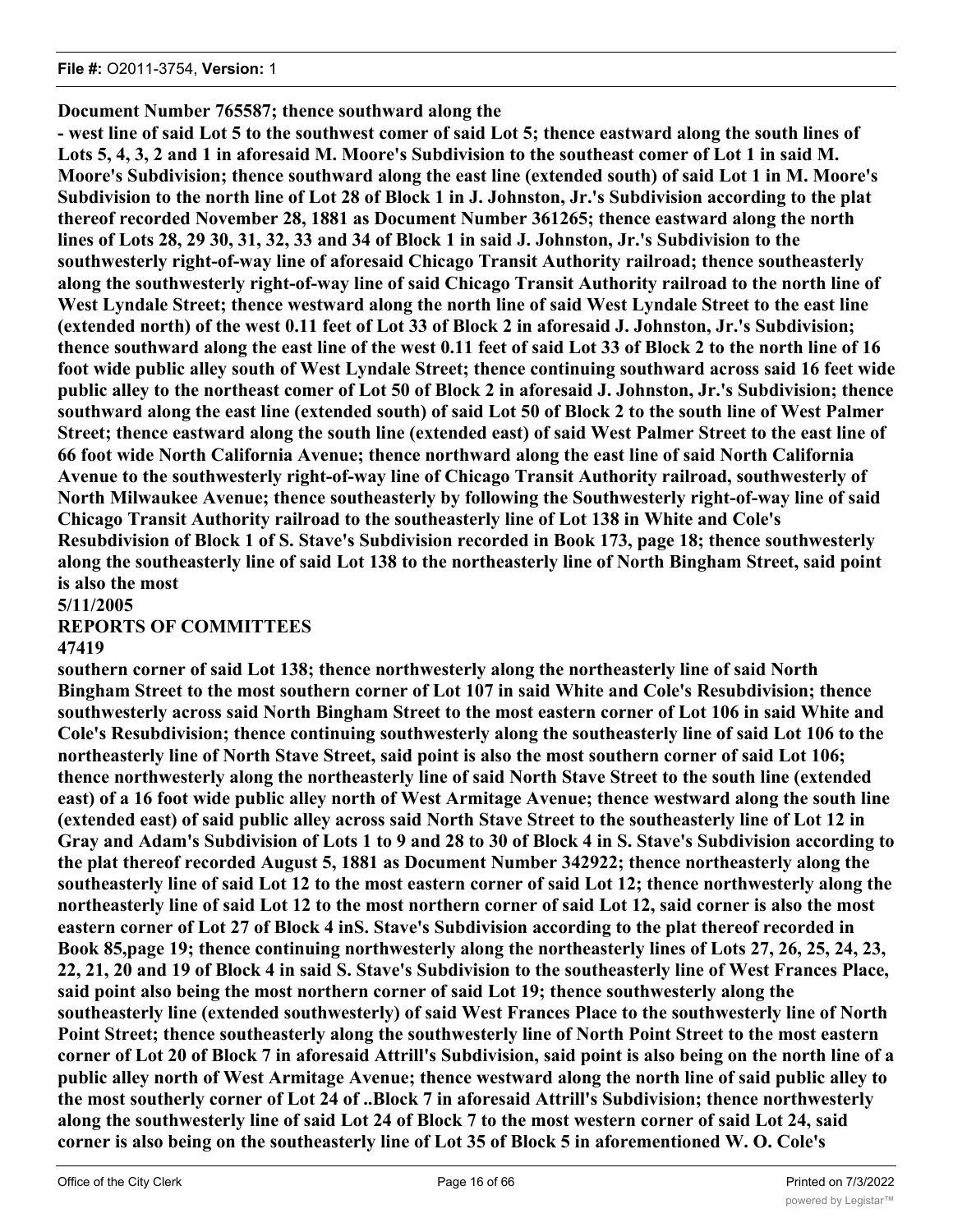**Subdivision; thence southwesterly along the southeasterly lines of Lots 35, 34, and 33 to the most southern corner of said Lot 33 of Block 5; thence northwesterly along the southwesterly line (extended northwesterly across West Frances Place) to the north line of said West Frances Place; thence westward along the south line of said West Frances Place to the east line of North California Avenue; thence northward along the east line of said North California Avenue to the south line (extended east) of West McLean Avenue; thence westward along the south line of said West McLean Avenue to the west line of a 13 foot wide public alley (east of North Mozart Street); thence southward along the west line of said public alley 150 feet to the north line of another public alley; thence westward along north line of said public alley to the east line of North Mozart Street; thence westward across said North Mozart Street to the southeast corner of Lot 1 of Block 11 in Hoeps and Kerff s Resubdivision of Blocks 8 and 11 in the town of Schleswig, according to the plat thereof recorded July 25, 1890 as Document Number 47420**

# **JOURNAL-CITY COUNCIL-CHICAGO 5/11/2005**

**1307724, said corner is also being on the north line of a 17 foot wide public alley north of West Armitage Avenue; thence westward along the north line of said 17 feet wide public alley to the west line of another 16 foot wide public alley, east of North Humboldt Boulevard; thence southward along the west line of said 16 foot Wide public alley to the north line of another 16 foot wide public alley, north of West Armitage Avenue; thence westward along the north line of said 16 foot wide public alley to the southwest corner of Lot 31 in Parkway Addition, a resubdivision of Lots 5 to 10, inclusive, in each of Blocks 4, 9 and 10 in the town of Schleswig and the vacated alleys and one-half of a street adjacent to said lots, et cetera, in the east half of the northwest quarter of said Section 36; thence northward along the west line of Lots 31, 30 and 29 in aforesaid Parkway Addition to the northwest corner of said Lot 29 in said Parkway Addition; thence westward across said North Humboldt Boulevard to a point of intersection of the west line of said North Humboldt Boulevard with the south line of the north half Of Lot 40 in Palmer Place Addition, a subdivision of part of the southwest quarter of the northwest quarter of said Section 36; thence westward along the said south line extended west of the north half of Lot 40 to the west line of a 16 foot .wide public alley east of North Whipple Street; thence southward along the west line of said public alley to the southeast corner of Lot 54 in aforesaid Palmer Place Addition; thence westward along the South line of said Lot 54 to the southwest corner of said Lot 54; thence northward along the west line of said Lot 54 to the north line extended east of a 16 foot wide public alley north of West Armitage Avenue; thence westward along said north line extended east and west of 916 foot wide public alley to the west line of North Albany Avenue; thence southward along the west line of said North Albany Avenue to the centerline of a vacated alley north of West Armitage Avenue, according to the plat of vacation thereof recorded as Document Number 20127605; thence westward along the centerline of said vacated alley to a line 129.667 feet west of and parallel with the west line of said North Albany Avenue; thence northward along said parallel line to the south line of Lot 16 of Block 3 in Clarkson's Subdivision of part of the southwest quarter ofthe northwest quarter of said Section 36; thence westward along the south line of said Lot 16 extended west to the centerline of a 16 foot wide vacated alley east of North Kedzie Avenue; thence northward along the centerline extended north of said vacated alley to the south line extended east of Lot 19 in the plat ofthe west 10 acres of the west 30 acres of the south 91.7 acres of the northwest quarter of said Section 36; thence westward along said south line extended east of Lot 19 to the southwest corner of said Lot 19; thence continuing westward across North Kedzie Avenue to the northeast corner of Lot 4 of Block 1 in Ovitt's Resubdivision of Block 12 of Shipman, Bill and Merrill's Subdivision in the east half of the northeast quarter of said Section 35; thence southward along the east line of Lots 4, 5 and 6 of said Block 1 to the southeast corner of said Lot 6; thence westward along the south line of said Lot 6 to the southwest corner of said Lot 6; thence northward along the west line of said Lot 6 to the north line extended east of a 14 foot wide public alley north of West Armitage Avenue; thence westward along the north line extended 5/11/2005**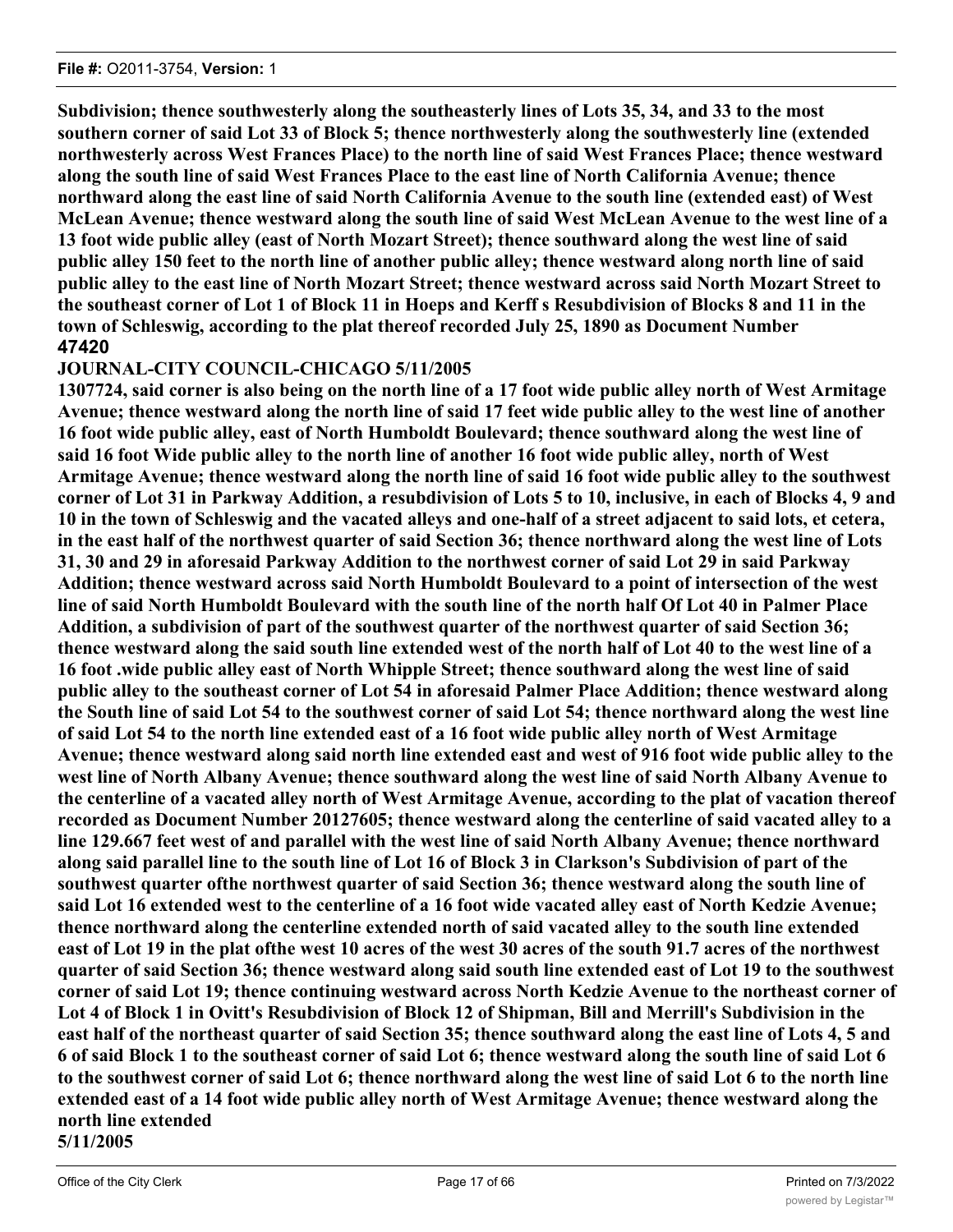# **REPORTS OF COMMITTEES**

## **47421**

**east and west of said 14 foot wide public alley to the west line of another 14 foot wide public alley east of North Sawyer Avenue; thence southward along the said west line of a 14 foot wide public alley to the north line of another 14 foot wide public alley north of West Armitage Avenue; thence westward along the north line of said 14 foot wide public alley to the east line of North Sawyer Avenue; thence northward along the east line of said North Sawyer Avenue to the north line extended east of a 16 foot wide public alley north of West Armitage Avenue; thence westward along the north line (extended east) of said 16 foot wide public alley to the west line of North Spaulding Avenue; thence southward along the west line of said North Spaulding Avenue to the north line of West Armitage Avenue; thence westward along the north line of sai d West Armitage Avenue to the east line of North Kimball Avenue; thence northward along the east line of said North Kimball Avenue to the north line of a 16 foot wide public alley north of said Armitage Avenue; thence westward along the north line (extended west) of said public alley to the west line of North Kimball Avenue; thence south along the west line of said North Kimball Avenue to {he north line of a 16 foot wide public alley north of West Armitage Avenue; thence westward along the north line of said 16 foot wide alley to the east line of North St. Louis Avenue; thence westward across North St. Louis Avenue to the southeast corner of Lot 61 in the subdivision of the south quarter of the west onethird of the northeast quarter of said Section 35, said point also is on the north line of a 16 foot wide public alley north of West Armitage Avenue; thence westward along the north line (extended west) of said 16 foot wide public alley to the west line of North Drake Avenue; thence southward along the west line of said North Drake Avenue to the north line of West Armitage Avenue; thence westward along the north line of said West Armitage Avenue to the east line of North Central Park Avenue; thence northward along the east line of said North Central Park Avenue to the north line of West Mclean Avenue; thence westward along the north line of said West Mclean Avenue to the west line (extended north) of the east 9 feet of Lot 58 of Block 8 in-Jackson's Subdivision of Blocks 7 and 8 of Hambleton's Subdivision in the east half of the northwest quarter of said Section 35; thence southward along the said west line (extended north) ofthe said east 9 feet to the north line of a 16 foot wide vacated public alley north of said West Armitage Avenue; thence westward along the north line of said public alley to the east line extended north of Lot 90 of Block 7 in said Jackson's Subdivision; thence southward along the east of said Lot 90 to the north line of West Armitage Avenue; thence westward along the north line of said West Armitage Avenue to the west line (extended north) of North Ridgeway Avenue; thenee southward across West Armitage Avenue along the west line of said North Ridgeway Avenue extended north to the south line of a 16 foot wide public alley south of said West Armitage Avenue; thence eastward along said south line extended east to the west line of North Lawndale Avenue; thence eastward across said North Lawndale Avenue to the northwest corner of Lot 12 of Block 2 in S. Delamater's Subdivision according to the plat thereof recorded August 1,1885 as Document Number 643538, said point is also on the south line of a 16 foot wide public alley; thence eastward**

# **47422 JOURNAL-CITY COUNCIL-CHICAGO 5/11/2005**

**along the south line of Said 16 foot wide public alley to the west line of North Central Park Avenue; thence southward along the west line of said North Central Park Avenue to the south line extended west of a 16 foot wide public alley south of West Armitage Avenue; thence continuing eastward along the south line extended west of said 16 foot wide public alley to the west line of North Kimball Avenue; thence eastward across said North Kimball Avenue to the northwest corner of Lot 16 in Winkelman's Subdivision of Block 3 of E. Simon's Subdivision according to the plat thereof recorded on February 15, 1899 as Document Number 2785137, said point is also on the south line of a 16 foot wide public alley; thence eastward along the south line of said 16 foot wide public alley to the west line of North Spaulding Avenue; thence eastward across said North Spaulding Avenue to the northwest corner of Lot 16 of Block 2 in Winkelman's Subdivision of part of Blocks 2 and 11 of E. Simon's Subdivision according to the plat thereof recorded September 5, 1888 as Document Number 1000737, said point is**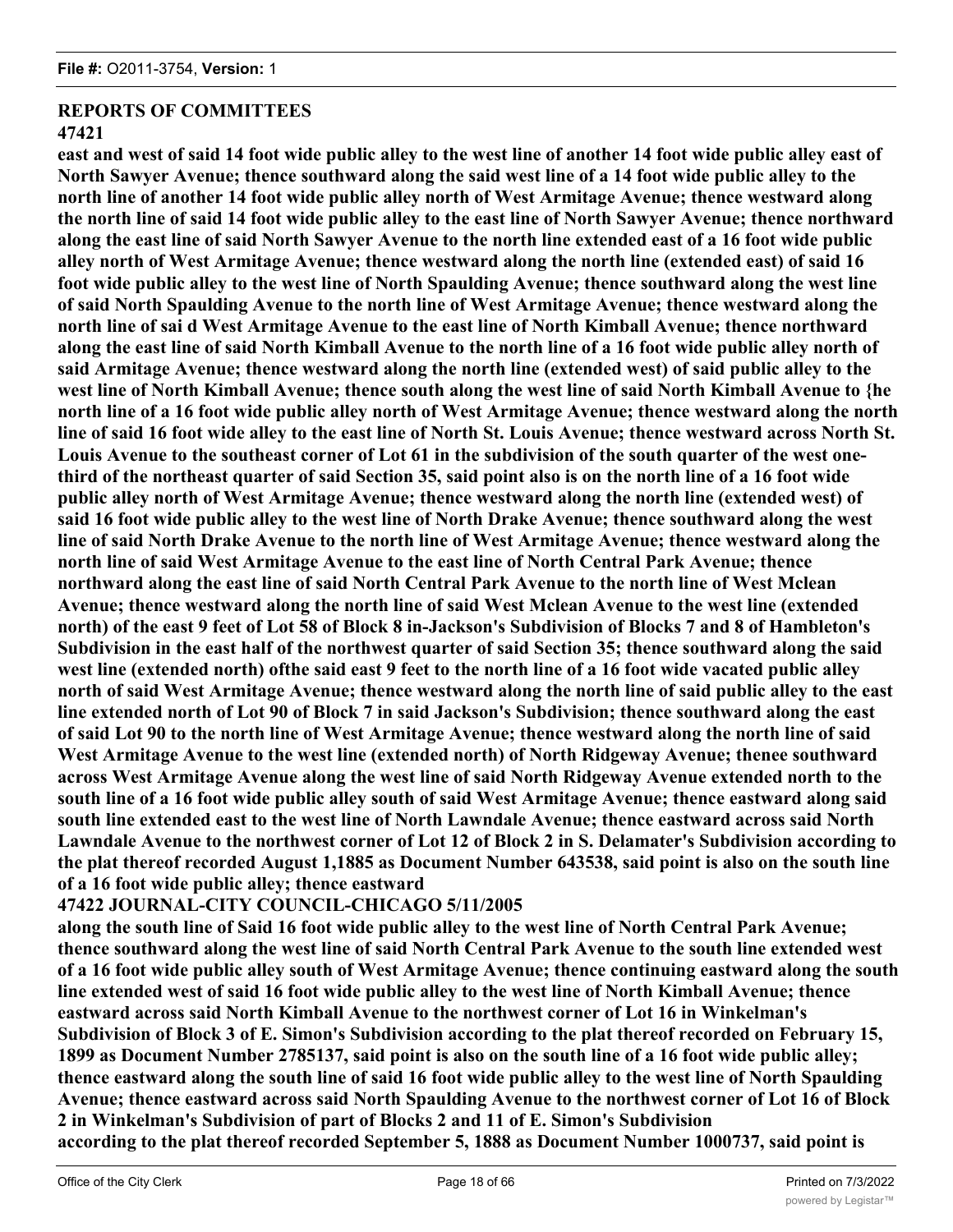**also On the south line of a 16 foot wide public alley south of West Armitage Avenue; thence eastward along the south line of said 16 foot wide public alley to the west line of North Kedzie Avenue; thence eastward across said North Kedzie Avenue to the northwest corner of Lot 16 of Block 1 in Nils F. Olson's Subdivision according to the plat thereof recorded January 14, 1887 as Document Number 790005, said corner is also on the south line of a 14 foot wide public alley south of West Armitage Avenue; thence eastward along the south line of said 14 foot wide public alley to the northeast corner of Lot 6 of Block 1 in S. Delamater's Subdivision according to the plat thereof recorded on February 5, 1884 as Document Number 523563; thence southward along the east line of said Lot 6 to the south line (extended west) of a 16 foot wide public alley south of West Armitage Avenue; thence eastward along the south line of said 16 foot wide public alley to the west line of North Whipple Street; thence eastward across North Whipple Street to the northwest corner of Lot 42 of Block 1 in Alva Trowbridge and Others' Subdivision according to the plat thereof recorded August 1,1872 as Document Number 51139; thence eastward along the north line of said Lot 42 of Block 1 to the northeast corner of said Lot 42; thence eastward to the northwest corner of Lot 7 of Block 1 in said Alva Trowbridge and Others' Subdivision; thence eastward along the**

**north line of said Lot 7 Of Block 1 to its northeast corner; thence eastward across North Humboldt Boulevard along the north line extended east of said Lot 7 to the east line of said North Humboldt Boulevard; thence northward along the east line of said North Humboldt Boulevard to the south line of Lot 24 of Block 4 in Hansbrough and Hess Subdivision of the east half of the southwest quarter of said Section 36; thence eastward along the south line of said Lot 24 to its southeast corner; thence continuing eastward across the 14 foot wide public alley to the southwest corner of Lot 1 of Block 4 in said Hansbrough and Hess Subdivision; thence eastward along the south line of said Lot 1 of Block 4 to its southeast corner, said corner is also oh the west line of North Richmond Street; thence southward along the west line of said North Richmond Street to the north line (extended west) of Lot 22 of Block 3 in said Hansbrough and Hess**

**5/11/2005**

### **REPORTS OF COMMITTEES**

### 47423

**Subdivision; thence eastward along said north line extended west to the northeast corner of said Lot 22 of Block 3; thence continuing eastward along said north line (extended east) to the east line of a 14 foot wide public alley west of North Francisco Avenue; thence northward along the east line of said alley to the north line of the south half of Lot 2 of Block 3 in said Hansbrough and Hess Subdivision; thence eastward along the said north line of the south half of Lot 2 of Block 3 to the west line of North Francisco Avenue; thence continuing east along said north line (extended east) of the south half of Lot 2 to the west line of a 14 foot wide public alley east of North Francisco Avenue; thence southward along the west line of said 14 feet wide public alley to the most north line (extended west) of Lot 3 of Block 2 in said Hansbrough and Hess Subdivision; thence eastward along the said most north line extended west to the northwest corner of said Lot 3 of Block 2; thence eastward along said most north line 25.05 feet; thence southward along a line parallel to North Mozart Street 4.5 feet; thence eastward along the north line (extended east) of said Lot 3 of Block 2 to the east line of North Mozart Street; thence northward along the east line of said North Mozart Street to the southwest corner of Lot 24 of Block 1 in said Hansbrough and Hess Subdivision; thence eastward along the south line of said Lot 24 of Block 1 to the west line of a 14 foot wide public alley west of North California Avenue; thence southward along the west line of said 14 foot wide public alley to the north line (extended west) of the south half of Lot 3 of Block 1 in said Hansbrough and Hess Subdivision; thence eastward along said north line (extended west) of the south half of Lot 3 of Block 1 to the west line of North California Avenue; thence eastward across said North California Avenue to the northwest corner of Lot 11 of Block 2 in Edgar M; Snow and Company's Subdivision according to the plat thereof recorded on March 23, 1901 as Document Number 3077922, said corner also lies on the south line of a 16 foot wide alley south of West Armitage Avenue; thence**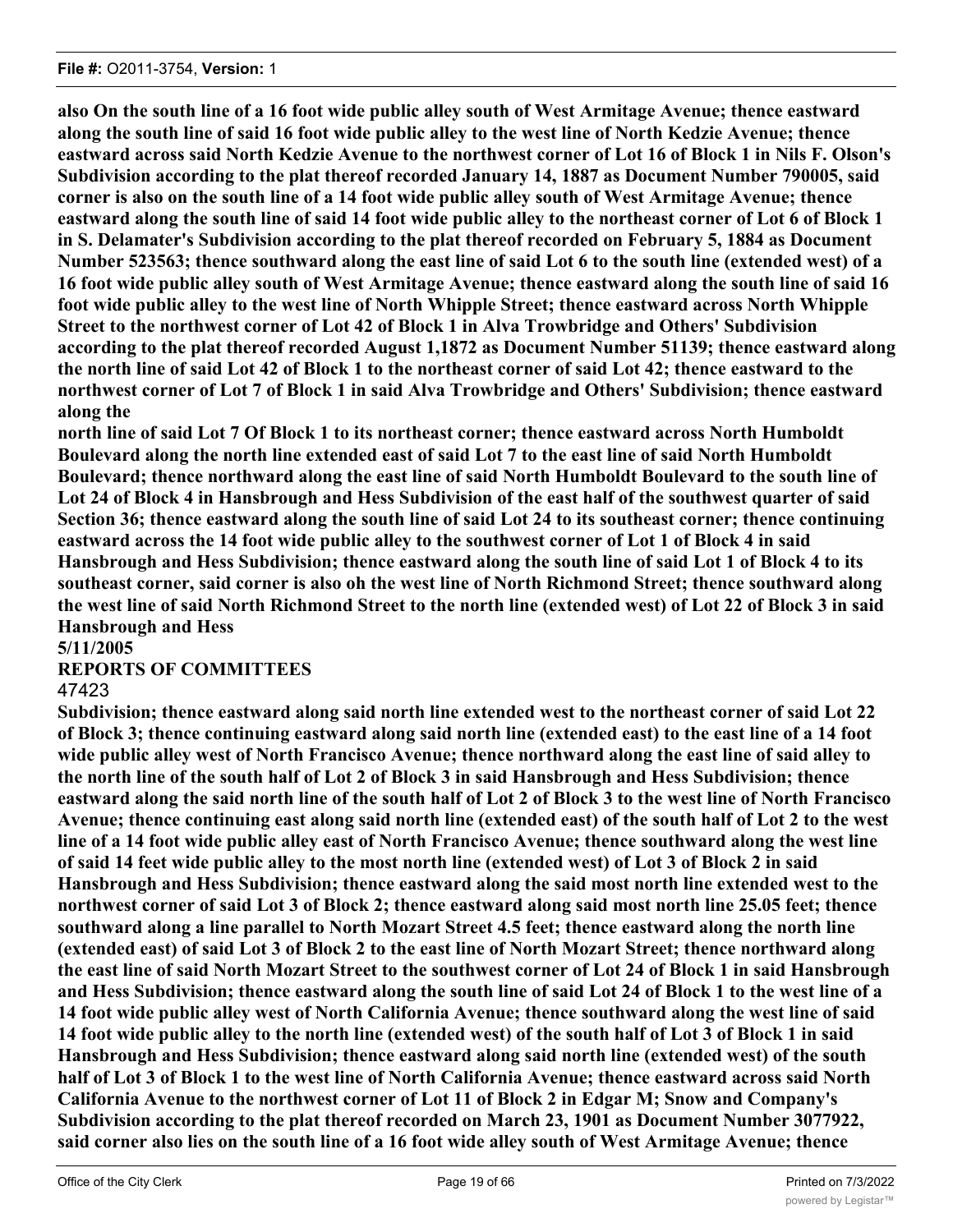**eastward along the south line (extended east) of said 16 foot wide public alley to the east line of North Fairfield Avenue; thence northward along the east line of said North Fairfield Avenue to the south line of West Armitage Avenue; thence eastward along the south line of said West Armitage Avenue to the west line of North Washtenaw Avenue; thence southward along the west line of said North Washtenaw Avenue to the south line (extended west) of a 16 foot wide public alley south of West Armitage Avenue; thence eastward along the south line of said public alley to the west line of North Rockwell Street; thence southward along the west line of said North Rockwell Street to the south line of West Homer Street; thence eastward along the south line (extended east) of said West Homer Street to the northeast corner of Lot 7 in the subdivision of Lots 11 to 25 of Subblock 2 of B. F. Jacobs Subdivision; thence southward along the east line extended south of said Lot 7 to the south line of a 16 foot wide public alley south of West Homer Street; thence eastward along the south line of said 16 foot public alley to the northeast corner of Lot 41 in B. F. Jacobs Subdivision of Block 2 of Johnston's Subdivision; thence southward along the east line of said Lot 41 to the north line of West Cortland Street; thence eastward along the north line of said**

47424

## **JOURNAL-CITY COUNCIL-CHICAGO 5/11/2005**

**West Cortland Street to the east line of the west 72 feet of Lot 67 in Johnston's Subdivision of Block 1 of Johnston's Subdivision in the east half of the southeast quarter of said Section 36; thence northward along said east line of the west 72 feet extended north to the north line of a 16 foot wide public alley north of West Cortland Street; thence westward along the north line of said 16 foot wide public alley to the east line of North Campbell Avenue; thence northward along the east of said North Campbell Avenue and across West Homer Street to the north line of said West Homer Street; thence westward along the north line extended east/west of said West Homer Street to a line 167 feet west of and parallel with the west line of said North Campbell Avenue; thence northward along said parallel line a distance of 53 feet; thence eastward along a line 53 feet north of and parallel with the north line 66 feet wide of said West Homer Street, 167 feet to the west line of said North Campbell Avenue; thence northward along the west line of said North Campbell Avenue to the south line (extended west) of Lot 16 in Johnston's Subdivision of Block 1 of Johnston's Subdivision according to the plat thereof recorded on July 18, 1881 as Document Number 338117; thence eastward along said south line (extended west) to the: southwest comer of said Lot 16; thence eastward along the south lines of Lots 16, 15, 14, 13 and 12 in said Johnston's Subdivision to the southeast comer of said Lot 12; thence in a northeasterly direction to the southeast comer of Lot 1 in P. Bandow's Resubdivision of Lots 3, 4 and the northwest half of Lot 5 in Block 1 of Johnston's Subdivision, according to the plat thereof recorded on April 16, 1885 as Document Number 6168851, said comer also lies on the northeasterly line .of a 10 foot wide public alley; thence southeasterly along the northeasterly line (extended southeasterly) of said 10 foot wide public alley to the south line of aforesaid West Homer Street; thence eastward along the south line of said West Homer Street to the west line of North Western Avenue as widened, said point is also 50 feet west of the east line of the east half of the southeast quarter of said Section 36; thence northward along the west line of said North Western Avenue to the northeast line of 66 foot wide North Milwaukee Avenue; thence northwesterly along northeasterly line of said North Milwaukee Avenue to the south line of West Armitage Avenue; thence eastward along the south line of said West Armitage Avenue to the west line (extended south) of Lot 36 in Powell's Subdivision of Lot 8 in Circuit Court Partition according to the plat thereof recorded on September 5, 1884 as Document Number 572044; thence northward across West Armitage Avenue to the southwest comer of said Lot 36; thence northward along said west line of said Lot 36 and along the east line of a 14 foot wide public alley to the north line (extended east) of another 14 foot wide public alley south of West McLean Avenue; thence westward along the north line (extended east and west) of said 14 foot wide public alley to the east line (extended south) of another 14 foot wide public alley east of North Campbell Avenue; thence northward along the east line (extended south) of said 14 foot wide public alley to the north line (extended east) of a 9 foot wide public alley south of West McLean Avenue; thence westward**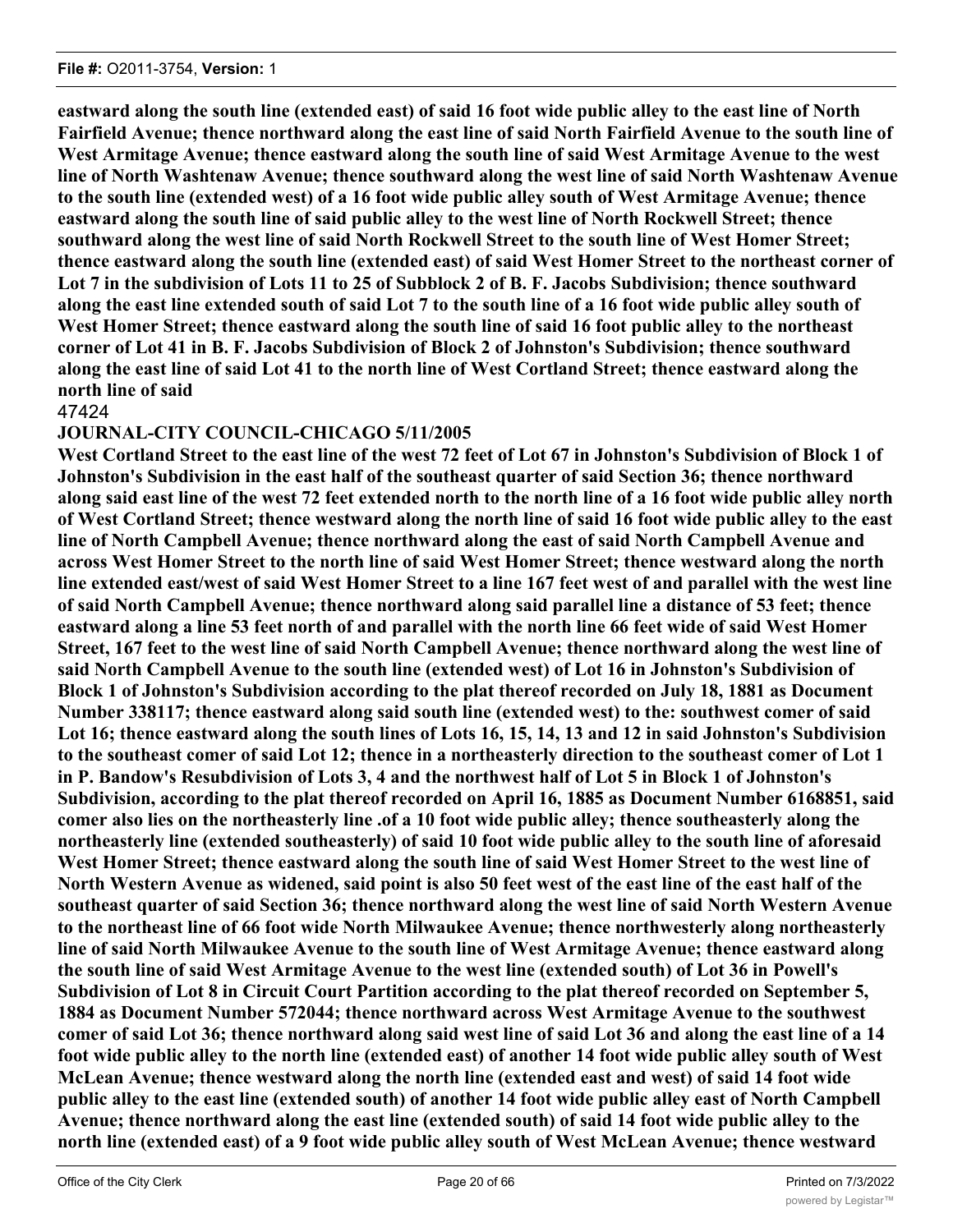# **along the north line (extended east) of said 9 foot wide public alley to the east 5/11/2005**

# **REPORTS OF COMMITTEES**

### 47425

**line of North Campbell Avenue; thence northward along the east line of said North Campbell Avenue to the south line (extended east) of Lot 6 in Owner's Subdivision according to the plat recorded November 24, 1913 as Document Number 5311027; thence westward across said North Campbell Avenue along the south line (extended east) of said Lot 6 to the southwest corner of said Lot 6; thence northward along the west lines of Lots 6, 5, 4 and 3 in said Owner's Subdivision to the northwest corner of said Lot 3; thence northeasterly along the westerly lines of Lots 2 and 1 in said Owner's Subdivision to the northwest corner of said Lot 1; thence northward along the west line of Lot 104 in V. Wood Subdivision, according to the plat thereof recorded May 10, 1877 as Document Number 134226 to the north line (extended east) of a 16 foot wide public alley south of West Charleston Street; thence westward along the north line (extended east) of said 16 foot wide public alley to the southwest corner of Lot 56 in said V. Wood's Subdivision; thence northward along the west line (extended north) of said Lot 56 to the north line of West Charleston Street; thence west along the north line of said West Charleston Street to the east line of North Maplewood Avenue; thence southwesterly across said North Maplewood Avenue to the southwest corner of Lot 18 in said V. Wood's Subdivision; thence westward along the south line of said Lot 18 to the southwest corner of said Lot 18; thence northward along the west lines of Lots 17, 16, 15, 14, 13 and 12 in said V. Wood's Subdivision to a line 7 feet south of and parallel with the south . line (extended east) of Lot 15 in Herman Papsien's Subdivision according to the plat thereof recorded December 17, 1900 as Document Number 3044716; thence westward along said parallel line 10 feet; thence northward 7 feet to the southeast corner of said Lot 15; thence westward along the south line of said Lot 15 to the southwest corner of said Lot 15; thence northward along the lines of Lots 15, 14, 13, 12 and 11 in said Herman Papsien's Subdivision to the northwest corner of said Lot 11; thence continuing northward along the west line (extended north) of said Lot 11 to the southwest corner of Lot 10 in said Herman Papsien's Subdivision; thence westward along the south line (extended west) of said Lot 10 to the southeast corner of Lot 13 in James M. Allen's Subdivision according to the plat thereof recorded April 11, 1882 as Document Number 386837; thence westward along the south line of said Lot 13 to the southwest corner of said Lot 13, said corner is also on the east line of North Rockwell Street; thence southward along the east line of said North Rockwell Street to the southwesterly line (extended southeasterly) of Lot 2 in Powell's Subdivision according to the plat thereof recorded on page 93 of Book 6; thence northwesterly across said North Rockwell Street along said southwesterly line (extended southeasterly) of said Lot 2 to the most southern corner of said Lot 2; thence northwesterly along the southwesterly lines (extended northwesterly) of Lots 2 and 1 in said Powell's Subdivision to the south line of Lot 11 in Gray's Subdivision according to the plat thereof recorded on page 55 of Book 85; thence westward along the south line of said Lot 11 to the southwest corner of said Lot 11, said corner lies on the east line of North Talman Avenue; thence northward along the east line of said North Talman 47426**

# **JOURNAL-CITY COUNCIL-CHICAGO**

### **5/11/2005**

**Avenue to the southwesterly line (extended southeasterly) of Lot 32 of Block 4 in C. E. Woosley's Subdivision according to the plat thereof recorded on May 23, 1881 on page 5 of Book 16; thence northwesterly along the southwesterly line (extended southeasterly) of said Lot 32 of Block 4 to the most southern corner of said Lot 32, said corner also lies on the northeasterly line of a 20 foot wide public alley northeasterly of North Milwaukee Avenue; thence northwesterly along the northeasterly line of said 20 foot wide public alley to the east line of another 14 foot wide public alley west of said North Talman Avenue; thence northward along the east line (extended north) of said 14 foot wide public alley , to the north line of West Lyndale Street; thence westward along the north line of said West Lyndale**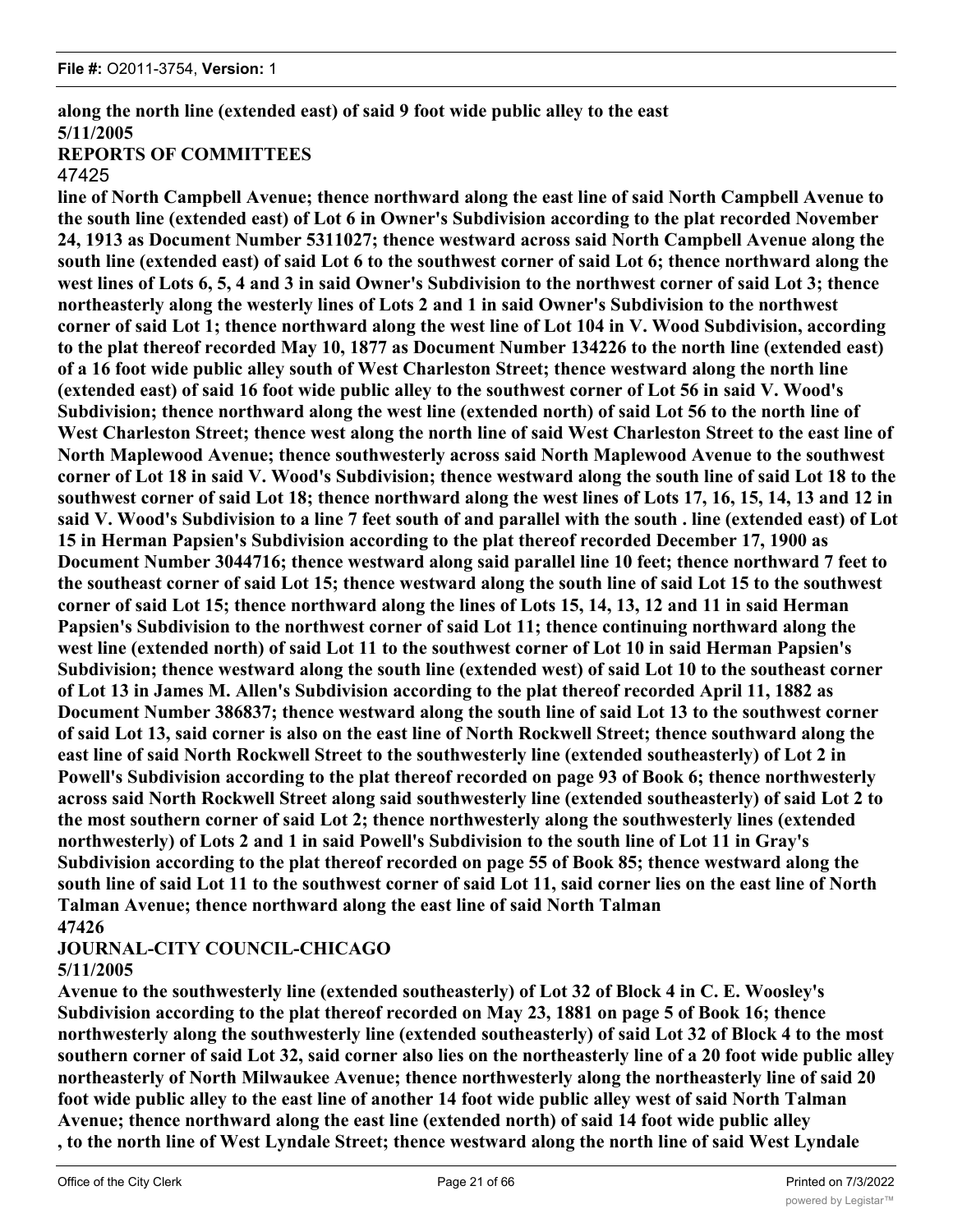**Street to the east line of North Washtenaw Avenue; thence northward along the east line of said North Washtenaw Avenue to the north line of West Belden Avenue; thence westward along the north line (extended west) of said West Belden Avenue to a bend point which lies on the southeasterly line of Lot 23 of Block 2 in Snowhook's Subdivision according to the plat thereof recorded August 22, 1884 as Document Number 569245; thence southwesterly along the northwesterly line of said West Belden Avenue, said line also is the southeasterly lines of Lots 23 and 24 of Block 2 in said Snowhook's Subdivision to the northeasterly line of North Milwaukee Avenue; thence northwesterly along the northeasterly line extended northwesterly of said North Milwaukee Avenue to the west line of North California Avenue; thence northward along the west line of said North California Avenue to the northeasterly line of a 16 foot wide public alley northeasterly of North Milwaukee Avenue; thence northwesterly following along the northeasterly, east, northeasterly, north, northeasterly and east line of said 16 foot wide public alley to the sou th line of West Fullerton Avenue, said point also being the northwest corner of Lot 14 of Block 4 in Snowhook's Subdivision; thence westward along the south line of said West Fullerton Avenue to the east line (extended, south) of North Francisco Avenue; thence northward across said West Fullerton Avenue along the east line (extended south) of said North Francisco Avenue to the north line of a 16 foot wide public alley north of said West Fullerton Avenue; thence westward across said North Francisco**

**. Avenue along.the north line (extended west) of said 16 foot wide public alley to the southeast corner of Lot 27 of Block 7 in George A. Seavern's Subdivision according to the plat thereof recorded May 10, 1886 as Document Number 716003; thence westward along the south line of said Lot 27 of Block 7 to the southwest corner of said Lot 27 of Block 7, said corner also lies on the northeasterly line of a 16 foot wide public alley northeasterly of North Milwaukee Avenue; thence northwesterly along the northeasterly line of said 16 foot wide public alley to the southwest corner of Lot 11 of said Block 7; thence continuing northwesterly to the most southern corner of Lot 15 of Block 5 in said George A. Seavern's Subdivision; thence continuing northwesterly along the southwesterly lines of Lots 15, 16, 17 and 18 of said Block 5 to a line 8 feet south of and parallel with the south line of Lot 4 of Block 5 in said George A. Seavern's Subdivision; thence westward along said parallel line to the east line of Lot 1 in resubdivision of Lots 5 and 6 of Block 5 in said George A.**

# **5/11/2005**

### **REPORTS OF COMMITTEES**

### 47427

**Seavern's Subdivision; thence northward along the east line of said Lot 1 to the northeast, corner of said Lot 1; thence westward along the north line of said Lot 1 to the east line of North Sacramento Avenue; thence northward along the east line of said North Sacramento Avenue to the northwest corner of Lot 1 of Block 5 in aforesaid George A. Seavern's Subdivision; thence in a northwesterly direction across said North Sacramento Avenue to the most southern corner of Lot 1 of Block 2 in Storey and Allen's Milwaukee Avenue Addition to Chicago according to the plat thereof recorded February 9, 1872 as Document Number 12639; thence northwesterly along the southwesterly lines, of Lots 1 and 3 of said Block 2 to the most westerly corner of said Lot 3; thence northeasterly along the northwesterly line (extended northeasterly) of said Lot 3 of Block 2 to the northeasterly line (extended southeasterly) of North Willetts Court; thence northwesterly along the northeasterly line (extended southeasterly) of said North Willetts Court to the southeasterly line of Lot 1 in Logan Square Addition to Chicago according to the plat thereof recorded November 10, 1881 as Document Number 358316; thence southwesterly along the southeasterly lines of Lots 1 and 2 in said Logan Square Addition to Chicago to the southeast corner of Lot 3 in said Logan Square Addition to Chicago; thence westward along the south line of said Lot 3 to the southwest corner of said Lot 3; thence southwesterly along the southeasterly line of Lot 4 in said Logan Square Addition to Chicago to the southwest corner of said Lot 4; thence westward along the south lines of Lots 5, 6, 7, 8, 9, 10 and 11 to the southwest comer of said Lot 11; thence northwesterly along the southwesterly lines of Lots 12,13 and 14 in said Logan Square Addition to Chicago to the**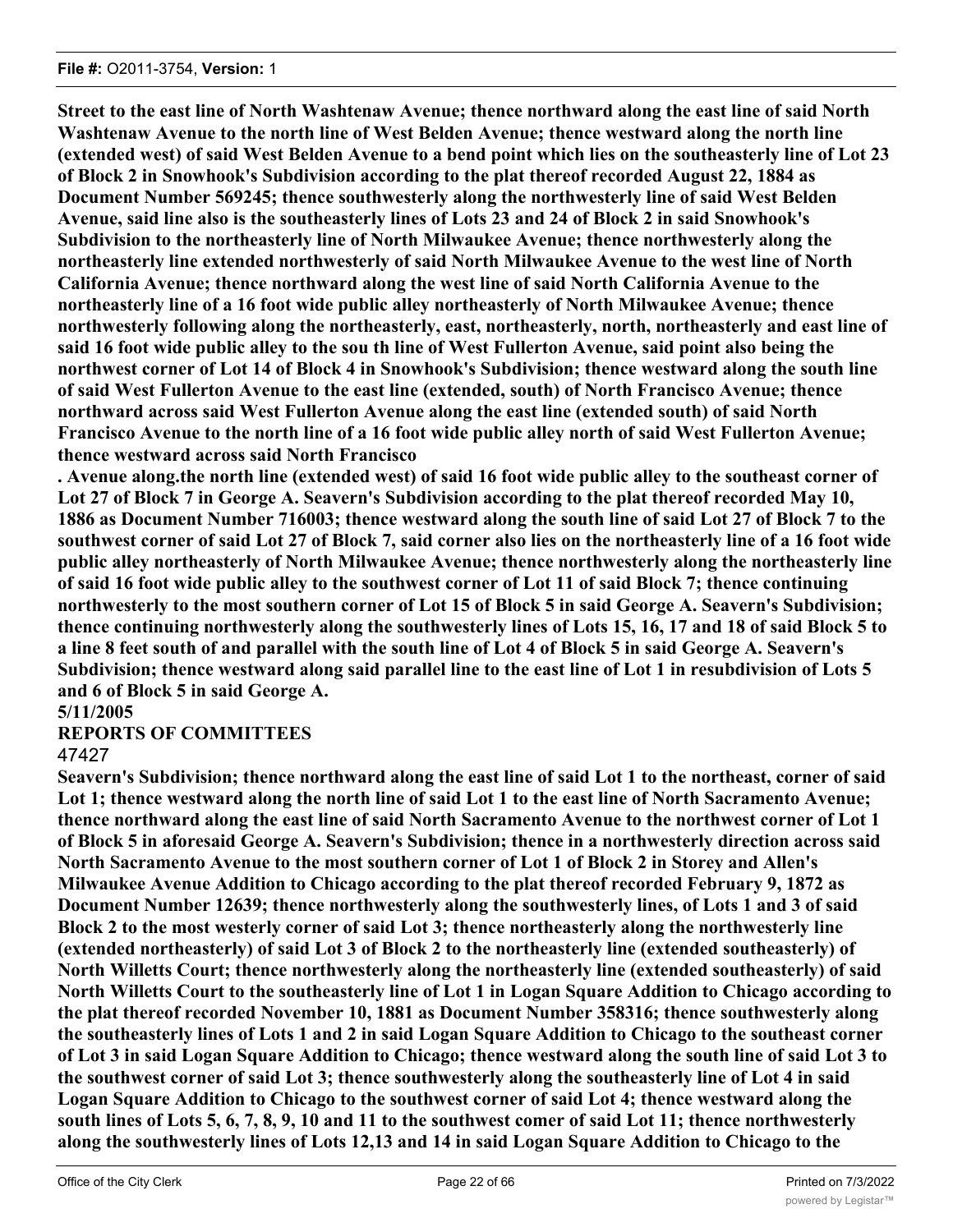**southwest comer of said Lot 14; thence northward along the west line (extended north) of said Lot 14 to the north line of 250 foot wide West Logan Boulevard; thence westward along the north line of said West Logan Boulevard to the southwest comer of Lot 20 of Block 4 in subdivision of Blocks 1, 2, 3 and 4 in Lot 1 in County Clerk's Division according to the plat thereof recorded December 12, 1894 as Document Number 2146603; thence northward along the west line of said Lot 20 to the southeast comer of Lot 21 of said Block 4; thence westward along the south lines of Lots 21, 22, 23 and 24 of said Block 4 to the southwest comer of said Lot 24 of Block 4; thence westward along the prolongation of the last described course to the northeasterly line of North Milwaukee Avenue; thence northwesterly along the northeasterly line of said North Milwaukee Avenue to the east line of North Kedzie Avenue; thence northward along the east line of said North Kedzie Avenue to the north line of West Schubert Avenue; thence continuing in a northwesterly direction across said North Kedzie Avenue to the most southern comer of Lot 7 of Block 1 in Hitt and Others' Subdivision of 39 acres on the east side of the east half of the southeast quarter of said Section 26, said comer also lies on the northeasterly line of North Emmet Street; thence northwesterly along the northeasterly line (extended northwesterly) of said North Emmet Street to the northwesterly line of North Sawyer Avenue; thence southwesterly along the northwesterly line of said North Sawyer Avenue to the northeasterly line of a 16 foot wide public** 47428

## **JOURNAX-CITY COUNCIL-CHICAGO 5/11/2005**

**alley northeasterly of North Milwaukee Avenue; thence northwesterly along the northeasterly line of said 16 foot wide public alley to the most western corner of Lot 1 of Block 4 in Milwaukee and Diversey Subdivision according to the plat thereof recorded March 29, 1924 as Document Number 8339078; thence northeasterly along the northwesterly (extended northeasterly) line of said Lot 1 of Block 4 to the north line of 66 foot wide West Diversey Avenue; thence westward along the north line of said West Diversey Avenue to the east line of North Christiana Avenue; thence northward along the east line of said North Christiana Avenue to the south line (extended east) of Lot 15 of Block 4 in Henry Wisner's Subdivision of Lots 8 and 9 of Brand's Subdivision in the east half of the northeast quarter of said Section 26; thence westward along the south line (extended east) of said Lot 15 of Block 4 to the southwest corner of said Lot 15, said corner also lies on north line of a 14 foot wide public alley north of said West Diversey Avenue; thence continuing westward along the prolongation of the last described course to a bend point in said 14 foot wide alley, said bend point is also the southwest corner of Lot 31 of Block 4 in said Henry Wisner's Subdivision; thence northwesterly along the southwesterly line of said Lot 31 to the most westerly corner of said Lot 31, said corner also lies on the southeasterly line of North Woodward Street; thence northeasterly along the southeasterly line of said North Woodward Street to the southwesterly line (extended southeasterly) of Lot 42 in Storey and Allen's Subdivision of Lot 10 in Brand's Subdivision in the east half of the northeast quarter of said Section 26; thence northwesterly along the southwesterly line (extended southeasterly) of said Lot 42 to the east line of North Kimball Avenue; thence northward along the east line of said North Kimball Avenue to the northwesterly line of North Dawson Avenue; thence southwesterly along the northwesterly line (extended southwesterly) of said North Dawson Avenue to the northeasterly line of North Milwaukee Avenue; thence northwesterly along the northeasterly line of said North Milwaukee Avenue to the southeasterly line of North Allen Avenue; thence northeasterly along the southeasterly line of said North Allen Avenue to the northeasterly line of a 16 foot wide public alley northeasterly of North Milwaukee Avenue; thence northwesterly along the northeasterly line of said 16 foot wide public alley to the most western corner of Lot 60 of Block 2 in Albert Wisner's Subdivision of Lots 13 and 14 in Brand's Subdivision in the west half of the northeast quarter of said Section 26; thence in northwesterly direction across North Elbridge Avenue to the southeast corner of Lot 26 of Block 4 in said Albert Wisner's Subdivision; thence westward along the south line of said Lot 26 of Block 4 to the southwest corner of said Lot 26; thence northward along the west lines of Lots 26 and 25 of said Block 4 to the most northern corner of said Lot 25; thence**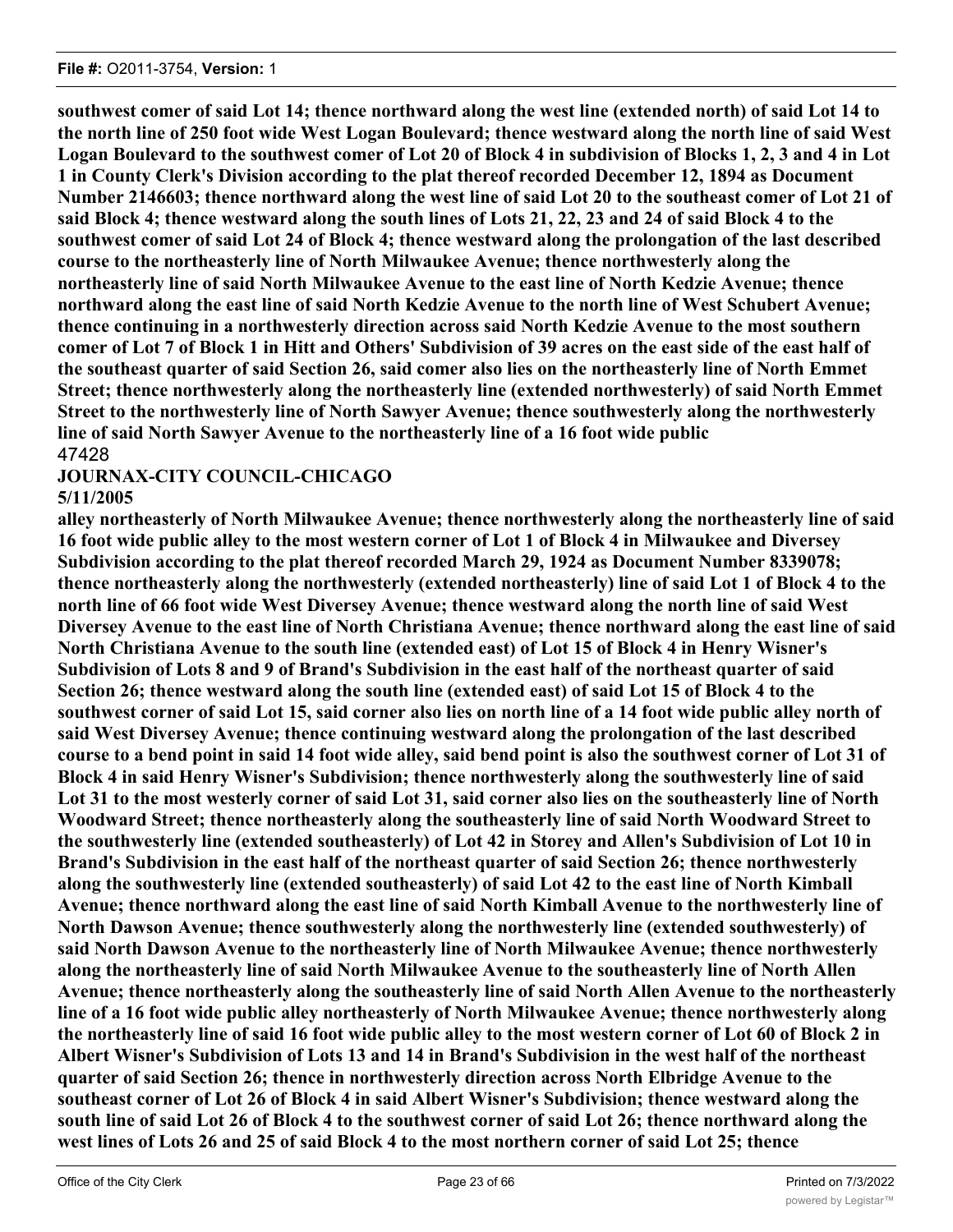**northwesterly along the southwesterly line of Lot 24 in said Block 4 to the most western corner of said Lot 24; thence westward along the-north lines of Lots 27, 28 and 29 in said Block 4 to the northwest corner of said Lot 29, said corner also lies on the east line of North Central Park Avenue; thence northward along the east line of said North Central Park Avenue to the south line (extended east) of Lot 59 in Heafield's Subdivision of Lot 1 in**

**5/11/2005**

# **REPORTS OF COMMITTEES**

### **47429**

**Davlin, Kelly and Carroll's Subdivision in the east half of the northwest quarter of said Section 26; thence westward along the south line (extended east) of said Lot 59 to the southwest corner of said Lot 59; thence northward along the west line of said Lot 59 to the northwest corner of said Lot 59; thence westward along the south line (extended east) of Lot 45 in said Heafield's Subdivision to the east line of North Monticello Avenue; thence northward along the east line of said North Monticello Avenue to the southwesterly line (extended southeasterly) of Lot 33 in Haentze and Wheeler's Subdivision, according to the plat thereof recorded July 15, 1902 as Document Number 3270736; thence northwesterly along the southwesterly line (extended southeasterly) of said Lot 33 to the most southern comer of said Lot 33, said comer also lies on the west line of said North Monticello Avenue; thence southward along the west line of said North Monticello Avenue to the northeasterly line of North Milwaukee Avenue; thence northwesterly along the northeasterly line of said North Milwaukee. Avenue to the southeasterly line of North Lawndale Avenue; thence northeasterly along the southeasterly line of said North Lawndale Avenue to the east line (extended south) of said North Lawndale Avenue; thence northward along east line of said North Lawndale Avenue to the southwest comer of Lot 23 in Heafield's Subdivision of the west 5 acres of Lot 2 in Davlin, Kelly and Carroll's Subdivision acconling to the plat thereof recorded March 18, 1902 as Document Number 3218672; thence in a northwesterly direction across said North Lawndale Avenue to the most southern comer of Lot 30 in said Heafield's Subdivision of west 5 acres of Lot 2 in Davlin, Kelly and Carroll's Subdivision; thence continuing northwesterly along the southwesterly line (extended northwesterly) of said Lot 30 to the south line of Lot 22 of Block 1 in Heinemann and Gross' Subdivision of part of Lot 3 in Davlin, Kelly and Carroll's Subdivision according to the plat thereof recorded July 14, 1909 as Document Number 4406409; thence westward along the south line of said Lot 22 of Block 1 to the east line of North Ridgeway Avenue; thence northward the along the east line of said North Ridgeway Avenue to the southwesterly line (extended southeasterly) of Lot 27 of Block 2 in said Heinemann and Gross' Subdivision; thence northwesterly along the southwesterly line (extended southeasterly and northwesterly) of said Lot 27 of Block 2 to the south line of Lot 17 of said Block 2; thence westward along the south line of said Lot 17 of Block 2 to the east line of North Hamlin Avenue; thence northward along the east line of said North Hamlin Avenue to the south line (extended east) of Lot 11 in Wm. J. Sweeney's Subdivision of Lot 6 in Circuit Court Common Division in the west half of the southwest quarter of said Section 23; thence westward along the south line (extended east and west) to the southwest comer of Lot 1 in said Wm. J. Sweeney's Subdivision; thence northwesterly along the southwesterly line (extended northwesterly) of said Lot 1 to the east line of North Avers Avenue; thence westward across said North Avers Avenue along the a line parallel with the south line of said Lot 1 to the west line of 66 foot wide North Avers Avenue; thence northward along the west line Of said North Avers Avenue to the north line of a 16 foot wide public alley, south of West School Street; thence westward**

# **47430 JOURNAL-CITY COUNCIL-CHICAGO 5/11/2005**

**along the north line of said 16 foot wide public alley to the east line of North Springfield Avenue; thence southward along the east line of said North Springfield Avenue to the northeasterly line of a 16 foot wide public alley northeasterly of North Milwaukee Avenue; thence northwesterly along the northeasterly line (extended northwesterly) of said 16 foot wide public alley to the northwesterly line (extended northeasterly) of said North Springfield' Avenue; thence southwesterly along the northwesterly line**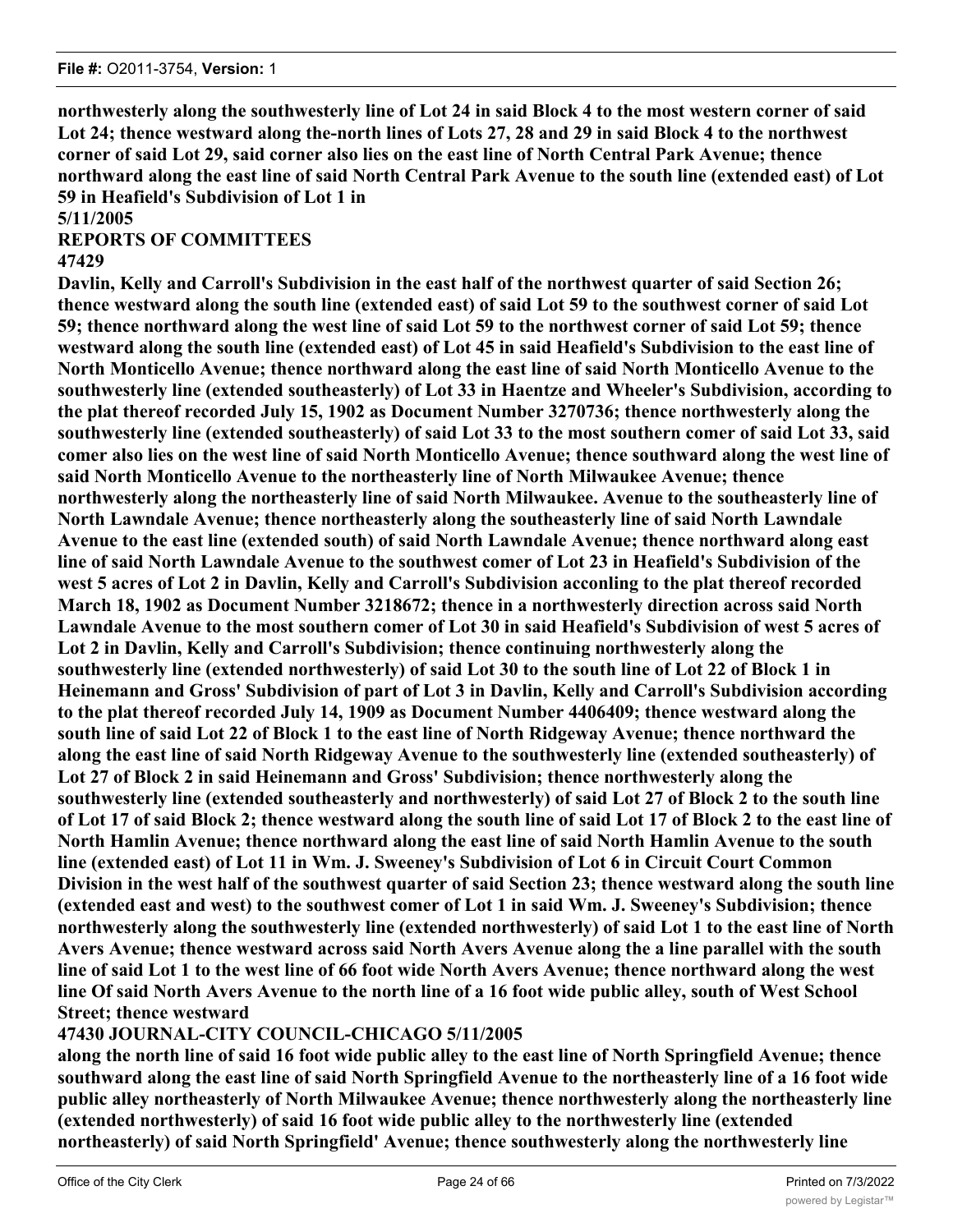**(extended northeasterly) of said North Springfield Avenue to the northeasterly line of 66 foot wide North Milwaukee Avenue; thence northwesterly along the northeasterly line (extended northwesterly) of said North Milwaukee Avenue to the north line of said West School Street; thence westward along the north line (extended west) of said West School Street to the west line of North Pulaski Road; thence southward along the west line of said North Pulaski Road to the north line of WestSMelrose Street; thence westward along the north line of said West Melrose Street to the east line (extended north and south) of a 16 foot wide public alley, west of North Pulaski Road; thence southward along the east line (extended north and south) of said 16 foot wide public alley to the south line of 66 foot wide West Belmont Avenue; thence eastward along the south line of said West Belmont Avenue to the west line of a 66 foot wide North Pulaski Road; thence southward along the west line of said North Pulaski Road to a line 133 feet south of and parallel with south line of said West Belmont Avenue; thence eastward along the said parallel line across said North Pulaski Road, 66 feet to the point of beginning, all aforesaid legal description hereby written on this tJiirtieth day Of November 1999, all in Cook County, Illinois. Parcel 2:**

**That part of Sections 22,23,26 and 27, Township 40 North, Range 13, East ofthe Third Principal Meridian, in the City of Chicago, Cook County, Illinois, more particularly described as follows: commencing at the northwest corner of the northwest quarter of aforesaid Section 26 (intersection of the centerlines of West Belmont Avenue and North Pulaski Road); thence southward along the west line of said northwest quarter of Section 26, 166.00 feet, more or less, to the centerline of a 16 foot wide public alley 932 extended west (south of West Belmont Avenue); thence eastward along the said centerline of a vacated alley, 33 feet to the east line of said North Pulaski Road for the point of beginning; thence eastward along the centerline of said vacated aUeytomewesth^e of North Springfield Avenue; thence south along the said west line of North Springfield Avenue 8:00 feet to the northeast corner of Lot 35 in Chas. Seeger's Subdivision of Lot 1 of Haussen and Seeger's Addition according to the plat thereof recorded March 26, 1912 as Document**

**5/11/2005**

**REPORTS OF COMMITTEES**

### **47431**

**Number 23771; thence eastward across said North Springfield Avenue to the northwest corner of Lot 11 in aforesaid Chas. Seeger's Subdivision; thence southward along the east line of said North Springfield Avenue to the south line extended east of Lot 34 in said Chas. Seeger's Subdivision; thence westward along the south line extended east of said Lot 34 to the southwest corner of said Lot 34; thence westward across a 16 foot wide public alley to the southeast corner of Lot 47 in said Chas. Seeger's Subdivision; thence westward along the south line of said Lot 47 to the east line of North Harding Avenue; thence southward along the east line of said North Harding Avenue to the south line extended east of a 16 foot wide public alley north of West Barry Avenue; thence westward along me south line extended east of said 16 foot wide public alley to the east line of another 16 foot wide public alley west of said North Harding Avenue; thence southward along the east line of said public alley to the south line extended east of another 16 foot wide public alley north of West Barry Avenue; thence westward along the south line extended east of said 16 foot wide public alley to the east line of North Pulaski Road; thence southward along the east line of said North Pulaski Road to the south line of said West Barry Avenue; thence westward along the south line extended east of said West Barry Avenue to the east line of a 16 foot wide public alley west of said North Pulaski Road; thence northward across said West Barry Avenue to the** southeast corner of Lot 4 in Collins and Gauntlett's 40<sup>th</sup> Avenue and Noble Avenue Addition to Chicago **in the east half of the northeast quarter of said Section 27; thence northward along the east line of said** Lot 4 to its northeast corner; thence westward along the north line of said Collins and Gauntlett's 40<sup>th</sup> **Avenue and Noble Avenue Addition to Chicago to the west line of North Karlov Avenue; thence northward along the west line of said North Karlov Avenue to the south line of a 16 foot wide public alley south of West Belmont Avenue; thence westward along the south line of said 16 foot wide public alley to**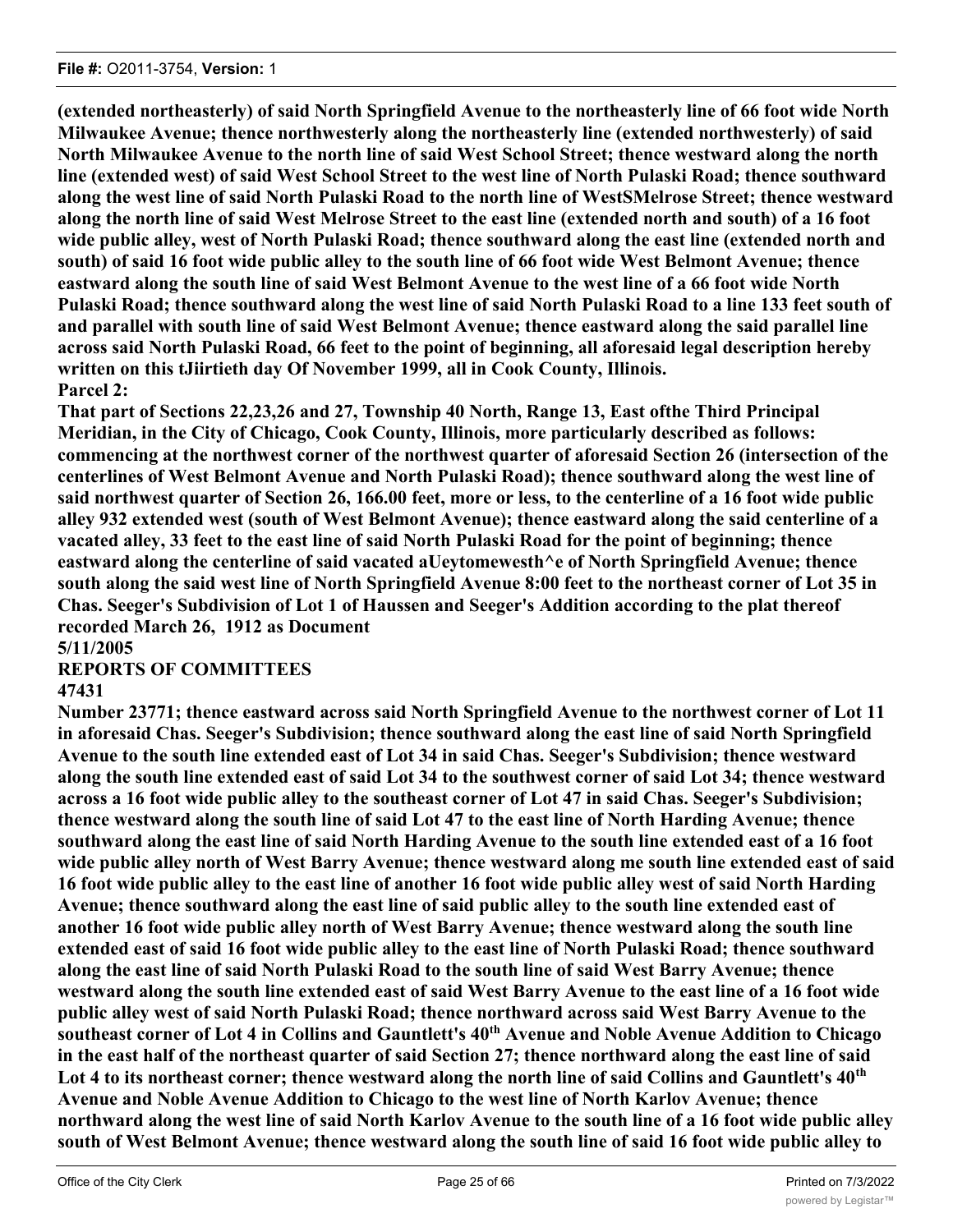**the. east line of North Tripp Avenue; thence northward along the east line extended north of said North Tripp Avenue to the north line of West Belmont Avenue; thence eastward along the north line of said West Belmont Avenue to the east line of a 16 foot wide public alley west of North Pulaski Road; thence southward along the east line; extended south, of said 16 foot wide public alley to the south line of said West Belmont Avenue; thence eastward along the south line of said south line of West Belmont Avenue to the west line of a 66 foot wide North Pulaski Road; thence southward along the west line of said North Pulaski Road to a line 133 feet south of and parallel with the south line of said West Belmont Avenue; thence eastward across North Pulaski Road along the said parallel line a distance of 66 feet to the point of beginning, all aforesaid legal description hereby written on this twentieth day of December 2004, all in Cook County, Illinois.**

# **47408 JOURNAL-CITY COUNCIL-CHICAGO 5/11/2005**

*Figure A-8.*

**(To Amendment Number 1 To Fullerton/Milwaukee Redevelopment Plan And Project- Eligibility Study)** *Amendment Area Boundaries.*

Amendment No. 1

to the Footwear Factory Redevelopment Agreement dated as of February 16, 2006

Exhibit B

The legal description of the Property will be attached to this exhibit cover sheet at closing.

13

Amendment No. 1

to the Footwear Factory Redevelopment Agreement dated as of February 16, 200,6

Replacement Exhibit M

A form of City Note which is Replacement Exhibit M to Agreement Exhibit M attached to this exhibit cover sheet.

# **CERTIFICATE OF EXPENDITURE**

\_,2011

14

To: Registered Owner of the Note No. R-l

**Re: City of Chicago, Cook County, Illinois (the "City") \$4,160,000 Tax Increment Allocation Revenue Note (Footwear Factory Redevelopment Project) Series A (the "Note")**

This Certification is submitted to you, as Registered Owner of the Note, pursuant to the Ordinances of the City authorizing the execution of the Note adopted by the City Council of the

City on October 6, 2005 and\_, 2011 (the "Ordinances"). All terms used herein shall

have the same meanings as when used in the Ordinances.

The City hereby certifies that \$4,160,000 is advanced as principal under the Note as of the date hereof. Such amount has been properly incurred, is a proper charge made or to be made in connection with the

redevelopment project costs defined in the Ordinances and has not been the basis of any previous principal advance. As of the date hereof, the outstanding principal balance under the Note is \$4^160,000, including the amount of this Certificate and less payments made on the Note.

IN WITNESS WHEREOF, the City has caused this Certification to be signed on its behalf as of\_, 2011. CITY OF CHICAGO

*By:* .  $\sim$ Commissioner Department of Housing and Economic Development AUTHENTICATED BY: REGISTRAR 15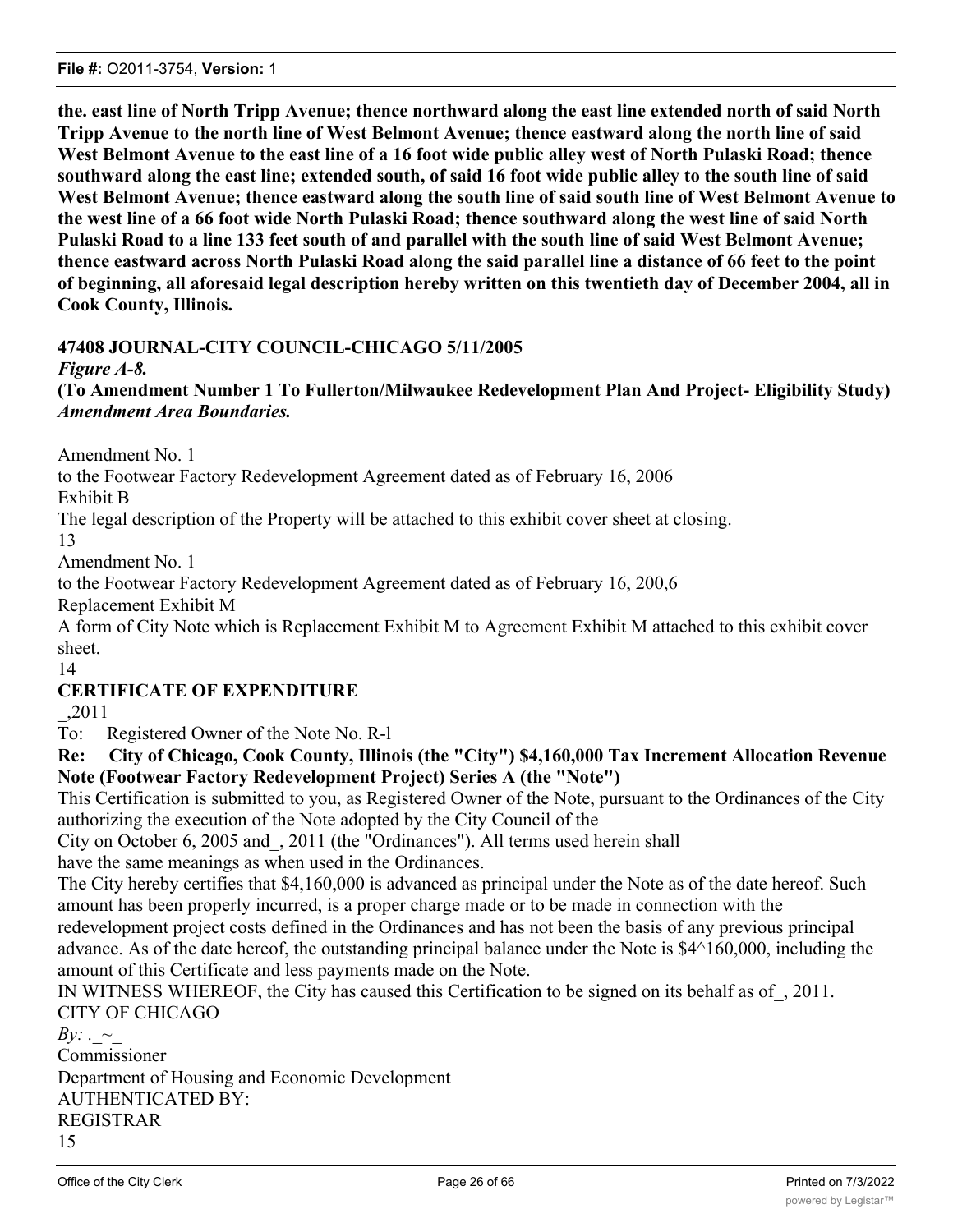### **(** REGISTERED NO. R-l MAXIMUM AMOUNT NOT TO EXCEED \$4,160,000 **UNITED STATES OF AMERICA STATE OF ILLINOIS COUNTY OF COOK CITY OF CHICAGO TAX-EXEMPT, TAX INCREMENT ALLOCATION REVENUE NOTE (FOOTWEAR FACTORY REDEVELOPMENT PROJECT), SERIES A**

Registered Owner:

Interest Rate: Issue Date: Maturity Date:

Footwear Factory Development Corp., an Illinois corporation; 3963 West Belmont Residential Property LLC, an Illinois limited liability company and 3927 West Belmont Commercial Property LLC, an Illinois limited liability company, jointly and severally

 $%$  per annum (but not more than 8.50%)

2011

December 31, 2024

KNOW ALL PERSONS BY THESE PRESENTS, that the City of Chicago, Cook County, Illinois (the "City"), hereby acknowledges itself to owe and for value received promises to pay to the Registered Owner identified above, or registered assigns as hereinafter provided, on or before the Maturity Date identified above, but solely from the sources hereinafter identified, the principal amount of this Note from time to time advanced by the Registered Owner to pay costs of the Project (as hereafter defined) in accordance with the Ordinances hereinafter referred to up to the principal amount of \$4,160,000 and to pay the Registered Owner or registered assigns interest on that amount at the Interest Rate per year specified above from the date of the advance. Interest shall be computed on the basis of a 360-day year of twelve 30-day months. Interest on accrued but unpaid interest on

16

this Note shall accrue at the Interest Rate per year specified above beginning on March 1 st of each year until paid. Notwithstanding anything to the contrary contained in the Redevelopment Agreement (herein defined) principal of and interest on this Note are payable on March 1 st of each year from Incremental Taxes as provided in the Redevelopment Agreement (hereinafter defined), to be applied first to accrued and unpaid interest and the balance to principal. A principal amortization schedule is an exhibit to this Note. **r**

The principal of and interest on this Note are payable in lawful money of the United States j of America, and shall be made to the Registered Owner hereof as shown on the registration books of the City maintained by the Comptroller of the City, as registrar and paying agent (the "Registrar"), at the close of business on the 15th day of the month immediately prior to the applicable payment, maturity or redemption date, and shall be paid by check or draft of the Registrar, payable in lawful money of the United States of America, mailed to the address of such Registered Owner as it appears on such registration books or at such other address furnished in writing by such Registered Owner to the Registrar; provided, that the final installment of principal and accrued but unpaid interest will be payable solely upon presentation of this Note at the principal office of the Registrar in Chicago, Illinois or as otherwise directed by the City.

, This Note is issued by the City in fully registered form in the aggregate principal amount of advances made from time to time by Footwear Factory Development Corp., an Illinois corporation; 3963 West Belmont Residential Property LLC, an Illinois limited liability company and 3927 West Belmont Commercial Property LLC, an Illinois limited liability company, (jointly and severally, the "Developer"), of up to \$4,160,000 for the purpose of paying the costs of certain eligible redevelopment project costs incurred by Developer in connection with the redevelopment of property

### 17

in the Fullerton/Milwaukee Redevelopment Project Area (the "Project Area") in the City, with such redevelopment work and related construction being defined as the "Project", all in accordance with the Constitution and the laws of the State oflllinois, and particularly the Tax Increment Allocation Redevelopment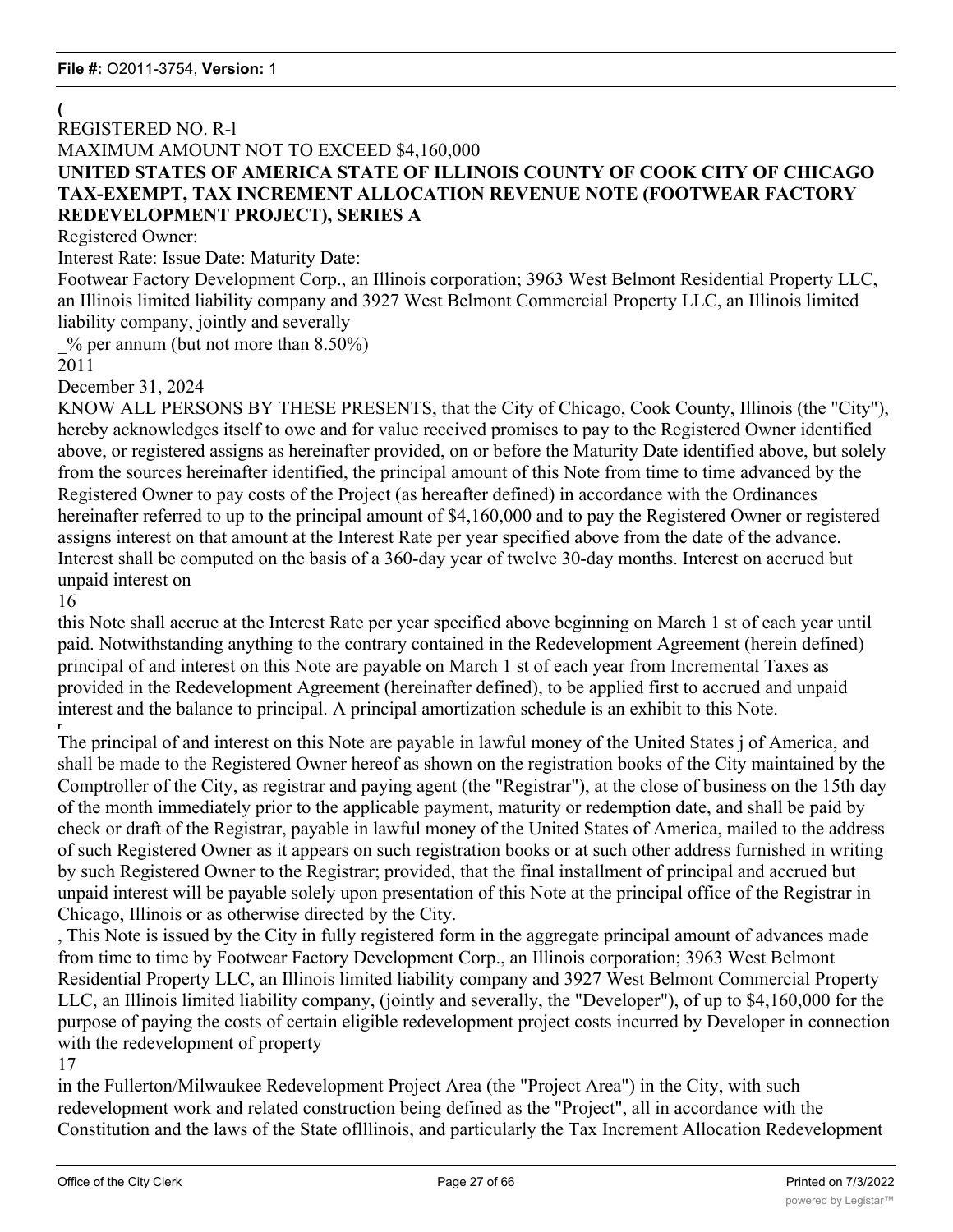Act (65 ILCS 5/11-74.4-1 et sea,.) as amended (the "TIF Act"), the Local Government Debt Reform Act (30 ILCS 350/1 et sea..) as amended and Ordinances adopted by the

City Council ofthe City on October 6, 2005 and\_, 2011 (the "Ordinances"), in all *respects as by law required. i*

**The City has assigned and pledged certain rights, title and interest of the City in and to certain incremental ad valorem tax revenues from the Project Area which the City is entitled to receive pursuant to the TIF Act and the Ordinances, in order to pay the principal of and interest of the Note. The revenues so pledged are described.in the Redevelopment Agreement (hereinafter defined) as: "Incremental Taxes". Reference is hereby made to the aforesaid Ordinances for a description, among others, with respect to the determination, custody and application of said revenues, the nature and extent of such security with respect to the Note and the terms and conditions under which the Note is issued and secured. THIS NOTE IS NOT A GENERAL OR MORAL OBLIGATION OF THE CITY BUT IS A SPECIAL LIMITED OBLIGATION OF THE CITY, AND IS PAYABLE SOLELY FROM INCREMENTAL TAXES, AND SHALL BE A VALID CLAIM OF THE REGISTERED OWNER HEREOF ONLY AGAINST SAID SOURCES. THIS NOTE SHALL NOT BE DEEMED TO CONSTITUTE AN INDEBTEDNESS OR A LOAN AGAINST THE GENERAL TAXING POWERS OR CREDIT OF THE CITY, WITHIN THE MEANING OF ANY CONSTITUTIONAL OR STATUTORY PROVISION. THE REGISTERED OWNER OF THIS NOTE SHALL NOT HAVE THE RIGHT TO COMPEL**

**18**

### **ANY EXERCISE OF THE TAXING POWER OF THE CITY, THE STATE OF ILLINOIS OR ANY POLITICAL SUBDIVISION THEREOF TO PAY THE PRINCIPAL OF OR INTEREST ON THIS NOTE.**

The principal of this Note is subject to prepayment and redemption at any time without premium or penalty on or after the 5<sup>th</sup> Anniversary of the earlier to occur of the first payment by the City on the Note or March 1, 2017. This Note is transferable with the consent of the City by the Registered Owner hereof in<sup>v</sup> person or by its attorney duly authorized in writing at the principal office ofthe Registrar in Chicago, Illinois, but only in the manner and subject to the limitations provided in the Ordinance, and upon surrender and cancellation of this Note. Upon such transfer, a new Note of authorized denomination of the same maturity and for the same aggregate principal amount will be issued to the transferee in exchange herefor. The Registrar shall not be required to transfer this Note during the period beginning at the close of business on the 15th day of the month immediately prior to the maturity date of this Note nor to transfer this Note after notice calling this Note or a portion hereof for prepayment or redemption has been mailed, nor during a period of 5 days next preceding mailing of a notice of prepayment or redemption of this Note. Such transfer shall be in accordance with the form at the end of this Note.

This Note hereby authorized shall be executed and delivered as the Ordinances and the Redevelopment Agreement provide. Pursuant to the Redevelopment Agreement dated as February

# **16,2006 as amended by Amendment No. 1 dated as of\_, 2011 (the "Redevelopment**

Agreement") between the City and Developer, Developer has agreed to construct the Project and to advance funds for the incursion under the TIF Act of certain eligible redevelopment project costs 19

related to the Project. Such costs up to the amount of \$4,160,000 shall be deemed to be a disbursement of the proceeds of this Note, and the outstanding principal amount of this Note shall be increased by the amount of each such advance from time to time. The principal amount outstanding of this Note shall be the sum of advances made pursuant to certificates of expenditure ("Certificates of Expenditure") executed by the City in accordance with the Redevelopment Agreement, minus any principal amount paid on this Note. The City shall not execute Certificates of Expenditure with respect to this Note that total in excess of \$4,160,000. The City and the Registrar may deem and treat the Registered Owner hereof as the absolute owner hereof for the purpose of receiving payment of or on account of principal hereof and for all other purposes and neither the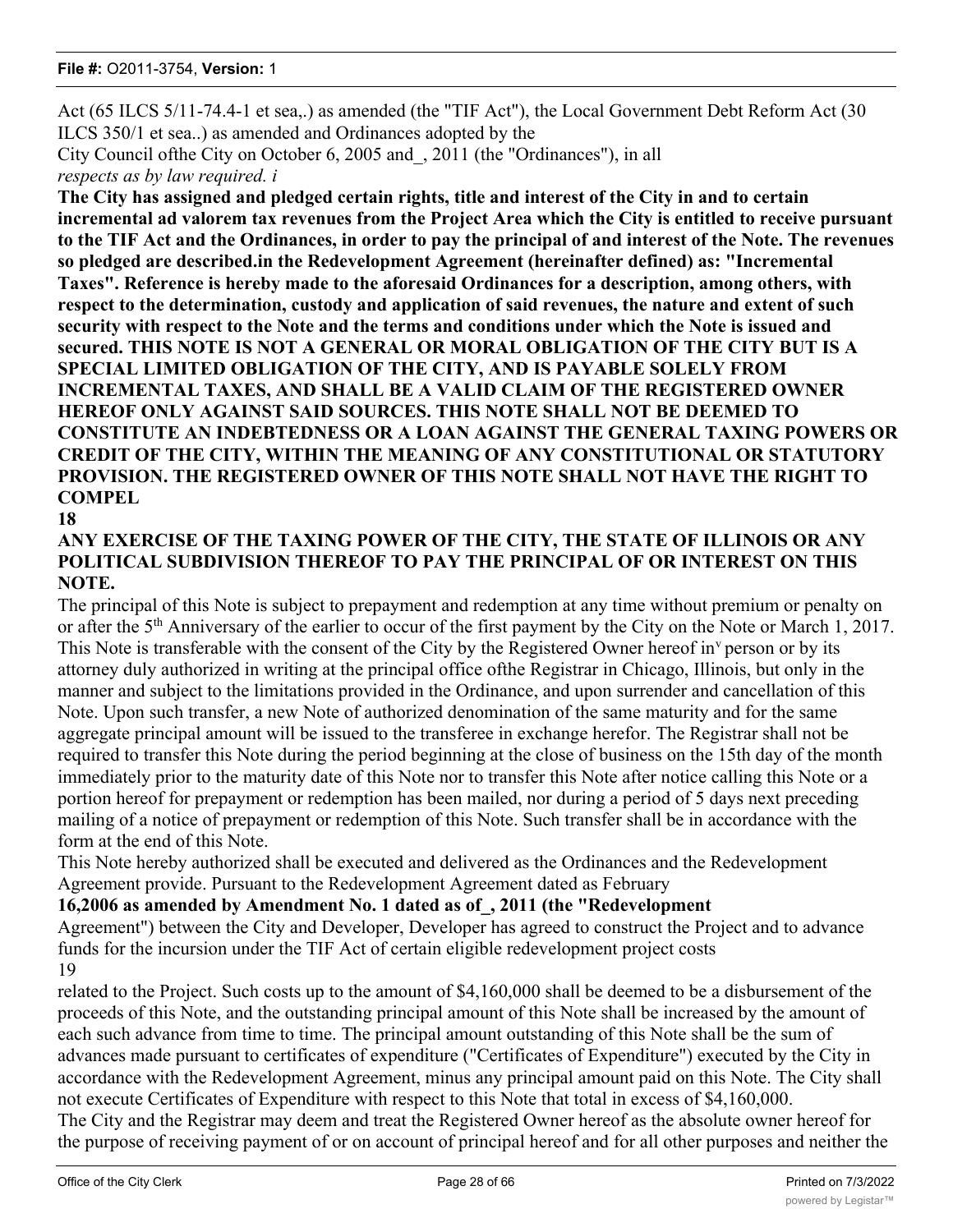City nor the Registrar shall be affected by any notice to the contrary, unless transferred in accordance with the provisions hereof.

It is hereby certified and recited that all conditions, acts and things required by law to exist, to happen, or to be done or performed precedent to and in the issuance of this Note did exist, have happened, have been done and have been performed in regular and due form and time as required by law; that the issuance of this Note, together with all other obligations of the City, does not exceed or violate any constitutional or statutory limitation applicable to the City.

This Note shall not be valid or become obligatory for any purpose until the certificate of authentication hereon shall have been signed by the Registrar.

### [THE REMAINDER OF THIS PAGE IS INTENTIONALLY LEFT BLANK] **20**

IN WITNESS WHEREOF, the City of Chicago, Cook County, Illinois, by its City Council, has caused its official seal to be imprinted by facsimile hereon or hereunto affixed, and has caused this Note to be signed by the duly authorized signature of the Mayor and attested by the duly authorized signature of the City Clerk of the City, all as of  $\cdot$ .

Mayor (SEAL) Attest: City Clerk CERTIFICATE Registrar and Paying Agent: OF Comptroller of the AUTHENTICATION ' City of Chicago, Cook County, Illinois This Note is described in the within mentioned Ordinance and is the \$4,160,000 Tax-Exempt, Tax Increment Allocation Revenue Note (Footwear Factory Redevelopment Project), Series A, of the City of *Chicago, Cook County, Illinois. <sup>J</sup> -* Comptroller Date:

# **UNITED STATES OF AMERICA STATE OF ILLINOIS COUNTY OF COOK CITY OF CHICAGO TAX-EXEMPT, TAX INCREMENT ALLOCATION REVENUE NOTE (FOOTWEAR FACTORY REDEVELOPMENT PROJECT), SERIES A**

closing.

Principal Amortization Schedule A principal amortization schedule will be prepared as a part of the issuance of the Note at

#### **22**  $\setminus$

(ASSIGNMENT)

FOR VALUE RECEIVED, the undersigned sells, assigns and transfers unto

the within Note and does hereby irrevocably constitute and appoint\_\_attorney to

transfer the said Note on the books kept for registration thereof with full power of substitution in the premises. Dated:

Registered Owner

NOTICE: The signature to this assignment must correspond with the name of the Registered Owner as it appears upon the face of the Note in every particular, without alteration or enlargement or any change whatever. Signature Guaranteed:

Notice: Signature(s) must be guaranteed by a member of the New York Stock Exchange or a commercial bank

<sup>21</sup>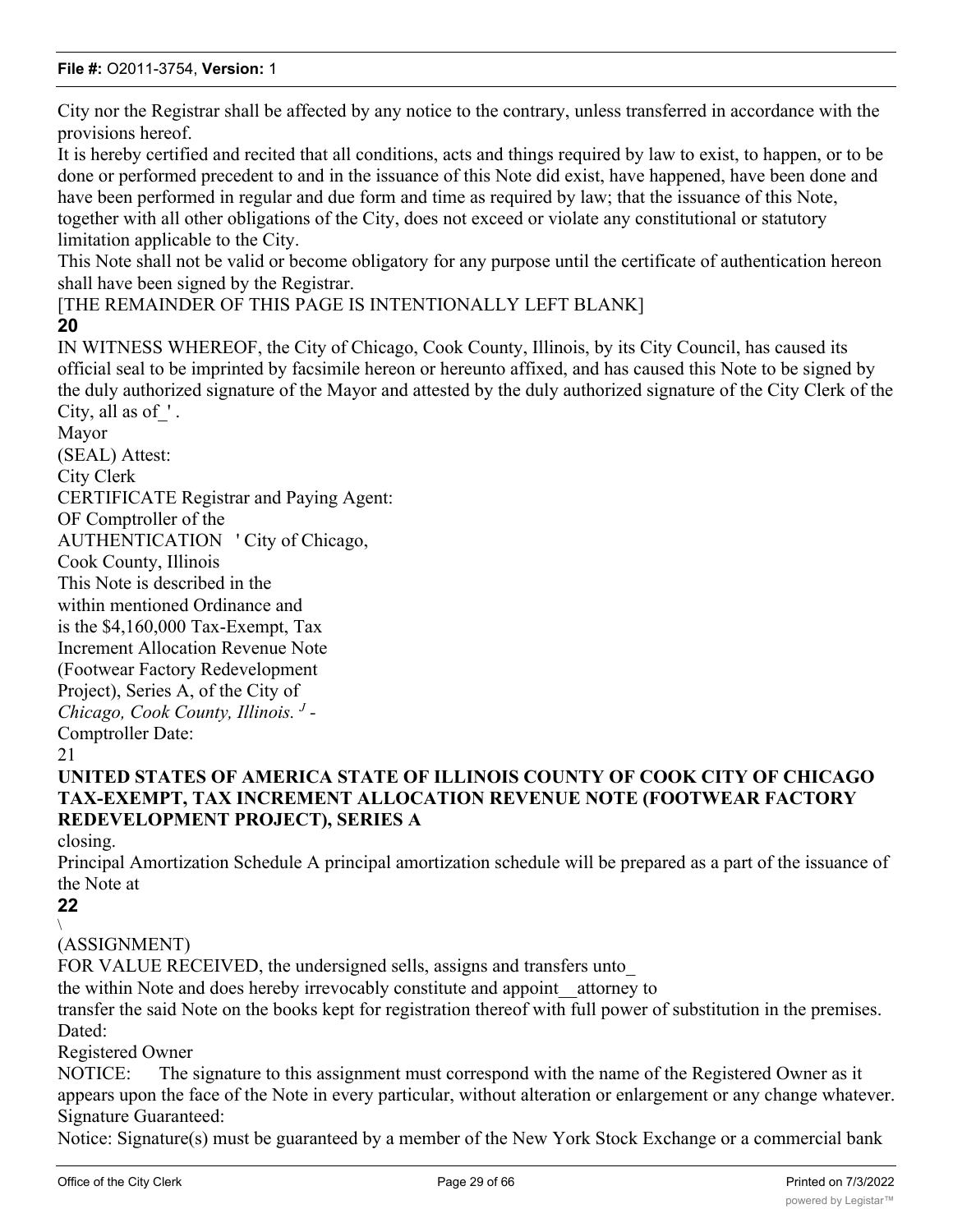or trust company. Consented to as of: . City of Chicago, Illinois By:  $\frac{1}{2}$ Title: Commissioner, Department of Housing and Economic Development C:\Documents <file://C:/Documents> and Settings\LW00371\Loc'al SettingsVTernporary Internet Files\Content.IE5 \FA0K05AK\Footwear\_Amendment\_No.\_l.April\_] 1,201 l[l].wpd **23** REGISTERED NO. R-l s / MAXIMUM AMOUNT NOT TO EXCEED \$4,160,000 **UNITED STATES OF AMERICA STATE OF ILLINOIS COUNTY OF COOK CITY OF CHICAGO TAX-EXEMPT, TAX INCREMENT ALLOCATION REVENUE NOTE (FOOTWEAR FACTORY REDEVELOPMENT PROJECT), SERIES A** Registered Owner: Footwear Factory Development Corp., an Illinois corporation; 3963 West Belmont Residential Property LLC, an Illinois limited liability company and 3927 West Belmont Commercial Property LLC, an Illinois limited liability company, jointly and severally Interest Rate:  $\%$  per annum (but not more than 8.50%) Issue Date: \_,2011 Maturity Date: December 31, 2024 KNOW ALL PERSONS BY THESE PRESENTS, that the City of Chicago, Cook County, Illinois (the "City"),

hereby acknowledges itself to owe and for value received promises to pay to the Registered Owner identified above, or registered assigns as hereinafter provided, on or before the Maturity Date identified above, but solely from the sources hereinafter identified, the principal amount of this Note from time to time advanced by the Registered Owner to pay costs of the Project (as hereafter defined) in accordance with the Ordinances hereinafter referred to up to the principal amount of \$4,160,000 and to pay the Registered Owner or registered assigns interest on that amount at the Interest Rate per year specified above from the date of the advance. Interest shall be computed on the basis of a 360-day year of twelve 30-day months. Interest on accrued but unpaid interest on

16

*j*

this Note shall accrue at the Interest Rate per year specified above beginning on March 1st of each year until paid. Notwithstanding anything to the contrary contained in the Redevelopment Agreement (herein defined) principal of and interest on this Note are payable on March 1 st of each

year from Incremental Taxes as provided in the Redevelopment Agreement (hereinafter defined),

to be applied first to accrued and unpaid interest and the balance to principal. A principal amortization schedule is an exhibit to this Note.

The principal of and interest on this Note are payable in lawful money of the United States of America, and shall be made to the Registered Owner hereof as shown on the registration books of the City maintained by the Comptroller of the City, as registrar and paying agent (the "Registrar"), at the close of business on the 15th day ofthe month immediately prior to the applicable payment, maturity or redemption date, and shall be paid by check or draft ofthe Registrar, payable in lawful money of the United States of America, mailed to the address of such Registered Owner as it appears on such registration books or at such other address furnished in writing by such Registered Owner to the Registrar; provided, that the final installment of principal and accrued but unpaid interest will be payable solely upon presentation of this Note at the principal office of the Registrar in Chicago, Illinois or as otherwise directed by the City.

This Note is issued by the City in fully registered form in the aggregate principal amount of advances made from time to time by Footwear Factory Development Corp., an Illinois corporation; 3963 West Belmont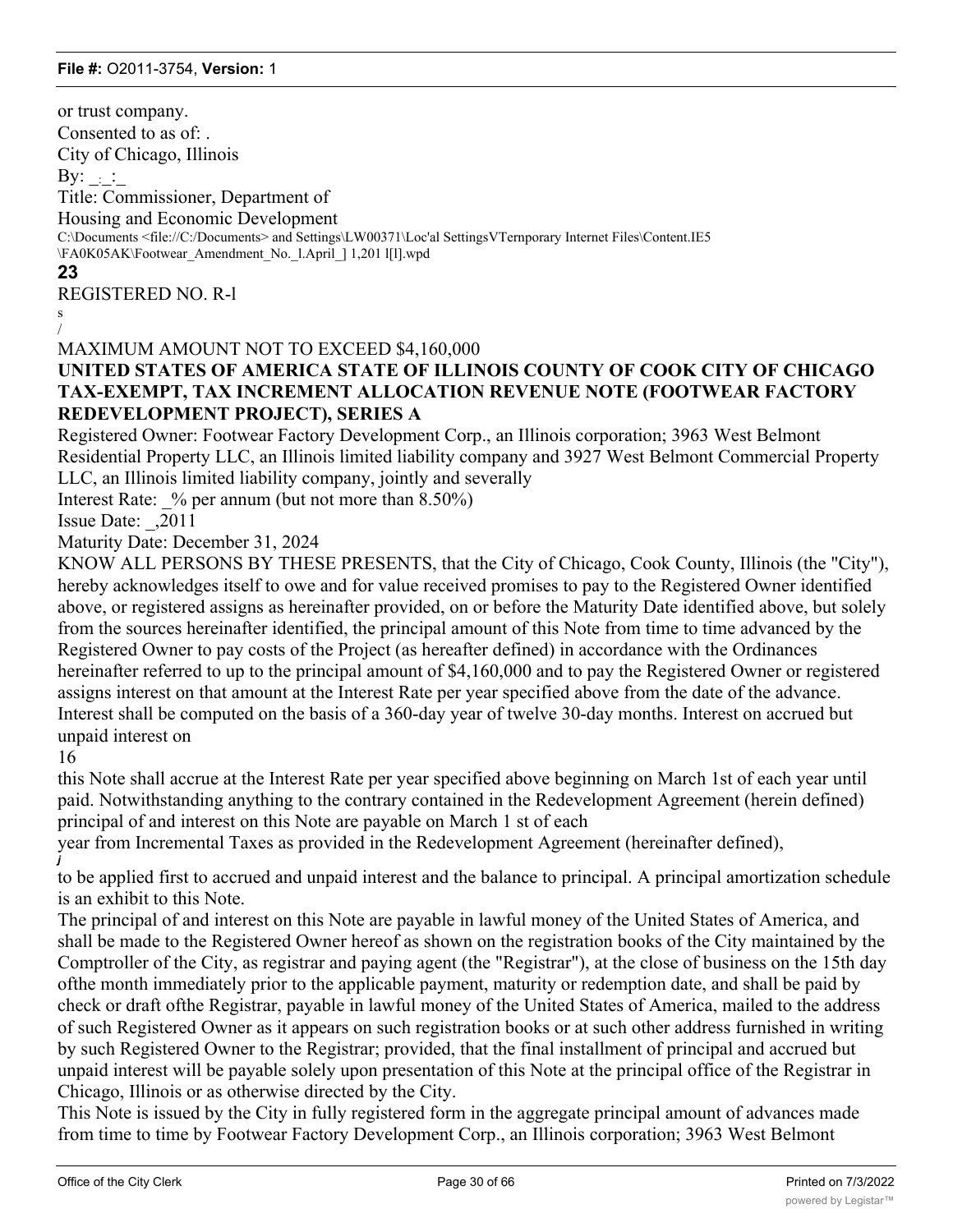Residential Property LLC, an Illinois limited liability company and 3927 West Belmont Commercial Property LLC, an Illinois limited liability company, (jointly and severally, the "Developer"), of up to \$4,160,000 for the purpose of paying the costs of certain eligible redevelopment project costs incurred by Developer in connection with the redevelopment of property

17

in the Fullerton/Milwaukee Redevelopment Project Area (the "Project Area") in the City, with such redevelopment work and related construction being defined as the "Project", all in accordance with the Constitution and the laws of the State oflllinois, and particularly the Tax Increment Allocation Redevelopment Act (65 ILCS 5/11-74.4-1 et sea,.) as amended (the "TIF Act"), the Local Government Debt Reform Act (30 ILCS 350/1 et sea,.) as amended and Ordinances adopted by the

City Council ofthe City on October 6, 2005 and\_ , 2011 (the "Ordinances"), in all respects as by law required.

**The City has assigned and pledged certain rights, title and interest of the City in and to certain incremental ad valorem tax revenues from the Project Area which the City is entitled to receive pursuant to the TIF Act and the Ordinances, in order to pay the principal of and interest of the Note. The revenues so pledged are described in the Redevelopment Agreement (hereinafter defined) as: "Incremental Taxes". Reference is hereby made to the aforesaid Ordinances for a description, among others, with respect to the determination, custody and application of said revenues, the nature and extent of such security with respect to the Note and the terms and conditions under which the Note is issued and secured. THIS NOTE IS NOT A GENERAL OR MORAL OBLIGATION OF THE CITY BUT IS A SPECIAL LIMITED OBLIGATION OF THE CITY, AND IS PAYABLE SOLELY FROM INCREMENTAL TAXES, AND SHALL BE A VALID CLAIM OF THE REGISTERED OWNER HEREOF ONLY AGAINST SAID SOURCES. THIS NOTE SHALL NOT BE DEEMED TO CONSTITUTE AN INDEBTEDNESS OR A LOAN AGAINST THE GENERAL TAXING POWERS OR CREDIT OF THE CITY, WITHIN THE MEANING OF ANY CONSTITUTIONAL OR STATUTORY PROVISION. THE REGISTERED OWNER OF THIS NOTE SHALL NOT HAVE THE RIGHT TO COMPEL**

**18**

## **ANY EXERCISE OF THE TAXING POWER OF THE CITY, THE STATE OF ILLINOIS OR ANY POLITICAL SUBDIVISION THEREOF TO PAY THE PRINCIPAL OF OR INTEREST ON THIS NOTE.**

The principal of this Note is subject to prepayment and redemption at any time without premium or penalty on or after the 5<sup>th</sup> Anniversary of the earlier to occur of the first payment by the City on the Note or March 1,2017. This Note is transferable with the consent of the City by the Registered Owner hereof in" person or by its attorney duly authorized in writing at the principal office of the Registrar in Chicago, Illinois, but only in the manner and subject to the limitations provided in the Ordinance, and upon surrender and cancellation of this Note. Upon such transfer, a new Note of authorized denomination of the same maturity and for the same aggregate principal amount will be issued to the transferee in exchange herefor. The Registrar shall not be required to transfer this Note during the period beginning at the close of business on the 15th day ofthe month immediately prior to the maturity date of this Note nor to transfer this Note after notice calling this Note or a portion hereof for prepayment or redemption has been mailed, nor during a period of 5 days next preceding mailing of a notice of prepayment or redemption of this Note. Such transfer shall be in accordance with the form at the end of this Note.

This Note hereby authorized shall be executed and delivered as the Ordinances and the Redevelopment Agreement provide. Pursuant to the Redevelopment Agreement dated as February

# **16,2006 as amended by Amendment No. 1 dated as of\_' 2011 (the "Redevelopment**

Agreement") between the City and Developer, Developer has agreed to construct the Project and to advance funds for the incursion under the TIF Act of certain eligible redevelopment project costs

19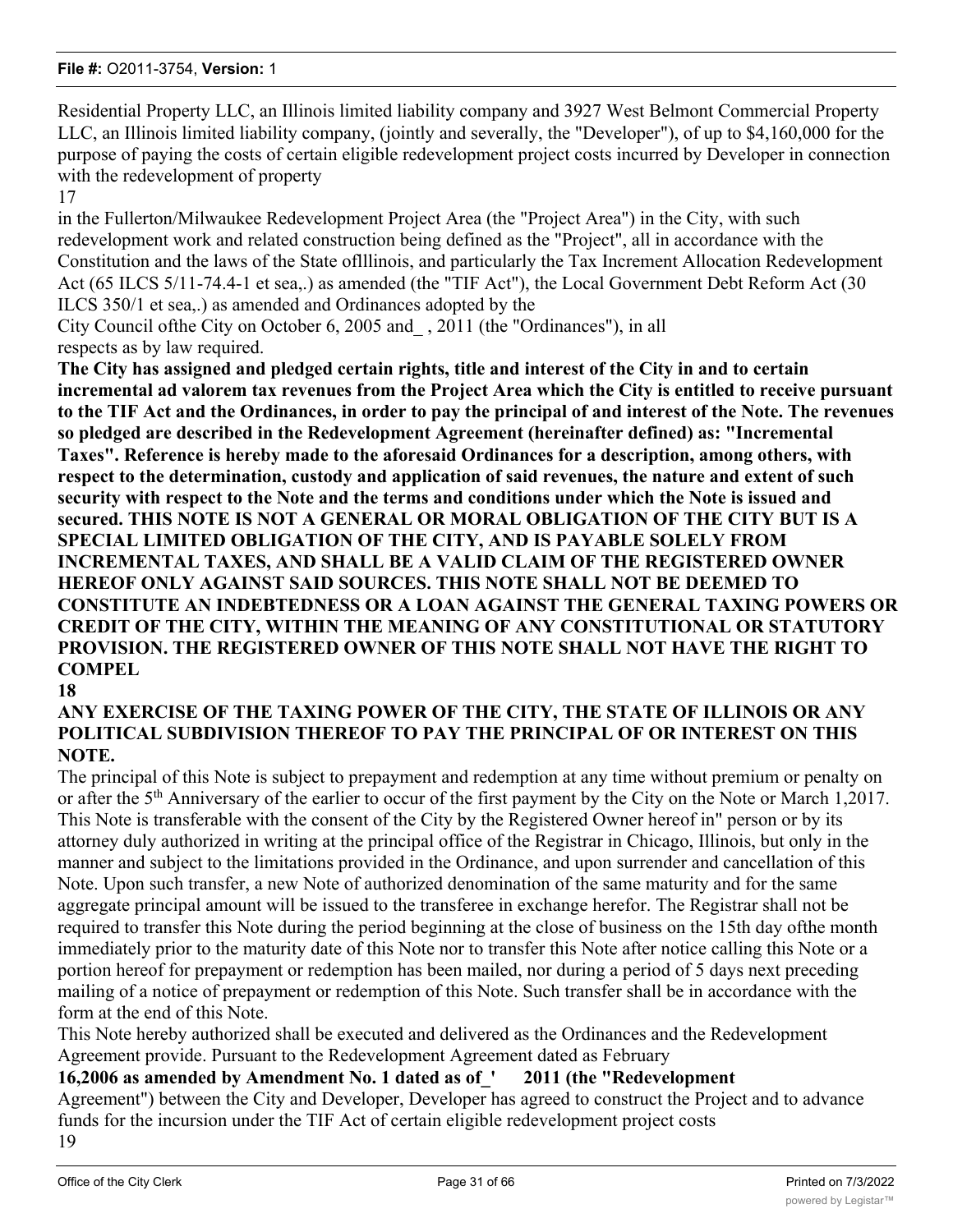related to the Project. Such costs up to the amount of \$4,160,000 shall be deemed to be a disbursement of the proceeds of this Note, and the outstanding principal amount of this Note shall be increased by the amount of each such advance from time to time. The principal amount outstanding of this Note shall be the sum of advances made pursuant to certificates of expenditure ("Certificates of Expenditure") executed by the City in accordance with the Redevelopment Agreement, minus any principal amount paid on this Note. The City shall not execute Certificates of Expenditure with respect to this Note that total, in excess of \$4,160,000. The City'and the Registrar may deem and treat the Registered Owner hereof as the absolute owner hereof for

the purpose of receiving payment of or on account of principal hereof and for all other purposes and neither the City nor the Registrar shall be affected by any notice to the contrary, unless transferred in accordance with the provisions hereof.

It is hereby certified and recited that all conditions, acts and things required by law to exist, to happen, or to be done or performed precedent to and in the issuance of this Note did exist, have happened, have been done and have been performed in regular and due form and time as required by law; that the issuance of this Note, together with all other obligations of the City, does not exceed or violate any constitutional or statutory limitation applicable to the City.

This Note shall not be valid or become obligatory for any purpose until the certificate of authentication hereon shall have been signed by the Registrar. L

[THE REMAINDER OF THIS PAGE IS INTENTIONALLY LEFT BLANK] **20**

IN WITNESS WHEREOF, the City of Chicago, Cook County, Illinois, by its City Council, has caused its official seal to be imprinted by facsimile hereon or hereunto affixed, and has caused this Note to be signed by the duly authorized signature of the Mayor and attested by the duly authorized signature of the City Clerk of the City, all as of  $"$ .

Mayor (SEAL) Attest: City Clerk CERTIFICATE Registrar and Paying Agent: OF . ' Comptroller ofthe AUTHENTICATION City of Chicago,

Cook County, Illinois

This Note is described in the within mentioned Ordinance and is the \$4,160,000 Tax-Exempt, Tax Increment Allocation Revenue Note (Footwear Factory Redevelopment Project), Series A, of the City of Chicago, Cook County, Illinois.

Comptroller

Date:

**I**

21

closing.

## **UNITED STATES OF AMERICA STATE OF ILLINOIS COUNTY OF COOK CITY OF CHICAGO TAX-EXEMPT, TAX INCREMENT ALLOCATION REVENUE NOTE (FOOTWEAR FACTORY REDEVELOPMENT PROJECT), SERIES A**

Principal Amortization Schedule A principal amortization schedule will be prepared as a part of the issuance of the Note at

### **22**

# (ASSIGNMENT)

FOR VALUE RECEIVED, the undersigned sells, assigns and transfers unto

the within Note and does hereby irrevocably constitute and appoint\_\_attorney to

transfer the said Note on the books kept for registration thereof with full power of substitution in the premises. Dated: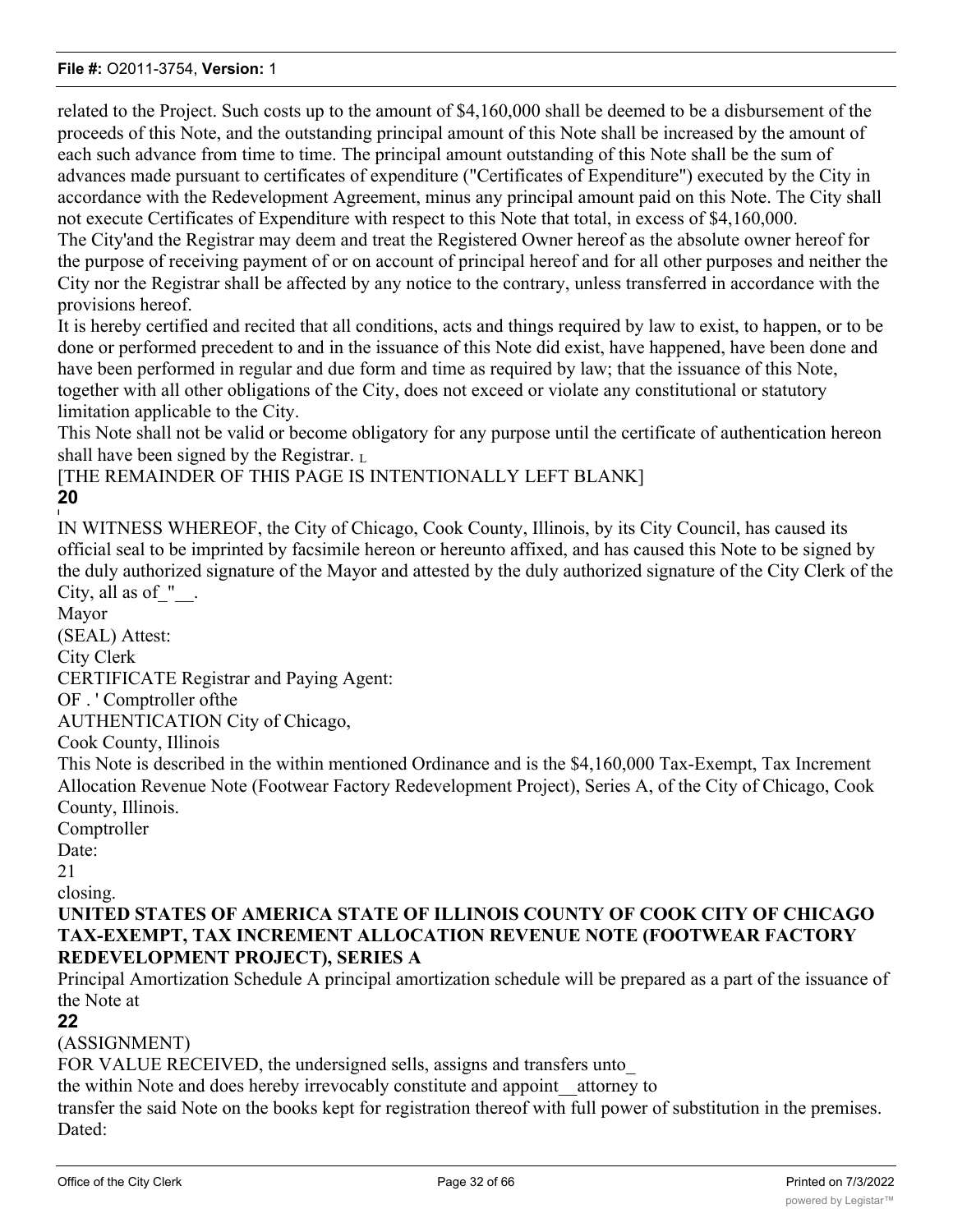Registered Owner <sup>y</sup>

NOTICE: The signature to this assignment must correspond with the name of the Registered Owner as it appears upon the face of the Note in every particular, without alteration or enlargement or any change whatever. Signature Guaranteed:

< Notice: Signature(s) must be guaranteed by a member of the New York Stock

Exchange or a commercial bank or trust company.

Consented to as of:

City of Chicago, Illinois

 $\mathrm{By:}\quad$ :

Title: Commissioner, Department of

Housing and Economic Development

C:\Documents <file://C:/Documents> and Settings\LW00371\Local SettingsVTemporary Internet Files\Content.IE5 \FA0K05AJC\Footwear\_Amendrnent\_No.\_l.AprilJI,\_2011[l].wpd

### **23**

# **CERTIFICATE OF EXPENDITURE**

\_,2011

To: Registered Owner of the Note No. R-l

**Re: City of Chicago, Cook County, Illinois (the "City") \$4,160,000 Tax Increment Allocation Revenue Note (Footwear Factory Redevelopment Project) Series A (the "Note")**

This Certification is submitted to you, as Registered Owner of the Note, pursuant to the Ordinances of the City authorizing the execution of the Note adopted by the City Council of the

City on October 6, 2005 and\_, 2011 (the "Ordinances"). All terms used herein shall

have the same meanings as when used in the Ordinances.

The City hereby certifies that \$4,160,000 is advanced as principal under the Note as of the date hereof. Such amount has been properly incurred, is a proper charge made or to be made in connection with the

redevelopment project costs defined in the Ordinances and has not been the basis of any previous principal advance. As of the date hereof, the outstanding principal balance under the Note is \$4-160,000, including the amount of this Certificate and less payments made on the Note.

IN WITNESS WHEREOF, the City has caused this Certification to be signed on its behalf as of  $\sim$ , 2011. CITY OF CHICAGO

 $Bv:$ 

Commissioner

Department of Housing and Economic Development AUTHENTICATED BY: REGISTRAR

15

*\*

### **GITY OF CHICAGO ECONOMIC DISCLOSURE STATEMENT AND AFFIDAVIT SECTION I -- GENERAL INFORMATION**

A. Legal name of the Disclosing Party submitting this EDS. Include d/b/a/ if applicable: 3963 WEST BELMONT RESIDENTIAL PROPERTY LLC

Check ONE of the following three boxes:

indicate whether the Disclosing Party submitting this EDS is: 1 [X] the Applicant OR

2. 1' a legal entity holding a direct or indirect interest in the Applicant. State the legal name ofthe

Applicant in which the Disclosing Party holds an interest: .

OR

3 [ ] a legal entity with a right of control (see Section II.B.L)' State the legal name ofthe entity in which the Disclosing Party holds a right of control:

B Business address of the Disclosing Party: 4252 N CICERO AVE CHICAGO, IL 60641

C. Telephone: 773-427-2440 Fax;  $^{773-427}$ Email: davidd@DUBINRESIDENtial.com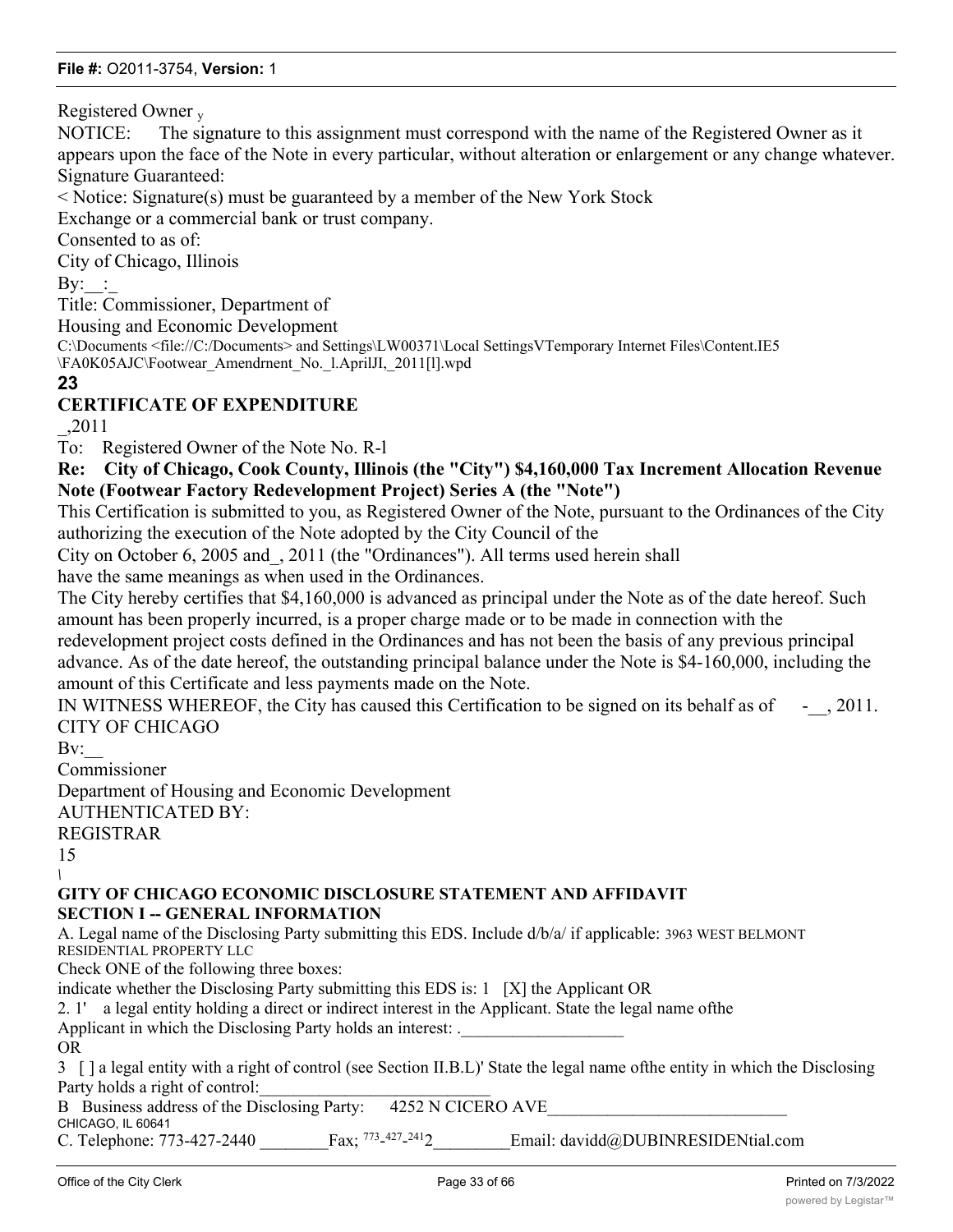<mailto:davidd@DUBINRESIDENtial.com> D. Name of contact person: DAVID DUBIN E. Federal. Employer Identification No., (if you have one): F. Brief description of contract, transaction or other undertaking (referred to below as the "Matter") to which this EDS pertains. (Include project number and location of property, if applicable): Amendment No.1 to the Footwear Factory Redevelopment Agreement dated as of February 16, 2006 G. Which City agency or department is requesting this EDS? BUILDING & DEVELOPMENT If the Matter is a contract being handled by the City's Department of Procurement Services, please complete the following: Specification #\_\_\_\_\_\_\_\_\_\_\_and Contract #\_\_\_\_\_\_\_\_\_\_\_\_\_\_ Ver. 09-01-10 Page 1 of 13 **SECTION II - DISCLOSURE OF OWNERSHIP INTERESTS** A. NATURE OF THE DISCLOSING PARTY 1. Indicate the nature of the Disclosing Party: Person [X] Publicly registered business corporation [ ] Privately held business corporation [ ] Sole proprietorship [ ] General partnership (Is Limited partnership Trust [ ] Limited liability company Limited liability partnership Joint venture Not-for-profit corporation the not-for-profit corporation also a  $501(c)(3)$ ? [ ] Yes [ ] No Other (please specify) 2. For legal entities, the state (or foreign country) of incorporation or organization, if applicable: ILLINOIS 3. For legal entities not organized in the State oflllinois: Has the organization registered to do business in the State oflllinois as a foreign entity? [ ] Yes [ ] No [X] N/A B. IF THE DISCLOSING PARTY IS A LEGAL ENTITY: 1. List below the full names and titles of all executive officers and all directors ofthe entity. NOTE: For not-for-profit corporations, also list below all members, if any, which are legal entities. If there are no such members, write "no members." For trusts, estates or other similar entities, list below the legal titleholder(s). If the entity is a general partnership, limited partnership, limited liability company, limited liability partnership or joint venture, list below the name and title of each general partner, managing member, manager or any other person or entity that controls the day-to-day management of the Disclosing Party. NOTE: Each legal entity listed below must submit an EDS on its own behalf. Name Title FOOTWEAR FACTORY DEVELOPMENT CORP\_\_\_\_SOLE MEMBER\_\_\_\_\_\_\_\_\_\_\_\_ DAVID DUBIN MANAGER 2. Please provide the following information concerning each person or entity having a direct or indirect beneficial interest (including ownership) in excess of 7.5% of the Disclosing Party. Examples of such an interest include shares in a corporation, partnership interest in a partnership or joint venture, Page 2 of 13 interest of a member or manager in a limited liability company, or interest of a beneficiary of a trust, estate or other similar entity. If none, state "None." NOTE: Pursuant to Section 2-154-030 of the Municipal Code of Chicago ("Municipal Code"), the City may require any such additional information from any applicant which is reasonably intended to achieve full disclosure. Name Business Address FOOTWEAR FACTORY DEVELOPMENT CORP SAME **SECTION III ~ BUSINESS RELATIONSHIPS WITH CITY ELECTED OFFICIALS** Has the Disclosing Party had a "business relationship," as defined in Chapter 2-156 of the Municipal Code, with any City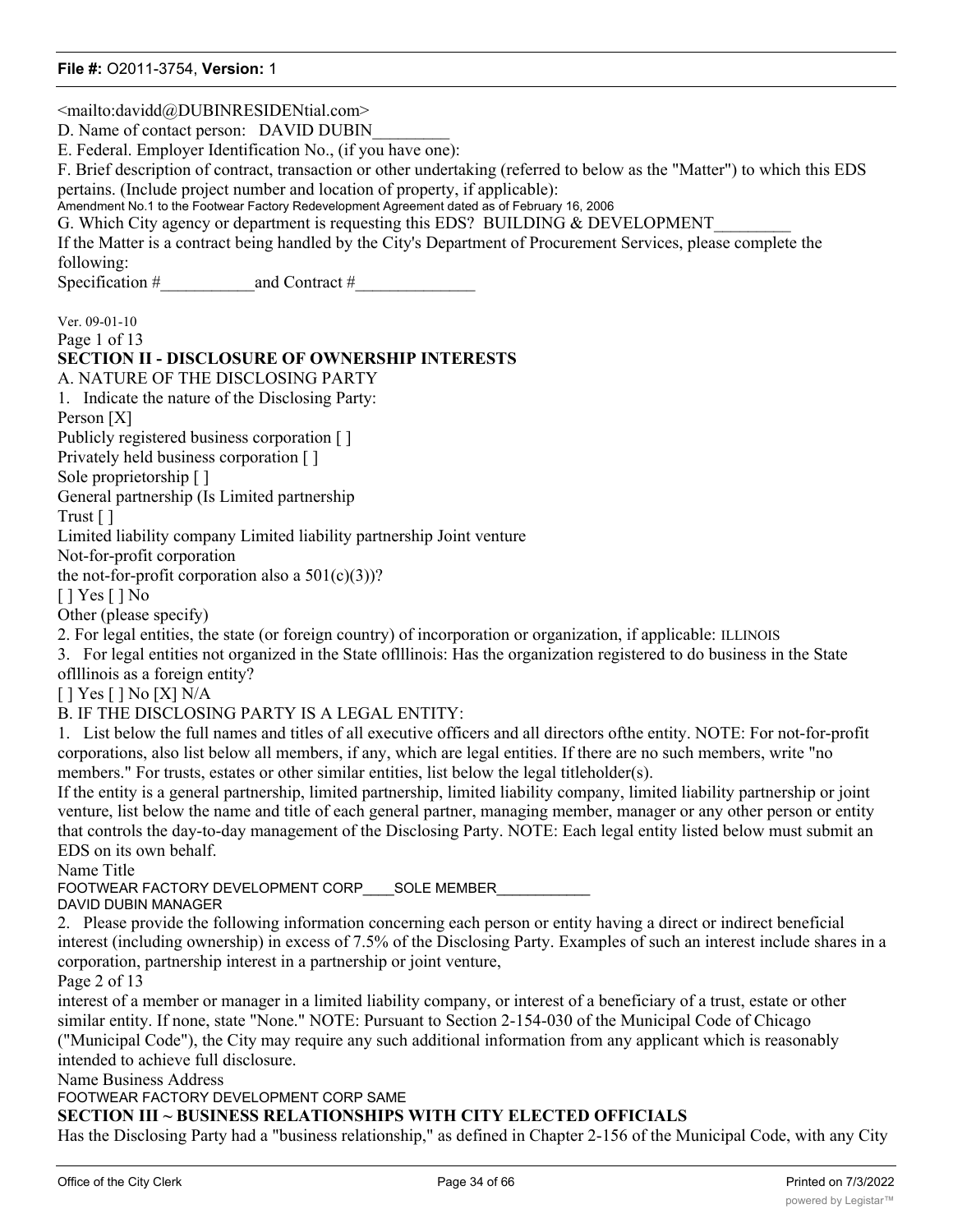elected official in the 12 months before the date this EDS is signed?

[ ] Yes [X] No

If yes, please identify below the name(s) of such City elected official(s) and describe such relationship(s):

### **SECTION IV -- DISCLOSURE OF SUBCONTRACTORS AND OTHER RETAINED PARTIES**

The Disclosing Party must disclose the name and business address of each subcontractor, attorney, lobbyist, accountant, consultant and any other person or entity whom the Disclosing Party has retained or expects to retain in connection with the Matter, as well as the nature ofthe relationship, and the total amount of the fees paid or estimated to be paid. The Disclosing Party is not required to disclose employees who are paid solely through the Disclosing Party's regular payroll. "Lobbyist" means any person or entity who undertakes to influence any legislative or administrative action on behalf of any person or entity other than: (1) a not-for-profit entity, on an unpaid basis, or (2) himself. "Lobbyist" also means any person or entity any part of whose duties as an employee of another includes undertaking to influence any legislative or administrative action.

If the Disclosing Party is uncertain whether a disclosure is required under this Section, the Disclosing Party must either ask the City whether disclosure is required or make the disclosure.

Percentage Interest m the Disclosing Partv

100%

Page 3 of 13

**Name (indicate whether Business Relationship to Disclosing Party Fees (indicate whether retained or anticipated Address (subcontractor, attorney, paid or estimated.) NOTE:**

to be retained) lobbyist, etc.) "hourly rate" or "t.b.d." is

not an acceptable response.

(Add sheets if necessary)

**[ ] Check here if the Disclosing Party has not retained, nor expects to retain, any such persons or entities. SECTION V -- CERTIFICATIONS**

#### A. COURT-ORDERED CHILD SUPPORT COMPLIANCE

Under Municipal Code Section 2-92-415, substantial owners of business entities that contract with the City must remain in compliance with their child support obligations throughout the contract's term.

Has any person who directly or indirectly owns 10% or more ofthe Disclosing Party been declared in arrearage on any child support obligations by any Illinois court of competent jurisdiction?

[ ] Yes [X] No [ ] No person directly or indirectly owns 10% or more of the Disclosing Party.

If "Yes," has the person entered into a court-approved agreement for payment of all support owed and is the person in compliance with that agreement?

#### []Yes []No

### B. FURTHER CERTIFICATIONS

1. Pursuant to Municipal Code Chapter 1-23, Article I ("Article I")(which the Applicant should consult for defined terms (e.g., "doing business") and legal requirements), if the Disclosing Party submitting this EDS is the Applicant and is doing business with the City, then the Disclosing Party certifies as follows: (i) neither the Applicant nor any controlling person is currently indicted or charged with, or has admitted guilt of, or has ever been convicted of, or placed under supervision for, any criminal offense involving actual, attempted, or conspiracy to commit bribery, theft, fraud, forgery, perjury, dishonesty or deceit against an officer or employee of the City or any sister agency; and (ii) the Applicant understands and acknowledges that compliance with Article I is a continuing requirement for doing business with the City. NOTE: If Article I applies to the Applicant, the permanent compliance timeframe in Article I supersedes some five-year compliance timeframes in certifications 2 and 3 below.

Page 4 of 13

\_ 2. The Disclosing Party and, if the Disclosing Party is a legal entity, all of those persons or entities identified in Section II.B.l. of this EDS:

a. are not presently debarred, suspended, proposed for debarment, declared ineligible or voluntarily excluded from any transactions by any federal, state or local unit of government;

b. have not, within a five-year period preceding the date of this EDS, been convicted of a criminal offense, adjudged guilty, or had a civil judgment rendered against them in connection with: obtaining, attempting to obtain, or performing a public (federal, state or local) transaction or contract under a public transaction; a violation of federal or state antitrust statutes; fraud; embezzlement; theft; forgery; bribery; falsification or destruction of records; making false statements; or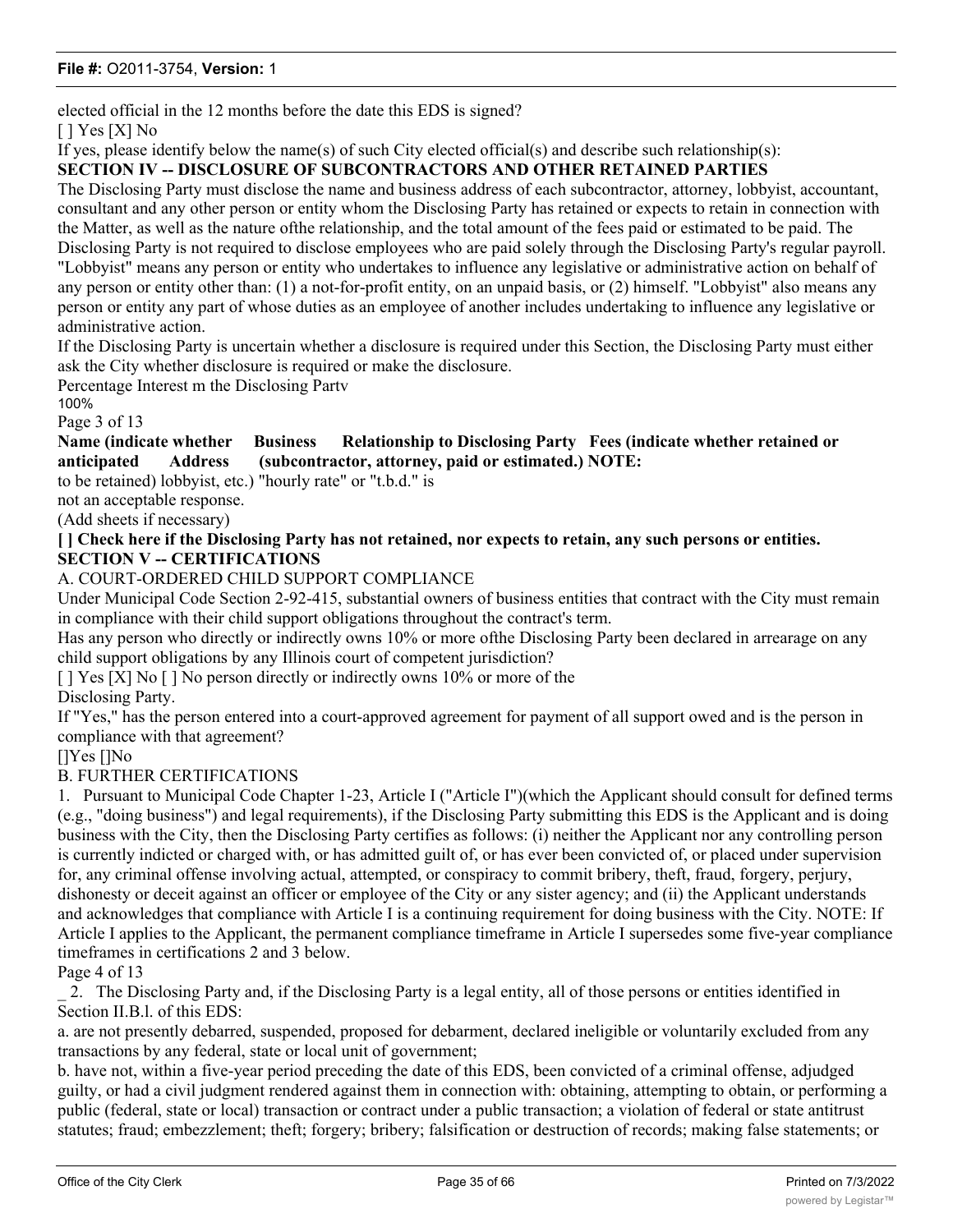receiving stolen property;

c. are not presently indicted for, or criminally or civilly charged by, a governmental entity (federal, state or local) with committing any of the offenses set forth in clause B.2.b. of this Section V;

d. have not, within a five-year period preceding the date of this EDS, had one or more public transactions (federal, state or local) terminated for cause or default; and

e. have not, within a five-year period preceding the date of this EDS, been convicted, adjudged guilty, or found liable in a civil proceeding, or in any criminal or civil action, including actions concerning environmental violations, instituted by the City or by the federal government, any state, or any other unit of local government.

3. The certifications in subparts 3, 4 and 5 concern:

• the Disclosing Party:

• any "Contractor" (meaning any contractor or subcontractor used by the Disclosing Party in connection with the Matter, including but not limited to all persons or legal entities disclosed under Section IV, "Disclosure of Subcontractors and Other Retained Parties");

• any "Affiliated Entity" (meaning a person or entity that, directly or indirectly: controls the Disclosing Party, is controlled by the Disclosing Party, or is, with the Disclosing Party, under common control of another person or entity. Indicia of control include, without limitation: interlocking management or ownership; identity of interests among family members, shared facilities and equipment; common use of employees; or organization of a business entity following the ineligibility of a business entity to do business with federal or state or local government, including the City, using substantially the same management, ownership, or principals as the ineligible entity); with respect to Contractors, the term Affiliated Entity means a person or entity that directly or indirectly controls the Contractor, is controlled by it, or, with the Contractor, is under common control of another person or entity;

• any responsible official of the Disclosing Party, any Contractor or any Affiliated Entity or any other official, agent or employee of the Disclosing Party, any Contractor or any Affiliated Entity, acting pursuant to the direction or authorization of a responsible official of the Disclosing Party, any Contractor or any Affiliated Entity (collectively "Agents"). Page 5 of 13

Neither the Disclosing Party, nor any Contractor, nor any Affiliated Entity of either the Disclosing Party or any Contractor nor any Agents have, during the five years before the date this EDS is signed, or, with respect to a Contractor, an Affiliated Entity, or an Affiliated Entity of a Contractor during the five years before the date of such Contractor's or Affiliated Entity's contract or engagement in connection with the Matter:

a. bribed or attempted to bribe, or been convicted or adjudged guilty of bribery or attempting to bribe, a public officer or employee ofthe City, the State oflllinois, or any agency of the federal government or of any state or local government in the United States of America, in that officer's or employee's official capacity;

b. agreed or colluded with other bidders or prospective bidders, or been a party to any such agreement, or been convicted or adjudged guilty of agreement or collusion among bidders or prospective bidders, in restraint of freedom of competition by agreement to bid a fixed price or otherwise; or

c. made an admission of such conduct described in a. or b. above that is a matter of record, but have not been prosecuted for such conduct; or

d. violated the provisions of Municipal Code Section 2-92-610 (Living Wage Ordinance).

4. Neither the Disclosing Party, Affiliated Entity or Contractor, or any of their employees, officials, agents or partners, is barred from contracting with any unit of state or local government as a result of engaging in or being convicted of (1) bidrigging in violation of 720 ILCS 5/33E-3; (2) bid-rotating in violation of 720 ILCS 5/33E-4; or (3) any similar offense of any state or ofthe United States of America that contains the same elements as the offense of bid-rigging or bid-rotating. 5. Neither the Disclosing Party nor any Affiliated Entity is listed on any ofthe following lists maintained by the Office of Foreign Assets Control ofthe U.S. Department ofthe Treasury or the Bureau of Industry and Security of the U.S. Department of Commerce or their successors: the Specially Designated Nationals List, the Denied Persons List, the Unverified List, the Entity List and the Debarred List.

6. The Disclosing Party understands and shall comply with the applicable requirements of Chapters 2-55 (Legislative Inspector General), 2-56 (Inspector General) and 2-156 (Governmental Ethics) ofthe Municipal Code.

7. If the Disclosing Party is unable to certify to any of the above statements in this Part B (Further Certifications), the Disclosing Party must explain below:

**N/A**

Page 6 of 13

If the letters "NA," the word "None," or no response appears on the lines above, it will be conclusively presumed that the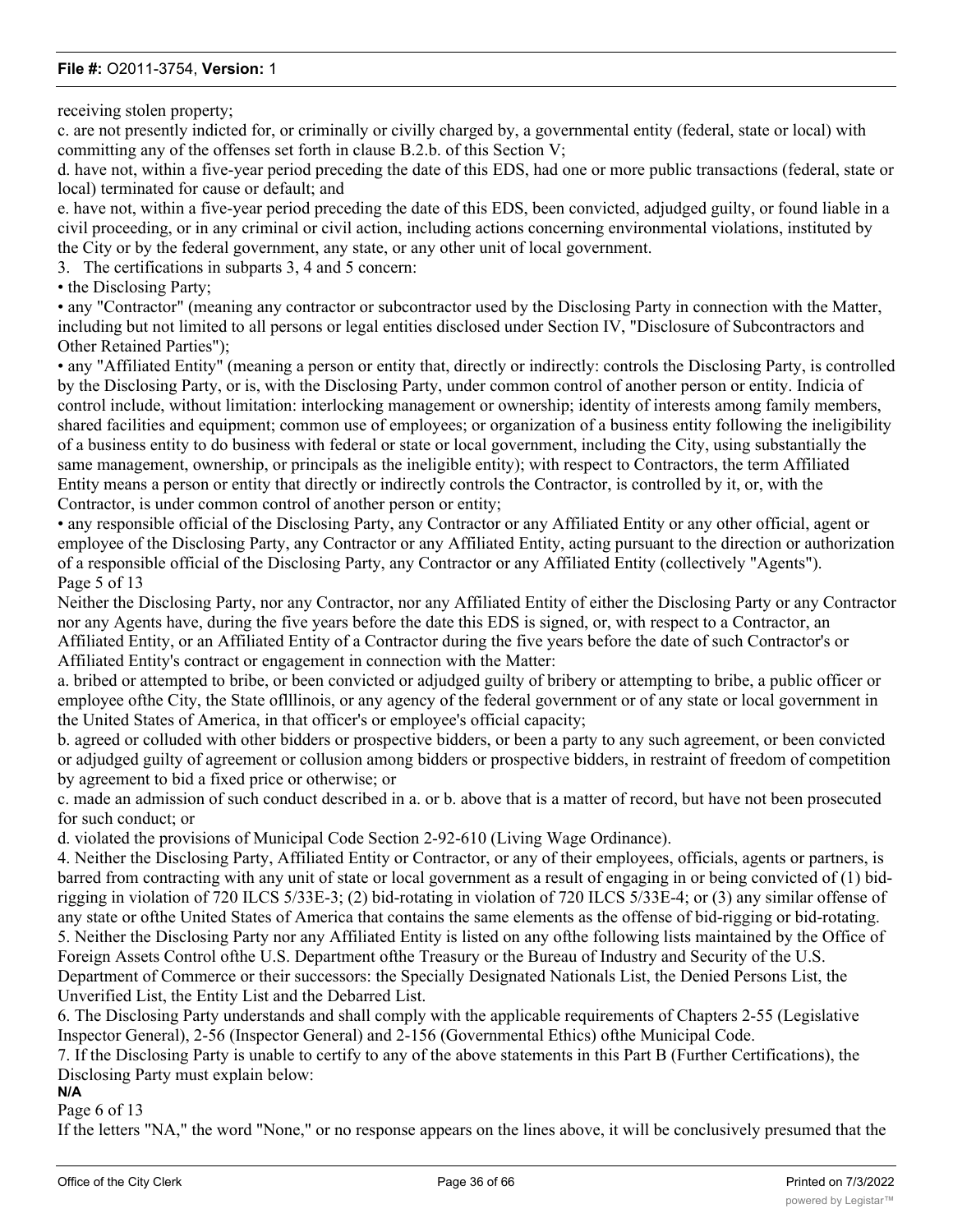Disclosing Party certified to the above statements.

C. CERTIFICATION OF STATUS AS FINANCIAL INSTITUTION

1. The Disclosing Party certifies that the Disclosing Party (check one)  $\lceil \cdot \rceil$  is  $[X]$  is not

a "financial institution" as defined in Section 2-32-455(b) ofthe Municipal Code.

2. If the Disclosing Party IS a financial institution, then the Disclosing Party pledges:

"We are not and will not become a predatory lender as defined in Chapter 2-32 ofthe Municipal Code. We further pledge that none of our affiliates is, and none of them will become, a predatory lender as defined in Chapter 2-32 ofthe Municipal Code. We understand that becoming a predatory lender or becoming an affiliate of a predatory lender may result in the loss ofthe privilege of doing business with the City."

If the Disclosing Party is unable to make this pledge because it or any of its affiliates (as defined in Section 2-32-455(b) of the Municipal Code) is a predatory lender within the meaning of Chapter 2-32 of the Municipal Code, explain here (attach additional pages if necessary):

If the letters "NA," the word "None," or no response appears on the lines above, it will be conclusively presumed that the Disclosing Party certified to the above statements.

D. CERTIFICATION REGARDING INTEREST IN CITY BUSINESS

Any words or terms that are defined in Chapter 2-156 ofthe Municipal Code have the same meanings when used in this Part D.

1. In accordance with Section 2-156-110 of the Municipal Code: Does any official or employee of the City have a financial interest in his or her own name or in the name of any other person or entity in the Matter? [ ] Yes [X] No

NOTE: If you checked "Yes" to Item D.l., proceed to Items D.2. and D.3. If you checked "No" to Item D.l., proceed to Part E.

Page 7 of 13

2. Unless sold pursuant to a process of competitive bidding, or otherwise permitted, no City elected official or employee shall have a financial interest in his or her own name or in the name of any other person or entity in the purchase of any property that (i) belongs to the City, or (ii) is sold for taxes or assessments, or (iii) is sold by virtue of legal process at the suit of the City (collectively, "City Property Sale"). Compensation for property taken pursuant to the City's eminent domain power does not constitute a financial interest within the meaning of this Part D.

Does the Matter involve a City Property Sale?

 $[$   $]$  Yes  $[X]$  No

3. If you checked "Yes" to Item D.l., provide the names and business addresses of the City officials or employees having such interest and identify the nature of such interest:

Name Business Address Nature of Interest

4. The Disclosing Party further certifies that no prohibited financial interest in the Matter will be acquired by any City official or employee.

E. CERTIFICATION REGARDING SLAVERY ERA BUSINESS

Please check either 1. or 2. below. If the Disclosing Party checks 2., the Disclosing Party must disclose below or in an attachment to this EDS all information required by paragraph 2. Failure to comply with these disclosure requirements may make any contract entered into with the City in connection with the Matter voidable by the City.

<sup>x</sup> 1. The Disclosing Party verifies that the Disclosing Party has searched any and all records of the Disclosing Party and any and all predecessor entities regarding records of investments or profits from slavery or slaveholder insurance policies during the slavery era (including insurance policies issued to slaveholders that provided coverage for damage to or injury or death of their slaves), and the Disclosing Party has found no such records.

\_\_\_2. The Disclosing Party verifies that, as a result of conducting the search in step 1 above, the

Disclosing Party has found records of investments or profits from slavery or slaveholder insurance policies. The Disclosing Party verifies that the following constitutes full disclosure of all such records, including the names of any and all slaves or slaveholders described in those records:

Page 8 of 13

### **SECTION VI -- CERTIFICATIONS FOR FEDERALLY FUNDED MATTERS**

NOTE: If the Matter is federally funded, complete this Section VI. If the Matter is not federally funded, proceed to Section VII. For purposes of this Section VI, tax credits allocated by the City and proceeds of debt obligations of the City are not federal funding.

A. CERTIFICATION REGARDING LOBBYING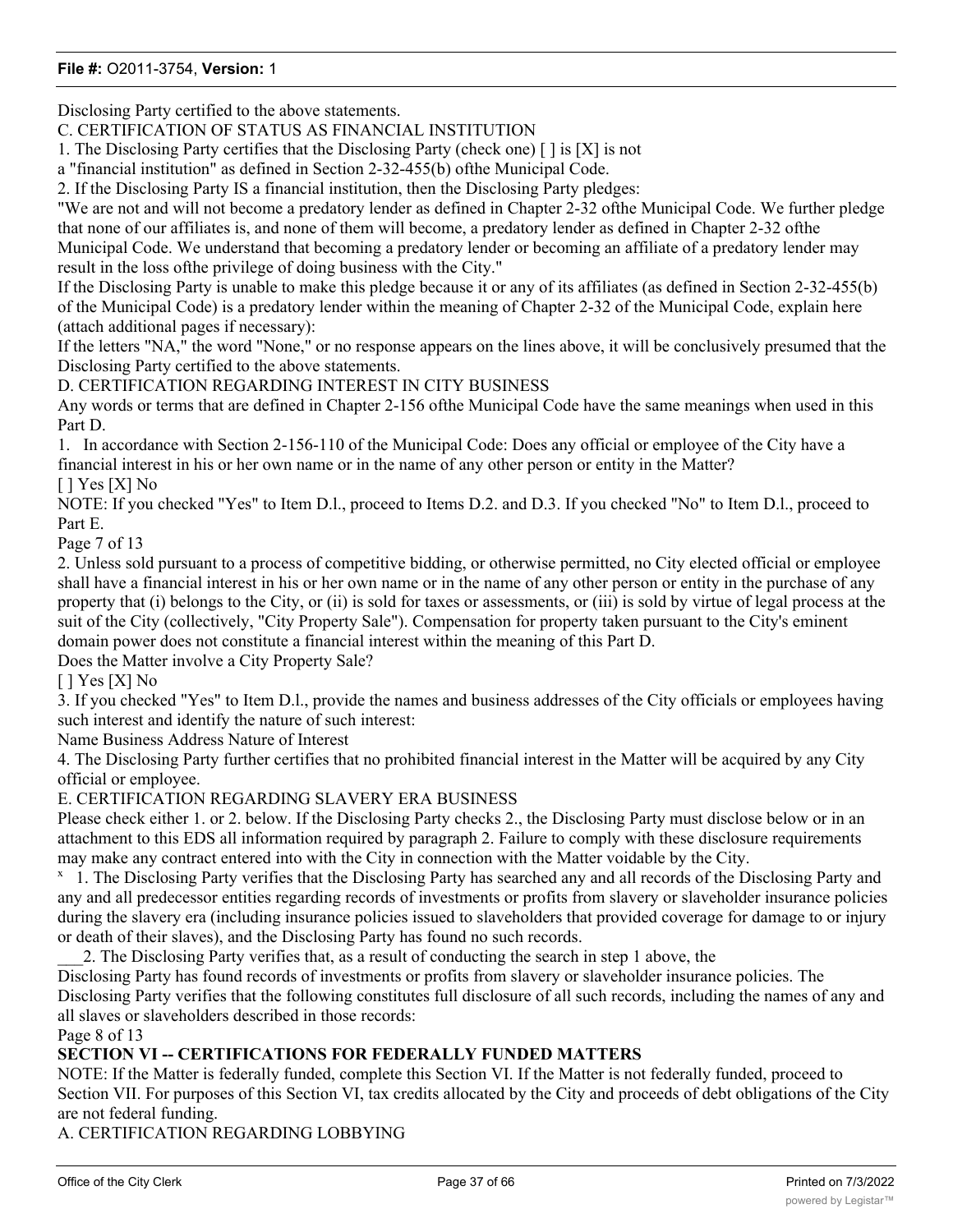1. List below the names of all persons or entities registered under the federal Lobbying Disclosure Act of 1995 who have made lobbying contacts on behalf ofthe Disclosing Party with respect to the Matter: (Add sheets if necessary): N/A (If no explanation appears or begins on the lines above, or if the letters "NA" or if the word "None" appear, it will be conclusively presumed that the Disclosing Party means that NO persons or entities registered under the Lobbying Disclosure Act of 1995 have made lobbying contacts on behalf of the Disclosing Party with respect to the Matter.) 2. The Disclosing Party has not spent and will not expend any federally appropriated funds to pay any person or entity listed in Paragraph A.l. above for his or her lobbying activities or to pay any person or entity to influence or attempt to influence an officer or employee of any agency, as defined by applicable federal law, a member of Congress, an officer or employee of Congress, or an employee of a member of Congress, in connection with the award of any federally funded contract, making any federally funded grant or loan, entering into any cooperative agreement, or to extend, continue, renew, amend, or modify any federally funded contract, grant, loan, or cooperative agreement.

3. The Disclosing Party will submit an updated certification at the end of each calendar quarter in which there occurs any event that materially affects the accuracy of the statements and information set forth in paragraphs A.l. and A.2. above. 4. The Disclosing Party certifies that either: (i) it is not an organization described in section  $501(c)(4)$  of the Internal Revenue Code of 1986; or (ii) it is an organization described in section 501(c)(4) of the Internal Revenue Code of 1986 but has not engaged and will not engage in "Lobbying Activities".

5. If the Disclosing Party is the Applicant, the Disclosing Party must obtain certifications equal in form and substance to paragraphs A.l. through A.4. above from all subcontractors before it awards any subcontract and the Disclosing Party must maintain all such subcontractors' certifications for the duration of the Matter and must make such certifications promptly available to the City upon request.

Page 9 of 13

B. CERTIFICATION REGARDING EQUAL EMPLOYMENT OPPORTUNITY

If the Matter is federally funded, federal regulations require the Applicant and all proposed subcontractors to submit the following information with their bids or in writing at the outset of negotiations.

Is the Disclosing Party the Applicant?

[]Yes []No If "Yes," answer the three questions below:

1. Have you developed and do you have on file affirmative action programs pursuant to applicable federal regulations? (See 41 CFR Part 60-2.)

[]Yes []No

2. Have you filed with the Joint Reporting Committee, the Director ofthe Office of Federal Contract Compliance Programs, or the Equal Employment Opportunity Commission all reports due under the applicable filing requirements? []Yes []No

3. Have you participated in any previous contracts or subcontracts subject to the equal opportunity clause? []Yes []No

If you checked "No" to question 1. or 2. above, please provide an explanation:

### **SECTION VII -- ACKNOWLEDGMENTS, CONTRACT INCORPORATION, COMPLIANCE, PENALTIES, DISCLOSURE**

The Disclosing Party understands and agrees that:

A. The certifications, disclosures, and acknowledgments contained in this EDS will become part of any contract or other agreement between the Applicant and the City in connection with the Matter, whether procurement, City assistance, or other City action, and are material inducements to the City's execution of any contract or taking other action with respect to the Matter. The Disclosing Party understands that it must comply with all statutes, ordinances, and regulations on which this EDS is based.

B. The City's Governmental Ethics and Campaign Financing Ordinances, Chapters 2-156 and 2-164 of the Municipal Code, impose certain duties and obligations on persons or entities seeking City contracts, work, business, or transactions. The full text of these ordinances and a training program is available on line at www.cityofchicago.org/Ethics  $\lt$ http://www.cityofchicago.org/Ethics>, and may also be obtained from the City's Board of Ethics, 740 N. Page 10 of 13

Sedgwick St., Suite 500, Chicago, IL 60610, (312) 744-9660. The Disclosing Party must comply fully with the applicable ordinances.

C. If the City determines that any information provided in this EDS is false, incomplete or inaccurate, any contract or other agreement in connection with which it is submitted may be rescinded or be void or voidable, and the City may pursue any remedies under the contract or agreement (if not rescinded or void), at law, or in equity, including terminating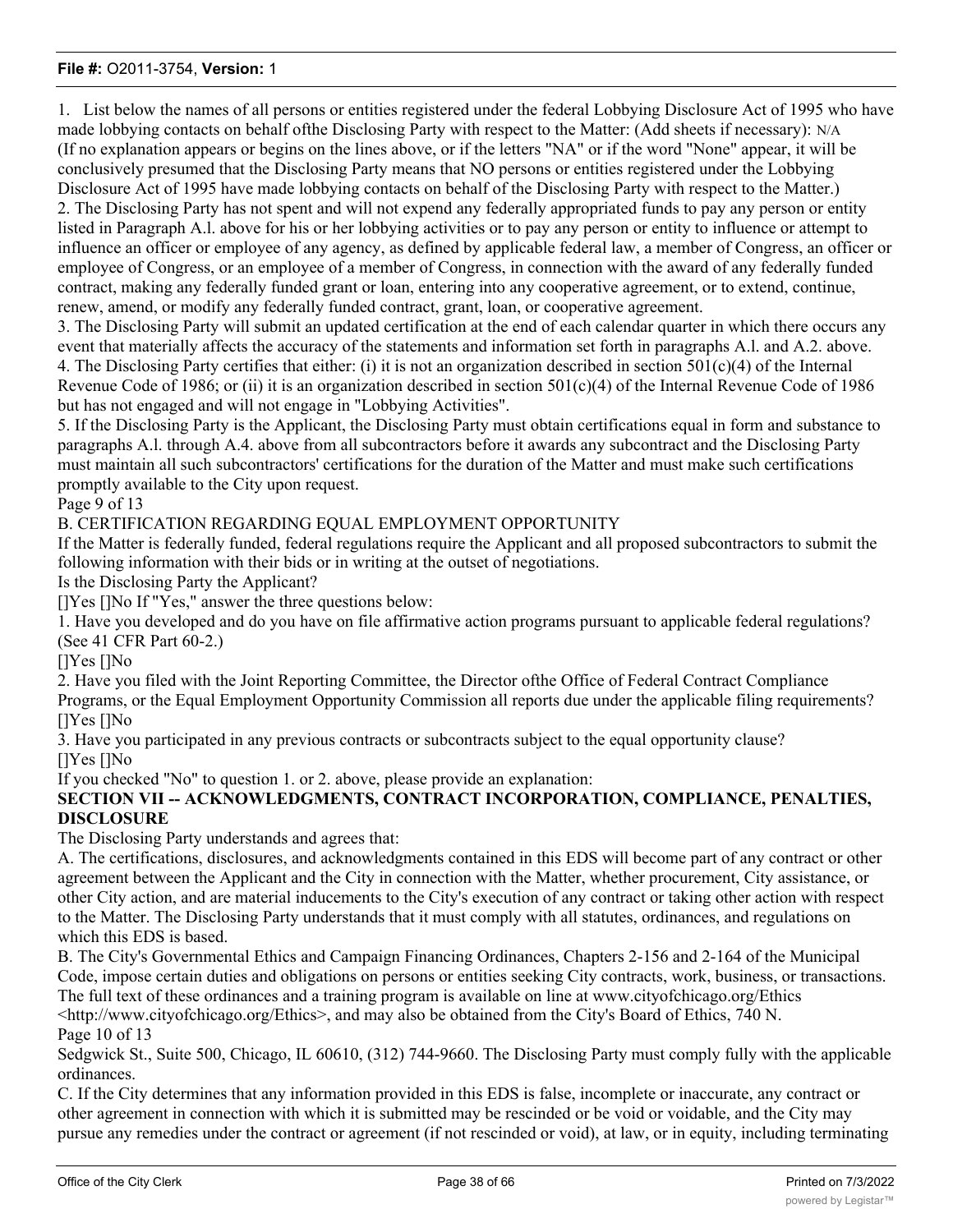the Disclosing Party's participation in the Matter and/or declining to allow the Disclosing Party to participate in other transactions with the City. Remedies at law for a false statement of material fact may include incarceration and an award to the City of treble damages.

D. It is the City's policy to make this document available to the public on its Internet site and/or upon request. Some or all of the information provided on this EDS and any attachments to this EDS may be made available to the public on the Internet, in response to a Freedom of Information Act request, or otherwise. By completing and signing this EDS, the Disclosing Party waives and releases any possible rights or claims which it may have against the City in connection with the public release of information contained in this EDS and also authorizes the City to verify the accuracy of any information submitted in this EDS.

E. The information provided in this EDS must be kept current. In the event of changes, the Disclosing Party must supplement this EDS up to the time the City takes action on the Matter. If the Matter is a contract being handled by the City's Department of Procurement Services, the Disclosing Party must update this EDS as the contract requires. NOTE: With respect to Matters subject to Article I of Chapter 1-23 ofthe Municipal Code (imposing PERMANENT INELIGIBILITY for certain specified offenses), the information provided herein regarding eligibility must be kept current for a longer period, as required by Chapter 1-23 and Section 2-154-020 of the Municipal Code. The Disclosing Party represents and warrants that:

F. l. The Disclosing Party is not delinquent in the payment of any tax administered by the Illinois Department of Revenue, nor are the Disclosing Party or its Affiliated Entities delinquent in paying any fine, fee, tax or other charge owed to the City. This includes, but is not limited to, all water charges, sewer charges, license fees, parking tickets, property taxes or sales taxes.

F.2 If the Disclosing Party is the Applicant, the Disclosing Party and its Affiliated Entities will not use, nor permit their subcontractors to use, any facility listed by the U.S. E.P.A. on the federal Excluded Parties List System ("EPLS") maintained by the U. S. General Services Administration.

F.3 If the Disclosing Party is the Applicant, the Disclosing Party will obtain from any contractors/subcontractors hired or to be hired in connection with the Matter certifications equal in form and substance to those in F.l. and F.2. above and will not, without the prior written consent of the City, use any such contractor/subcontractor that does not provide such certifications or that the Disclosing Party has reason to believe has not provided or cannot provide truthful certifications. Page 11 of 13

NOTE: If the Disclosing Party cannot certify as to any of the items in F.l., F.2. or F.3. above, an explanatory statement must be attached to this EDS.

### **CERTIFICATION**

Under penalty of perjury, the person signing below: (1) warrants that he/she is authorized to execute this EDS and Appendix A (if applicable) on behalf of the Disclosing Party, and (2) warrants that all certifications and statements contained in this EDS and Appendix A (if applicable) are true, accurate and complete as ofthe date furnished to the City. 3963 WEST BELMONT RESIDENTIAL PROPERTY LLC

(Print or type name of person signing) MANAGER (Print or type title of person signing) Signed and sworn to before me on ("date)  $Q3$ | 3> ( J M) at COOK County, ILLINOIS (state).

#### Page 12 of 13 **CITY OF CHICAGO ECONOMIC DISCLOSURE STATEMENT AND AFFIDAVIT APPENDIX A FAMILIAL RELATIONSHIPS WITH ELECTED CITY OFFICIALS AND DEPARTMENT HEADS**

**This Appendix is to be completed only by (a) the Applicant, and (b) any legal entity which has a direct ownership interest in the Applicant exceeding 7.5 percent. It is not to be completed by any legal entity which has only an indirect ownership interest in the Applicant.**

Under Municipal Code Section 2-154-015, the Disclosing Party must disclose whether such Disclosing Party or any "Applicable Party" or any Spouse or Domestic Partner thereof currently has a "familial relationship" with any elected city official or department head. A "familial relationship" exists if, as of the date this EDS is signed, the Disclosing Party or any "Applicable Party" or any Spouse or Domestic Partner thereof is related to the mayor, any alderman, the city clerk,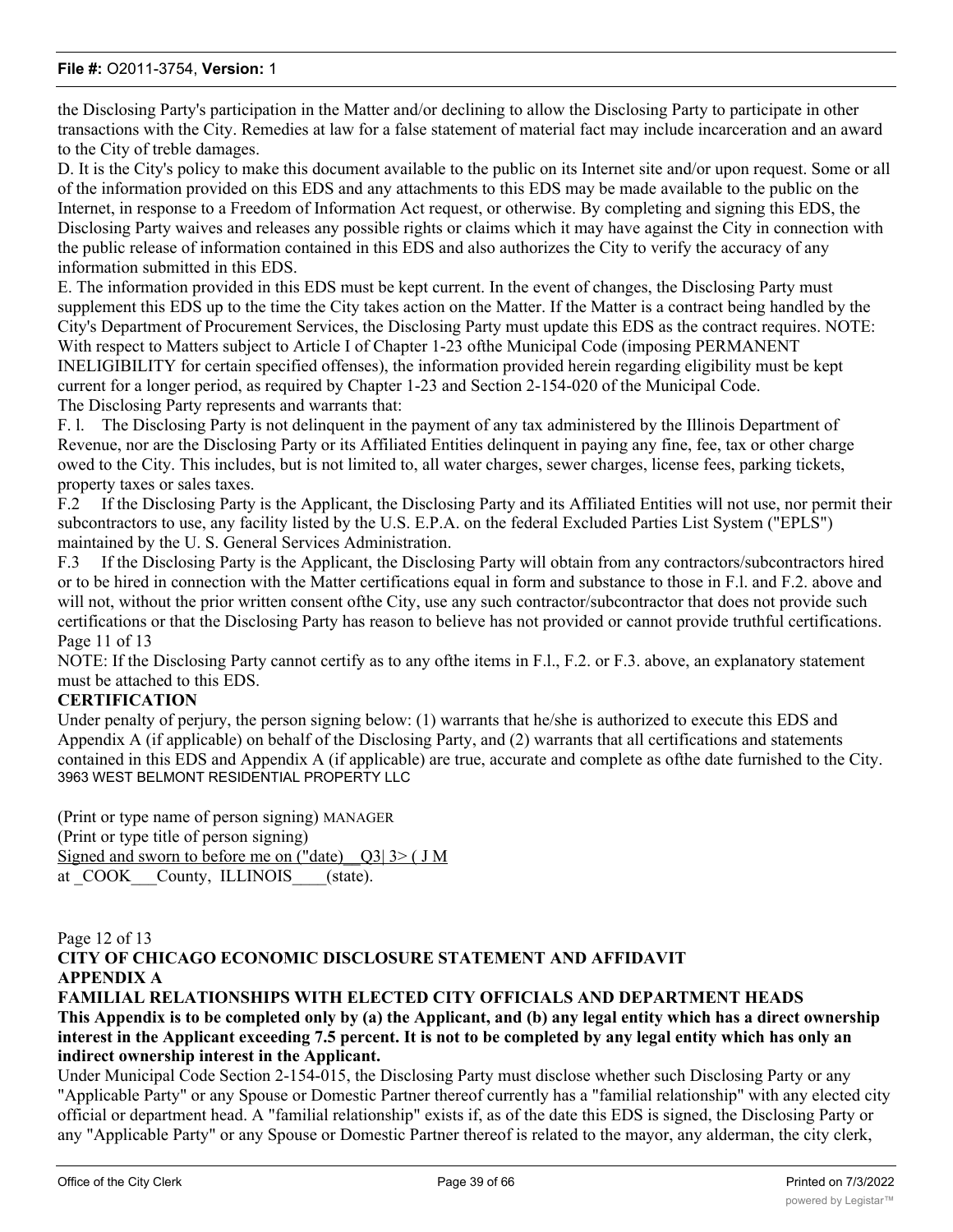the city treasurer or any city department head as spouse or domestic partner or as any of the following, whether by blood or adoption: parent, child, brother or sister, aunt or uncle, niece or nephew, grandparent, grandchild, father-in-law, mother -in-law, son-in-law, daughter-in-law, stepfather or stepmother, stepson or stepdaughter, stepbrother or stepsister or halfbrother or half-sister.

"Applicable Party" means (1) all executive officers of the Disclosing Party listed in Section II.B.l.a., if the Disclosing Party is a corporation; all partners ofthe Disclosing Party, if the Disclosing Party is a general partnership; all general partners and limited partners ofthe Disclosing Party, if the Disclosing Party is a limited partnership; all managers, managing members and members of the Disclosing Party, if the Disclosing Party is a limited liability company; (2) all principal officers of the Disclosing Party; and (3) any person having more than a 7.5 percent ownership interest in the Disclosing Party. "Principal officers" means the president, chief operating officer, executive director, chief financial officer, treasurer or secretary of a legal entity or any person exercising similar authority.

Does the Disclosing Party or any "Applicable Party" or any Spouse or Domestic Partner thereof currently have a "familial relationship" with an elected city official or department head?

 $[$  ] Yes  $|x|$ No

If yes, please identify below (1) the name and title of such person, (2) the name ofthe legal entity to which such person is connected; (3) the name and title of the elected city official or department head to whom such person has a familial relationship, and (4) the precise nature of such familial relationship.

Page 13 of 13

CITY OF CHICAGO ECONOMIC DISCLOSURE STATEMENT AND AFFIDAVIT

SECTION I -- GENERAL INFORMATION

A. Legal name of the Disclosing Party submitting this EDS. Include d/b/a/ if applicable: 3927 WEST BELMONT COMMERCIAL PROPERTY LLC

Check ONE ofthe following three boxes:

Indicate whether the Disclosing Party submitting this EDS is: 1. the Applicant OR

- 2 [ ■•) a legal entity holding a direct or indirect interest in the Applicant. State the legal name ofthe Applicant in which the Disclosing Party holds an interest:
- OR

3. [ ] a legal entity with a right of control (see Section II.B.l.) State the. legal name of the entity in which the Disclosing Party holds a right of control:

B. Business address ofthe Disclosing Party: 4252 N CICERO AVE \_ \_\_\_\_\_\_......^\_\_\_\_\_\_.................\_\_\_\_\_\_\_\_\_\_ CHICAGO, IL 60641

C. Telephone:  $tL^{7/2}$  <sup>4</sup> $i$ !£  $2^{2}$ -4j!£ fax:  $773^{1427}$ Email: DAVID0@DUBINRESIDENTIAL.COM

<mailto:DAVID0@DUBINRESIDENTIAL.COM>

D. Name of contact person: P^DJ3UBIN

E. Federal Employer Identification No. (if you have: one): 'WBMW^^'

F. Brief description of contract, transaction or other undertaking (referred to below as the "Matter") to which this EDS pertains. (Include project number and location of property, if applicable):

Amendment No.1 to the Footwear Factory Redevelopment Agreement dated as of February 16, 2006

G. Which City agency or department is requesting this EDS? BUILDING & DEVELOPMENT

If the Matter is a. contract being handled by the City's Department of Procurement Services, please complete the following:

Specification #  $\qquad \qquad \qquad$  and Contract #

Ver. 09-01-10

Page 1 of 13

### **SECTION II -- DISCLOSURE OF OWNERSHIP INTERESTS**

A. NATURE OF THE DISCLOSING PARTY

1. Indicate the nature of the Disclosing Party:

Person

Publicly registered business corporation Privately held business corporation Sole proprietorship General partnership

Limited partnership Trust

[X] Limited liability company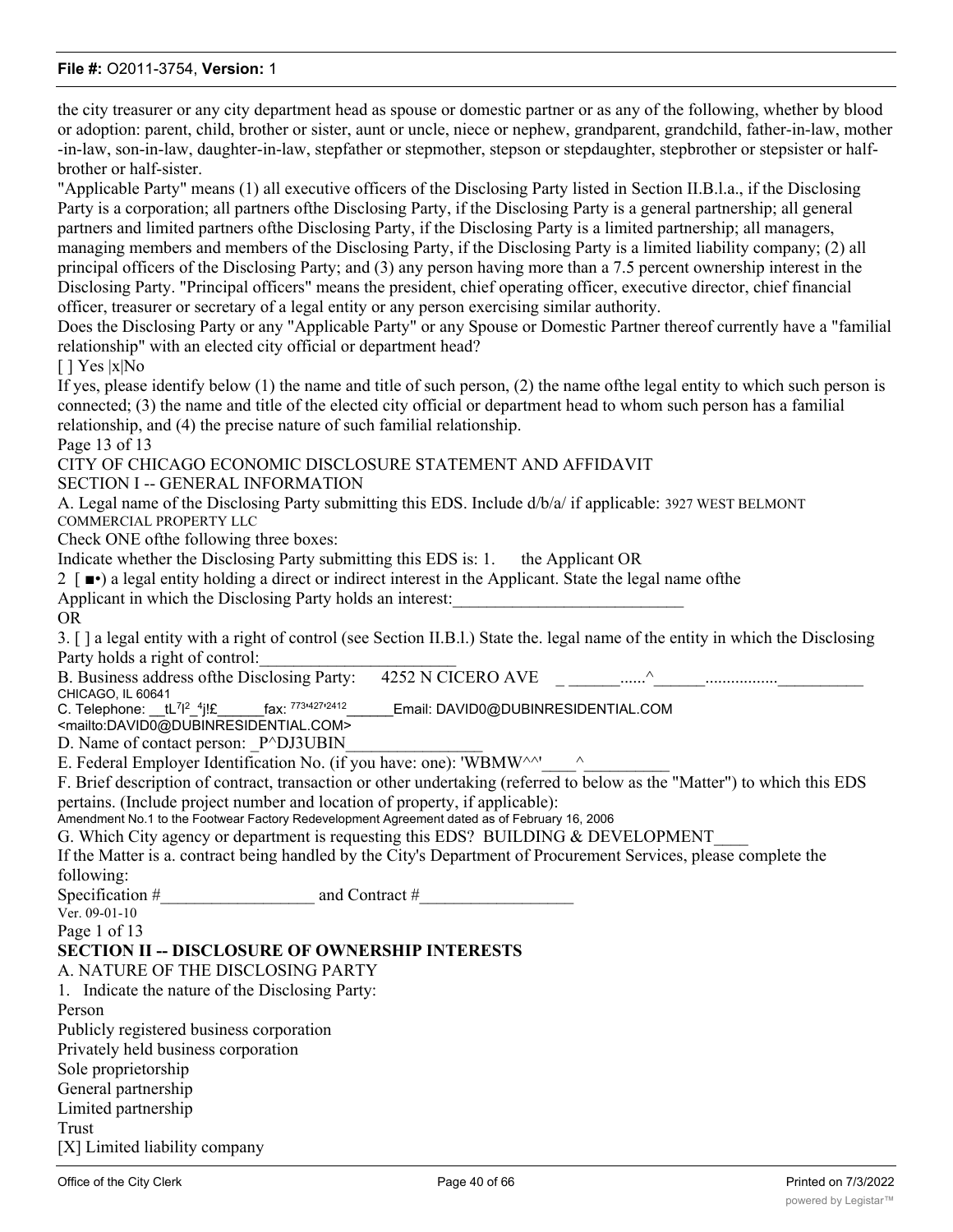[] Limited liability partnership

[] Joint venture

[ ] Not-for-profit corporation

(Is the not-for-profit corporation also a  $501(c)(3)$ )?

[]Yes []No [] Other (please specify)

2. For legal entities, the state (or foreign country) of incorporation or organization, if applicable: ILLINOIS

3. For legal entities not organized in the State oflllinois: Has the organization registered to do business in the State oflllinois as a foreign entity?

[]Yes []No [X] N/A

B. IF THE DISCLOSING PARTY IS A LEGAL ENTITY:

1. List below the full names and titles of all executive officers and all directors of the entity. NOTE: For not-for-profit corporations, also list below all members, if any, which are legal entities. If there are no such members, write "no members." For trusts, estates or other similar entities, list below the legal titleholder(s).

If the entity is a general partnership, limited partnership, limited liability company, limited liability partnership or joint venture, list below the name and title of each general partner, managing member, manager or any other person or entity that controls the day-to-day management of the Disclosing Party. NOTE: Each legal entity listed below must submit an EDS on its own behalf.

Name Title

FOOTWEAR FACTORY DEVELOPMENT CORP SOLE MEMBER \_\_\_\_\_\_\_\_\_

DAVID DUBIN MANAGER

2. Please provide the following information concerning each person or entity having a direct or indirect beneficial interest (including ownership) in excess of 7.5% ofthe Disclosing Party. Examples of such an interest include shares in a corporation, partnership interest in a partnership or joint venture,

Page 2 of 13

interest of a member or manager in a limited liability company, or interest of a beneficiary of a trust, estate or other similar entity. If none, state "None." NOTE: Pursuant to Section 2-154-030 of the Municipal Code of Chicago ("Municipal Code"), the City may require any such additional information from any applicant which is reasonably intended to achieve full disclosure.

Name Business Address Percentage Interest in the

Disclosing Partv

FOOTWEAR FACTORY DEVELOPMENT CORP SAME inn%

### **SECTION III - BUSINESS RELATIONSHIPS WITH CITY ELECTED OFFICIALS**

Has the Disclosing Party had a "business relationship," as defined in Chapter 2-156 of the Municipal Code, with any City elected official in the 12 months before the date this EDS is signed?

[ ] Yes [X] No

If yes, please identify below the name(s) of such City elected official(s) and describe such relationship(s):

### **SECTION IV -- DISCLOSURE OF SUBCONTRACTORS AND OTHER RETAINED PARTIES**

The Disclosing Party must disclose the name and business address of each subcontractor, attorney, lobbyist, accountant, consultant and any other person or entity whom the Disclosing Party has retained or expects to retain in connection with the Matter, as well as the nature of the relationship, and the total amount of the fees paid or estimated to be paid. The Disclosing Party is not required to disclose employees who are paid solely through the Disclosing Party's regular payroll. "Lobbyist" means any person or entity who undertakes to influence any legislative or administrative action on behalf of any person or entity other than: (1) a not-for-profit entity, on an unpaid basis, or (2) himself. "Lobbyist" also means any person or entity any part of whose duties as an employee of another includes undertaking to influence any legislative or administrative action.

If the Disclosing Party is uncertain whether a disclosure is required under this Section, the Disclosing Party must either ask the City whether disclosure is required or make the disclosure.

Page 3 of 13

**Name (indicate whether Business Relationship to Disclosing Party Fees (indicate whether retained or anticipated Address (subcontractor, attorney, paid or estimated.) NOTE:**

to be retained) lobbyist, etc.) "hourly rate" or "t.b.d." is

not an acceptable response.

**SECTION V - CERTIFICATION** 

(Add sheets if necessary)

**[ ] Check here if the Disclosing Party has not retained, nor expects to retain, any such persons or entities.**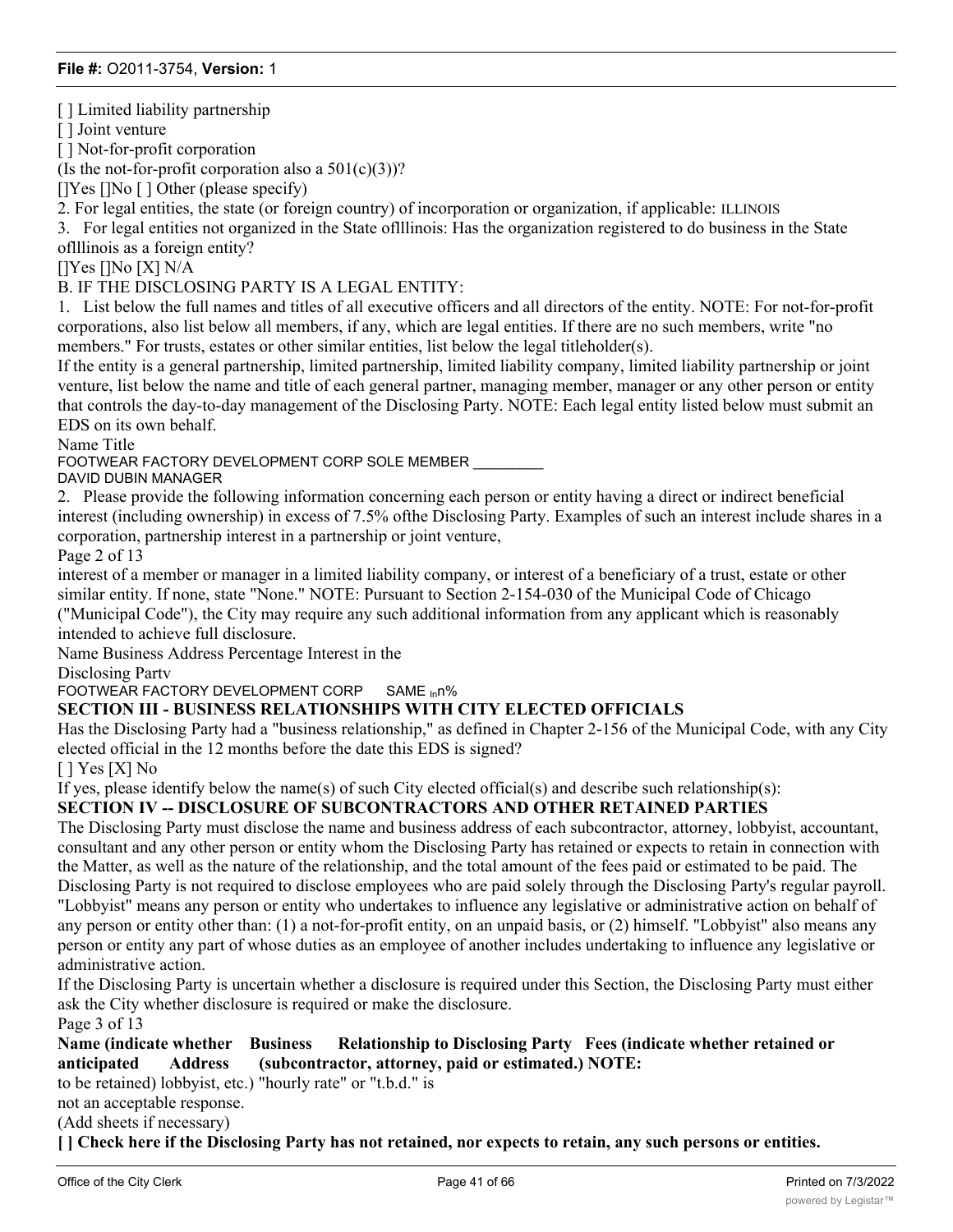## **SECTION V - CERTIFICATIONS**

### A. COURT-ORDERED CHILD SUPPORT COMPLIANCE

Under Municipal Code Section 2-92-415, substantial owners of business entities that contract with the City must remain in compliance with their child support obligations throughout the contract's term.

Has any person who directly or indirectly owns 10% or more of the Disclosing Party been declared in arrearage on any child support obligations by any Illinois court of competent jurisdiction?

[ ] Yes [X] No [ ] No person directly or indirectly owns 10% or more of the

Disclosing Party.

If "Yes," has the person entered into a court-approved agreement for payment of all support owed and is the person in compliance with that agreement?

[]Yes []No

### B. FURTHER CERTIFICATIONS

1. Pursuant to Municipal Code Chapter 1-23, Article I ("Article I")(which the Applicant should consult for defined terms (e.g., "doing business") and legal requirements), if the Disclosing Party submitting this EDS is the Applicant and is doing business with the City, then the Disclosing Party certifies as follows: (i) neither the Applicant nor any controlling person is currently indicted or charged with, or has admitted guilt of, or has ever been convicted of, or placed under supervision for, any criminal offense involving actual, attempted, or conspiracy to commit bribery, theft, fraud, forgery, perjury, dishonesty or deceit against an officer or employee of the City or any sister agency; and (ii) the Applicant understands and acknowledges that compliance with Article I is a continuing requirement for doing business with the City. NOTE: If Article I applies to the Applicant, the permanent compliance timeframe in Article I supersedes some five-year compliance timeframes in certifications 2 and 3 below.

Page 4 of 13

2. The Disclosing Party and, if the Disclosing Party is a legal entity, all of those persons or entities identified in Section II.B.l. of this EDS:

a. are not presently debarred, suspended, proposed for debarment, declared ineligible or voluntarily excluded from any transactions by any federal, state or local unit of government;

b. have not, within a five-year period preceding the date of this EDS, been convicted of a criminal offense, adjudged guilty, or had a civil judgment rendered against them in connection with: obtaining, attempting to obtain, or performing a public (federal, state or local) transaction or contract under a public transaction; a violation of federal or state antitrust statutes; fraud; embezzlement; theft; forgery; bribery; falsification or destruction of records; making false statements; or receiving stolen property;

c. are not presently indicted for, or criminally or civilly charged by, a governmental entity (federal, state or local) with committing any ofthe offenses set forth in clause B.2.b. of this Section V;

d. have not, within a five-year period preceding the date of this EDS, had one or more public transactions (federal, state or local) terminated for cause or default; and

e. have not, within a five-year period preceding the date of this EDS, been convicted, adjudged guilty, or found liable in a civil proceeding, or in any criminal or civil action, including actions concerning environmental violations, instituted by the City or by the federal government, any state, or any other unit of local government.

3. The certifications in subparts 3, 4 and 5 concern:

• the Disclosing Party:

• any "Contractor" (meaning any contractor or subcontractor used by the Disclosing Party in connection with the Matter, including but not limited to all persons or legal entities disclosed under Section IV, "Disclosure of Subcontractors and Other Retained Parties");

• any "Affiliated Entity" (meaning a person or entity that, directly or indirectly: controls the Disclosing Party, is controlled by the Disclosing Party, or is, with the Disclosing Party, under common control of another person or entity. Indicia of control include, without limitation: interlocking management or ownership; identity of interests among family members, shared facilities and equipment; common use of employees; or organization of a business entity following the ineligibility of a business entity to do business with federal or state or local government, including the City, using substantially the same management, ownership, or principals as the ineligible entity); with respect to Contractors, the term Affiliated Entity means a person or entity that directly or indirectly controls the Contractor, is controlled by it, or, with the Contractor, is under common control of another person or entity;

• any responsible official of the Disclosing Party, any Contractor or any Affiliated Entity or any other official, agent or employee of the Disclosing Party, any Contractor or any Affiliated Entity, acting pursuant to the direction or authorization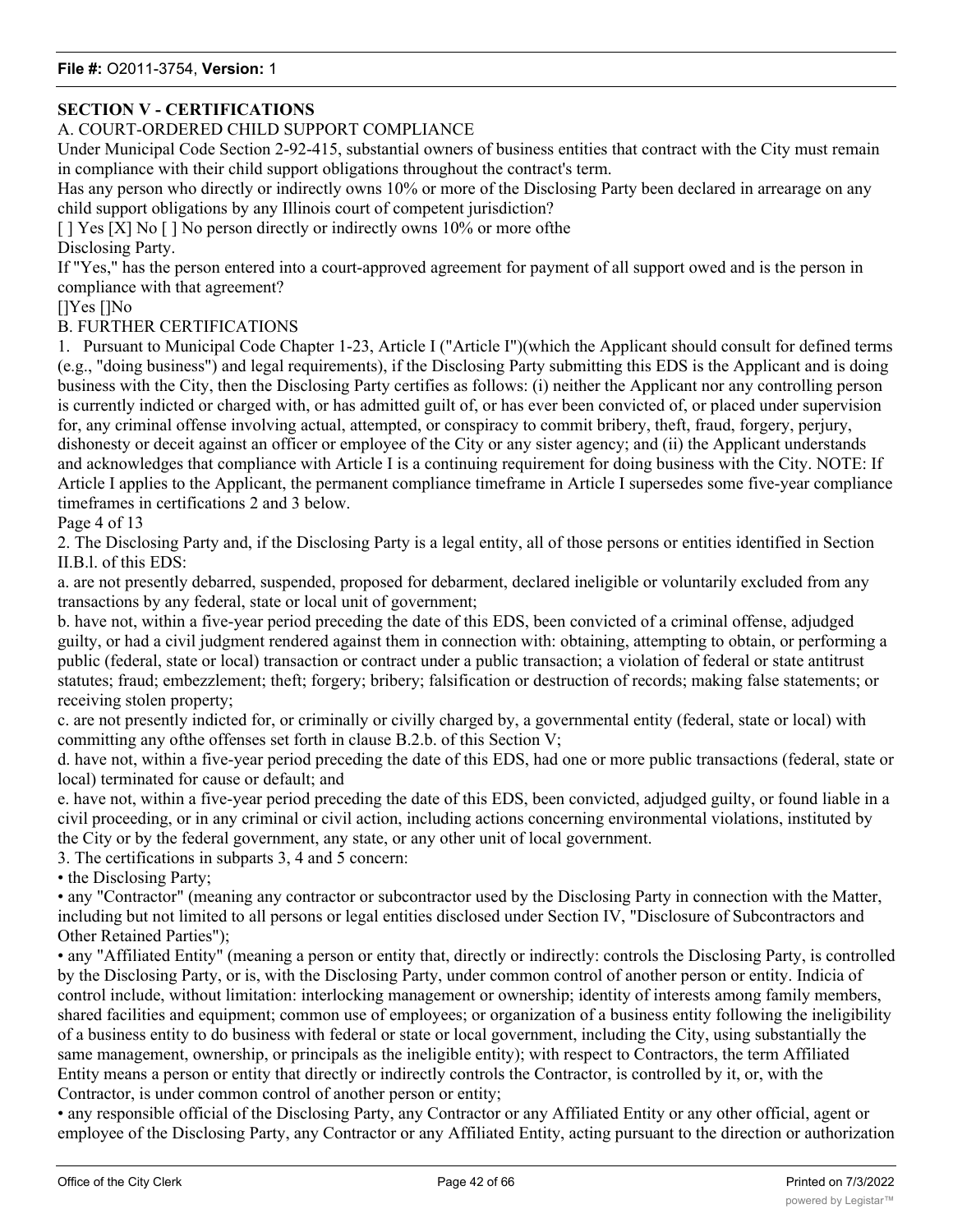of a responsible official of the Disclosing Party, any Contractor or any Affiliated Entity (collectively "Agents"). Page 5 of 13

Neither the Disclosing Party, nor any Contractor, nor any Affiliated Entity of either the Disclosing Party or any Contractor nor any Agents have, during the five years before the date this EDS is signed, or, with respect to a Contractor, an Affiliated Entity, or an Affiliated Entity of a Contractor during the five years before the date of such Contractor's or Affiliated Entity's contract or engagement in connection with the Matter:

a. bribed or attempted to bribe, or been convicted or adjudged guilty of bribery or attempting to bribe, a public officer or employee of the City, the State oflllinois, or any agency of the federal government or of any state or local government in the United States of America, in that officer's or employee's official capacity;

b. agreed or colluded with other bidders or prospective bidders, or been a party to any such agreement, or been convicted or adjudged guilty of agreement or collusion among bidders or prospective bidders, in restraint of freedom of competition by agreement to bid a fixed price or otherwise; or

c. made an admission of such conduct described in a. or b. above that is a matter of record, but have not been prosecuted for such conduct; or

d. violated the provisions of Municipal Code Section 2-92-610 (Living Wage Ordinance).

4. Neither the Disclosing Party, Affiliated Entity or Contractor, or any of their employees, officials, agents or partners, is barred from contracting with any unit of state or local government as a result of engaging in or being convicted of (1) bidrigging in violation of 720 ILCS 5/33E-3; (2) bid-rotating in violation of 720 ILCS 5/33E-4; or (3) any similar offense of any state or of the United States of America that contains the same elements as the offense of bid-rigging or bid-rotating. 5. Neither the Disclosing Party nor any Affiliated Entity is listed on any ofthe following lists maintained by the Office of Foreign Assets Control ofthe U.S. Department of the Treasury or the Bureau of Industry and Security ofthe U.S.

Department of Commerce or their successors: the Specially Designated Nationals List, the Denied Persons List, the Unverified List, the Entity List and the Debarred List.

6. The Disclosing Party understands and shall comply with the applicable requirements of Chapters 2-55 (Legislative Inspector General), 2-56 (Inspector General) and 2-156 (Governmental Ethics) of the Municipal Code.

7. If the Disclosing Party is unable to certify to any of the above statements in this Part B (Further Certifications), the Disclosing Party must explain below: N/A

Page 6 of 13

If the letters "NA," the word "None," or no response appears on the lines above, it will be conclusively presumed that the Disclosing Party certified to the above statements.

C. CERTIFICATION OF STATUS AS FINANCIAL INSTITUTION

1. The Disclosing Party certifies that the Disclosing Party (check one) [ ] is [X] is not

a "financial institution" as defined in Section 2-32-455(b) ofthe Municipal Code.

2. If the Disclosing Party IS a financial institution, then the Disclosing Party pledges:

"We are not and will not become a predatory lender as defined in Chapter 2-32 of the Municipal Code. We further pledge that none of our affiliates is, and none of them will become, a predatory lender as defined in Chapter 2-32 ofthe Municipal Code. We understand that becoming a predatory lender or becoming an affiliate of a predatory lender may

result in the loss of the privilege of doing business with the City."

If the Disclosing Party is unable to make this pledge because it or any of its affiliates (as defined in Section 2-32-455(b) of the Municipal Code) is a predatory lender within the meaning of Chapter 2-32 ofthe Municipal Code, explain here (attach additional pages if necessary):

If the letters "NA," the word "None," or no response appears on the lines above, it will be conclusively presumed that the Disclosing Party certified to the above statements.

D. CERTIFICATION REGARDING INTEREST IN CITY BUSINESS

Any words or terms that are defined in Chapter 2-156 ofthe Municipal Code have the same meanings when used in this Part D.

1. In accordance with Section 2-156-110 ofthe Municipal Code: Does any official or employee of the City have a financial interest in his or her own name or in the name of any other person or entity in the Matter? [ ] Yes [X] No

NOTE: If you checked "Yes" to Item D.L, proceed to Items D.2. and D.3. If you checked "No" to Item D.L, proceed to Part E.

Page 7 of 13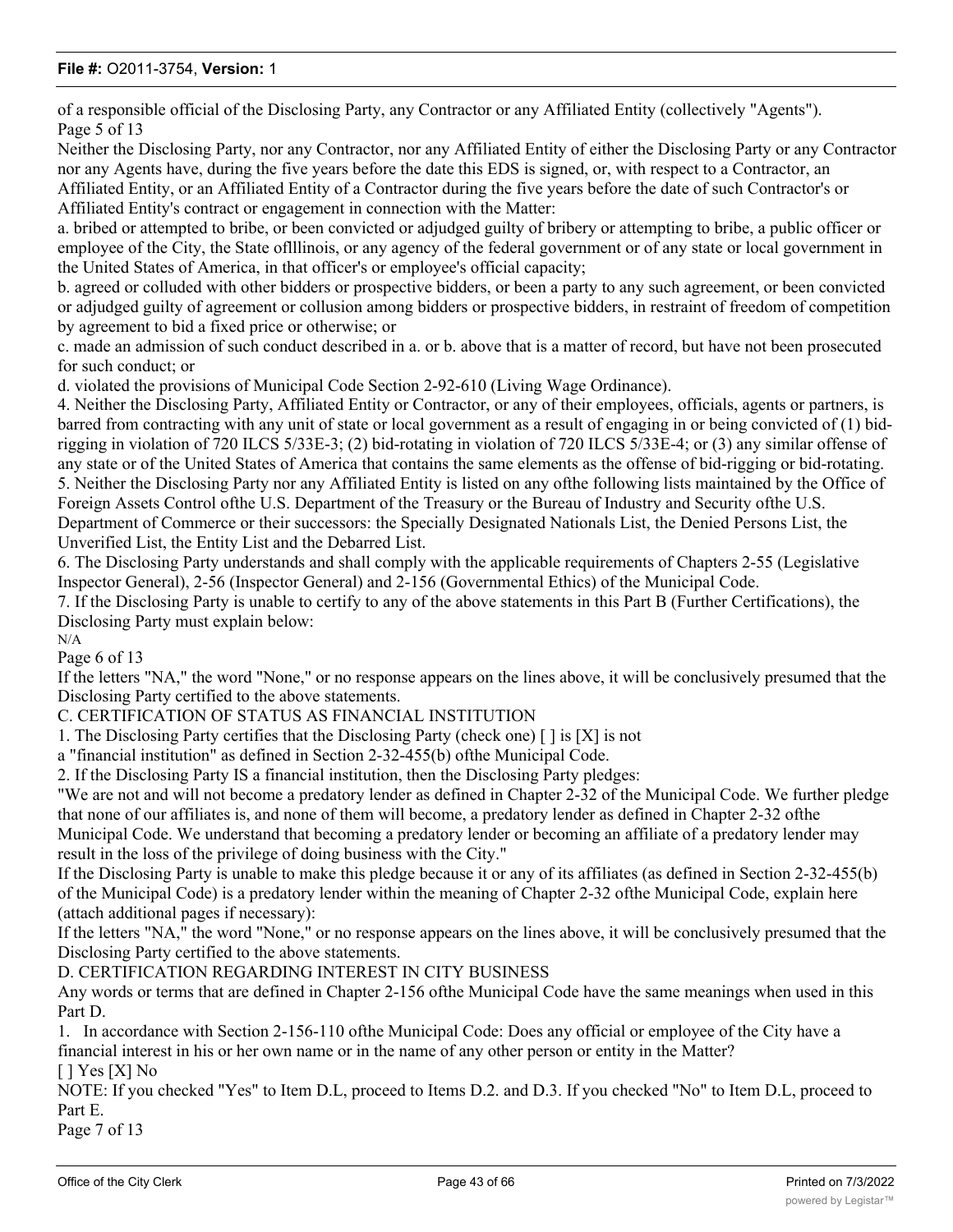2. Unless sold pursuant to a process of competitive bidding, or otherwise permitted, no City elected official or employee shall have a financial interest in his or her own name or in the name of any other person or entity in the purchase of any property that (i) belongs to the City, or (ii) is sold for taxes or assessments, or (iii) is sold by virtue of legal process at the suit ofthe City (collectively, "City Property Sale"). Compensation for property taken pursuant to the City's eminent domain power does not constitute a financial interest within the meaning of this Part D.

Does the Matter involve a City Property Sale?

### $[$   $]$  Yes  $[X]$  No

3. If you checked "Yes" to Item D.l., provide the names and business addresses of the City officials or employees having such interest and identify the nature of such interest:

Name Business Address Nature of Interest

4. The Disclosing Party further certifies that no prohibited financial interest in the Matter will be acquired by any City official or employee.

E. CERTIFICATION REGARDING SLAVERY ERA BUSINESS

Please check either 1. or 2. below. If the Disclosing Party checks 2., the Disclosing Party must disclose below or in an attachment to this EDS all information required by paragraph 2. Failure to comply with these disclosure requirements may make any contract entered into with the City in connection with the Matter voidable by the City.

<sup>x</sup> 1. The Disclosing Party verifies that the Disclosing Party has searched any and all records of the Disclosing Party and any and all predecessor entities regarding records of investments or profits from slavery or slaveholder insurance policies during the slavery era (including insurance policies issued to slaveholders that provided coverage for damage to or injury or death of their slaves), and the Disclosing Party has found no such records.

\_\_\_2. The Disclosing Party verifies that, as a result of conducting the search in step 1 above, the

Disclosing Party has found records of investments or profits from slavery or slaveholder insurance policies. The Disclosing Party verifies that the following constitutes full disclosure of all such records, including the names of any and all slaves or slaveholders described in those records:

Page 8 of 13

### **SECTION VI -**

### **- CERTIFICATIONS FOR FEDERALLY FUNDED MATTERS**

NOTE: If the Matter is federally funded, complete this Section VI. If the Matter is not federally funded, proceed to Section VII. For purposes of this Section VI, tax credits allocated by the City and proceeds of debt obligations ofthe City are not federal funding.

#### A. CERTIFICATION REGARDING LOBBYING

1. List below the names of all persons or entities registered under the federal Lobbying Disclosure Act of 1995 who have made lobbying contacts on behalf of the Disclosing Party with respect to the Matter: (Add sheets if necessary): N/A (If no explanation appears or begins on the lines above, or if the letters "NA" or if the word "None" appear, it will be conclusively presumed that the Disclosing Party means that NO persons or entities registered under the Lobbying Disclosure Act of 1995 have made lobbying contacts on behalf of the Disclosing Party with respect to the Matter.) 2. The Disclosing Party has not spent and will not expend any federally appropriated funds to pay any person or entity listed in Paragraph A.l. above for his or her lobbying activities or to pay any person or entity to influence or attempt to influence an officer or employee of any agency, as defined by applicable federal law, a member of Congress, an officer or employee of Congress, or an employee of a member of Congress, in connection with the award of any federally funded contract, making any federally funded grant or loan, entering into any cooperative agreement, or to extend, continue, renew, amend, or modify any federally funded contract, grant, loan, or cooperative agreement.

3. The Disclosing Party will submit an updated certification at the end of each calendar quarter in which there occurs any event that materially affects the accuracy of the statements and information set forth in paragraphs A.l. and A.2. above. 4. The Disclosing Party certifies that either: (i) it is not an organization described in section 501(c)(4) ofthe Internal Revenue Code of 1986; or (ii) it is an organization described in section  $501(c)(4)$  of the Internal Revenue Code of 1986 but has not engaged and will not engage in "Lobbying Activities".

5. If the Disclosing Party is the Applicant, the Disclosing Party must obtain certifications equal in form and substance to paragraphs A.l. through A.4. above from all subcontractors before it awards any subcontract and the Disclosing Party must maintain all such subcontractors' certifications for the duration of the Matter and must make such certifications promptly available to the City upon request.

Page 9 of 13

B.' CERTIFICATION REGARDING EQUAL EMPLOYMENT OPPORTUNITY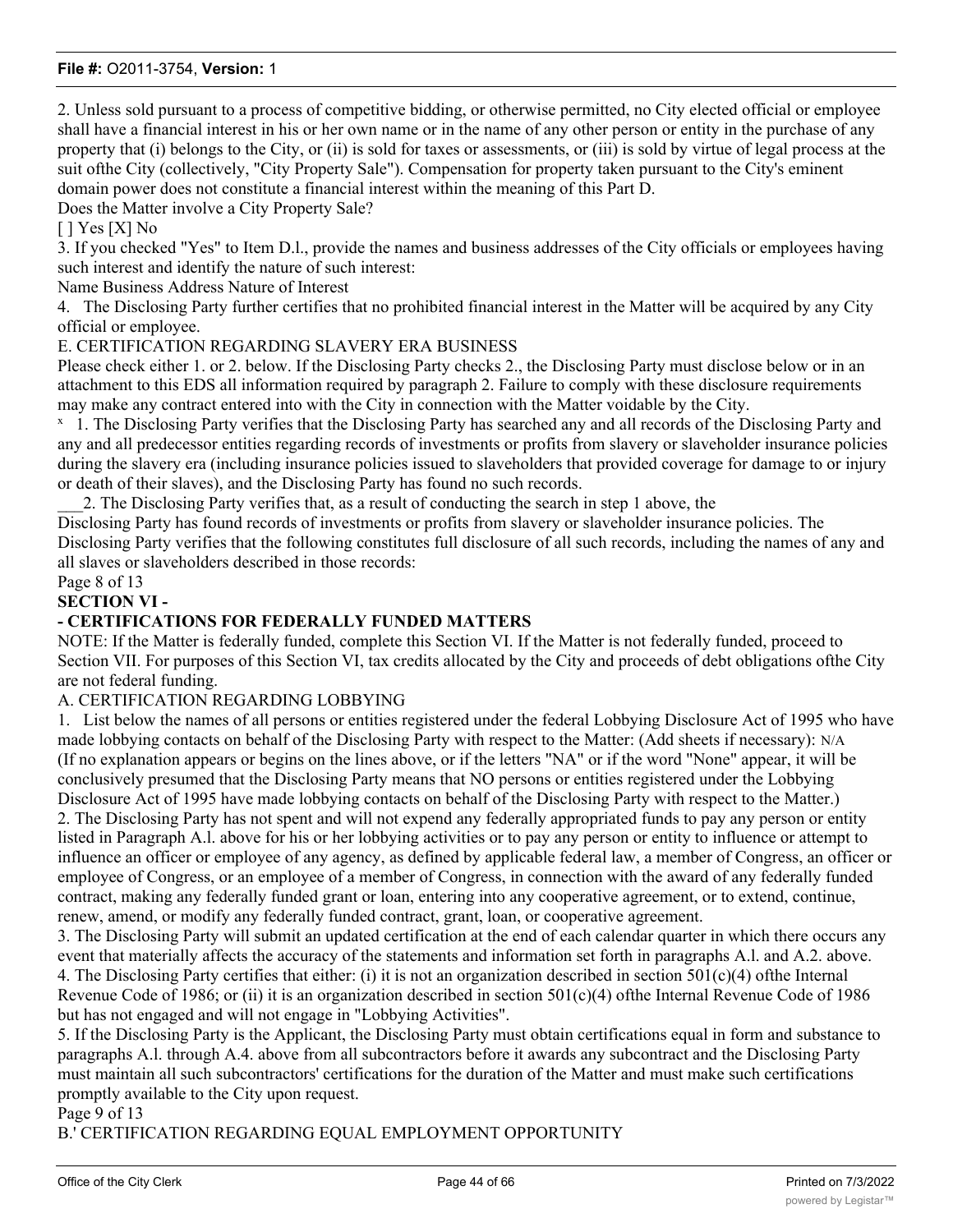If the Matter is federally funded, federal regulations require the Applicant and all proposed subcontractors to submit the following information with their bids or in writing at the outset of negotiations.

Is the Disclosing Party the Applicant?

[]Yes []No If "Yes," answer the three questions below:

1. Have you developed and do you have on file affirmative action programs pursuant to applicable federal regulations? (See 41 CFR Part 60-2.)

[]Yes []No

2. Have you filed with the Joint Reporting Committee, the Director of the Office of Federal Contract Compliance Programs, or the Equal Employment Opportunity Commission all reports due under the applicable filing requirements? []Yes []No

3. Have you participated in any previous contracts or subcontracts subject to the equal opportunity clause? []Yes []No

If you checked "No" to question 1. or 2. above, please provide an explanation:

### **SECTION VII - ACKNOWLEDGMENTS, CONTRACT INCORPORATION, COMPLIANCE, PENALTIES, DISCLOSURE**

The Disclosing Party understands and agrees that:

A. The certifications, disclosures, and acknowledgments contained in this EDS will become part of any contract or other agreement between the Applicant and the City in connection with the Matter, whether procurement, City assistance, or other City action, and are material inducements to the City's execution of any contract or taking other action with respect to the Matter. The Disclosing Party understands that it must comply with all statutes, ordinances, and regulations on which this EDS is based.

B. The City's Governmental Ethics and Campaign Financing Ordinances, Chapters 2-156 and 2-164 of the Municipal Code, impose certain duties and obligations on persons or entities seeking City contracts, work, business, or transactions. The full text of these ordinances and a training program is available on line at www.cityofchicago.org/Ethics <http://www.cityofchicago.org/Ethics>, and may also be obtained from the City's Board of Ethics, 740 N. Page 10 of 13

Sedgwick St., Suite 500, Chicago, IL 60610, (312) 744-9660. The Disclosing Party must comply fully with the applicable ordinances.

C. If the City determines that any information provided in this EDS is false, incomplete or inaccurate, any contract or other agreement in connection with which it is submitted may be rescinded or be void or voidable, and the City may pursue any remedies under the contract or agreement (if not rescinded or void), at law, or in equity, including terminating the Disclosing Party's participation in the Matter and/or declining to allow the Disclosing Party to participate in other transactions with the City. Remedies at law for a false statement of material fact may include incarceration and an award to the City of treble damages.

D. It is the City's policy to make this document available to the public on its Internet site and/or upon request. Some or all ofthe information provided on this EDS and any attachments to this EDS may be made available to the public on the Internet, in response to a Freedom of Information Act request, or otherwise. By completing and signing this EDS, the Disclosing Party waives and releases any possible rights or claims which it may have against the City in connection with the public release of information contained in this EDS and also authorizes the City to verify the accuracy of any information submitted in this EDS.

E. The information provided in this EDS must be kept current. In the event of changes, the Disclosing Party must supplement this EDS up to the time the City takes action on the Matter. If the Matter is a contract being handled by the City's Department of Procurement Services, the Disclosing Party must update this EDS as the contract requires. NOTE: With respect to Matters subject to Article I of Chapter 1-23 ofthe Municipal Code (imposing PERMANENT INELIGIBILITY for certain specified offenses), the information provided herein regarding eligibility must be kept current for a longer period, as required by Chapter 1-23 and Section 2-154-020 of the Municipal Code. The Disclosing Party represents and warrants that:

F. l. The Disclosing Party is not delinquent in the payment of any tax administered by the Illinois Department of Revenue, nor are the Disclosing Party or its Affiliated Entities delinquent in paying any fine, fee, tax or other charge owed to the City. This includes, but is not limited to, all water charges, sewer charges, license fees, parking tickets, property taxes or sales taxes.

F.2 If the Disclosing Party is the Applicant, the Disclosing Party and its Affiliated Entities will not use, nor permit their subcontractors to use, any facility listed by the U.S. E.P.A. on the federal Excluded Parties List System ("EPLS")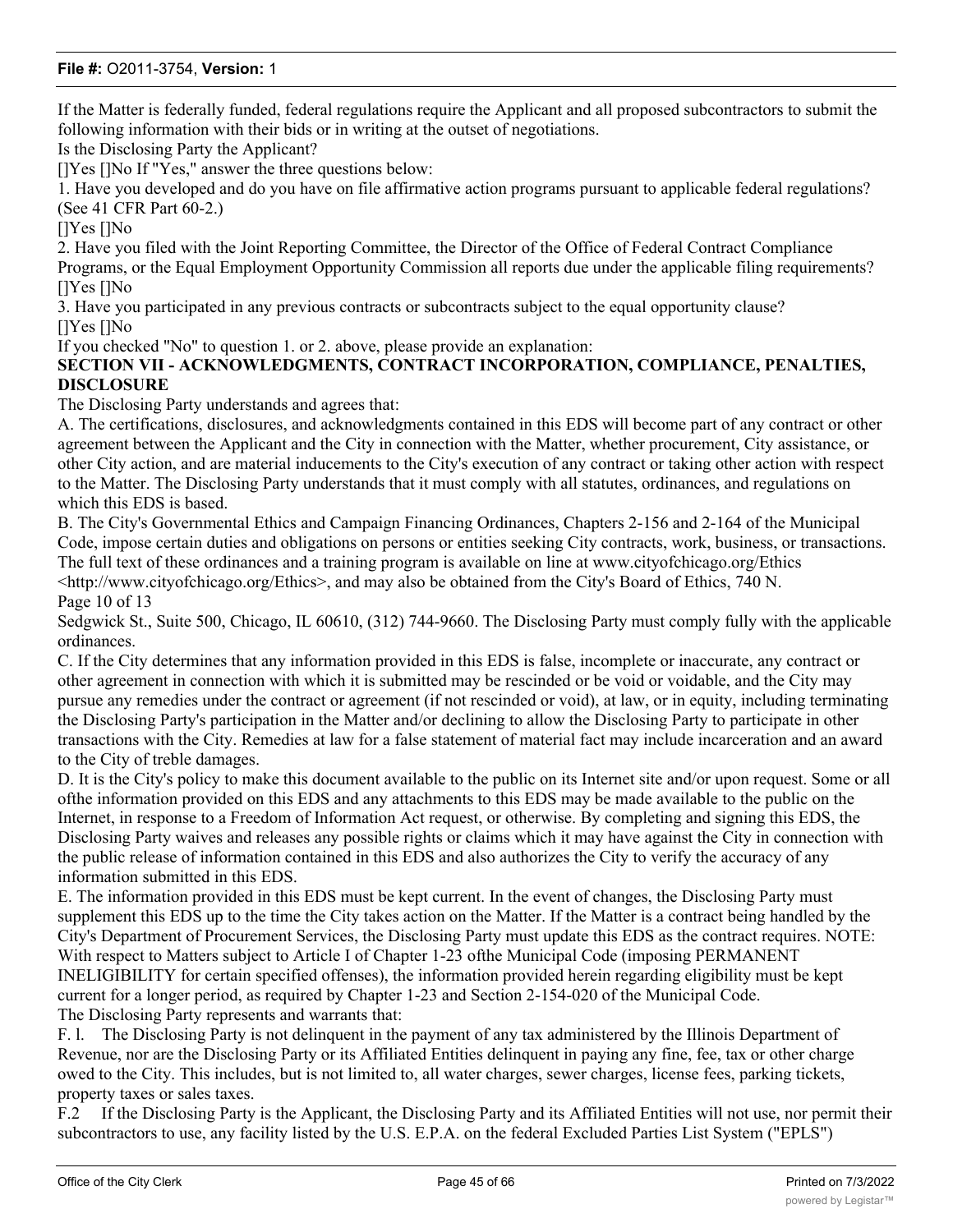maintained by the U. S. General Services Administration.

F.3 If the Disclosing Party is the Applicant, the Disclosing Party will obtain from any contractors/subcontractors hired or to be hired in connection with the Matter certifications equal in form and substance to those in F.l. and F.2. above and will not, without the prior written consent of the City, use any such contractor/subcontractor that does not provide such certifications or that the Disclosing Party has reason to believe has not provided or cannot provide truthful certifications. Page 11 of 13

N6TE: If the Disclosing Party cannot certify as to any of the items in F.L, F.2. or F.3. above, an explanatory statement must be attached to this EDS.

#### **CERTIFICATION**

Under penalty of perjury, the person signing below: (1) warrants that he/she is authorized to execute this EDS and Appendix A (if applicable) on behalf ofthe Disclosing Party, and (2) warrants that all certifications and statements contained in this EDS and Appendix A (if applicable) are true, accurate and complete as ofthe date furnished to the City. 3927 WEST BELMONT COMMERCIAL PROPERTY LLC

DAVID DUBIN

(Print or type name of person signing) MANAGER (Print or type title of person signing)

Page 12 of 13

#### *it* **CITY OF CHICAGO ECONOMIC DISCLOSURE STATEMENT AND AFFIDAVIT APPENDIX A**

**FAMILIAL RELATIONSHIPS WITH ELECTED CITY OFFICIALS AND DEPARTMENT HEADS This Appendix is to be completed only by (a) the Applicant, and (b) any legal entity which has a direct ownership interest in the Applicant exceeding 7.5 percent. It is not to be completed by any legal entity which has only an indirect ownership interest in the Applicant.**

Under Municipal Code Section 2-154-015, the Disclosing Party must disclose whether such Disclosing Party or any "Applicable Party" or any Spouse or Domestic Partner thereof currently has a "familial relationship" with any elected city official or department head. A "familial relationship" exists if, as of the date this EDS is signed, the Disclosing Party or any "Applicable Party" or any Spouse or Domestic Partner thereof is related to the mayor, any alderman, the city clerk, the city treasurer or any city department head as spouse or domestic partner or as any of the following, whether by blood or adoption: parent, child, brother or sister, aunt or uncle, niece or nephew, grandparent, grandchild, father-in-law, mother -in-law, son-in-law, daughter-in-law, stepfather or stepmother, stepson or stepdaughter, stepbrother or stepsister or halfbrother or half-sister.

"Applicable Party" means (1) all executive officers of the Disclosing Party listed in Section II.B.l.a., if the Disclosing Party is a corporation; all partners ofthe Disclosing Party, if the Disclosing Party is a general partnership; all general partners and limited partners ofthe Disclosing Party, if the Disclosing Party is a limited partnership; all managers, managing members and members ofthe Disclosing Party, if the Disclosing Party is a limited liability company; (2) all principal officers of the Disclosing Party; and (3) any person having more than a 7.5 percent ownership interest in the Disclosing Party. "Principal officers" means the president, chief operating officer, executive director, chief financial officer, treasurer or secretary of a legal entity or any person exercising similar authority.

Does the Disclosing Party or any "Applicable Party" or any Spouse or Domestic Partner thereof currently have a "familial relationship" with an elected city official or department head?

### [ ] Yes |x] No

If yes, please identify below (1) the name and title of such person, (2) the name of the legal entity to which such person is connected; (3) the name and title of the elected city official or department head to whom such person has a familial relationship, and (4) the precise nature of such familial relationship.

Page 13 of 13

### **CITY OF CHICAGO ECONOMIC DISCLOSURE STATEMENT AND AFFIDAVIT SECTION I - GENERAL INFORMATION**

A. Legal name of the Disclosing Party submitting this EDS. Include d/b/a/ if applicable: FOOTWEAR FACTORY DEVELOPMENT CORP.

### **Check ONE of the following three boxes:**

Indicate whether the Disclosing Party submitting this EDS is: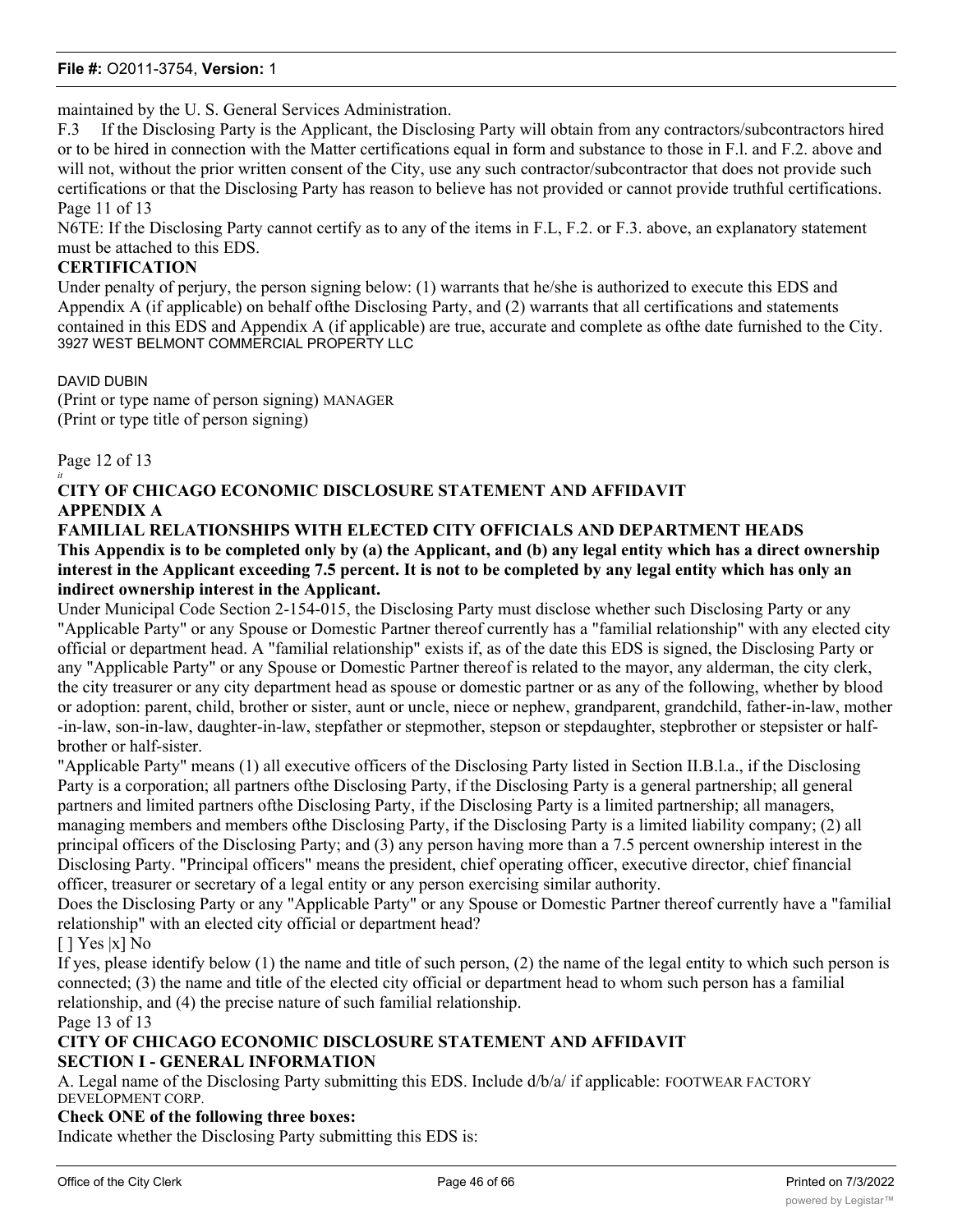1. [X] the Applicant OR 2. [] a legal entity holding a direct or indirect interest in the Applicant. State the legal name of the Applicant in which the Disclosing Party holds an interest: OR 3. [] a legal entity with a right of control (see Section II.B.l.) State the legal name of the entity in which the Disclosing Party holds a right of control: B. Business address of the Disclosing Party: 4252 N CICERO AVE CHICAGO, IL 60641<br>C. Telephone: 773-427-2440 Fax: 773-427-2412 Email: DAVIDD@DUBINRESIDENTIAL.COM <mailto:DAVIDD@DUBINRESIDENTIAL.COM> D. Name of contact person: DAVID DUBIN E. Federal Employer Identification No. (if you have one): F. Brief description of contract, transaction or other undertaking (referred to below as the "Matter") to which this EDS pertains. (Include project number and location of property, if applicable): Amendment No.1 to the Footwear Factory Redevelopment Agreement dated as of February 16, 2006 G. Which City agency or department is requesting this EDS? BUILDING & DEVELOPMENT If the Matter is a contract being handled by the City's Department of Procurement Services, please complete the following: Specification #  $\qquad \qquad$  and Contract # **Ver. 09-01-10** Page 1 of 13 **SECTION II - DISCLOSURE OF OWNERSHIP INTERESTS** A. NATURE OF THE DISCLOSING PARTY 1. Indicate the nature of the Disclosing Party: [ ] Person [ ] [] Publicly registered business corporation [] [X] Privately held business corporation [] [ J Sole proprietorship [ ] [ ] General partnership (Is [ ] Limited partnership [ ] Trust [ ] Limited liability company Limited liability partnership Joint venture Not-for-profit corporation the not-for-profit corporation also a  $501(c)(3)$ ? [ ] Yes [ ] No Other (please specify) 2. For legal entities, the state (or foreign country) of incorporation or organization, if applicable: ILLINOIS 3. For legal entities not organized in the State oflllinois: Has the organization registered to do business in the State of Illinois as a foreign entity? []Yes []No [X] N/A B. IF THE DISCLOSING PARTY IS A LEGAL ENTITY: 1. List below the full names and titles of all executive officers and all directors of the entity. NOTE: For not-for-profit corporations, also list below all members, if any, which are legal entities. If there are no such members, write "no members." For trusts, estates or other similar entities, list below the legal titleholder(s). If the entity is a general partnership, limited partnership, limited liability company, limited liability partnership or joint venture, list below the name and title of each general partner, managing member, manager or any other person or entity that controls the day-to-day management of the Disclosing Party. NOTE: Each legal entity listed below must submit an EDS on its own behalf. Name Title DAVID DUBIN PRESIDENT

### GURU NAGANAT TREASURER/ASST.SECRETARY

2. Please provide the following information concerning each person or entity having a direct or indirect beneficial interest (including ownership) in excess of 7.5% of the Disclosing Party. Examples of such an interest include shares in a corporation, partnership interest in a partnership or joint venture,

Page 2 of 13

interest or manager in a limited liability company, or interest or interest of a beneficiary of a trust, , est<br>Interest or other or interest or other a trust, , estate-or other a trust, , estate-or other a trust, , estate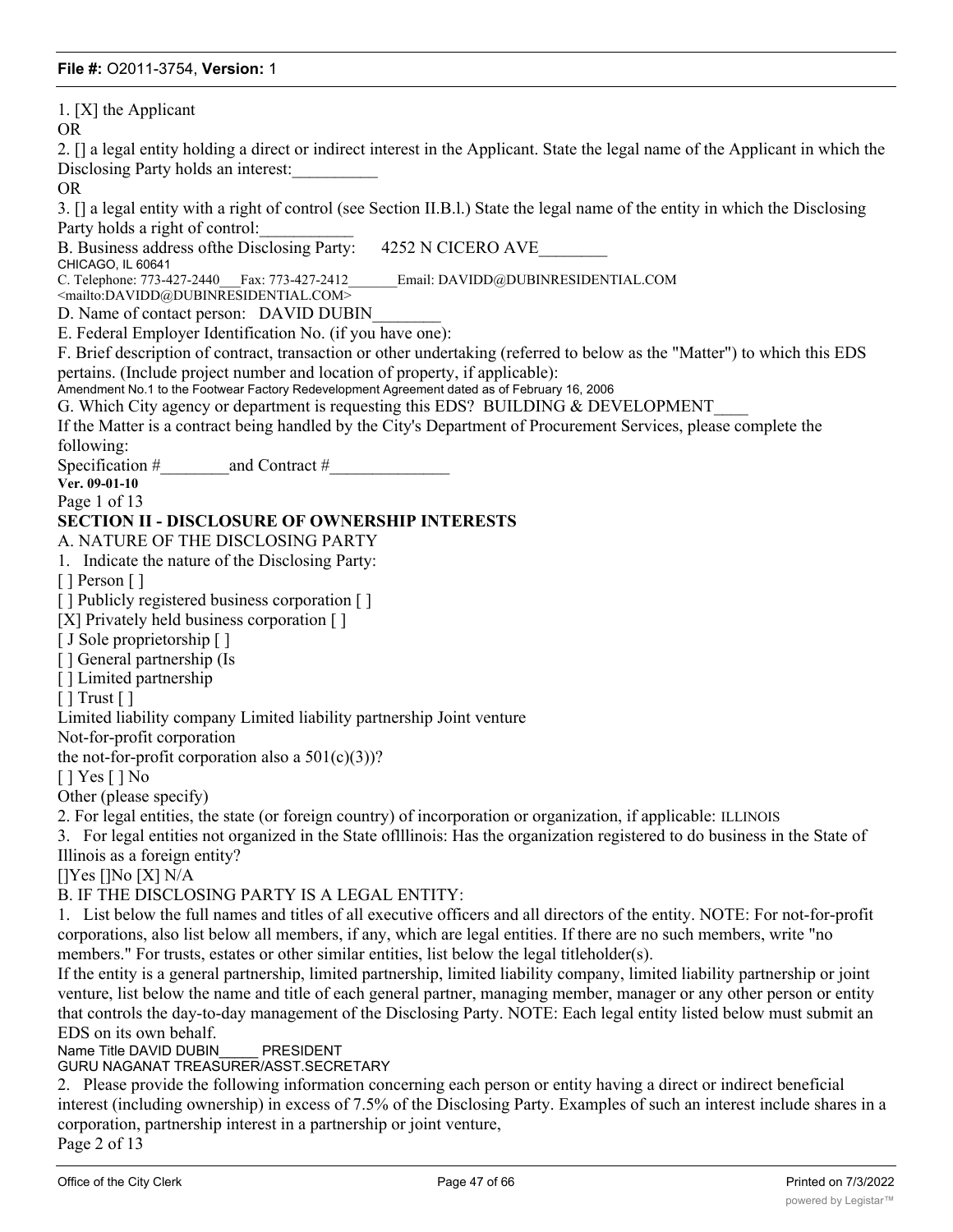interest of a member or manager in a limited liability company, or interest of a beneficiary of a trust, , estate-or other similar entity. If none, state "None." NOTE: Pursuant to Section 2-154-030 of the • Municipal Code of Chicago ("Municipal Code"), the City may require any such additional information from any applicant which is reasonably intended to achieve full disclosure.

Name Business Address Percentage Interest in the

Disclosing ParW

DAVID J.DUBIN, AS trustee ofthe David J.Dubin Revocable Trust 74.4% STUART A. KANTOFF, AS Trustee of the Stuart A. Kantoff Revocable Trust 18.6%

### **SECTION III -- BUSINESS RELATIONSHIPS WITH CITY ELECTED OFFICIALS**

Has the Disclosing Party had a "business relationship," as defined in Chapter 2-156 of the Municipal Code, with any City elected official in the 12 months before the date this EDS is signed?

[ ] Yes [X] No

If yes, please identify below the name(s) of such City elected official(s) and describe such relationship(s):

### **SECTION IV -- DISCLOSURE OF SUBCONTRACTORS AND OTHER RETAINED PARTIES**

The Disclosing Party must disclose the name and business address of each subcontractor, attorney, lobbyist, accountant, consultant and any other person or entity whom the Disclosing Party has retained or expects to retain in connection with the Matter, as well as the nature of the relationship, and the total amount ofthe fees paid or estimated to be paid. The Disclosing Party is not required to disclose employees who are paid solely through the Disclosing Party's regular payroll. "Lobbyist" means any person or entity who undertakes to influence any legislative or administrative action on behalf of any person or entity other than: (1) a not-for-profit entity, on an unpaid basis, or (2) himself. "Lobbyist" also means any person or entity any part of whose duties as an employee of another includes undertaking to influence any legislative or administrative action.

If the Disclosing Party is uncertain whether a disclosure is required under this Section, the Disclosing Party must either ask the City whether disclosure is required or make the disclosure.

Page 3 of 13

**Name (indicate whether Business Relationship to Disclosing Party Fees (indicate whether . retained or anticipated Address (subcontractor, attorney, paid or estimated.) NOTE:**

to be retained) lobbyist, etc.) "hourly rate" or "t.b.d." is

not an acceptable response.

(Add sheets if necessary)

**[ ] Check here if the Disclosing Party has not retained, nor expects to retain, any such persons or entities. SECTION V - CERTIFICATIONS**

#### A. COURT-ORDERED CHILD SUPPORT COMPLIANCE

Under Municipal Code Section 2-92-415, substantial owners of business entities that contract with the City must remain in compliance with their child support obligations throughout the contract's term.

Has any person who directly or indirectly owns 10% or more ofthe Disclosing Party been declared in arrearage on any child support obligations by any Illinois court of competent jurisdiction?

[ ] Yes [X] No [ ] No person directly or indirectly owns 10% or more of the Disclosing Party.

If "Yes," has the person entered into a court-approved agreement for payment of all support owed and is the person in compliance with that agreement?

[]Yes []No

### B. FURTHER CERTIFICATIONS

1. Pursuant to Municipal Code Chapter 1-23, Article I ("Article I")(which the Applicant should consult for defined terms (e.g., "doing business") and legal requirements), if the Disclosing Party submitting this EDS is the Applicant and is doing business with the City, then the Disclosing Party certifies as follows: (i) neither the Applicant nor any controlling person is currently indicted or charged with, or has admitted guilt of, or has ever been convicted of, or placed under supervision for, any criminal offense involving actual, attempted, or conspiracy to commit bribery, theft, fraud, forgery, perjury, dishonesty or deceit against an officer or employee of the City or any sister agency; and (ii) the Applicant understands and acknowledges that compliance with Article I is a continuing requirement for doing business with the City. NOTE: If Article I applies to the Applicant, the permanent compliance timeframe in Article I supersedes some five-year compliance timeframes in certifications 2 and 3 below.

Page 4 of 13

2. The Disclosing Party and, if the Disclosing Party is a legal entity, all of those persons or entities identified in Section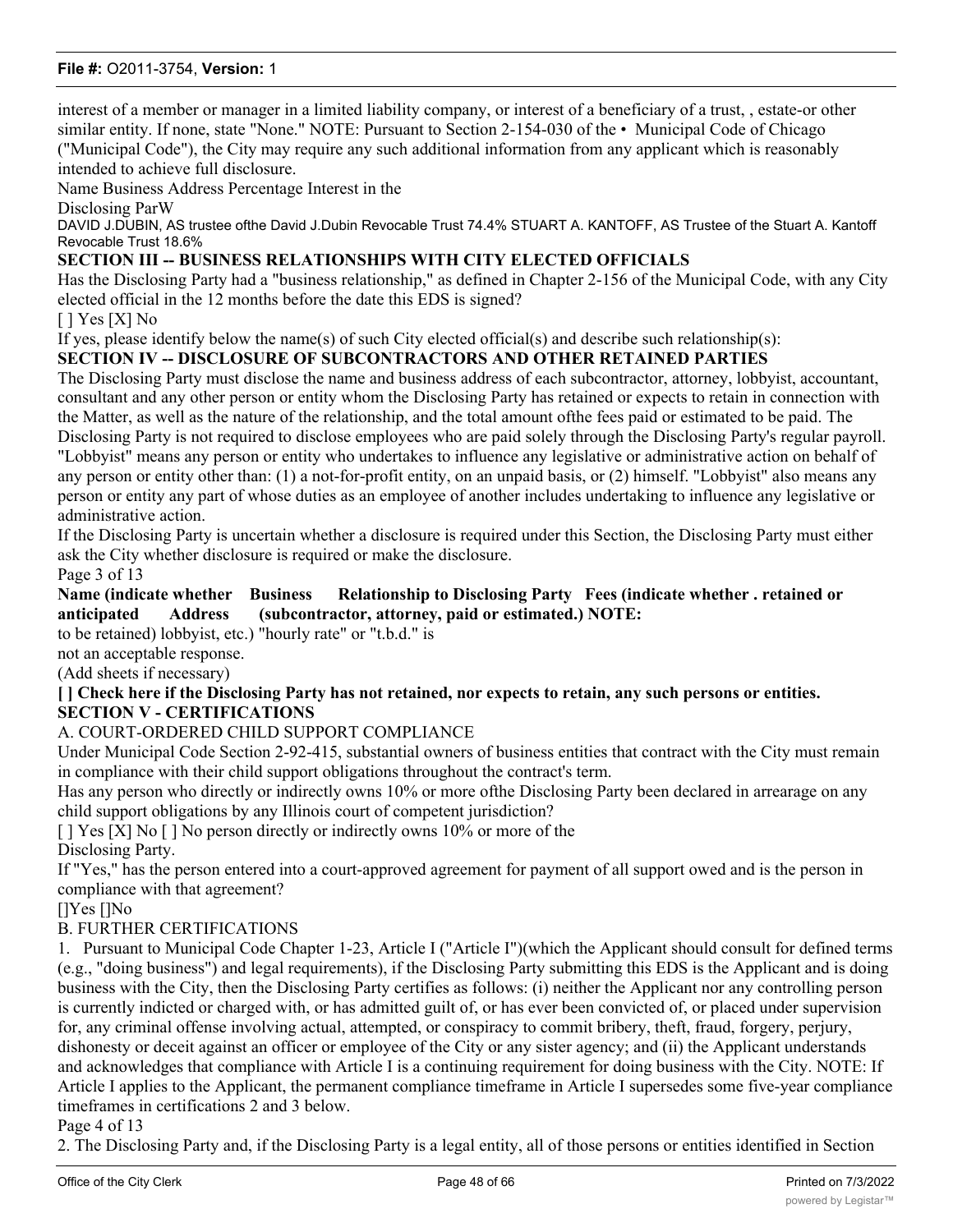II.B.l. of this EDS:

a. are not presently debarred, suspended, proposed for debarment, declared ineligible or voluntarily excluded from any transactions by any federal, state or local unit of government;

b. have not, within a five-year period preceding the date of this EDS, been convicted of a criminal offense, adjudged guilty, or had a civil judgment rendered against them in connection with: obtaining, attempting to obtain, or performing a public (federal, state or local) transaction or contract under a public transaction; a violation of federal or state antitrust statutes; fraud; embezzlement; theft; forgery; bribery; falsification or destruction of records; making false statements; or receiving stolen property;

c. are not presently indicted for, or criminally or civilly charged by, a governmental entity (federal, state or local) with committing any ofthe offenses set forth in clause B.2.b. of this Section V;

d. have not, within a five-year period preceding the date of this EDS, had one or more public transactions (federal, state or local) terminated for cause or default; and

e. have not, within a five-year period preceding the date of this EDS, been convicted, adjudged guilty, or found liable in a civil proceeding, or in any criminal or civil action, including actions concerning environmental violations, instituted by the City or by the federal government, any state, or any other unit of local government.

3. The certifications in subparts 3, 4 and 5 concern:

• the Disclosing Party;

• any "Contractor" (meaning any contractor or subcontractor used by the Disclosing Party in connection with the Matter, including but not limited to all persons or legal entities disclosed under Section IV, "Disclosure of Subcontractors and Other Retained Parties");

• any "Affiliated Entity" (meaning a person or entity that, directly or indirectly: controls the Disclosing Party, is controlled by the Disclosing Party, or is, with the Disclosing Party, under common control of another person or entity. Indicia of control include, without limitation: interlocking management or ownership; identity of interests among family members, shared facilities and equipment; common use of employees; or organization of a business entity following the ineligibility of a business entity to do business with federal or state or local government, including the City, using substantially the same management, ownership, or principals as the ineligible entity); with respect to Contractors, the term Affiliated Entity means a person or entity that directly or indirectly controls the Contractor, is controlled by it, or, with the Contractor, is under common control of another person or entity;

• any responsible official of the Disclosing Party, any Contractor or any Affiliated Entity or any other official, agent or employee of the Disclosing Party, any Contractor or any Affiliated Entity, acting pursuant to the direction or authorization of a responsible official of the Disclosing Party, any Contractor or any Affiliated Entity (collectively "Agents"). Page 5 of 13

Neither the Disclosing Party, nor any Contractor, nor any Affiliated Entity of either the Disclosing Party or any Contractor nor any Agents have, during the five years before the date this EDS is signed, or, with respect to a Contractor, an Affiliated Entity, or an Affiliated Entity of a Contractor during the five years before the date of such Contractor's or Affiliated Entity's contract or engagement in connection with the Matter:

a. bribed or attempted to bribe, or been convicted or adjudged guilty of bribery or attempting to bribe, a public officer or employee of the City, the State oflllinois, or any agency of the federal government or of any state or local government in the United States of America, in that officer's or employee's official capacity;

b. agreed or colluded with other bidders or prospective bidders, or been a party to any such agreement, or been convicted or adjudged guilty of agreement or collusion among bidders or prospective bidders, in restraint of freedom of competition by agreement to bid a fixed price or otherwise; or

c. made an admission of such conduct described in a. or b. above that is a matter of record, but have not been prosecuted for such conduct; or

d. violated the provisions of Municipal Code Section 2-92-610 (Living Wage Ordinance).

4. Neither the Disclosing Party, Affiliated Entity or Contractor, or any of their employees, officials, agents or partners, is barred from contracting with any unit of state or local government as a result of engaging in or being convicted of (1) bidrigging in violation of 720 ILCS 5/33E-3; (2) bid-rotating in violation of 720 ILCS 5/33E-4; or (3) any similar offense of any state or of the United States of America that contains the same elements as the offense of bid-rigging or bid-rotating. 5. Neither the Disclosing Party nor any Affiliated Entity is listed on any ofthe following lists maintained by the Office of Foreign Assets Control of the U.S. Department of the Treasury or the Bureau of Industry and Security of the U.S. Department of Commerce or their successors: the Specially Designated Nationals List, the Denied Persons List, the Unverified List, the Entity List and the Debarred List.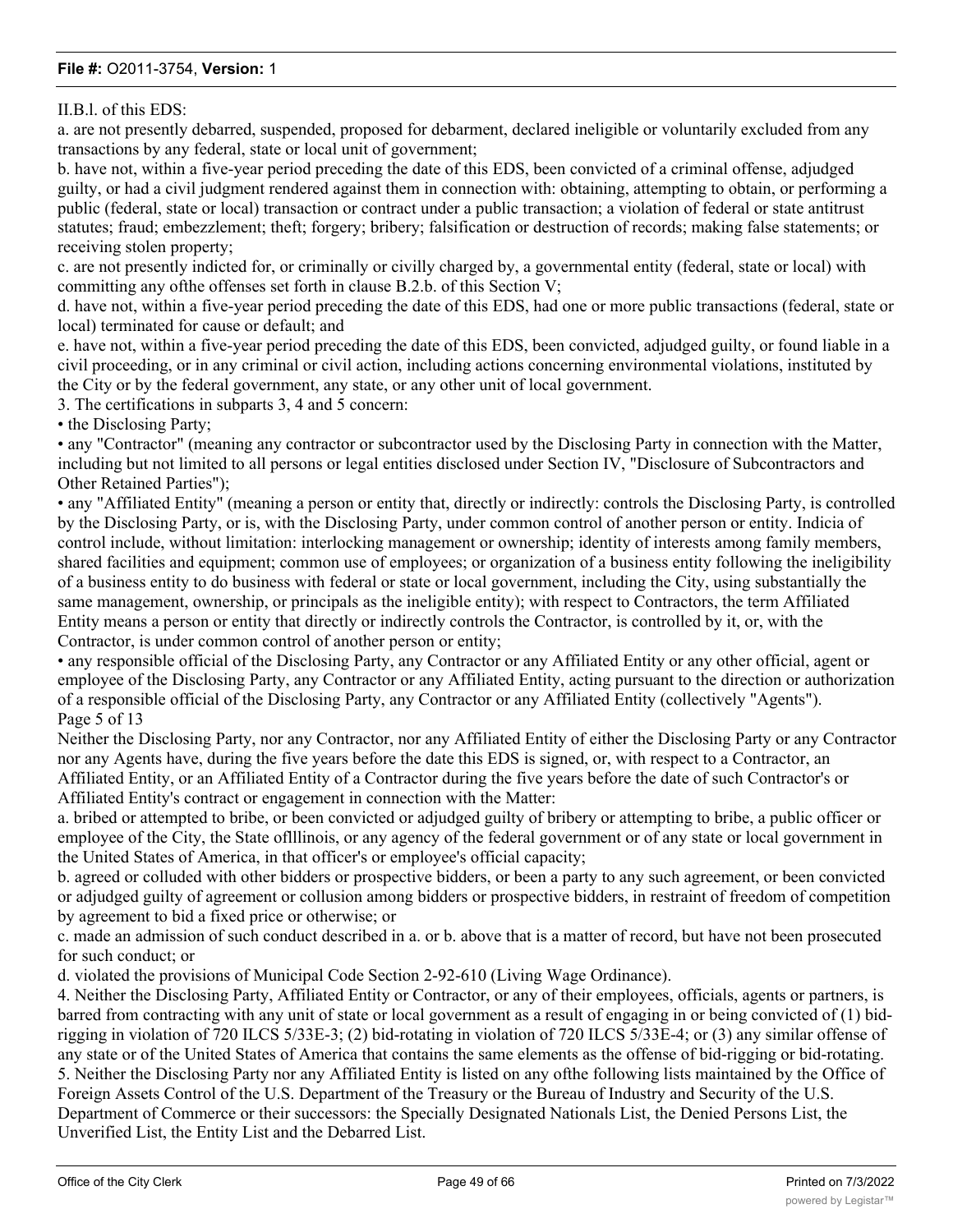6. The Disclosing Party understands and shall comply with the applicable requirements of Chapters 2-55 (Legislative Inspector General), 2-56 (Inspector General) and 2-156 (Governmental Ethics) of the Municipal Code.

7. If the Disclosing Party is unable to certify to any ofthe above statements in this Part B (Further Certifications), the Disclosing Party must explain below:

### **N/A**

Page 6 of 13

If the- letters "NA," the word "None," or no response appears on the lines above, it will be conclusively presumed that the Disclosing Party certified to the above statements.

C. CERTIFICATION OF STATUS AS FINANCIAL INSTITUTION

1. The Disclosing Party certifies that the Disclosing Party (check one)  $\lceil \cdot \rceil$  is  $[X]$  is not

a "financial institution" as defined in Section 2-32-455(b) of the Municipal Code.

2. If the Disclosing Party IS a financial institution, then the Disclosing Party pledges:

"We are not and will not become a predatory lender as defined in Chapter 2-32 of the Municipal Code. We further pledge that none of our affiliates is, and none of them will become, a predatory lender as defined in Chapter 2-32 of the Municipal Code. We understand that becoming a predatory lender or becoming an affiliate of a predatory lender may result in the loss of the privilege of doing business with the City."

If the Disclosing Party is unable to make this pledge because it or any of its affiliates (as defined in Section 2-32-455(b) of the Municipal Code) is a predatory lender within the meaning of Chapter 2-32 ofthe Municipal Code, explain here (attach additional pages if necessary):

If the letters "NA," the word "None," or no response appears on the lines above, it will be conclusively presumed that the Disclosing Party certified to the above statements.

D. CERTIFICATION REGARDING INTEREST IN CITY BUSINESS

Any words or terms that are defined in Chapter 2-156 of the Municipal Code have the same meanings when used in this Part D.

1. In accordance with Section 2-156-110 of the Municipal Code: Does any official or employee ofthe City have a financial interest in his or her own name or in the name of any other person or entity in the Matter? [ ] Yes [X] No

NOTE: If you checked "Yes" to Item D.L, proceed to Items D.2. and D.3. If you checked "No" to Item D.L, proceed to Part E.

Page 7 of 13

2. Unless sold pursuant to a process of competitive bidding, or otherwise permitted, no City elected official or employee shall have a financial interest in his or her own name or in the name of any other person or entity in the purchase of any property that (i) belongs to the City, or (ii) is sold for taxes or assessments, or (iii) is sold by virtue of legal process at the suit of the City (collectively, "City Property Sale"). Compensation for property taken pursuant to the City's eminent domain power does not constitute a financial interest within the meaning of this Part D.

Does the Matter involve a City Property Sale?

[ ] Yes [X] No

3. If you checked "Yes" to Item D.l., provide the names and business addresses ofthe City officials or employees having such interest and identify the nature of such interest:

Name Business Address Nature of Interest

4. The Disclosing Party further certifies that no prohibited financial interest in the Matter will be acquired by any City official or employee.

### E. CERTIFICATION REGARDING SLAVERY ERA BUSINESS

Please check either 1. or 2. below. If the Disclosing Party checks 2., the Disclosing Party must disclose below or in an attachment to this EDS all information required by paragraph 2. Failure to comply with these disclosure requirements may make any contract entered into with the City in connection with the Matter voidable by the City.

<sup>x</sup> 1. The Disclosing Party verifies that the Disclosing Party has searched any and all records of

the Disclosing Party and any and all predecessor entities regarding records of investments or profits from slavery or slaveholder insurance policies during the slavery era (including insurance policies issued to slaveholders that provided coverage for damage to or injury or death of their slaves), and the Disclosing Party has found no such records.

\_\_2. The Disclosing Party verifies that, as a result of conducting the search in step 1 above, the

Disclosing Party has found records of investments or profits from slavery or slaveholder insurance policies. The Disclosing Party verifies that the following constitutes full disclosure of all such records, including the names of any and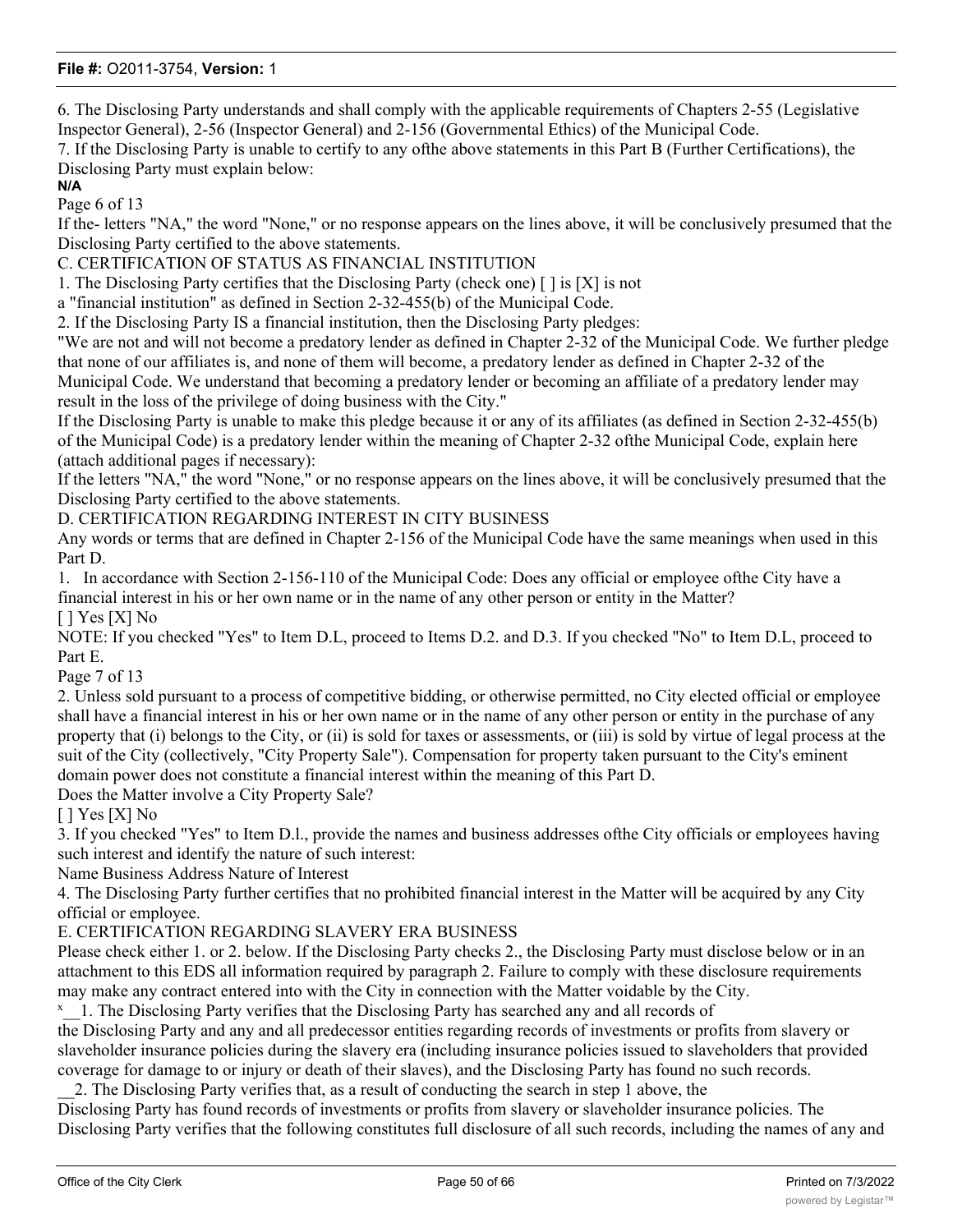all slaves or slaveholders described in those records: Page 8 of 13

### **SECTION VI - CERTIFICATIONS FOR FEDERALLY FUNDED MATTERS**

NOTE: If the Matter is federally funded, complete this Section VI. If the Matter is not federally funded, proceed to Section VII. For purposes of this Section VI, tax credits allocated by the City and proceeds of debt obligations ofthe City are not federal funding.

### A. CERTIFICATION REGARDING LOBBYING

1. List below the names of all persons or entities registered under the federal Lobbying Disclosure Act of 1995 who have made lobbying contacts on behalf ofthe Disclosing Party with respect to the Matter: (Add sheets if necessary): N/A (If no explanation appears or begins on the lines above, or if the letters "NA" or if the word "None" appear, it will be conclusively presumed that the Disclosing Party means that NO persons or entities registered under the Lobbying Disclosure Act of 1995 have made lobbying contacts on behalf ofthe Disclosing Party with respect to the Matter.) 2. The Disclosing Party has not spent and will not expend any federally appropriated funds to pay any person or entity listed in Paragraph A.l. above for his or her lobbying activities or to pay any person or entity to influence or attempt to influence an officer or employee of any agency, as defined by applicable federal law, a member of Congress, an officer or employee of Congress, or an employee of a member of Congress, in connection with the award of any federally funded contract, making any federally funded grant or loan, entering into any cooperative agreement, or to extend, continue, renew, amend, or modify any federally funded contract, grant, loan, or cooperative agreement.

3. The Disclosing Party will submit an updated certification at the end of each calendar quarter in which there occurs any event that materially affects the accuracy of the statements and information set forth in paragraphs A.l. and A.2. above. 4. The Disclosing Party certifies that either: (i) it is not an organization described in section  $501(c)(4)$  of the Internal Revenue Code of 1986; or (ii) it is an organization described in section  $501(c)(4)$  of the Internal Revenue Code of 1986 but has not engaged and will not engage in "Lobbying Activities".

5. If the Disclosing Party is the Applicant, the Disclosing Party must obtain certifications equal in form and substance to paragraphs A.l. through A.4. above from all subcontractors before it awards any subcontract and the Disclosing Party must maintain all such subcontractors' certifications for the duration of the Matter and must make such certifications promptly available to the City upon request.

Page 9 of 13

### B. CERTIFICATION REGARDING EQUAL EMPLOYMENT OPPORTUNITY

If the Matter is federally funded, federal regulations require the Applicant and all proposed subcontractors to submit the following information with their bids or in writing at the outset of negotiations.

Is the Disclosing Party the Applicant?

[IYes [INo If "Yes," answer the three questions below:

1. Have you developed and do you have on file affirmative action programs pursuant to applicable federal regulations? (See 41 CFR Part 60-2.)

[]Yes []No

2. Have you filed with the Joint Reporting Committee, the Director of the Office of Federal Contract Compliance Programs, or the Equal Employment Opportunity Commission all reports due under the applicable filing requirements? []Yes []No

3. Have you participated in any previous contracts or subcontracts subject to the equal opportunity clause? []Yes []No

If you checked "No" to question 1. or 2. above, please provide an explanation:

### **SECTION VII -- ACKNOWLEDGMENTS, CONTRACT INCORPORATION, COMPLIANCE, PENALTIES, DISCLOSURE**

The Disclosing Party understands and agrees that:

A. The certifications, disclosures, and acknowledgments contained in this EDS will become part of any contract or other agreement between the Applicant and the City in connection with the Matter, whether procurement, City assistance, or other City action, and are material inducements to the City's execution of any contract or taking other action with respect to the Matter. The Disclosing Party understands that it must comply with all statutes, ordinances, and regulations on which this EDS is based.

B. The City's Governmental Ethics and Campaign Financing Ordinances, Chapters 2-156 and 2-164 of the Municipal Code, impose certain duties and obligations on persons or entities seeking City contracts, work, business, or transactions. The full text of these ordinances and a training program is available on line at www.cityofchicago.org/Ethics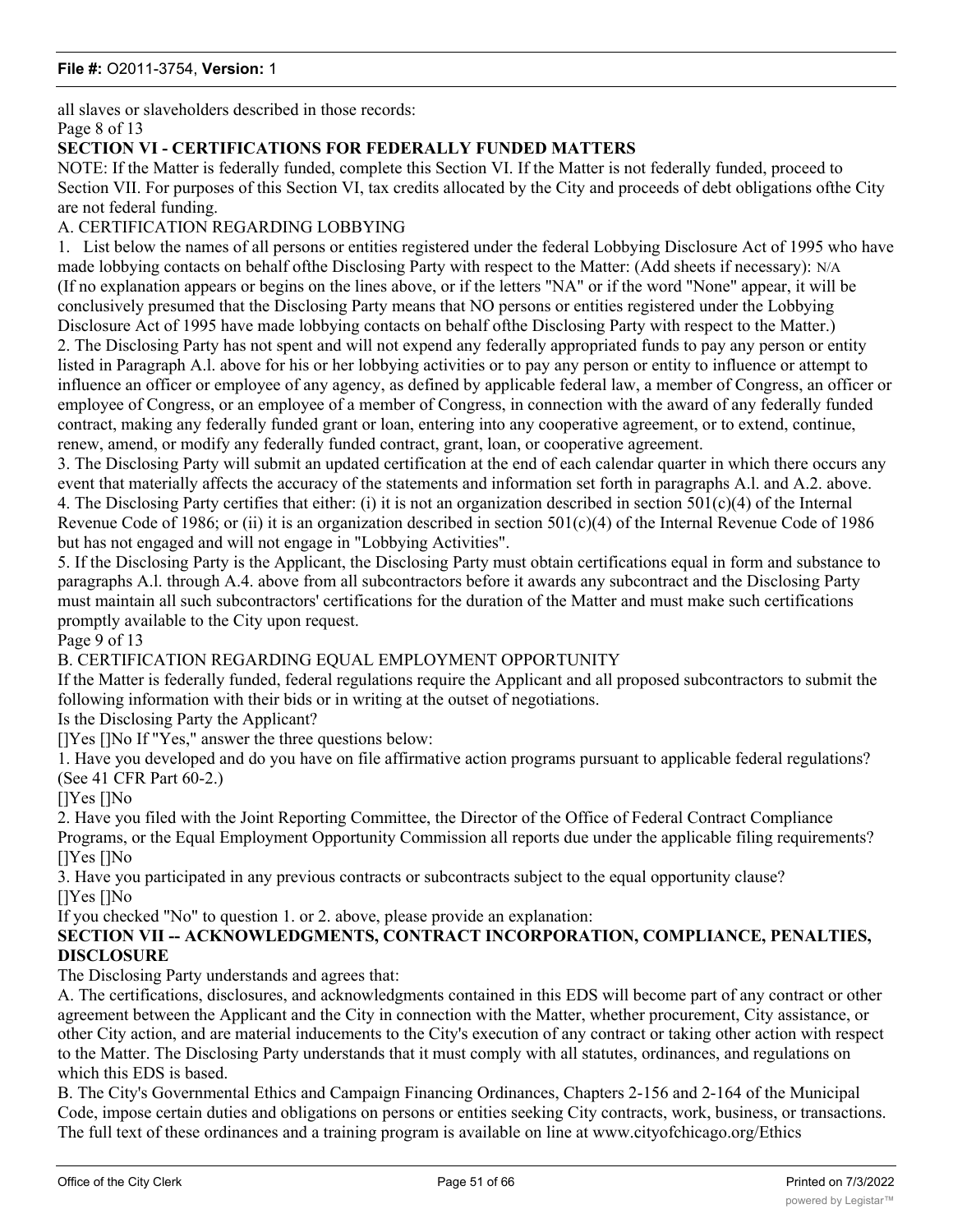<http://www.cityofchicago.org/Ethics>, and may also be obtained from the City's Board of Ethics, 740 N. Page 10 of 13

Sedgwick St., Suite 500, Chicago, IL 60610, (312) 744-9660. The Disclosing Party must comply fully with-the applicable ordinances.

C. If the City determines that any information provided in this EDS is false, incomplete or inaccurate, any contract or other agreement in connection with which it is submitted may be rescinded or be void or voidable, and the City may pursue any remedies under the contract or agreement (if not rescinded or void), at law, or in equity, including terminating the Disclosing Party's participation in the Matter and/or declining to allow the Disclosing Party to participate in other transactions with the City. Remedies at law for a false statement of material fact may include incarceration and an award to the City of treble damages.

D. It is the City's policy to make this document available to the public on its Internet site and/or upon request. Some or all of the information provided on this EDS and any attachments to this EDS may be made available to the public on the Internet, in response to a Freedom of Information Act request, or otherwise. By completing and signing this EDS, the Disclosing Party waives and releases any possible rights or claims which it may have against the City in connection with the public release of information contained in this EDS and also authorizes the City to verify the accuracy of any information submitted in this EDS.

E. The information provided in this EDS must be kept current. In the event of changes, the Disclosing Party must supplement this EDS up to the time the City takes action on the Matter. If the Matter is a contract being handled by the City's Department of Procurement Services, the Disclosing Party must update this EDS as the contract requires. NOTE: With respect to Matters subject to Article I of Chapter 1-23 ofthe Municipal Code (imposing PERMANENT INELIGIBILITY for certain specified offenses), the information provided herein regarding eligibility must be kept current for a longer period, as required by Chapter 1-23 and Section 2-154-020 of the Municipal Code. The Disclosing Party represents and warrants that:

F. l. The Disclosing Party is not delinquent in the payment of any tax administered by the Illinois Department of Revenue, nor are the Disclosing Party or its Affiliated Entities delinquent in paying any fine, fee, tax or other charge owed to the City. This includes, but is not limited to, all water charges, sewer charges, license fees, parking tickets, property taxes or sales taxes.

F.2 If the Disclosing Party is the Applicant, the Disclosing Party and its Affiliated Entities will not use, nor permit their subcontractors to use, any facility listed by the U.S. E.P.A. on the federal Excluded Parties List System ("EPLS") maintained by the U. S. General Services Administration.

F.3 If the Disclosing Party is the Applicant, the Disclosing Party will obtain from any contractors/subcontractors hired or to be hired in connection with the Matter certifications equal in form and substance to those in F.l. and F.2. above and will not, without the prior written consent of the City, use any such contractor/subcontractor that does not provide such certifications or that the Disclosing Party has reason to believe has not provided or cannot provide truthful certifications. Page 11 of 13

NOTE: If the Disclosing Party cannot certify as to any of the items in F.l., F.2. or F.3. above, an explanatory statement must be attached to this EDS.

### **CERTIFICATION**

Under penalty of perjury, the person signing below: (1) warrants that he/she is authorized to execute this EDS and Appendix A (if applicable) on behalf of the Disclosing Party, and (2) warrants that all certifications and statements contained in this EDS and Appendix A (if applicable) are true, accurate and complete as of the date furnished to the City. FOOTWEAR FACTORY DEVJ

MENT CORP.

(Sig DAVID DUBIN (Print or type name of person signing) PRESIDENT (Print or type title of person signing) Signed and sworn to before me on (date)  $\vert$  O 3>/ 3 > 1/| at COOK County, ILLINOIS (state).

### Page 12 of 13 **CITY OF CHICAGO ECONOMIC DISCLOSURE STATEMENT AND AFFIDAVIT**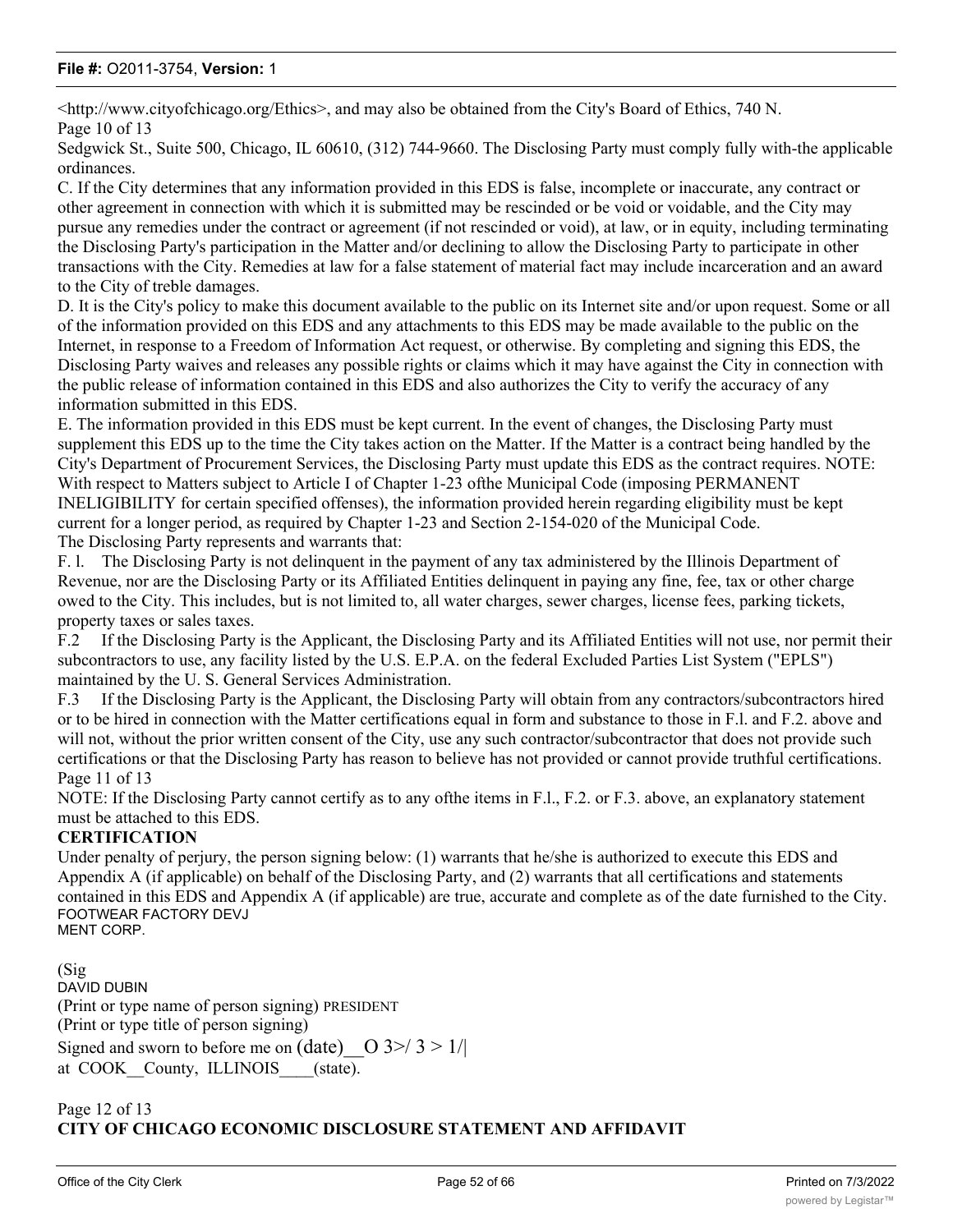### **APPENDIX A**

### **FAMILIAL RELATIONSHIPS WITH ELECTED CITY OFFICIALS AND DEPARTMENT HEADS This Appendix is to be completed only by (a) the Applicant, and (b) any legal entity which has a direct ownership interest in the Applicant exceeding 7.5 percent. It is not to be completed by any legal entity which has only an indirect ownership interest in the Applicant.**

Under Municipal Code Section 2-154-015, the Disclosing Party must disclose whether such Disclosing Party or any "Applicable Party" or any Spouse or Domestic Partner thereof currently has a "familial relationship" with any elected city official or department head. A "familial relationship" exists if, as of the date this EDS is signed, the Disclosing Party or any "Applicable Party" or any Spouse or Domestic Partner thereof is related to the mayor, any alderman, the city clerk, the city treasurer or any city department head as spouse or domestic partner or as any of the following, whether by blood or adoption: parent, child, brother or sister, aunt or uncle, niece or nephew, grandparent, grandchild, father-in-law, mother -in-law, son-in-law, daughter-in-law, stepfather or stepmother, stepson or stepdaughter, stepbrother or stepsister or halfbrother or half-sister.

"Applicable Party" means (1) all executive officers of the Disclosing Party listed in Section II.B.l.a., if the Disclosing Party is a corporation; all partners of the Disclosing Party, if the Disclosing Party is a general partnership; all general partners and limited partners ofthe Disclosing Party, if the Disclosing Party is a limited partnership; all managers, managing members and members of the Disclosing Party, if the Disclosing Party is a limited liability company; (2) all principal officers of the Disclosing Party; and (3) any person having more than a 7.5 percent ownership interest in the Disclosing Party. "Principal officers" means the president, chief operating officer, executive director, chief financial officer, treasurer or secretary of a legal entity or any person exercising similar authority.

Does the Disclosing Party or any "Applicable Party" or any Spouse or Domestic Partner thereof currently have a "familial relationship" with an elected city official or department head?

[ ] Yes |x| No

If yes, please identify below (1) the name and title of such person, (2) the name of the legal entity to which such person is connected; (3) the name and title of the elected city official or department head to whom such person has a familial relationship, and (4) the precise nature of such familial relationship. Page 13 of 13

1

CITY OF CHICAGO ECONOMIC DISCLOSURE STATEMENT AND AFFIDAVIT SECTION I -- GENERAL INFORMATION

A. Legal name of the Disclosing Party submitting this EDS. Include d/b/a/ if applicable: STUART A. KANTOFF REVOCABLE TRUST

Check ONE ofthe following three boxes:

Indicate whether the Disclosing Party submitting this EDS is:

1. [ ] the Applicant

OR

2. x] a legal entity holding a direct or indirect interest in the Applicant. State the legal name of the Applicant in which the Disclosing Party holds an interest: FOOTWEAR factory development CORP

OR

3. [] a legal entity with a right of control (see Section II.B.l.) State the legal name of the entity in which the Disclosing Party holds a right of control:

B. Business address of the Disclosing Party: 4252 N CICERO AVE

CHICAGO, IL 60641

C. Telephon^fMHHMf Fa

D. Name of contact person: STUART kantoff

E. Federal Employer Identification No. (if you have one):

F. Brief description of contract, transaction or other undertaking (referred to below as the "Matter") to which this EDS pertains. (Include project number and location of property, if applicable):

Amendment No.1 to the Footwear Factory Redevelopment Agreement Dated as of February 16, 2006.

G. Which City agency or department is requesting this EDS? BUILDING & DEVELOPMENT\_

If the Matter is a contract being handled by the City's Department of Procurement Services, please complete the following: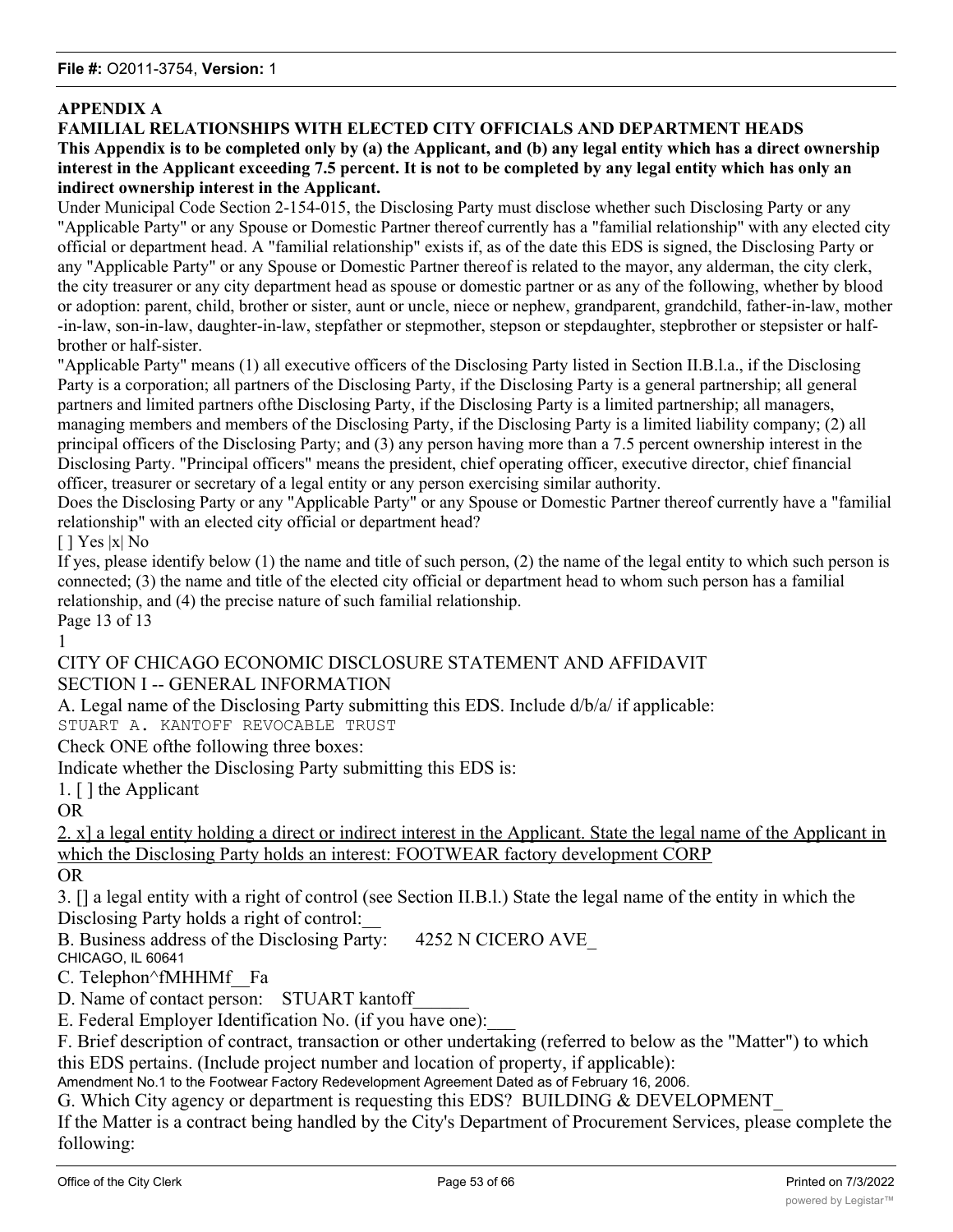Specification  $\#$  and Contract  $\#$ Email Ver. 09-01-10 Page 1 of 13 **SECTION II -- DISCLOSURE OF OWNERSHIP INTERESTS** A.' NATURE OF THE DISCLOSING PARTY 1. Indicate the nature of the Disclosing Party: [ ] Person [ ] [] Publicly registered business corporation [] [] Privately held business corporation [] [] Sole proprietorship [] [ ] General partnership (Is T1 Limited partnership  $[X]$  Trust  $[ ]$ Limited liability company Limited liability partnership Joint venture Not-for-profit corporation the not-for-profit corporation also a  $501(c)(3)$ ?. []Yes []No Other (please specify) 2. For legal entities, the state (or foreign country) of incorporation or organization, if applicable ILLINOIS 3. For legal entities not organized in the State oflllinois: Has the organization registered to do business in the State of Illinois as a foreign entity? []Yes []No [X] N/A B. IF THE DISCLOSING PARTY IS A LEGAL ENTITY: 1. List below the full names and titles of all executive officers and all directors of the entity. NOTE: For not-for-profit corporations, also list below all members, if any, which are legal entities. If there are no such members, write "no members." For trusts, estates or other similar entities, list below the legal titleholder(s). If the entity is a general partnership, limited partnership, limited liability company, limited liability partnership or joint venture, list below the name and title of each general partner, managing member, manager or any other person or entity that controls the day-to-day management of the Disclosing Party. NOTE: Each legal entity listed below must submit an EDS on its own behalf. Name Title STUART A. KANTOFF TRUSTEE 2. Please provide the following information concerning each person or entity having a direct or indirect beneficial interest (including ownership) in excess of 7.5% of the Disclosing Party. Examples of such an interest include shares in a corporation, partnership interest in a partnership or joint venture, Page 2 of 13 interest of a member or manager in a limited liability company, or interest of a beneficiary of a trust, estate or other similar entity. If none, state "None." NOTE: Pursuant to Section 2-154-030 of the Municipal Code of Chicago ("Municipal Code"), the City may require any such additional information from any applicant which is reasonably intended to achieve full disclosure. Name Business Address Percentage Interest in the Disclosing Partv STUART A. KANTOFF SAME  $_{1nn*}$ **SECTION III -- BUSINESS RELATIONSHIPS WITH CITY ELECTED OFFICIALS** Has the Disclosing Party had a "business relationship," as defined in Chapter 2-156 ofthe Municipal Code, with any City elected official in the 12 months before the date this EDS is signed? [ ] Yes [X] No If yes, please identify below the name(s) of such City elected official(s) and describe such relationship(s): **SECTION IV -- DISCLOSURE OF SUBCONTRACTORS AND OTHER RETAINED PARTIES** The Disclosing Party must disclose the name and business address of each subcontractor, attorney, lobbyist, accountant, consultant and any other person or entity whom the Disclosing Party has retained or expects to retain in connection with the Matter, as well as the nature of the relationship, and the total amount ofthe fees paid or estimated to be paid. The

Disclosing Party is not required to disclose employees who are paid solely through the Disclosing Party's regular payroll. "Lobbyist" means any person or entity who undertakes to influence any legislative or administrative action on behalf of any person or entity other than: (1) a not-for-profit entity, on an unpaid basis, or (2) himself. "Lobbyist" also means any person or entity any part of whose duties as an employee of another includes undertaking to influence any legislative or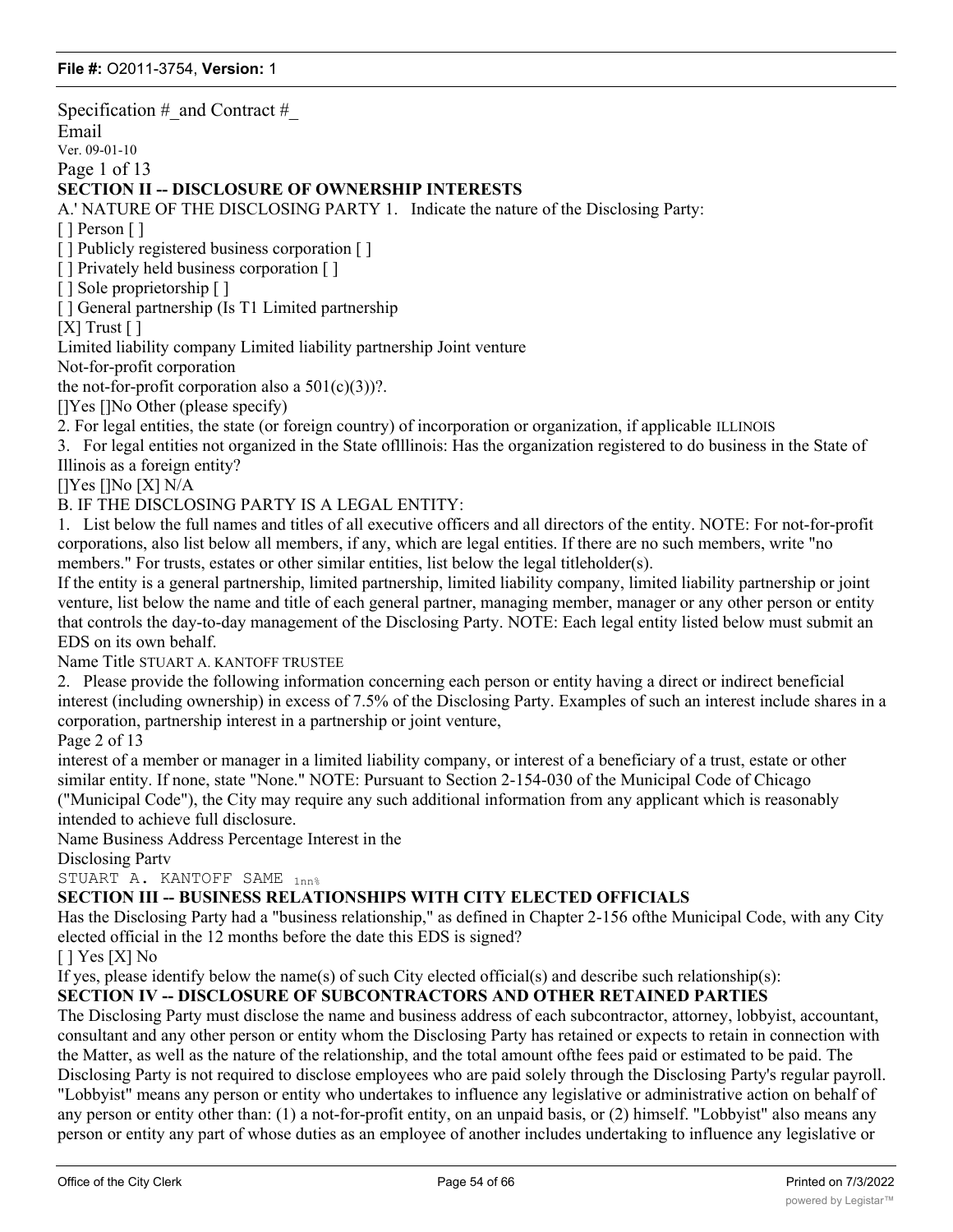administrative action.

If the Disclosing Party is uncertain whether a disclosure is required under this Section, the Disclosing Party must either ask the City whether disclosure is required or make the disclosure.

Page 3 of 13

**Name (indicate whether Business Relationship to Disclosing Party Fees (indicate whether retained or anticipated Address (subcontractor, attorney, paid or estimated.) NOTE:**

to be retained) lobbyist, etc.) "hourly rate" or "t.b.d." is

not an acceptable response.

(Add sheets if necessary)

#### **[ ] Check here if the Disclosing Party has not retained, nor expects to retain, any such persons or entities. SECTION V - CERTIFICATIONS**

#### A. COURT-ORDERED CHILD SUPPORT COMPLIANCE

Under Municipal Code Section 2-92-415, substantial owners of business entities that contract with the City must remain in compliance with their child support obligations throughout the contract's term.

Has any person who directly or indirectly owns 10% or more of the Disclosing Party been declared in arrearage on any child support obligations by any Illinois court of competent jurisdiction?

[ ] Yes [X] No [] No person directly or indirectly owns 10% or more of the Disclosing Party.

If "Yes," has the person entered into a court-approved agreement for payment of all support owed and is the person in compliance with that agreement?

[]Yes []No

#### B. FURTHER CERTIFICATIONS

1. Pursuant to Municipal Code Chapter 1-23, Article I ("Article I")(which the Applicant should consult for defined terms (e.g., "doing business") and legal requirements), if the Disclosing Party submitting this EDS is the Applicant and is doing business with the City, then the Disclosing Party certifies as follows: (i) neither the Applicant nor any controlling person is currently indicted or charged with, or has admitted guilt of, or has ever been convicted of, or placed under supervision for, any criminal offense involving actual, attempted, or conspiracy to commit bribery, theft, fraud, forgery, perjury, dishonesty or deceit against an officer or employee ofthe City or any sister agency; and (ii) the Applicant understands and acknowledges that compliance with Article I is a continuing requirement for doing business with the City. NOTE: If Article I applies to the Applicant, the permanent compliance timeframe in Article I supersedes some five-year compliance timeframes in certifications 2 and 3 below.

Page 4 of 13

2. The Disclosing Party and, if the Disclosing Party is a legal entity, all of those persons or entities identified in Section II.B.l. of this EDS:

a. are not presently debarred, suspended, proposed for debarment, declared ineligible or voluntarily excluded from any transactions by any federal, state or local unit of government;

b. have not, within a five-year period preceding the date of this EDS, been convicted of a criminal offense, adjudged guilty, or had a civil judgment rendered against them in connection with: obtaining, attempting to obtain, or performing a public (federal, state or local) transaction or contract under a public transaction; a violation of federal or state antitrust statutes; fraud; embezzlement; theft; forgery; bribery; falsification or destruction of records; making false statements; or receiving stolen property;

c. are not presently indicted for, or criminally or civilly charged by, a governmental entity (federal, state or local) with committing any of the offenses set forth in clause B.2.b. of this Section V;

d. have not, within a five-year period preceding the date of this EDS, had one or more public transactions (federal, state or local) terminated for cause or default; and

e. have not, within a five-year period preceding the date of this EDS, been convicted, adjudged guilty, or found liable in a civil proceeding, or in any criminal or civil action, including actions concerning environmental violations, instituted by the City or by the federal government, any state, or any other unit of local government.

3. The certifications in subparts 3, 4 and 5 concern:

• the Disclosing Party;

• any "Contractor" (meaning any contractor or subcontractor used by the Disclosing Party in connection with the Matter, including but not limited to all persons or legal entities disclosed under Section IV, "Disclosure of Subcontractors and Other Retained Parties");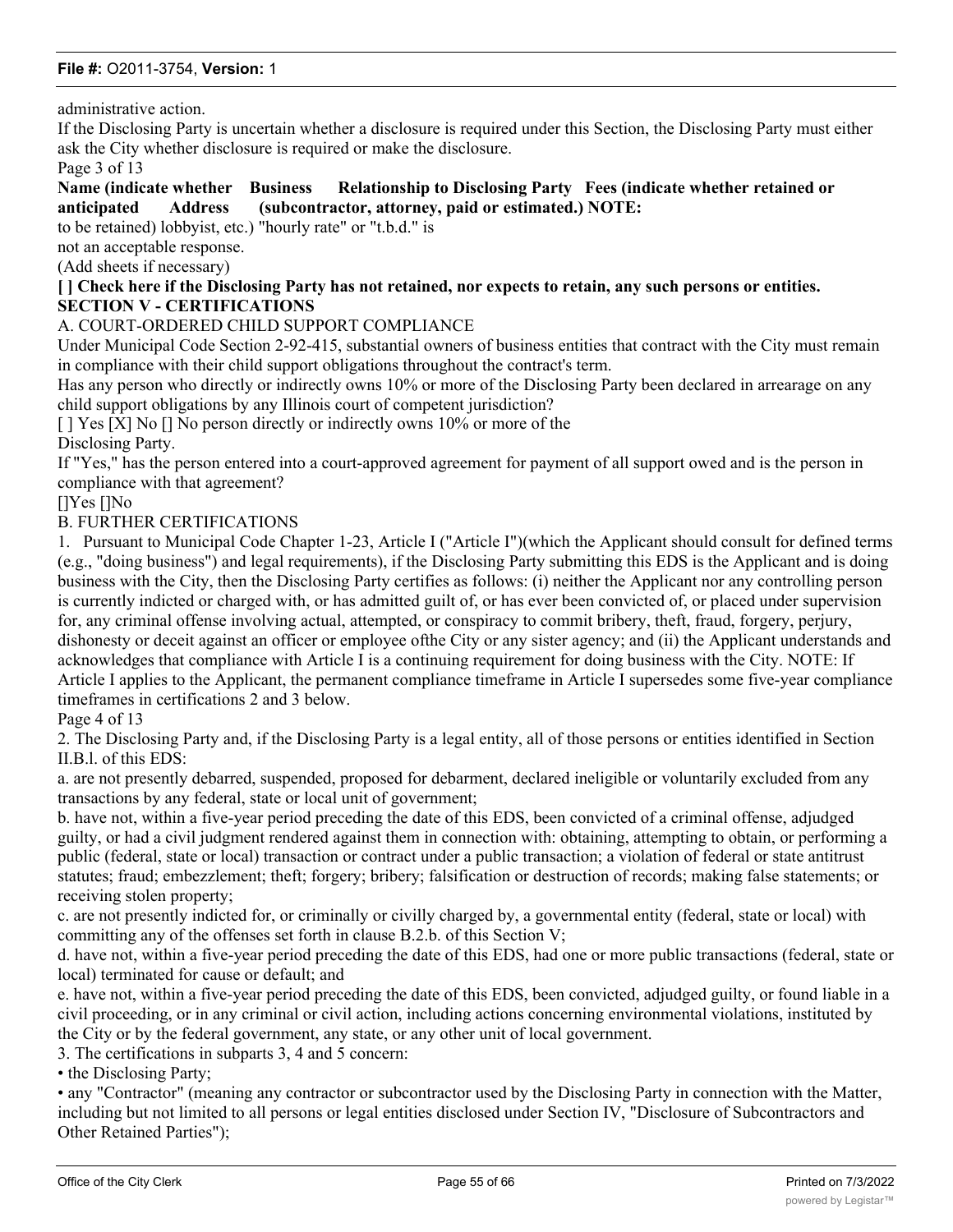• any "Affiliated Entity" (meaning a person or entity that, directly or indirectly: controls the Disclosing Party, is controlled by the Disclosing Party, or is, with the Disclosing Party, under common control of another person or entity. Indicia of control include, without limitation: interlocking management or ownership; identity of interests among family members, shared facilities and equipment; common use of employees; or organization of a business entity following the ineligibility of a business entity to do business with federal or state or local government, including the City, using substantially the same management, ownership, or principals as the ineligible entity); with respect to Contractors, the term Affiliated Entity means a person or entity that directly or indirectly controls the Contractor, is controlled by it, or, with the Contractor, is under common control of another person or entity;

• any responsible official ofthe Disclosing Party, any Contractor or any Affiliated Entity or any other official, agent or employee of the Disclosing Party, any Contractor or any Affiliated Entity, acting pursuant to the direction or authorization of a responsible official of the Disclosing Party, any Contractor or any Affiliated Entity (collectively "Agents"). Page 5 of 13

Neither the Disclosing Party, nor any Contractor, nor any Affiliated Entity of either the Disclosing Party or any Contractor nor any Agents have, during the five years before the date this EDS is signed, or, with respect to a Contractor, an Affiliated Entity, or an Affiliated Entity of a Contractor during the five years before the date of such Contractor's or Affiliated Entity's contract or engagement in connection with the Matter:

a. bribed or attempted to bribe, or been convicted or adjudged guilty of bribery or attempting to bribe, a public officer or employee of the City, the State of Illinois, or any agency of the federal government or of any state or local government in the United States of America, in that officer's or employee's official capacity;

b. agreed or colluded with other bidders or prospective bidders, or been a party to any such agreement, or been convicted or adjudged guilty of agreement or collusion among bidders or prospective bidders, in restraint of freedom of competition by agreement to bid a fixed price or otherwise; or

c. made an admission of such conduct described in a. or b. above that is a matter of record, but have not been prosecuted for such conduct; or

d. violated the provisions of Municipal Code Section 2-92-610 (Living Wage Ordinance).

4. Neither the Disclosing Party, Affiliated Entity or Contractor, or any of their employees, officials, agents or partners, is barred from contracting with any unit of state or local government as a result of engaging in or being convicted of (1) bidrigging in violation of 720 ILCS 5/33E-3; (2) bid-rotating in violation of 720 ILCS 5/33E-4; or (3) any similar offense of any state or of the United States of America that contains the same elements as the offense of bid-rigging or bid-rotating. 5. Neither the Disclosing Party nor any Affiliated Entity is listed on any of the following lists maintained by the Office of Foreign Assets Control ofthe U.S. Department of the Treasury or the Bureau of Industry and Security ofthe U.S.

Department of Commerce or their successors: the Specially Designated Nationals List, the Denied Persons List, the Unverified List, the Entity List and the Debarred List.

6. The Disclosing Party understands and shall comply with the applicable requirements of Chapters 2-55 (Legislative Inspector General), 2-56 (Inspector General) and 2-156 (Governmental Ethics) of the Municipal Code.

7. If the Disclosing Party is unable to certify to any of the above statements in this Part B (Further Certifications), the Disclosing Party must explain below:

N/A

Page 6 of 13

If the letters "NA," the word "None," or no response appears on the lines above, it will be conclusively presumed that the Disclosing Party certified to the above statements.

C. CERTIFICATION OF STATUS AS FINANCIAL INSTITUTION

1. The Disclosing Party certifies that the Disclosing Party (check one) [ ] is [X] is not

a "financial institution" as defined in Section 2-32-455(b) ofthe Municipal Code.

2. If the Disclosing Party IS a financial institution, then the Disclosing Party pledges:

"We are not and will not become a predatory lender as defined in Chapter 2-32 of the Municipal Code. We further pledge that none of our affiliates is, and none of them will become, a predatory lender as defined in Chapter 2-32 of the Municipal Code. We understand that becoming a predatory lender or becoming an affiliate of a predatory lender may result in the loss of the privilege of doing business with the City."

If the Disclosing Party is unable to make this pledge because it or any of its affiliates (as defined in Section 2-32-455(b) ofthe Municipal Code) is a predatory lender within the meaning of Chapter 2-32 of the Municipal Code, explain here (attach additional pages if necessary):

If the letters "NA," the word "None," or no response appears on the lines above, it will be conclusively presumed that the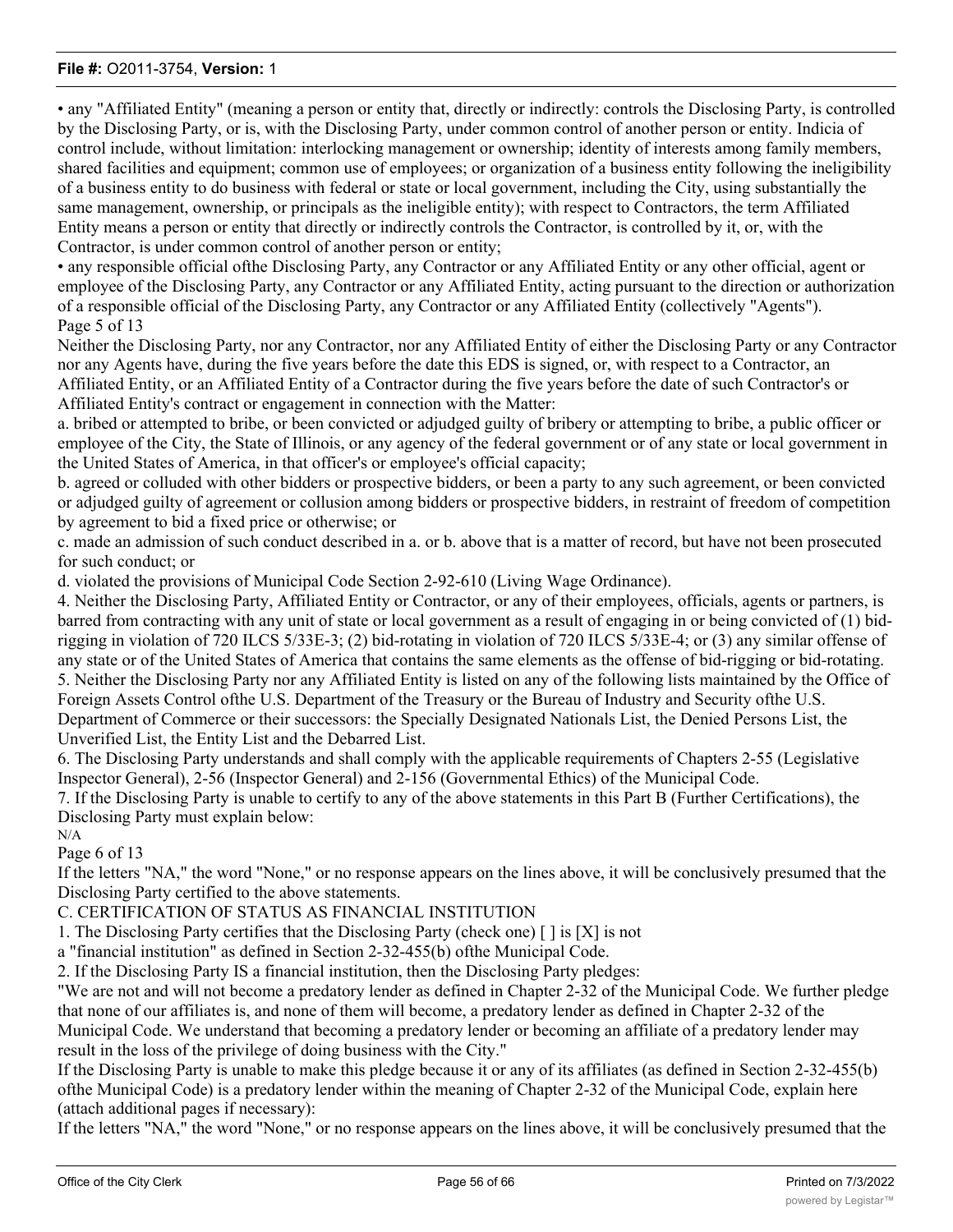Disclosing Party certified to the above statements.

D. CERTIFICATION REGARDING INTEREST IN CITY BUSINESS

Any words or terms that are defined in Chapter 2-156 ofthe Municipal Code have the same meanings when used in this Part D.

1. In accordance with Section 2-156-110 of the Municipal Code: Does any official or employee of the City have a financial interest in his or her own name or in the name of any other person or entity in the Matter?  $[$  ] Yes  $[X]$  No

NOTE: If you checked "Yes" to Item D.L, proceed to Items D.2. and D.3. If you checked "No" to Item D.L, proceed to Part E.

#### Page 7 of 13

' 2. Unless sold pursuant to a process of competitive bidding, or otherwise permitted, no City elected official or employee shall have a financial interest in his or her own name or in the name of any other person or entity in the purchase of any property that (i) belongs to the City, or (ii) is sold for taxes or assessments, or (iii) is sold by virtue of legal process at the suit of the City (collectively, "City Property Sale"). Compensation for property taken pursuant to the City's eminent domain power does not constitute a financial interest within the meaning of this Part D.

Does the Matter involve a City Property Sale?

 $[$   $]$  Yes  $[X]$  No

3. If you checked "Yes" to Item D.l., provide the names and business addresses of the City officials or employees having such interest and identify the nature of such interest:

Name Business Address Nature of Interest

4. The Disclosing Party further certifies that no prohibited financial interest in the Matter will be acquired by any City official or employee.

### E. CERTIFICATION REGARDING SLAVERY ERA BUSINESS

Please check either 1. or 2. below. If the Disclosing Party checks 2., the Disclosing Party must disclose below or in an attachment to this EDS all information required by paragraph 2. Failure to comply with these disclosure requirements may make any contract entered into with the City in connection with the Matter voidable by the City.

<sup>x</sup> 1. The Disclosing Party verifies that the Disclosing Party has searched any and all records of the Disclosing Party and any and all predecessor entities regarding records of investments or profits from slavery or slaveholder insurance policies during the slavery era (including insurance policies issued to slaveholders that provided coverage for damage to or injury or death of their slaves), and the Disclosing Party has found no such records.

\_\_2. The Disclosing Party verifies that, as a result of conducting the search in step 1 above, the

Disclosing Party has found records of investments or profits from slavery or slaveholder insurance policies. The Disclosing Party verifies that the following constitutes full disclosure of all such records, including the names of any and all slaves or slaveholders described in those records:

Page 8 of 13

## **SECTION VI -- CERTIFICATIONS FOR FEDERALLY FUNDED MATTERS**

NOTE: If the Matter is federally funded, complete this Section VI. If the Matter is not federally funded, proceed to Section VII. For purposes of this Section VI, tax credits allocated by the City and proceeds of debt obligations ofthe City are not federal funding.

### A. CERTIFICATION REGARDING LOBBYING

1. List below the names of all persons or entities registered under the federal Lobbying Disclosure Act of 1995 who have made lobbying contacts on behalf of the Disclosing Party with respect to the Matter: (Add sheets if necessary): N/A (If no explanation appears or begins on the lines above, or if the letters "NA" or if the word "None" appear, it will be conclusively presumed that the Disclosing Party means that NO persons or entities registered under the Lobbying Disclosure Act of 1995 have made lobbying contacts on behalf ofthe Disclosing Party with respect to the Matter.) 2. The Disclosing Party has not spent and will not expend any federally appropriated funds to pay any person or entity listed in Paragraph A.l. above for his or her lobbying activities or to pay any person or entity to influence or attempt to influence an officer or employee of any agency, as defined by applicable federal law, a member of Congress, an officer or employee of Congress, or an employee of a member of Congress, in connection with the award of any federally funded contract, making any federally funded grant or loan, entering into any cooperative agreement, or to extend, continue, renew, amend, or modify any federally funded contract, grant, loan, or cooperative agreement.

3. The Disclosing Party will submit an updated certification at the end of each calendar quarter in which there occurs any event that materially affects the accuracy of the statements and information set forth in paragraphs A.l. and A.2. above.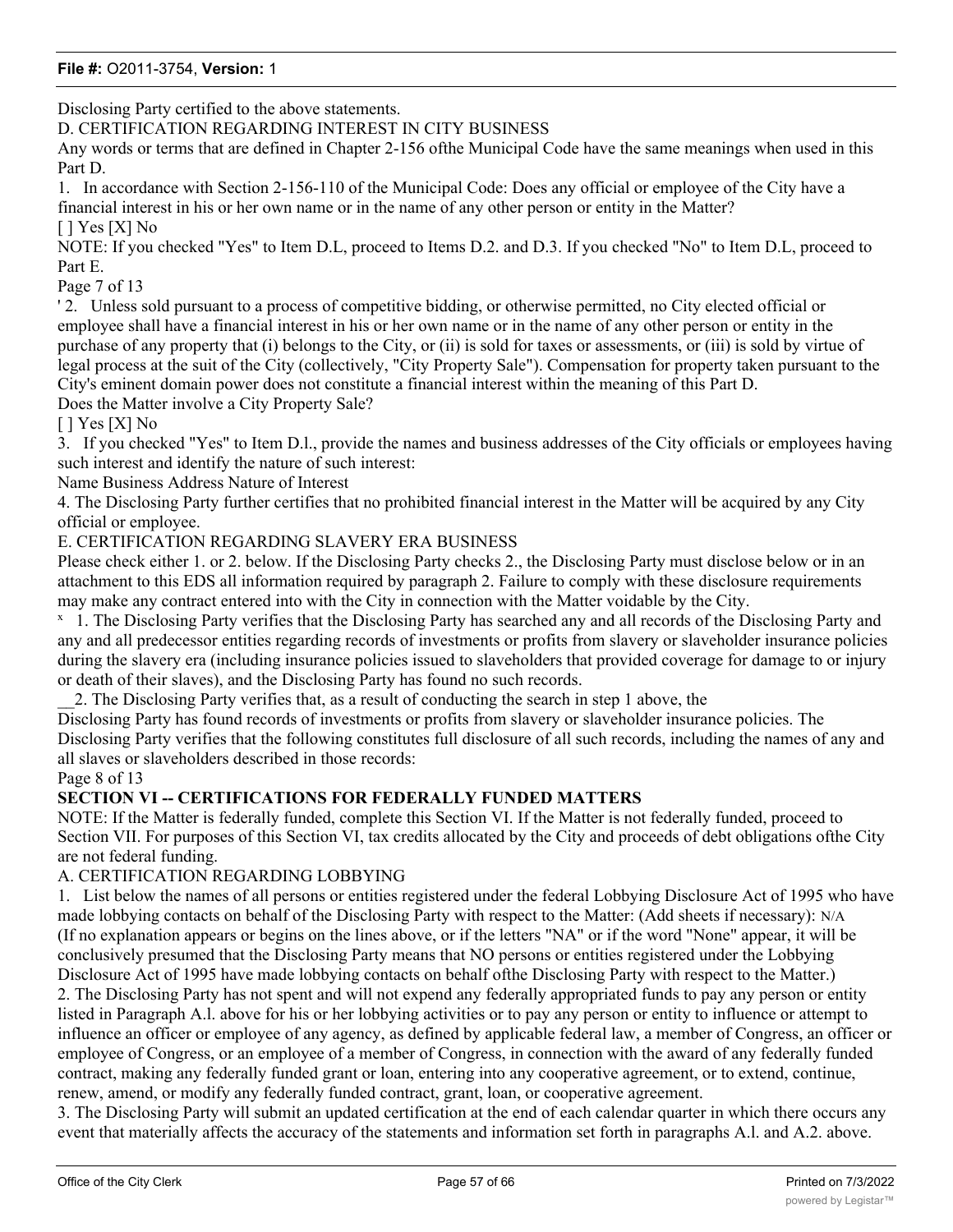4. The Disclosing Party certifies that either: (i) it is not an organization described in section  $501(c)(4)$  ofthe Internal Revenue Code of 1986; or (ii) it is an organization described in section 501(c)(4) of the Internal Revenue Code of 1986 but has not engaged and will not engage in "Lobbying Activities".

5. If the Disclosing Party is the Applicant, the Disclosing Party must obtain certifications equal in form and substance to paragraphs A.l. through A.4. above from all subcontractors before it awards any subcontract and the Disclosing Party must maintain all such subcontractors' certifications for the duration ofthe Matter and must make such certifications promptly available to the City upon request.

Page 9 of 13

B. CERTIFICATION REGARDING EQUAL EMPLOYMENT OPPORTUNITY

If the Matter is federally funded, federal regulations require the Applicant and all proposed subcontractors to submit the following information with their bids or in writing at the outset of negotiations.

Is the Disclosing Party the Applicant?

[]Yes []No If "Yes," answer the three questions below:

1. Have you developed and do you have on file affirmative action programs pursuant to applicable federal regulations? (See 41 CFR Part 60-2.)

[]Yes []No

2. Have you filed with the Joint Reporting Committee, the Director ofthe Office of Federal Contract Compliance Programs, or the Equal Employment Opportunity Commission all reports due under the applicable filing requirements? []Yes []No

3. Have you participated in any previous contracts or subcontracts subject to the equal opportunity clause? []Yes []No

If you checked "No" to question 1. or 2. above, please provide an explanation:

**SECTION VII - ACKNOWLEDGMENTS, CONTRACT INCORPORATION, COMPLIANCE, PENALTIES, DISCLOSURE**

The Disclosing Party understands and agrees that:

A. The certifications, disclosures, and acknowledgments contained in this EDS will become part of any contract or other agreement between the Applicant and the City in connection with the Matter, whether procurement, City assistance, or other City action, and are material inducements to the City's execution of any contract or taking other action with respect to the Matter. The Disclosing Party understands that it must comply with all statutes, ordinances, and regulations on which this EDS is based.

B. The City's Governmental Ethics and Campaign Financing Ordinances, Chapters 2-156 and 2-164 of the Municipal Code, impose certain duties and obligations on persons or entities seeking City contracts, work, business, or transactions. The full text of these ordinances and a training program is available on line at www.cityofchicago.org/Ethics <http://www.cityofchicago.org/Ethics>, and may also be obtained from the City's Board of Ethics, 740 N. Page 10 of 13

Sedgwick St., Suite 500, Chicago, IL 60610, (312) 744-9660. The Disclosing Party must comply fully with the applicable ordinances.

C. If the City determines that any information provided in this EDS is false, incomplete or inaccurate, any contract or other agreement in connection with which it is submitted may be rescinded or be void or voidable, and the City may pursue any remedies under the contract or agreement (if not rescinded or void), at law, or in equity, including terminating the Disclosing Party's participation in the Matter and/or declining to allow the Disclosing Party to participate in other transactions with the City. Remedies at law for a false statement of material fact may include incarceration and an award to the City of treble damages.

D. It is the City's policy to make this document available to the public on its Internet site and/or upon request. Some or all ofthe information provided on this EDS and any attachments to this EDS may be made available to the public on the Internet, in response to a Freedom of Information Act request, or otherwise. By completing and signing this EDS, the Disclosing Party waives and releases any possible rights or claims which it may have against the City in connection with the public release of information contained in this EDS and also authorizes the City to verify the accuracy of any information submitted in this EDS.

E. The information provided in this EDS must be kept current. In the event of changes, the Disclosing Party must supplement this EDS up to the time the City takes action on the Matter. If the Matter is a contract being handled by the City's Department of Procurement Services, the Disclosing Party must update this EDS as the contract requires. NOTE: With respect to Matters subject to Article I of Chapter 1-23 ofthe Municipal Code (imposing PERMANENT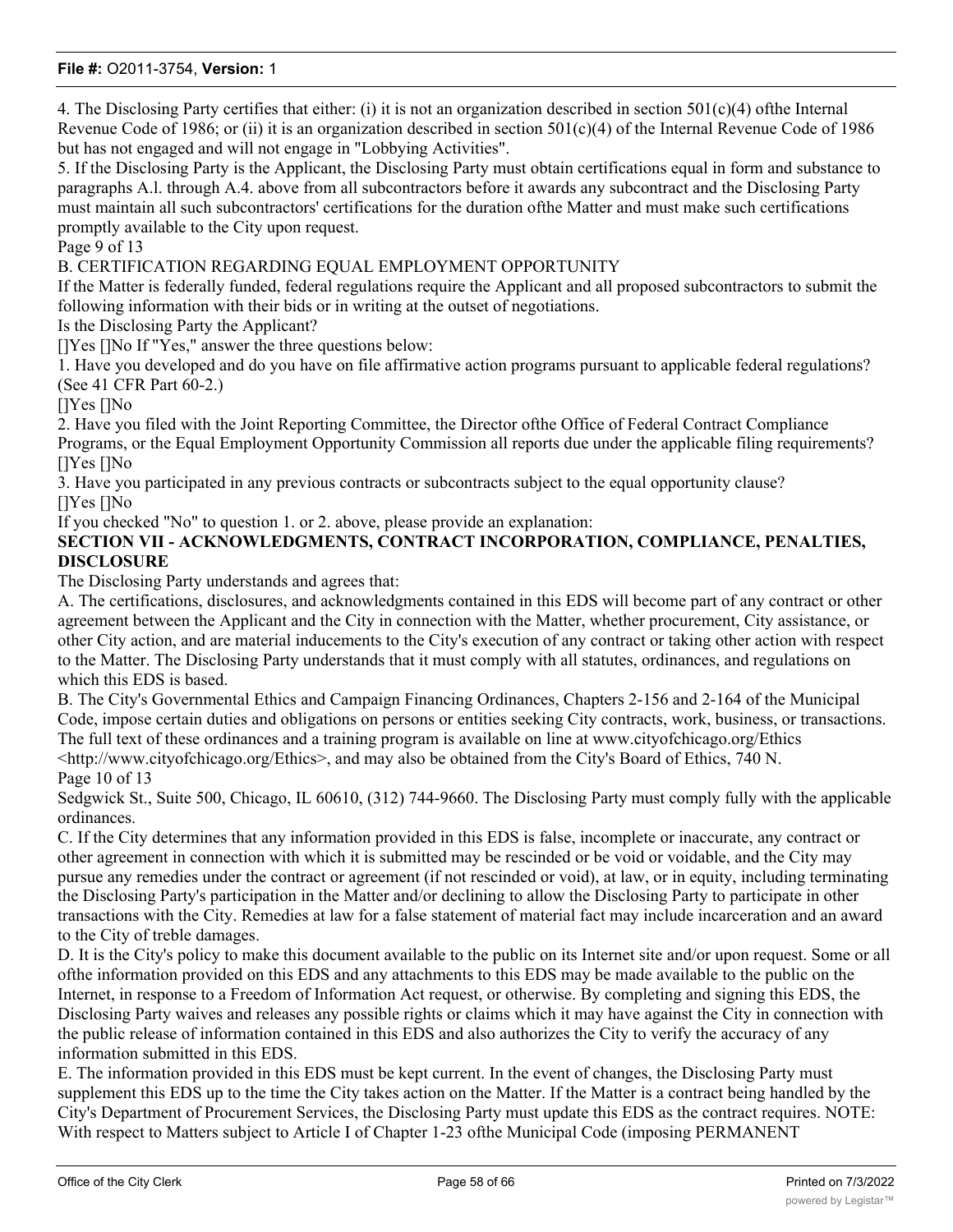INELIGIBILITY for certain specified offenses), the information provided herein regarding eligibility must be kept current for a longer period, as required by Chapter 1-23 and Section 2-154-020 of the Municipal Code. The Disclosing Party represents and warrants that:

F. l. The Disclosing Party is not delinquent in the payment of any tax administered by the Illinois Department of Revenue, nor are the Disclosing Party or its Affiliated Entities delinquent in paying any fine, fee, tax or other charge owed to the City. This includes, but is not limited to, all water charges, sewer charges, license fees, parking tickets, property taxes or sales taxes.

F.2 If the Disclosing Party is the Applicant, the Disclosing Party and its Affiliated Entities will not use, nor permit their subcontractors to use, any facility listed by the U.S. E.P.A. on the federal Excluded Parties List System ("EPLS") maintained by the U. S. General Services Administration.

F.3 If the Disclosing Party is the Applicant, the Disclosing Party will obtain from any contractors/subcontractors hired or to be hired in connection with the Matter certifications equal in form and substance to those in F.l. and F.2. above and will not, without the prior written consent of the City, use any such contractor/subcontractor that does not provide such certifications or that the Disclosing Party has reason to believe has not provided or cannot provide truthful certifications. Page 11 of 13

NOTE: If the Disclosing Party cannot certify as to any of the items in F.l., F.2. or F.3. above, an explanatory statement must be attached to this EDS.

### **CERTIFICATION**

Under penalty of perjury, the person signing below: (1) warrants that he/she is authorized to execute this EDS and Appendix A (if applicable) on behalf of the Disclosing Party, and (2) warrants that all certifications and statements contained in this EDS and Appendix A (if applicable) are true, accurate and complete as of the date furnished to the City. STUART A. KANTOFF REVOCABLE TRUST (Print or type name of Disclosing Party)

(Sign here)

STUART A. KANTOFF (Print or type name of person signing)

TRUSTEE/BENEFICIARY (Print or type title of person signing)

*Signed and sworn to before me on (date)\_OS>[ 3>| | ( (*

at CQOK County, ILLINOIS (state). By:

Notary Public.

### Page 12 of 13 **CITY OF CHICAGO ECONOMIC DISCLOSURE STATEMENT AND AFFIDAVIT APPENDIX A**

#### **FAMILIAL RELATIONSHIPS WITH ELECTED CITY OFFICIALS AND DEPARTMENT HEADS This Appendix is to be completed only by (a) the Applicant, and (b) any legal entity which has a direct ownership interest in the Applicant exceeding 7.5 percent. It is not to be completed by any legal entity which has only an indirect ownership interest in the Applicant.**

Under Municipal Code Section 2-154-015, the Disclosing Party must disclose whether such Disclosing Party or any "Applicable Party" or any Spouse or Domestic Partner thereof currently has a "familial relationship" with any elected city official or department head. A "familial relationship" exists if, as of the date this EDS is signed, the Disclosing Party or any "Applicable Party" or any Spouse or Domestic Partner thereof is related to the mayor, any alderman, the city clerk, the city treasurer or any city department head as spouse or domestic partner or as any of the following, whether by blood or adoption: parent, child, brother or sister, aunt or uncle, niece or nephew, grandparent, grandchild, father-in-law, mother -in-law, son-in-law, daughter-in-law, stepfather or stepmother, stepson or stepdaughter, stepbrother or stepsister or halfbrother or half-sister.

"Applicable Party" means (1) all executive officers of the Disclosing Party listed in Section II.B.l.a., if the Disclosing Party is a corporation; all partners of the Disclosing Party, if the Disclosing Party is a general partnership; all general partners and limited partners of the Disclosing Party, if the Disclosing Party is a limited partnership; all managers, managing members and members of the Disclosing Party, if the Disclosing Party is a limited liability company; (2) all principal officers of the Disclosing Party; and (3) any person having more than a 7.5 percent ownership interest in the

Disclosing Party. "Principal officers" means the president, chief operating officer, executive director, chief financial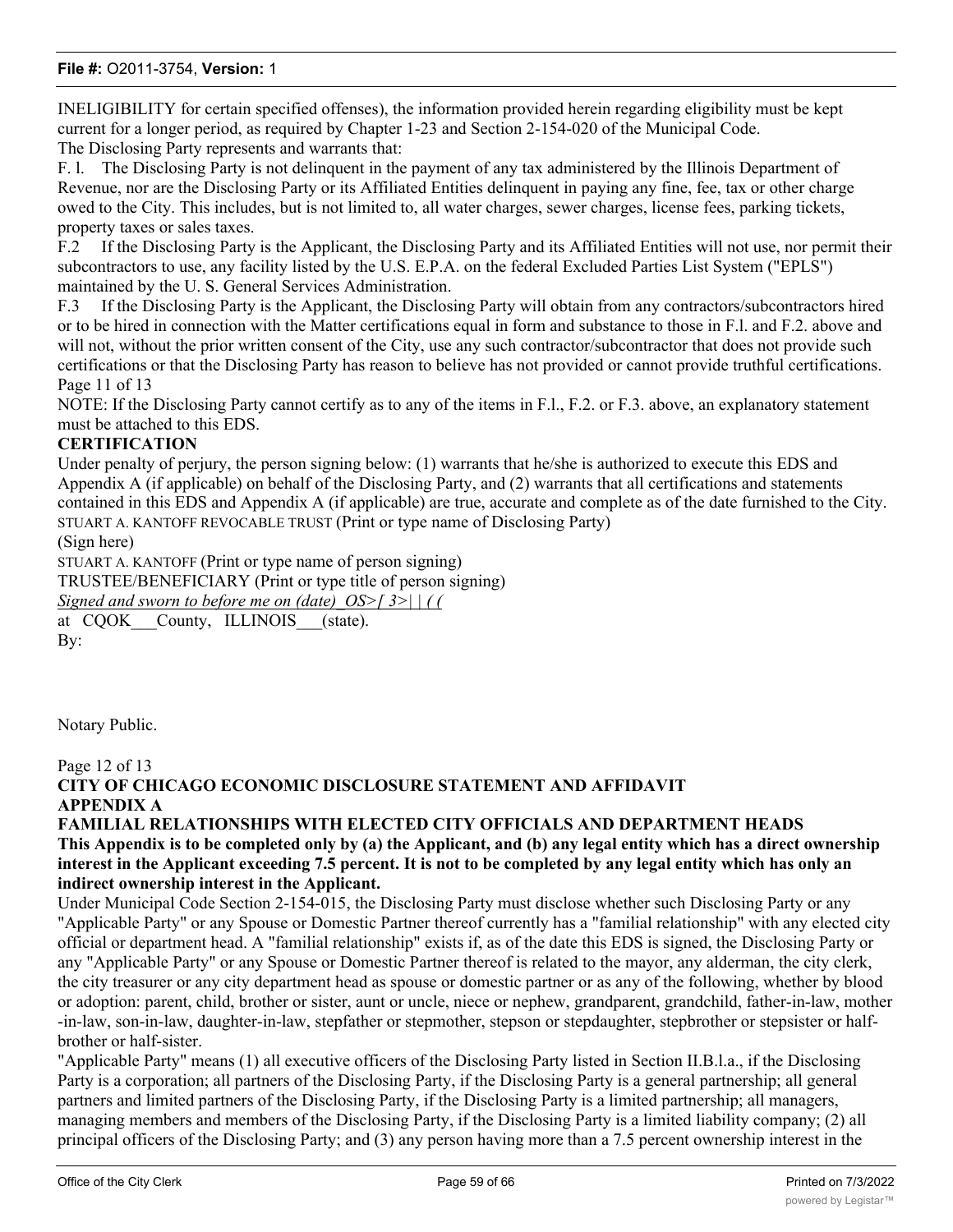Disclosing Party. "Principal officers" means the president, chief operating officer, executive director, chief financial officer, treasurer or secretary of a legal entity or any person exercising similar authority.

Does the Disclosing Party or any "Applicable Party" or any Spouse or Domestic Partner thereof currently have a "familial relationship" with an elected city official or department head?

 $[$ |Yes |x]No

If yes, please identify below (1) the name and title of such person, (2) the name ofthe legal entity to which such person is connected; (3) the name and title of the elected city official or department head to whom such person has a familial relationship, and (4) the precise nature of such familial relationship. Page 13 of 13

### **A**

### **CITY OF CHICAGO ECONOMIC DISCLOSURE STATEMENT AND AFFIDAVIT SECTION I -- GENERAL INFORMATION**

A. Legal name ofthe Disclosing Party submitting this EDS. Include d/b/a/ if applicable: DAVID J. DUBIN REVOCABLE **TRUST** 

**Check ONE of the following three boxes:**

Indicate whether the Disclosing Party submitting this EDS is:

1. [ ] the Applicant

OR

2. x] a legal entity holding a direct or indirect interest in the ADDlicant. State the leeal name of the Applicant in which the Disclosing Party holds an interest: FOOTWEAR FACTORY DEVELOPMENT CORP

OR

3. [ ] a legal entity with a right of control (see Section II.B.l.) State the legal name of the entity in which the Disclosing Party holds a right of control:

B. Business address of the Disclosing Party: 4252 N CICERO AVE

CHICAGO, IL 60641

C. Telephone:" $\wedge^{\wedge}\wedge^{\wedge}$ ME  $\qquad$   $F^{ax;\wedge}$  Email:

D. Name of contact person: DAVID DUBIN

E. Federal Employer Identification No. (if you have one):

F. Brief description of contract, transaction or other undertaking (referred to below as the "Matter") to which this EDS pertains. (Include project number and location of property, if applicable):

Amendment No. 1 to the Footwear Factory Redevelopment Agreement dated as of February 16, 2006

G. Which City agency or department is requesting this EDS? BUILDING & DEVELOPMENT

If the Matter is a contract being handled by the City's Department of Procurement Services, please complete the following:

Specification  $\#$  and Contract  $\#$ 

**Ver. 09-01-10**

Page 1 of 13

### **SECTION II - DISCLOSURE OF OWNERSHIP INTERESTS**

A. NATURE OF THE DISCLOSING PARTY

1. Indicate the nature of the Disclosing Party:

] Person [ ]

] Publicly registered business corporation [ ]

] Privately held business corporation [ ]

] Sole proprietorship [ ]

] General partnership (Is

1 Limited partnership

 $[X]$  Trust  $[$   $]$ 

Limited liability company Limited liability partnership Joint venture

Not-for-profit corporation

the not-for-profit corporation also a  $501(c)(3)$ ?

[ ] Yes [ ] No

Other (please specify)

of linear as a foreign entity  $\mathcal{O}(n)$  as a foreign entity  $\mathcal{O}(n)$ 

2. For legal entities, the state (or foreign country) of incorporation or organization, if applicable: ILLINOIS

3. For legal entities not organized in the State oflllinois: Has the organization registered to do business in the State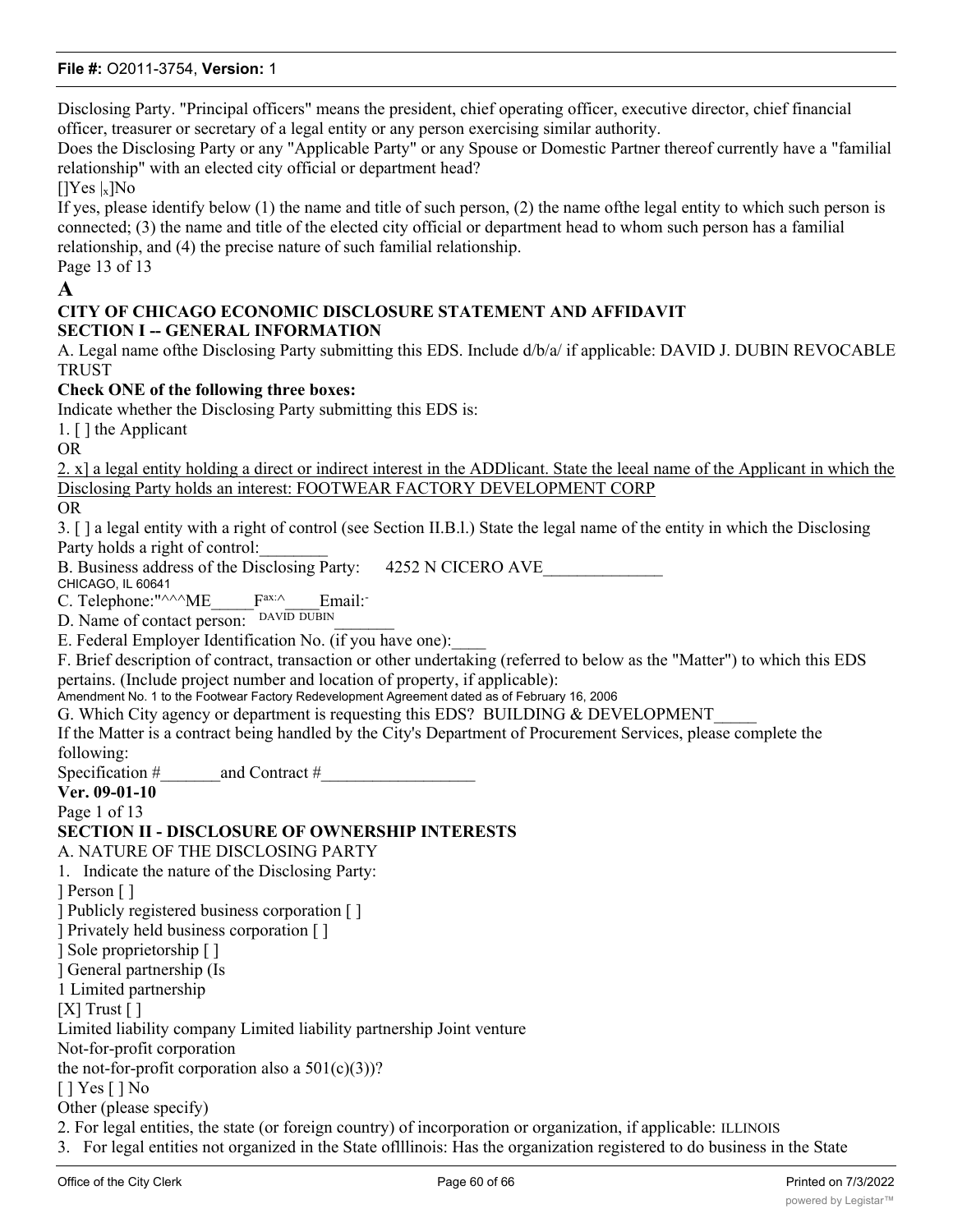oflllinois as a foreign entity?

[ ] Yes [ ] No [X] N/A

B. IF THE DISCLOSING PARTY IS A LEGAL ENTITY:

1. List below the full names and titles of all executive officers and all directors of the entity. NOTE: For not-for-profit corporations, also list below all members, if any, which are legal entities. If there are no such members, write "no members." For trusts, estates or other similar entities, list below the legal titleholder(s).

If the entity is a general partnership, limited partnership, limited liability company, limited liability partnership or joint venture, list below the name and title of each general partner, managing member, manager or any other person or entity that controls the day-to-day management ofthe Disclosing Party. NOTE: Each legal entity listed below must submit an EDS on its own behalf.

Name Title DAVID J. DUBIN TRUSTEE

2. Please provide the following information concerning each person or entity having a direct or indirect beneficial interest (including ownership) in excess of 7.5% of the Disclosing Party. Examples of such an interest include shares in a corporation, partnership interest in a partnership or joint venture,

Page 2 of 13

interest of a member or manager in a limited liability company, or interest of a beneficiary of a trust, estate'or other similar entity. If none, state "None." NOTE: Pursuant to Section 2-154-030 of the Municipal Code of Chicago ("Municipal Code"), the City may require any such additional information from any applicant which is reasonably intended to achieve full disclosure.

Name Business Address Percentage Interest in the

Disclosing Partv

DAVID J. DUBIN SAME 100%

### **SECTION III - BUSINESS RELATIONSHIPS WITH CITY ELECTED OFFICIALS**

Has the Disclosing Party had a "business relationship," as defined in Chapter 2-156 ofthe Municipal Code, with any City elected official in the 12 months before the date this EDS is signed?

[ ] Yes [X] No

If yes, please identify below the name(s) of such City elected official(s) and describe such relationship(s):

### **SECTION IV -- DISCLOSURE OF SUBCONTRACTORS AND OTHER RETAINED PARTIES**

The Disclosing Party must disclose the name and business address of each subcontractor, attorney, lobbyist, accountant, consultant and any other person or entity whom the Disclosing Party has retained or expects to retain in connection with the Matter, as well as the nature ofthe relationship, and the total amount of the fees paid or estimated to be paid. The Disclosing Party is not required to disclose employees who are paid solely through the Disclosing Party's regular payroll. "Lobbyist" means any person or entity who undertakes to influence any legislative or administrative action on behalf of any person or entity other than: (1) a not-for-profit entity, on an unpaid basis, or (2) himself. "Lobbyist" also means any person or entity any part of whose duties as an employee of another includes undertaking to influence any legislative or administrative action.

If the Disclosing Party is uncertain whether a disclosure is required under this Section, the Disclosing Party must either ask the City whether disclosure is required or make the disclosure. Page 3 of 13

### **Name (indicate whether Business Relationship to Disclosing Party Fees (indicate whether retained or anticipated Address (subcontractor, attorney, paid or estimated.) NOTE:**

to be retained) lobbyist, etc.) "hourly rate" or "t.b.d." is

not an acceptable response.

(Add sheets if necessary)

### **[ ] Check here if the Disclosing Party has not retained, nor expects to retain, any such persons or entities. SECTION V - CERTIFICATIONS**

### A. COURT-ORDERED CHILD SUPPORT COMPLIANCE

Under Municipal Code Section 2-92-415, substantial owners of business entities that contract with the City must remain in compliance with their child support obligations throughout the contract's term.

Has any person who directly or indirectly owns 10% or more of the Disclosing Party been declared in arrearage on any child support obligations by any Illinois court of competent jurisdiction?

[ ] Yes [X] No [ ] No person directly or indirectly owns 10% or more of the

Disclosing Party.

If "Yes," has the person entered into a court-approved agreement for payment of all support owed and is the person in

compliance with that agreement?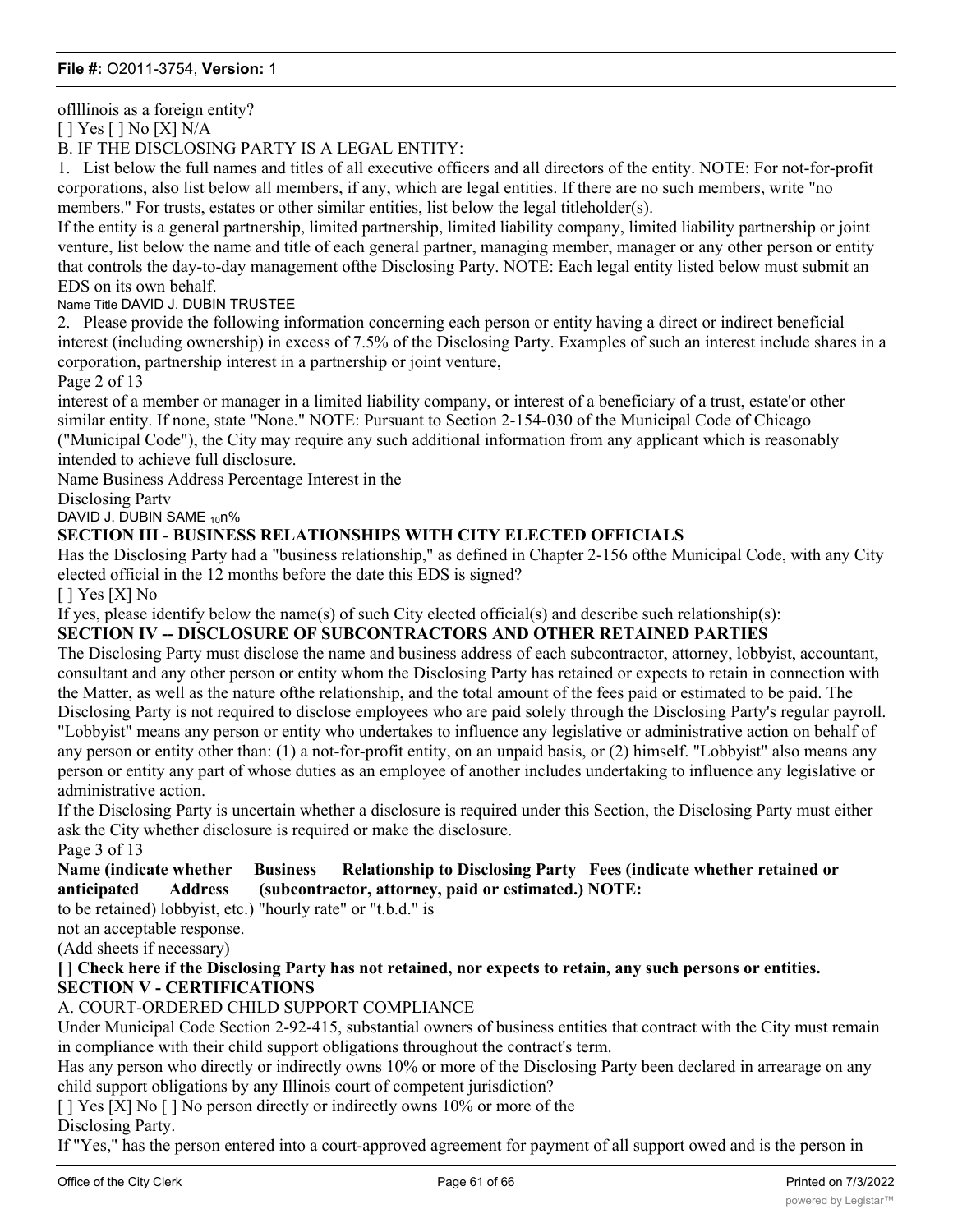compliance with that agreement?

[ ] Yes [ ] No

B. FURTHER CERTIFICATIONS

1. Pursuant to Municipal Code Chapter 1-23, Article I ("Article I")(which the Applicant should consult for defined terms (e.g., "doing business") and legal requirements), if the Disclosing Party submitting this EDS is the Applicant and is doing business with the City, then the Disclosing Party certifies as follows: (i) neither the Applicant nor any controlling person is currently indicted or charged with, or has admitted guilt of, or has ever been convicted of, or placed under supervision for, any criminal offense involving actual, attempted, or conspiracy to commit bribery, theft, fraud, forgery, perjury, dishonesty or deceit against an officer or employee of the City or any sister agency; and (ii) the Applicant understands and acknowledges that compliance with Article I is a continuing requirement for doing business with the City. NOTE: If Article I applies to the Applicant, the permanent compliance timeframe in Article I supersedes some five-year compliance timeframes in certifications 2 and 3 below.

Page 4 of 13

• 2. The Disclosing Party and, if the Disclosing Party is a legal entity, all of those persons or entities identified in Section II.B.l. of this EDS:

a. are not presently debarred, suspended, proposed for debarment, declared ineligible or voluntarily excluded from any transactions by any federal, state or local unit of government;

b. have not, within a five-year period preceding the date of this EDS, been convicted of a criminal offense, adjudged guilty, or had a civil judgment rendered against them in connection with: obtaining, attempting to obtain, or performing a public (federal, state or local) transaction or contract under a public transaction; a violation of federal or state antitrust statutes; fraud; embezzlement; theft; forgery; bribery; falsification or destruction of records; making false statements; or receiving stolen property;

c. are not presently indicted for, or criminally or civilly charged by, a governmental entity (federal, state or local) with committing any of the offenses set forth in clause B.2.b. of this Section V;

d. have not, within a five-year period preceding the date of this EDS, had one or more public transactions (federal, state or local) terminated for cause or default; and

e. have not, within a five-year period preceding the date of this EDS, been convicted, adjudged guilty, or found liable in a civil proceeding, or in any criminal or civil action, including actions concerning environmental violations, instituted by the City or by the federal government, any state, or any other unit of local government.

3. The certifications in subparts 3, 4 and 5 concern:

• the Disclosing Party;

• any "Contractor" (meaning any contractor or subcontractor used by the Disclosing Party in connection with the Matter, including but not limited to all persons or legal entities disclosed under Section IV, "Disclosure of Subcontractors and Other Retained Parties");

• any "Affiliated Entity" (meaning a person or entity that, directly or indirectly: controls the Disclosing Party, is controlled by the Disclosing Party, or is, with the Disclosing Party, under common control of another person or entity. Indicia of control include, without limitation: interlocking management or ownership; identity of interests among family members, shared facilities and equipment; common use of employees; or organization of a business entity following the ineligibility of a business entity to do business with federal or state or local government, including the City, using substantially the same management, ownership, or principals as the ineligible entity); with respect to Contractors, the term Affiliated Entity means a person or entity that directly or indirectly controls the Contractor, is controlled by it, or, with the Contractor, is under common control of another person or entity;

• any responsible official of the Disclosing Party, any Contractor or any Affiliated Entity or any other official, agent or employee of the Disclosing Party, any Contractor or any Affiliated Entity, acting pursuant to the direction or authorization of a responsible official ofthe Disclosing Party, any Contractor or any Affiliated Entity (collectively "Agents"). Page 5 of 13

Neither the Disclosing Party, nor any Contractor, nor any Affiliated Entity of either the Disclosing Party or any Contractor nor any Agents have, during the five years before the date this EDS is signed, or, with respect to a Contractor, an Affiliated Entity, or an Affiliated Entity of a Contractor during the five years before the date of such Contractor's or Affiliated Entity's contract or engagement in connection with the Matter:

a. bribed or attempted to bribe, or been convicted or adjudged guilty of bribery or attempting to bribe, a public officer or employee of the City, the State of Illinois, or any agency of the federal government or of any state or local government in the United States of America, in that officer's or employee's official capacity;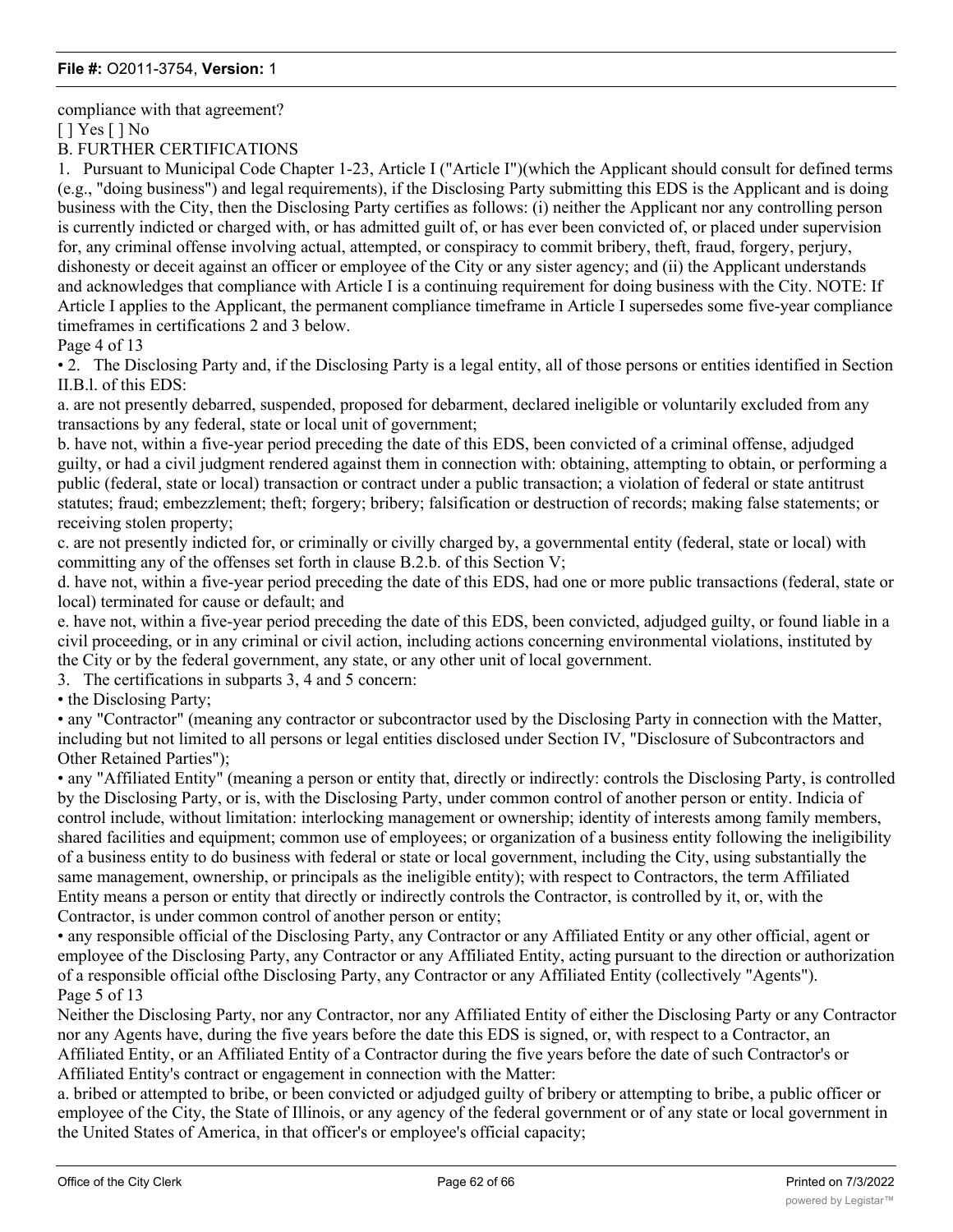b. agreed or colluded with other bidders or prospective bidders, or been a party to any such agreement, or been convicted or adjudged guilty of agreement or collusion among bidders or prospective bidders, in restraint of freedom of competition by agreement to bid a fixed price or otherwise; or

c. made an admission of such conduct described in a. or b. above that is a matter of record, but have not been prosecuted for such conduct; or

d. violated the provisions of Municipal Code Section 2-92-610 (Living Wage Ordinance).

4. Neither the Disclosing Party, Affiliated Entity or Contractor, or any of their employees, officials, agents or partners, is barred from contracting with any unit of state or local government as a result of engaging in or being convicted of (1) bidrigging in violation of 720 ILCS 5/33E-3; (2) bid-rotating in violation of 720 ILCS 5/33E-4; or (3) any similar offense of any state or ofthe United States of America that contains the same elements as the offense of bid-rigging or bid-rotating. 5. Neither the Disclosing Party nor any Affiliated Entity is listed on any of the following lists maintained by the Office of Foreign Assets Control of the U.S. Department of the Treasury or the Bureau of Industry and Security of the U.S. Department of Commerce or their successors: the Specially Designated Nationals List, the Denied Persons List, the Unverified List, the Entity List and the Debarred List.

6. The Disclosing Party understands and shall comply with the applicable requirements of Chapters 2-55 (Legislative Inspector General), 2-56 (Inspector General) and 2-156 (Governmental Ethics) of the Municipal Code.

7. If the Disclosing Party is unable to certify to any of the above statements in this Part B (Further Certifications), the Disclosing Party must explain below: N/A

Page 6 of 13

If the letters "NA," the word "None," or no response appears on the lines above, it will be conclusively presumed that the Disclosing Party certified to the above statements.

C. CERTIFICATION OF STATUS AS FINANCIAL INSTITUTION

1. The Disclosing Party certifies that the Disclosing Party (check one) [ ] is [X] is not

a "financial institution" as defined in Section 2-32-455(b) of the Municipal Code.

2. If the Disclosing Party IS a financial institution, then the Disclosing Party pledges:

"We are not and will not become a predatory lender as defined in Chapter 2-32 ofthe Municipal Code. We further pledge that none of our affiliates is, and none of them will become, a predatory lender as defined in Chapter 2-32 ofthe Municipal Code. We understand that becoming a predatory lender or becoming an affiliate of a predatory lender may result in the loss of the privilege of doing business with the City."

If the Disclosing Party is unable to make this pledge because it or any of its affiliates (as defined in Section 2-32-455(b) of the Municipal Code) is a predatory lender within the meaning of Chapter 2-32 of the Municipal Code, explain here (attach additional pages if necessary):

If the letters "NA," the word "None," or no response appears on the lines above, it will be conclusively presumed that the Disclosing Party certified to the above statements.

D. CERTIFICATION REGARDING INTEREST IN CITY BUSINESS

Any words or terms that are defined in Chapter 2-156 ofthe Municipal Code have the same meanings when used in this Part D.

1. In accordance with Section 2-156-110 of the Municipal Code: Does any official or employee of the City have a financial interest in his or her own name or in the name of any other person or entity in the Matter?  $[$   $]$  Yes  $[X]$  No

NOTE: If you checked "Yes" to Item D.l., proceed to Items D.2. and D.3. If you checked "No" to Item D.l., proceed to Part E.

Page 7 of 13

. 2. Unless sold pursuant to a process of competitive bidding, or otherwise permitted, no City elected official or employee shall have a financial interest in his or her own name or in the name of any other person or entity in the purchase of any property that (i) belongs to the City, or (ii) is sold for taxes or assessments, or (iii) is sold by virtue of legal process at the suit ofthe City (collectively, "City Property Sale"). Compensation for property taken pursuant to the City's eminent domain power does not constitute a financial interest within the meaning of this Part D.

Does the Matter involve a City Property Sale?

[ ] Yes [X] No

3. If you checked "Yes" to Item D.l., provide the names and business addresses of the City officials or employees having such interest and identify the nature of such interest: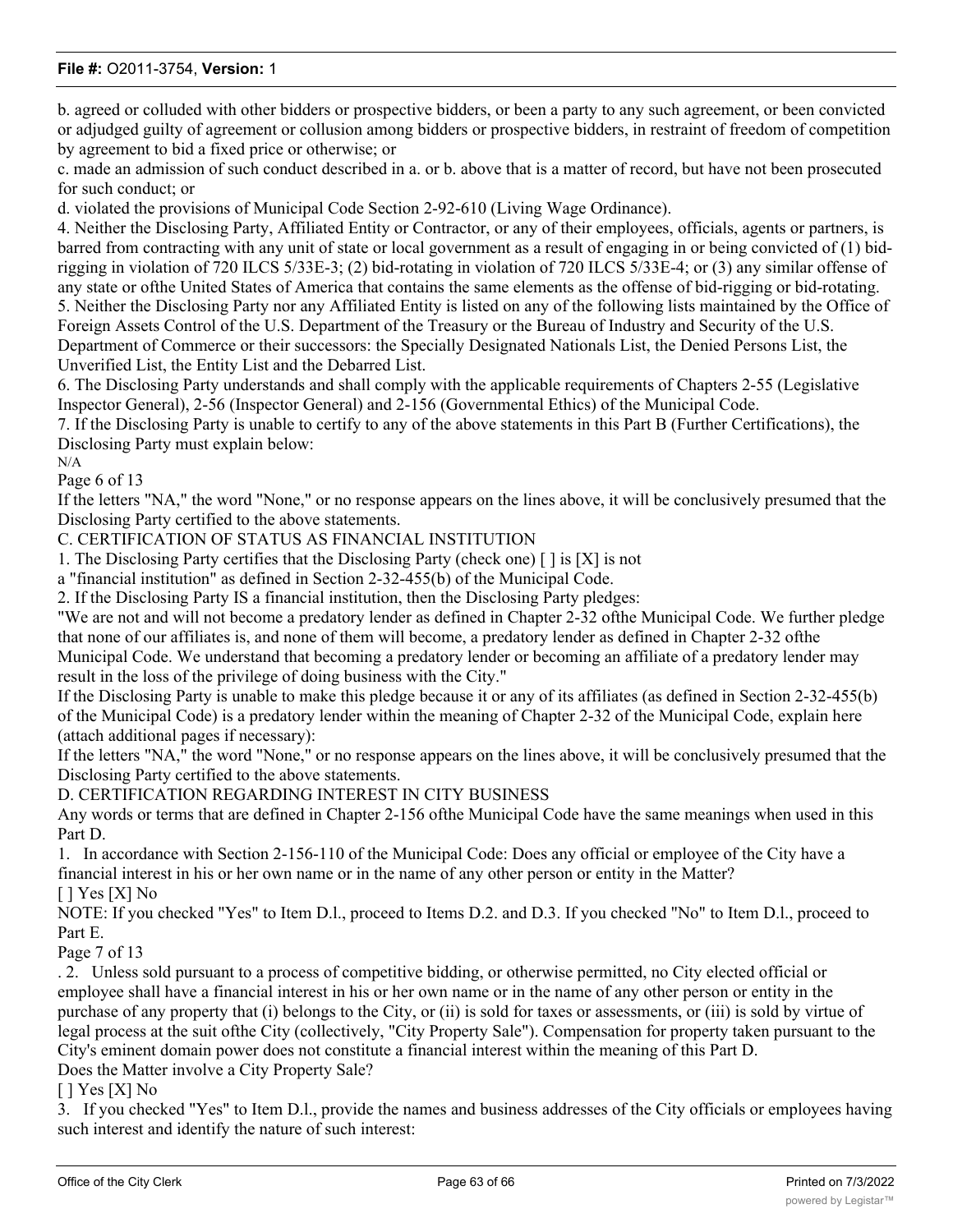### Name Business Address Nature of Interest

4. The Disclosing Party further certifies that no prohibited financial interest in the Matter will be acquired by any City official or employee.

E. CERTIFICATION REGARDING SLAVERY ERA BUSINESS

Please check either 1. or 2. below. If the Disclosing Party checks 2., the Disclosing Party must disclose below or in an attachment to this EDS all information required by paragraph 2. Failure to comply with these disclosure requirements may make any contract entered into with the City in connection with the Matter voidable by the City.

<sup>x</sup> 1. The Disclosing Party verifies that the Disclosing Party has searched any and all records of the Disclosing Party and any and all predecessor entities regarding records of investments or profits from slavery or slaveholder insurance policies during the slavery era (including insurance policies issued to slaveholders that provided coverage for damage to or injury or death of their slaves), and the Disclosing Party has found no such records.

\_\_\_2. The Disclosing Party verifies that, as a result of conducting the search in step 1 above, the

Disclosing Party has found records of investments or profits from slavery or slaveholder insurance policies. The Disclosing Party verifies that the following constitutes full disclosure of all such records, including the names of any and all slaves or slaveholders described in those records:

#### Page 8 of 13

### **SECTION VI - CERTIFICATIONS FOR FEDERALLY FUNDED MATTERS**

NOTE: If the Matter is federally funded, complete this Section VI. If the Matter is not federally funded, proceed to Section VII. For purposes of this Section VI, tax credits allocated by the City and proceeds of debt obligations of the City are not federal funding.

### A. CERTIFICATION REGARDING LOBBYING

1. List below the names of all persons or entities registered under the federal Lobbying Disclosure Act of 1995 who have made lobbying contacts on behalf of the Disclosing Party with respect to the Matter: (Add sheets if necessary): **N/A**

(If no explanation appears or begins on the lines above, or if the letters "NA" or if the word "None" appear, it will be conclusively presumed that the Disclosing Party means that NO persons or entities registered under the Lobbying Disclosure Act of 1995 have made lobbying contacts on behalf of the Disclosing Party with respect to the Matter.) 2. The Disclosing Party has not spent and will not expend any federally appropriated funds to pay any person or entity listed in Paragraph A.l. above for his or her lobbying activities or to pay any person or entity to influence or attempt to influence an officer or employee of any agency, as defined by applicable federal law, a member of Congress, an officer or employee of Congress, or an employee of a member of Congress, in connection with the award of any federally funded contract, making any federally funded grant or loan, entering into any cooperative agreement, or to extend, continue, renew, amend, or modify any federally funded contract, grant, loan, or cooperative agreement.

3. The Disclosing Party will submit an updated certification at the end of each calendar quarter in which there occurs any event that materially affects the accuracy of the statements and information set forth in paragraphs A.l. and A.2. above. 4. The Disclosing Party certifies that either: (i) it is not an organization described in section  $501(c)(4)$  of the Internal Revenue Code of 1986; or (ii) it is an organization described in section  $501(c)(4)$  of the Internal Revenue Code of 1986 but has not engaged and will not engage in "Lobbying Activities".

5. If the Disclosing Party is the Applicant, the Disclosing Party must obtain certifications equal in form and substance to paragraphs A.l. through A.4. above from all subcontractors before it awards any subcontract and the Disclosing Party must maintain all such subcontractors' certifications for the duration of the Matter and must make such certifications promptly available to the City upon request.

#### Page 9 of 13

### B. CERTIFICATION REGARDING EQUAL EMPLOYMENT OPPORTUNITY

If the Matter is federally funded, federal regulations require the Applicant and all proposed subcontractors to submit the following information with their bids or in writing at the outset of negotiations.

Is the Disclosing Party the Applicant?

[]Yes []No If "Yes," answer the three questions below:

1. Have you developed and do you have on file affirmative action programs pursuant to applicable federal regulations? (See 41 CFR Part 60-2.)

#### []Yes []No

2. Have you filed with the Joint Reporting Committee, the Director of the Office of Federal Contract Compliance Programs, or the Equal Employment Opportunity Commission all reports due under the applicable filing requirements? []Yes []No  $\overline{1}$  . Have you participated in any previous contracts or subject to the equal opportunity contracts subject to the equal opportunity contracts subject to the equal opportunity clause?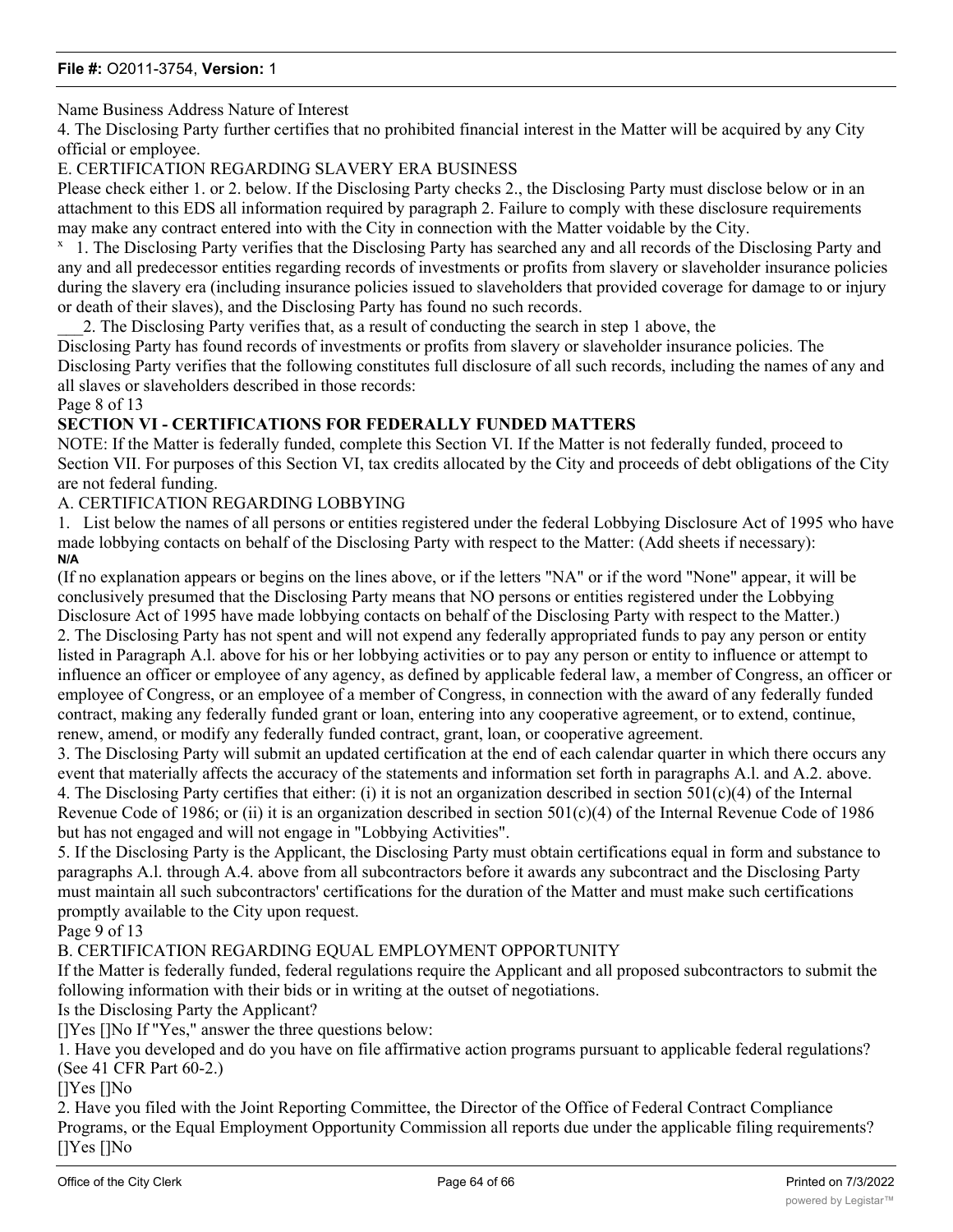3. Have you participated in any previous contracts or subcontracts subject to the equal opportunity clause? []Yes []No

If you checked "No" to question 1. or 2. above, please provide an explanation:

### **SECTION VII - ACKNOWLEDGMENTS, CONTRACT INCORPORATION, COMPLIANCE, PENALTIES, DISCLOSURE**

The Disclosing Party understands and agrees that:

A. The certifications, disclosures, and acknowledgments contained in this EDS will become part of any contract or other agreement between the Applicant and the City in connection with the Matter, whether procurement, City assistance, or other City action, and are material inducements to the City's execution of any contract or taking other action with respect to the Matter. The Disclosing Party understands that it must comply with all statutes, ordinances, and regulations on which this EDS is based.

B. The City's Governmental Ethics and Campaign Financing Ordinances, Chapters 2-156 and 2-164 of the Municipal Code, impose certain duties and obligations on persons or entities seeking City contracts, work, business, or transactions. The full text of these ordinances and a training program is available on line at www.cityofchicago.org/Ethics  $\lt$ http://www.cityofchicago.org/Ethics>, and may also be obtained from the City's Board of Ethics, 740 N.

Page 10 of 13

Sedgwick St., Suite 500, Chicago, IL 60610, (312) 744-9660. The Disclosing Party must comply fully with the applicable ordinances.

C. If the City determines that any information provided in this EDS is false, incomplete or inaccurate, any contract or other agreement in connection with which it is submitted may be rescinded or be void or voidable, and the City may pursue any remedies under the contract or agreement (if not rescinded or void), at law, or in equity, including terminating the Disclosing Party's participation in the Matter and/or declining to allow the Disclosing Party to participate in other transactions with the City. Remedies at law for a false statement of material fact may include incarceration and an award to the City of treble damages.

D. It is the City's policy to make this document available to the public on its Internet site and/or upon request. Some or all of the information provided on this EDS and any attachments to this EDS may be made available to the public on the Internet, in response to a Freedom of Information Act request, or otherwise. By completing and signing this EDS, the Disclosing Party waives and releases any possible rights or claims which it may have against the City in connection with the public release of information contained in this EDS and also authorizes the City to verify the accuracy of any information submitted in this EDS.

E. The information provided in this EDS must be kept current. In the event of changes, the Disclosing Party must supplement this EDS up to the time the City takes action on the Matter. If the Matter is a contract being handled by the City's Department of Procurement Services, the Disclosing Party must update this EDS as the contract requires. NOTE: With respect to Matters subject to Article I of Chapter 1-23 ofthe Municipal Code (imposing PERMANENT INELIGIBILITY for certain specified offenses), the information provided herein regarding eligibility must be kept current for a longer period, as required by Chapter 1-23 and Section 2-154-020 of the Municipal Code. The Disclosing Party represents and warrants that:

F. l. The Disclosing Party is not delinquent in the payment of any tax administered by the Illinois Department of Revenue, nor are the Disclosing Party or its Affiliated Entities delinquent in paying any fine, fee, tax or other charge owed to the City. This includes, but is not limited to, all water charges, sewer charges, license fees, parking tickets, property taxes or sales taxes.

F.2 If the Disclosing Party is the Applicant, the Disclosing Party and its Affiliated Entities will not use, nor permit their subcontractors to use, any facility listed by the U.S. E.P.A. on the federal Excluded Parties List System ("EPLS") maintained by the U. S. General Services Administration.

F.3 If the Disclosing Party is the Applicant, the Disclosing Party will obtain from any contractors/subcontractors hired or to be hired in connection with the Matter certifications equal in form and substance to those in F.l. and F.2. above and will not, without the prior written consent of the City, use any such contractor/subcontractor that does not provide such certifications or that the Disclosing Party has reason to believe has not provided or cannot provide truthful certifications. Page 11 of 13

NOTE: If the Disclosing Party cannot certify as to any of the items in F.l., F.2. or F.3. above, an explanatory statement must be attached to this EDS.

#### **CERTIFICATION**

Under penalty of perjury, the person signing below: (1) warrants that he/she is authorized to execute this EDS and